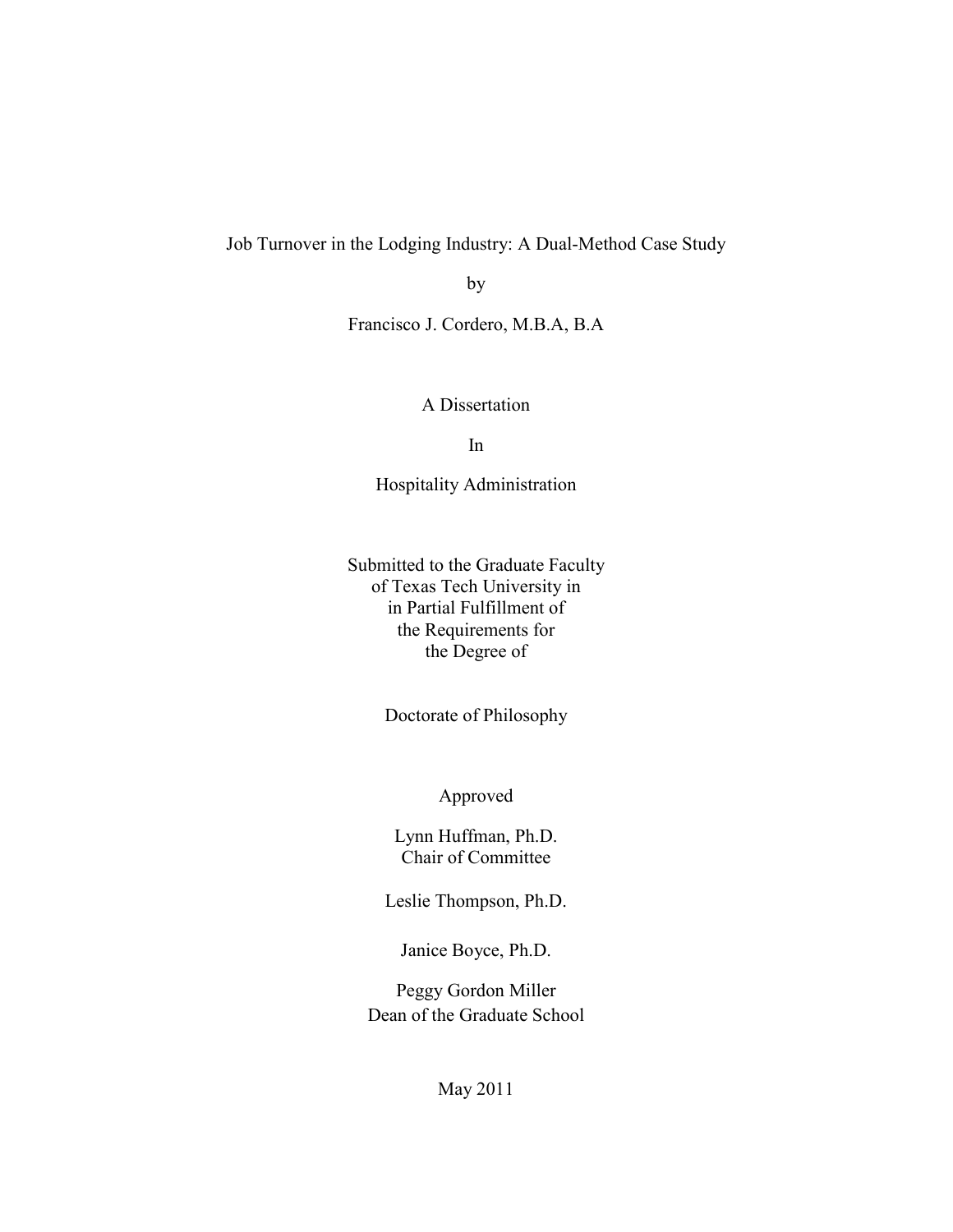Copyright 2011, Francisco J. Cordero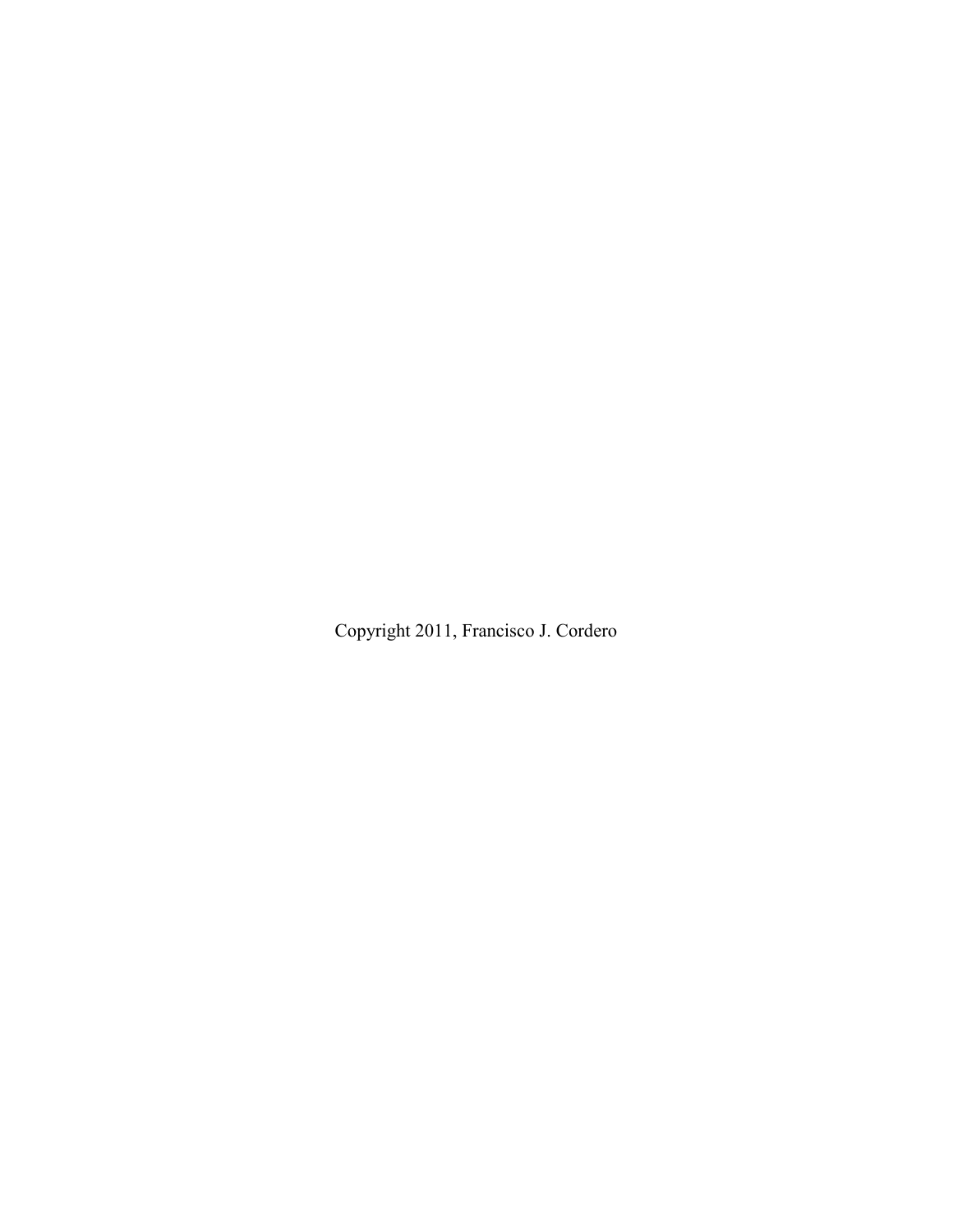# **Acknowledgements**

To my wife Nancy who has supported me and provided unflagging confidence in my ability to achieve this milestone, I am forever grateful. I never could have done this without you. Thanks for believing in me.

To Dr. Lynn Huffman who provided assistance during this project when I needed it most. Thank you for the wonderful guidance, comments, and mentorship.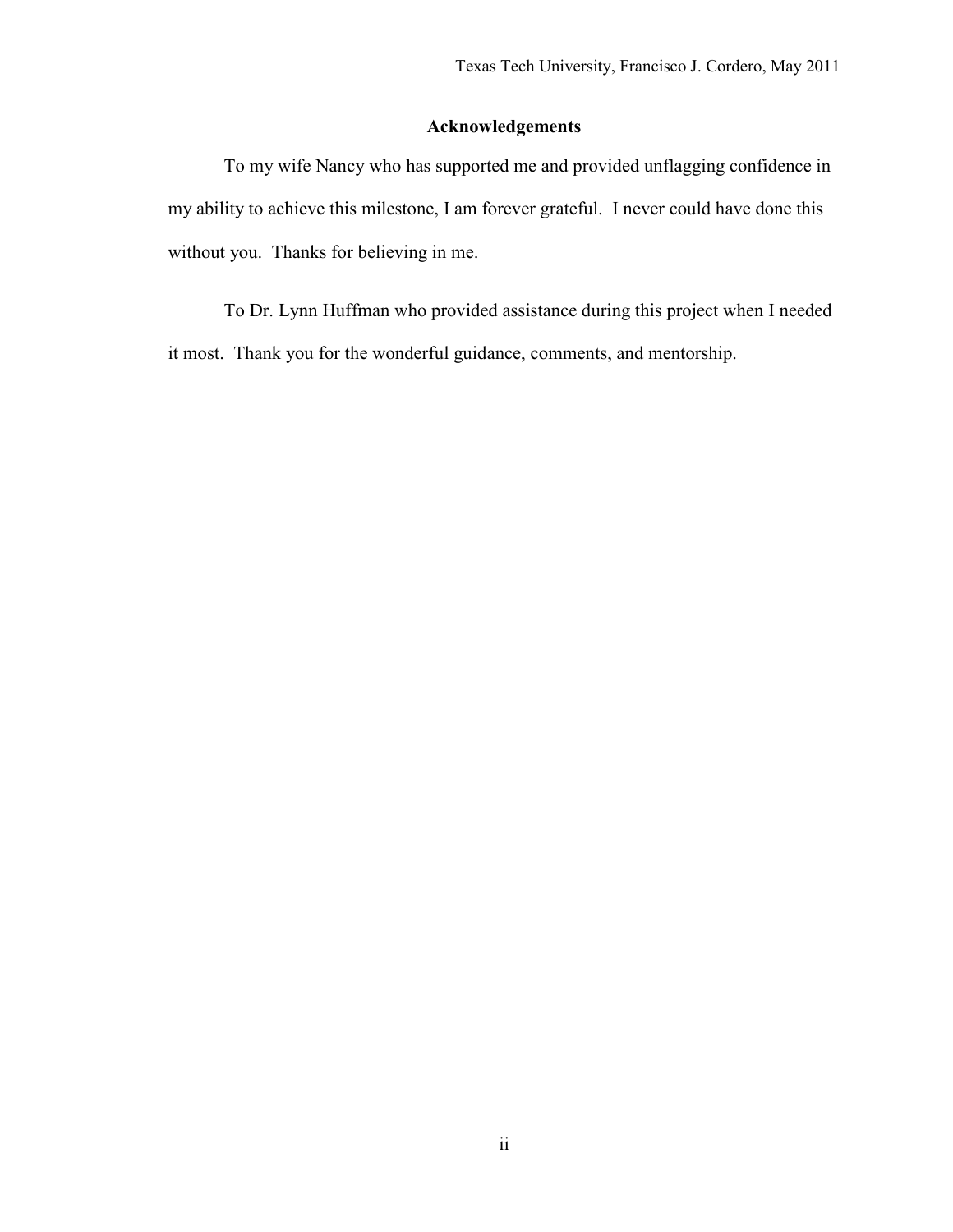# **Table of Contents**

| Job Satisfaction, Organizational Commitment, and Leader-Member Exchange 3 |  |
|---------------------------------------------------------------------------|--|
|                                                                           |  |
|                                                                           |  |
|                                                                           |  |
|                                                                           |  |
|                                                                           |  |
|                                                                           |  |
|                                                                           |  |
|                                                                           |  |
|                                                                           |  |
| Theories of job satisfaction and organizational commitment 13             |  |
| Relationship among LMX, satisfaction,                                     |  |
|                                                                           |  |
|                                                                           |  |
|                                                                           |  |
|                                                                           |  |
|                                                                           |  |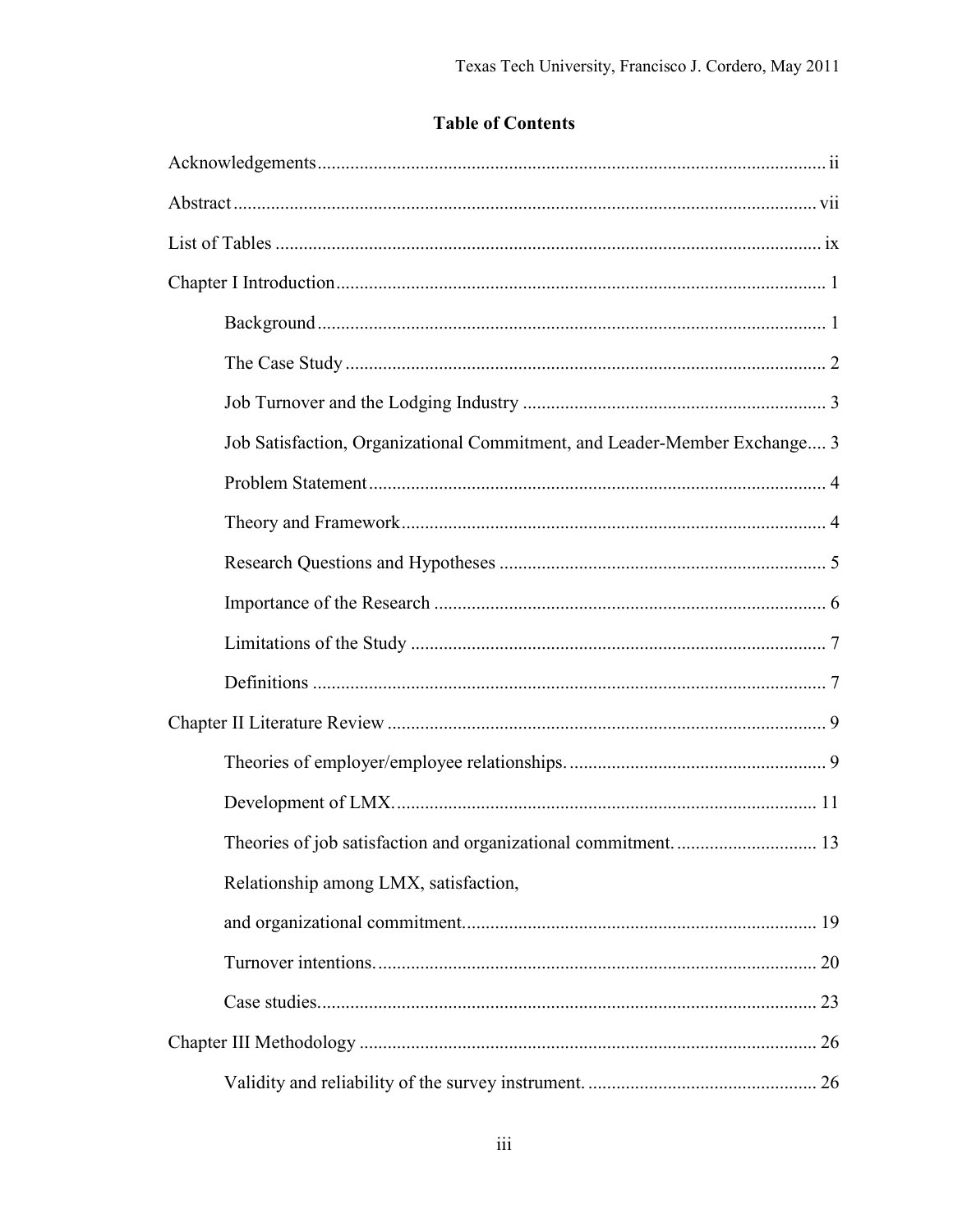| Research question four job satisfaction and turnover intention 48 |  |
|-------------------------------------------------------------------|--|
| Research question five organizational                             |  |
|                                                                   |  |
|                                                                   |  |
|                                                                   |  |
|                                                                   |  |
|                                                                   |  |
|                                                                   |  |
|                                                                   |  |
|                                                                   |  |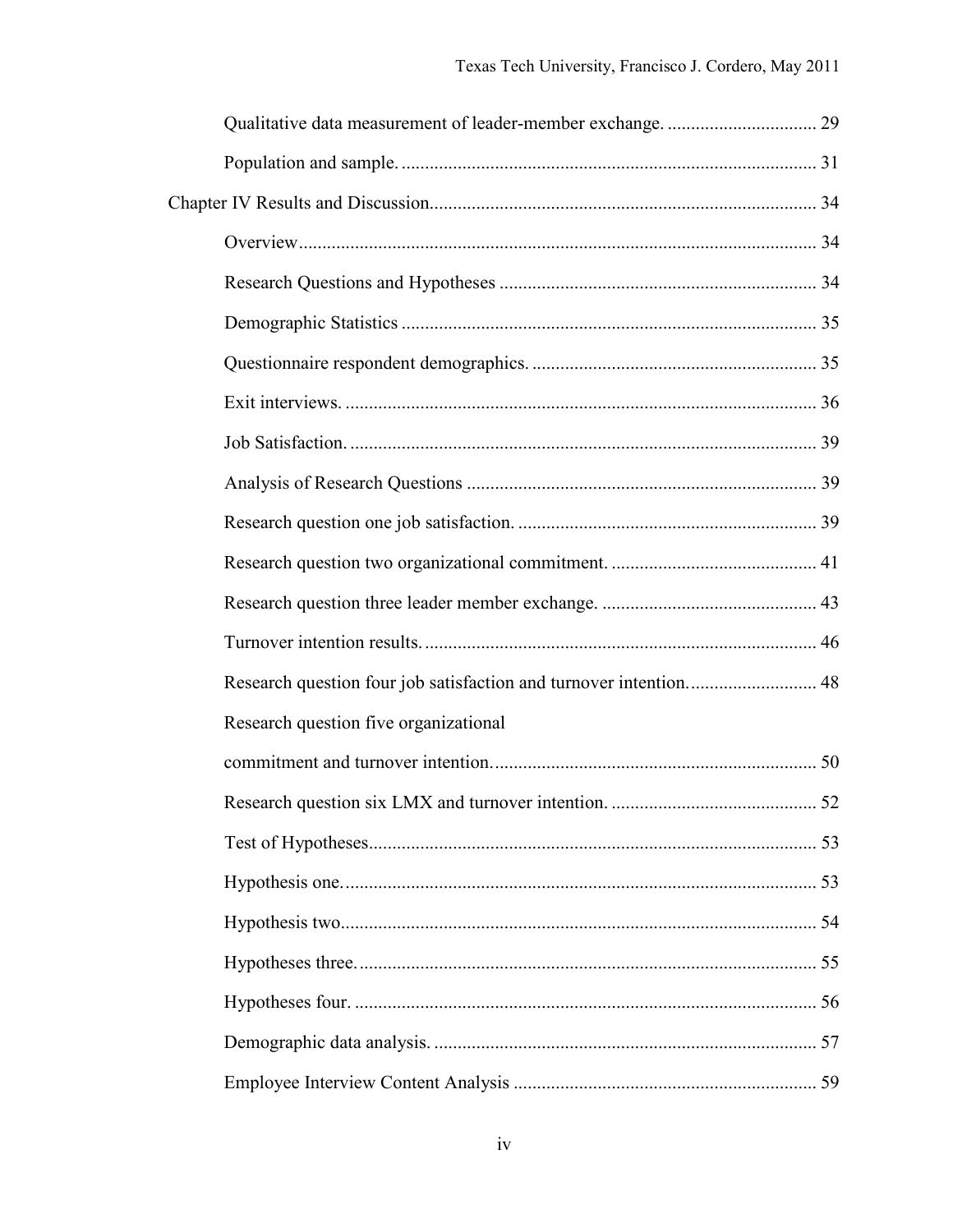| Relationship between organizational commitment |  |
|------------------------------------------------|--|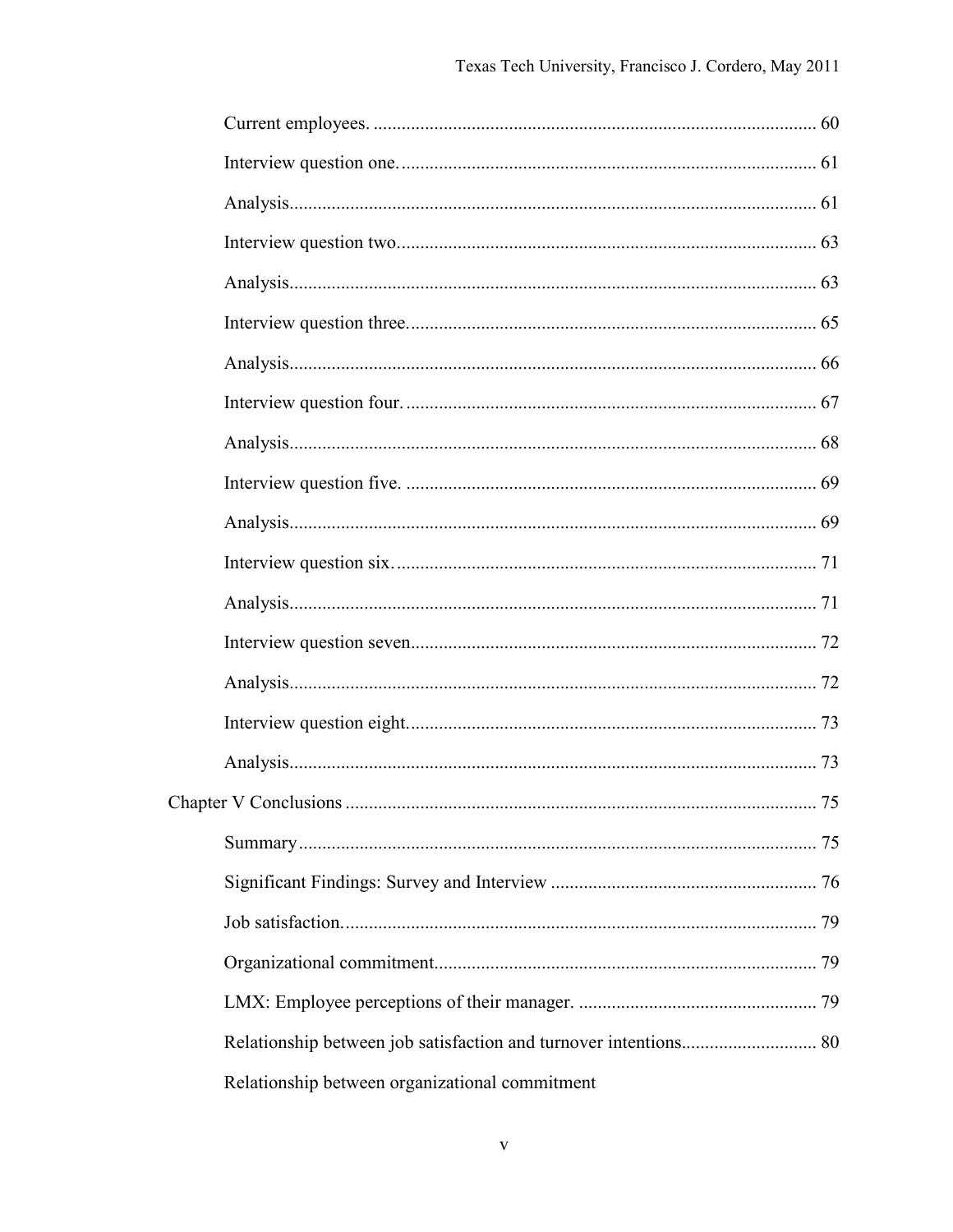| A. Job Turnover in the Lodging Industry Survey in English and Spanish  90 |  |
|---------------------------------------------------------------------------|--|
| B. Interview Questions for Job Turnover in the                            |  |
|                                                                           |  |
|                                                                           |  |
|                                                                           |  |
|                                                                           |  |
|                                                                           |  |
|                                                                           |  |
|                                                                           |  |
| J. Factorial Correlations for Organizational Commitment  117              |  |
| K. Leader Member Exchange (LMX) Frequency and Percentage  118             |  |
|                                                                           |  |
|                                                                           |  |
|                                                                           |  |
|                                                                           |  |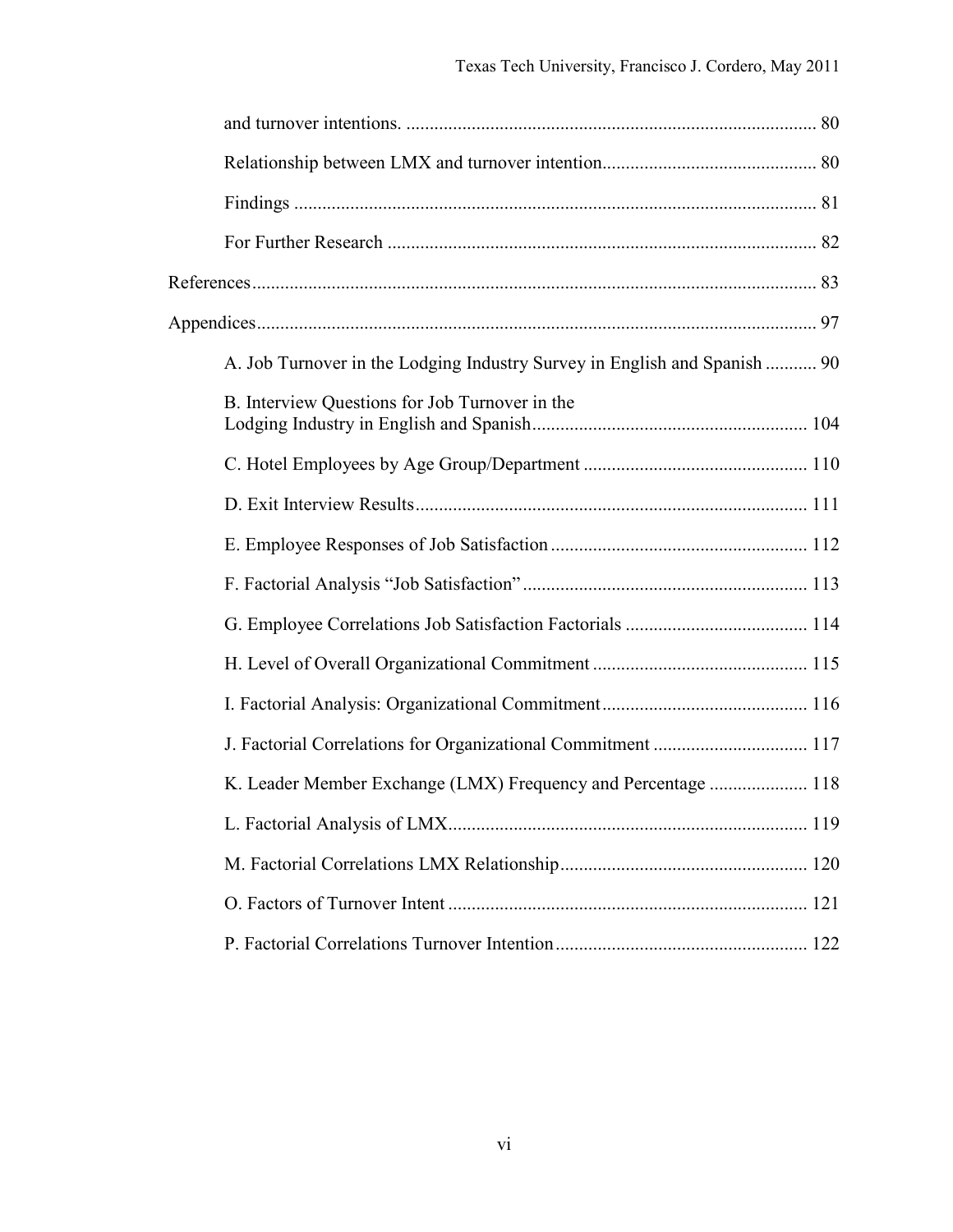#### **Abstract**

Satisfied employees in the lodging industry are essential to the success of their respective firms. Employees who are dissatisfied can result in high fiscal, physical, and/or psychological costs to a company. This study examined employee's satisfaction with the type of work, pay, coworkers, and personal relationships at their workplace. Employee's organizational commitment and their perceived relationship with their supervisor were also examined.

The researcher used both quantitative and qualitative research methods to test four hypotheses. A questionnaire and interview were developed using scales that measured hotel employee's attitudes and perceptions of job satisfaction, leader-member exchange (LMX), organizational commitment, and intent to leave. Three departments were studied: housekeeping, foodservice, and front desk. The research study took place between October 2009 and January 2011.

The results of this case study suggested that hotel employees were satisfied with their job, but there was room for improvement. The degree of satisfaction varied according to department or type of work and age. There was no direct link found between job satisfaction and ethnicity. The pay scale and incentives among hotel employees engendered higher levels of job satisfaction and organizational commitment. Organizational commitment among hotel employees was inversely related to turnover intentions among department, age, and ethnicity.

vii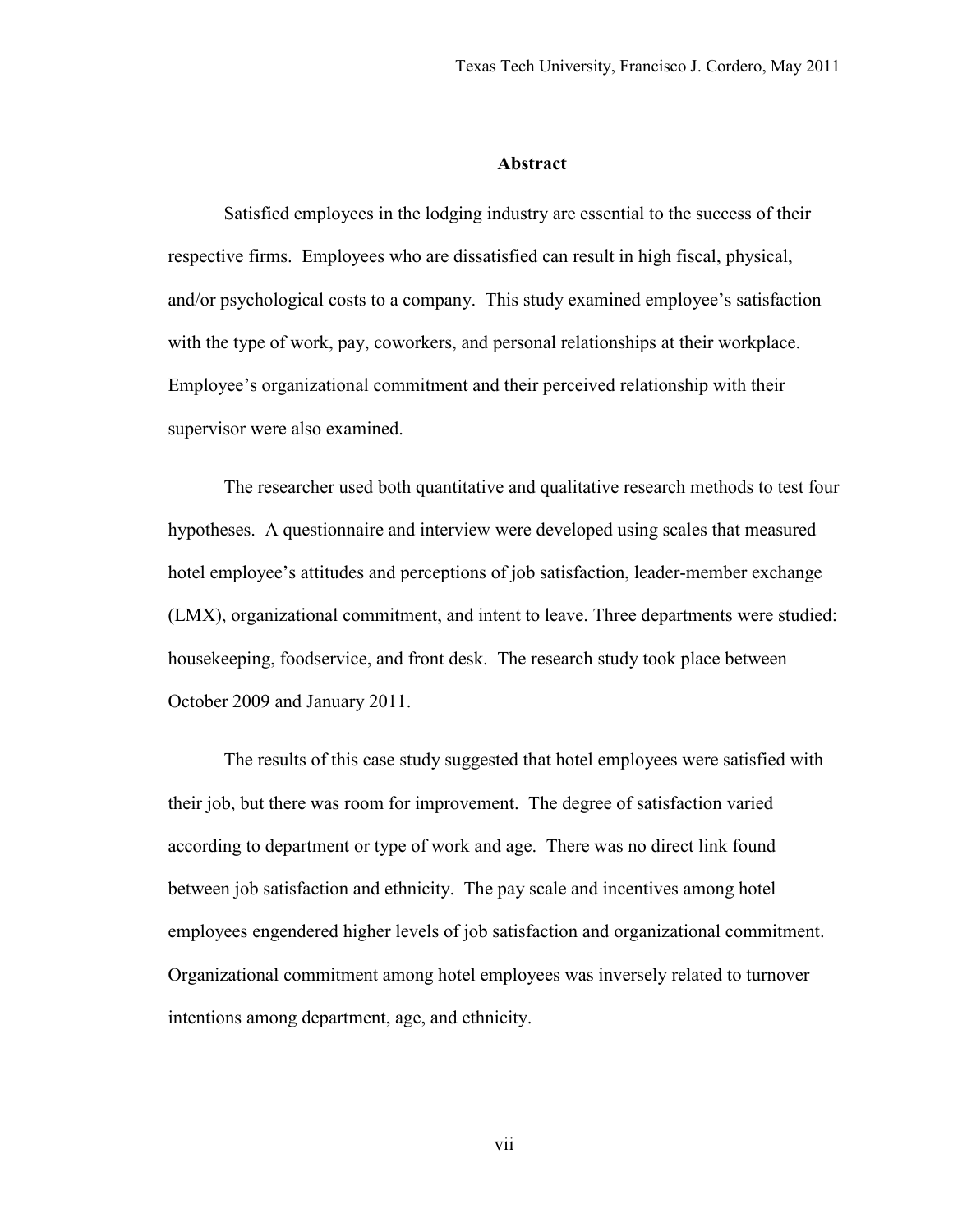The findings imply that the LMX relationship was more developed among employees who had been with the hotel longer. These employees differed according to age and department. There was no direct link found between LMX and ethnicity. Turnover intentions among hotel employees varied according to department position and age group. The younger employees were more likely to think about leaving than older employees regardless of which department they work in. The findings also indicated that certain age groups tend to gravitate towards specific positions within the hotel.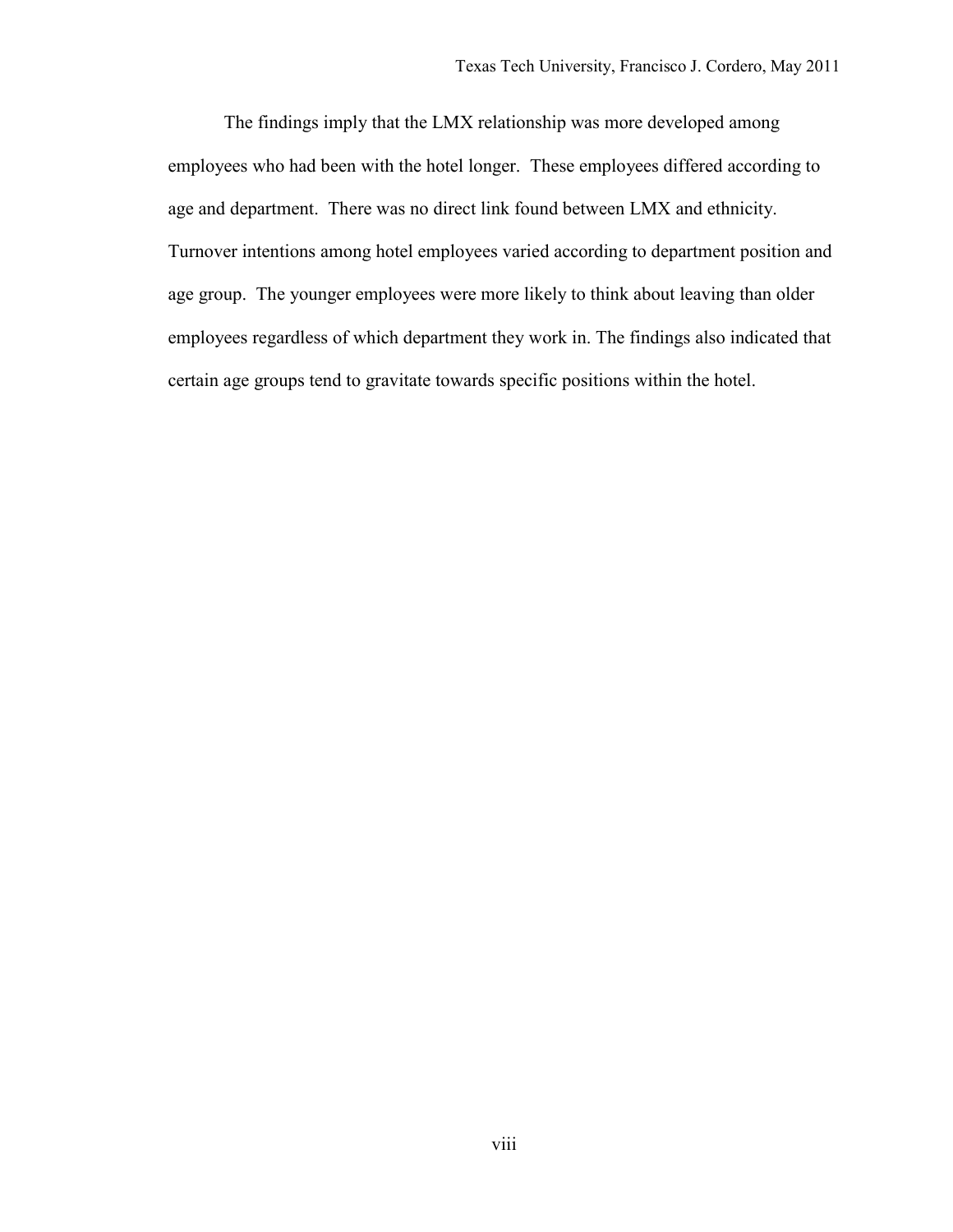# **List of Tables**

| 4.8 Employee Perception of Organizational Commitment                  |  |
|-----------------------------------------------------------------------|--|
|                                                                       |  |
| 4.10 Employee Response to "Plan to Look for New Job" by Frequency and |  |
| 4.11 Employee Response To "Thinking of Quitting Often" 47             |  |
|                                                                       |  |
|                                                                       |  |
| 4.14 Organizational Commitment/turnover Intention Correlations 52     |  |
|                                                                       |  |
|                                                                       |  |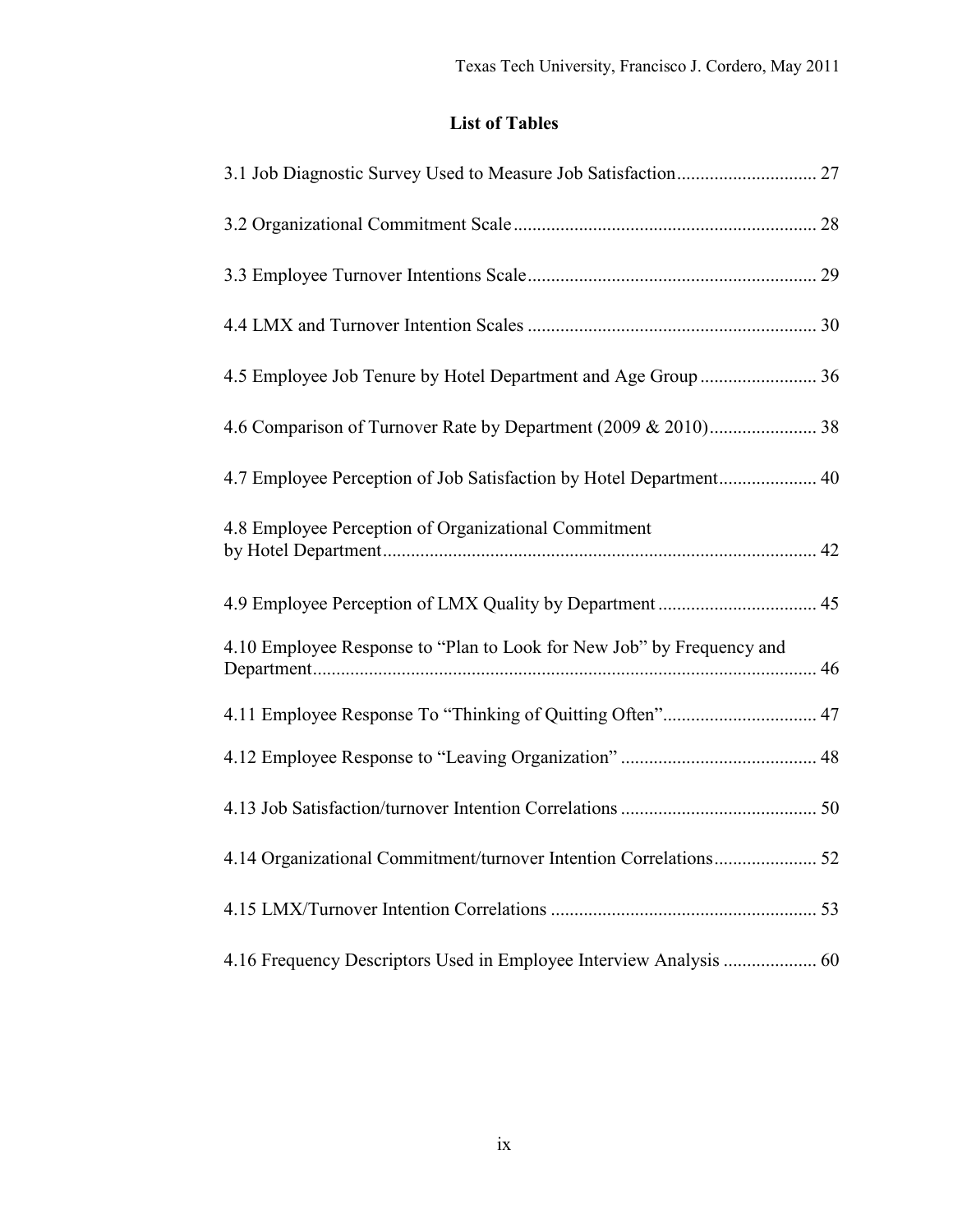## **Chapter I**

## **Introduction**

# **Background**

The lodging industry is an integral part of the hospitality industry. The United States (U.S.) lodging industry accounts for \$139.4 B in revenue and 2.0 M jobs representing more than 48,000 lodging establishments in 2007 (American Hotel & Lodging Association, 2011). The total of the economic impact of the hospitality industry is more than \$1.5 trillion, or 11% of the Gross Domestic Product (American Hotel  $\&$ Lodging Association, 2007). Similar to the international and national significance of the industry, Texas lodging accounts for \$4.7B in employee wages and 117,045 jobs. In 2008, the Texas lodging industry earned over \$8.3B in direct sales in Texas at more than 4,345 lodging properties in 2008 (American Hotel & Lodging Association, 2011). The city of Lubbock has shown its resilience during recent harsh economic conditions by posting lodging revenue increases of \$17.9M and employment figures of over 16,200 (U.S. Bureau of Labor Statistics, 2009). Compared to the national unemployment rate of 9.6% and the state unemployment rate of 8.3%, the unemployment rate in the city of Lubbock has only recently climbed to 6.6% (Texas Workforce Commission, 2010). The leisure and hospitality industry in Lubbock employs 16,600 people in hospitality organizations who fill these jobs provide a vital and intangible component to the hospitality industry – service (Kotler, Bowen, & Makens, 1999).

The attitudes and behaviors of employees are essential to the quality of service given to customers in lodging and other hospitality establishments as customer satisfaction is strongly influenced by employee behaviors (Parasuraman, Zeithaml, &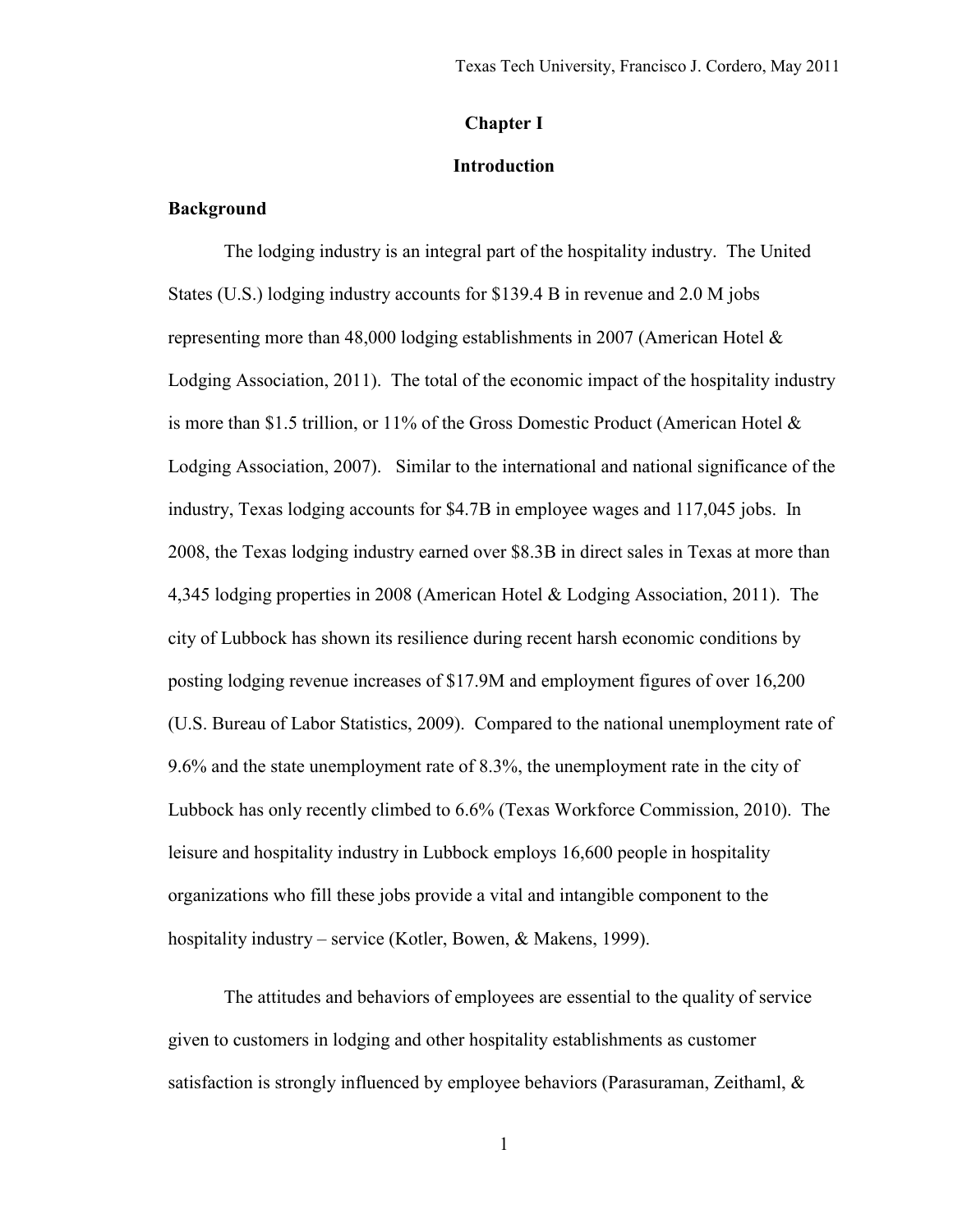Berry, 1988; Bitner, Booms, & Tetreault. 1990). Therefore, employees are essential to the success of hospitality organizations by providing the key element of service quality.

Low employee turnover is essential in order to provide quality service in the hospitality industry due to the nature of customer-employee contact. A high turnover rate negatively affects service and the resultant cost (Bonn & Forbringer, 1992). For every employee that leaves their position, either voluntarily or involuntarily, it is estimated that replacement costs up to \$2,500 in direct and \$1,600 indirect costs. (Hogan, 1992).

This study began when management of a local hotel requested an evaluation of the housekeeping department regarding the high rate of turnover among the employees. The full service hotel and conference center in question officially opened in summer of 2009 with a total of 302 rooms priced from \$169 to \$189 per night. The hotel created approximately 120 part-time and full-time jobs. However, the hotel is plagued with a very high turnover rate resulting in many customer satisfaction issues. In addition, many of the part-time front desk and foodservice jobs are filled by undergraduate students from the hospitality management program at a nearby university, which further complicates the turnover problem. Consequently, this study, a case study utilizing job satisfaction, leader-member exchange, and organizational commitment theories, was undertaken to understand the factors that cause employee turnover in a hotel in the South Plains of Texas.

# **The Case Study**

According to Stake (2000) a case study is "a choice of what is to be studied" (p. 435). Merriam (1998) states that there is much to be learned from a single case study. In reading this research study concerning the high turnover rate among employees of a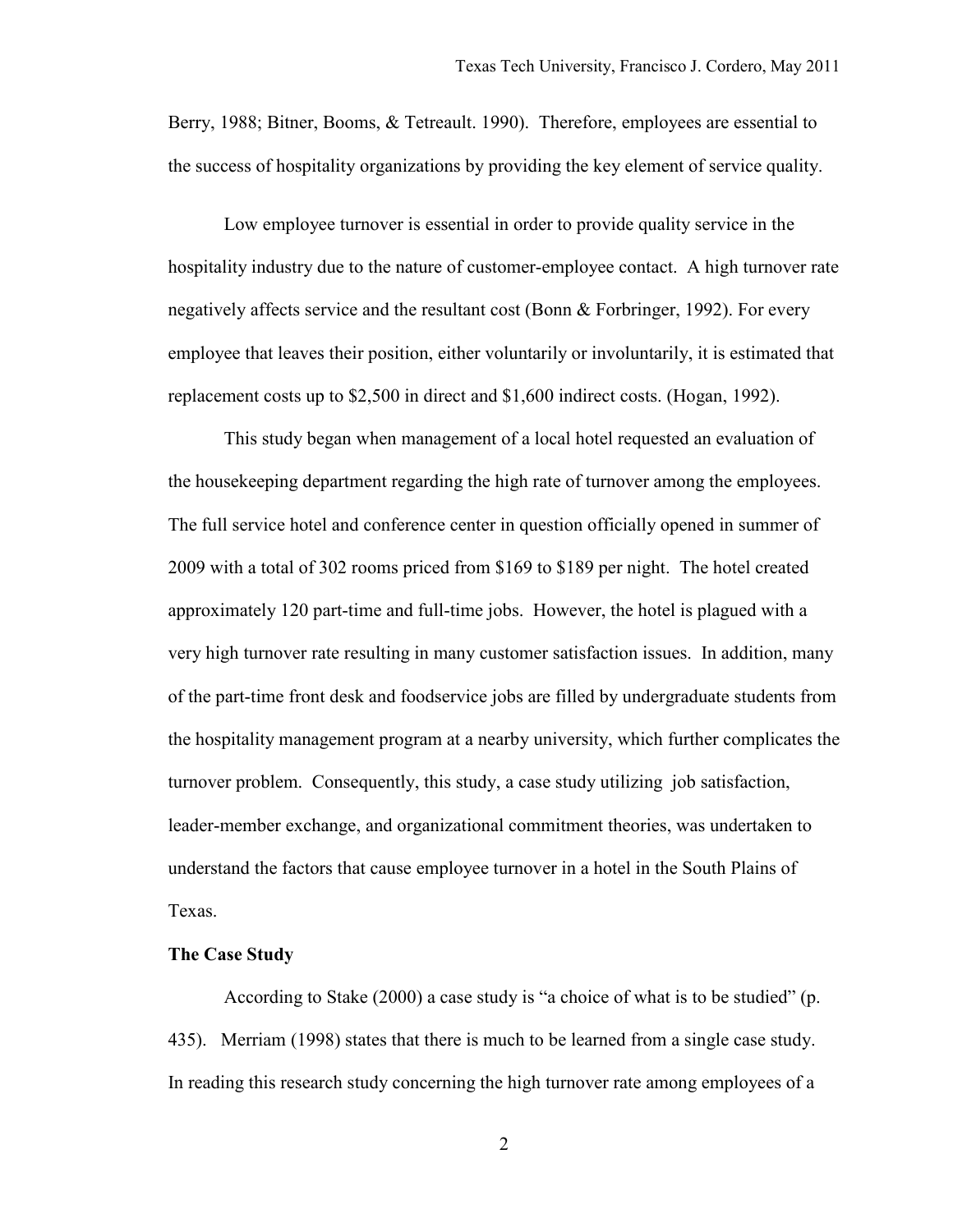single lodging facility in Lubbock, Texas, readers can learn vicariously from an encounter with the case through the researcher's narrative description (Stake, 2000).

#### **Job Turnover and the Lodging Industry**

Workplace behavior, according to Moorhead and Griffin (2004), "is a pattern …by members of an organization that directly or indirectly influences the organization's effectiveness" (p. 106). Turnover, when people leave their jobs, can influence a company's performance and productivity. High staff turnover in hotels is a major factor affecting workplace efficiency, productivity, and hotel cost structure (Deery & Shaw, 1997; Lashley & Chaplain, 1999). The hotel labor market has a dual face; on the one hand, it is difficult to attract and retain suitable labor and on the other, lodging has relatively high levels of turnover that represent significant loss of investment in human capital, training, and quality. Labor turnover represents a challenge for contemporary human resource management strategies and practices.

#### **Job Satisfaction, Organizational Commitment, and Leader-Member Exchange**

People in an organization develop and express their attitudes about their salary, advancement opportunities, and benefits. According to Moorhead & Griffin (2004), these attitudes and subsequent behavior reflect employee satisfaction with their job, their attachment to their job, and their relationship with their supervisor. The theories of job satisfaction, organizational commitment, and to a lesser extent leader-member exchange (LMX) provided the framework for studying job turnover in this study. A satisfied employee tends to be absent less often, is more productive, and has increased job longevity as opposed to a dissatisfied employee, who may be disruptive and constantly looking for another job. A highly committed employee will envision themselves as a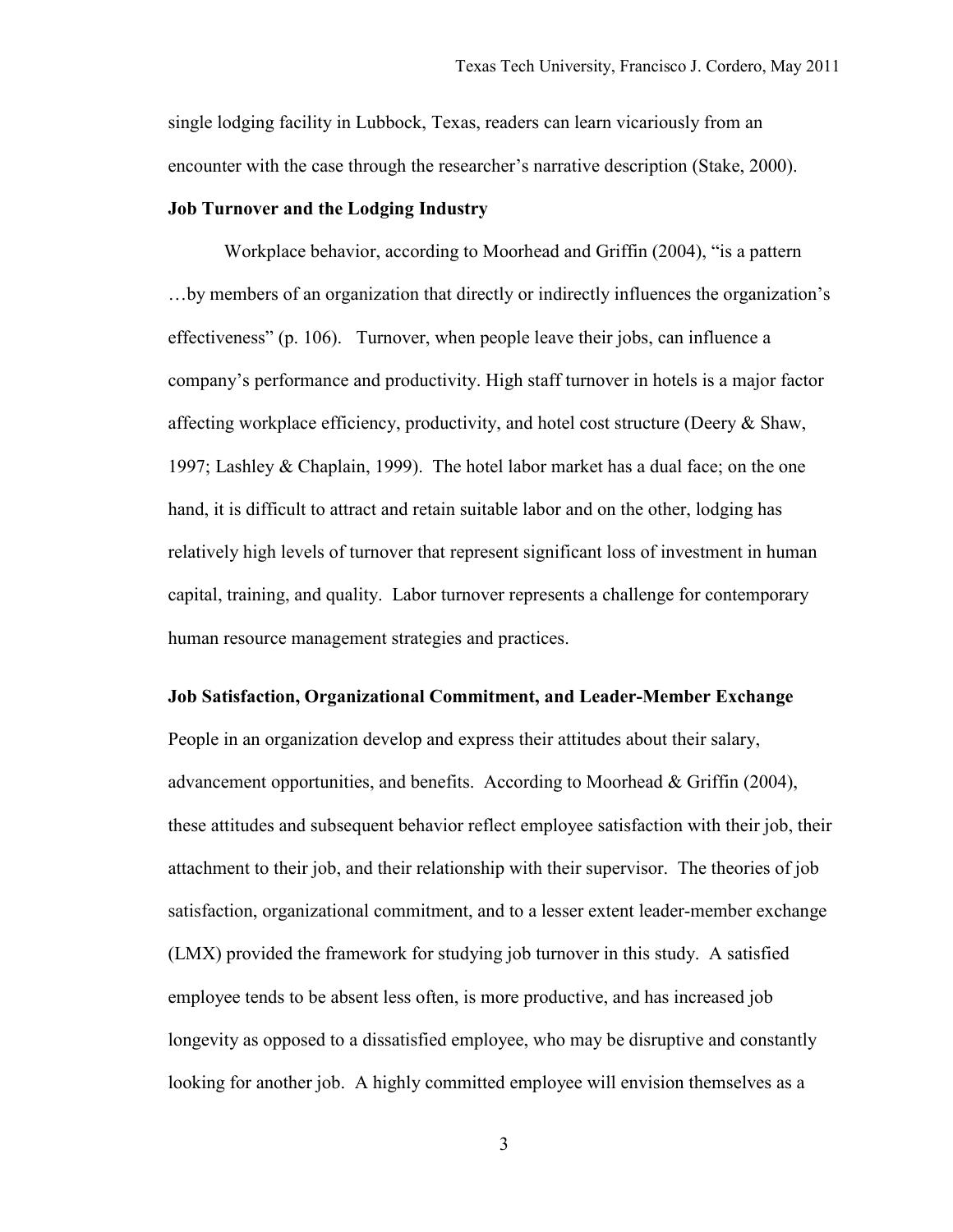member of the team, overlook minor sources of dissatisfaction, and see the firm as a source of pride (Moorhead & Griffin, 2004). The LMX theory describes how leaders develop different exchange relationships over time with various subordinates of the same group (Dansereau, Graen, & Haga, 1975; Graen & Cashman, 1975). Leader-member exchange thus refers to those exchanges between a subordinate and his or her leader. A positive leader-member exchange is generally found to be associated with higher overall satisfaction (Graen, Novak, & Sommerkamp, 1982).

#### **Problem Statement**

Satisfied employees in the lodging industry are essential to the success and longevity of their respective firms. Employees who are dissatisfied can result in high fiscal, physical, and/or psychological costs to a company. The cost of training one employee is very expensive. Training manuals, trainer expense, and the time it takes the new employee to become productive can add up to a considerable amount of money and hours. The findings of this study have the potential to uncover the sources and factors leading to a high turnover rate among lodging employees thus benefitting hotel management by identifying the needs of their employees and how their quality of life on the job can be improved. Furthermore, results from this case study may help others realize that low employee turnover and employee satisfaction is attainable and affordable to other lodging firms and the various segments of the hospitality industry.

#### **Theory and Framework**

In this study, the relationship between hotel employees and their supervisors, job satisfaction, and organizational commitment levels were analyzed. In addition, portions of LMX theory were used to explain the leader-member exchange relationship. There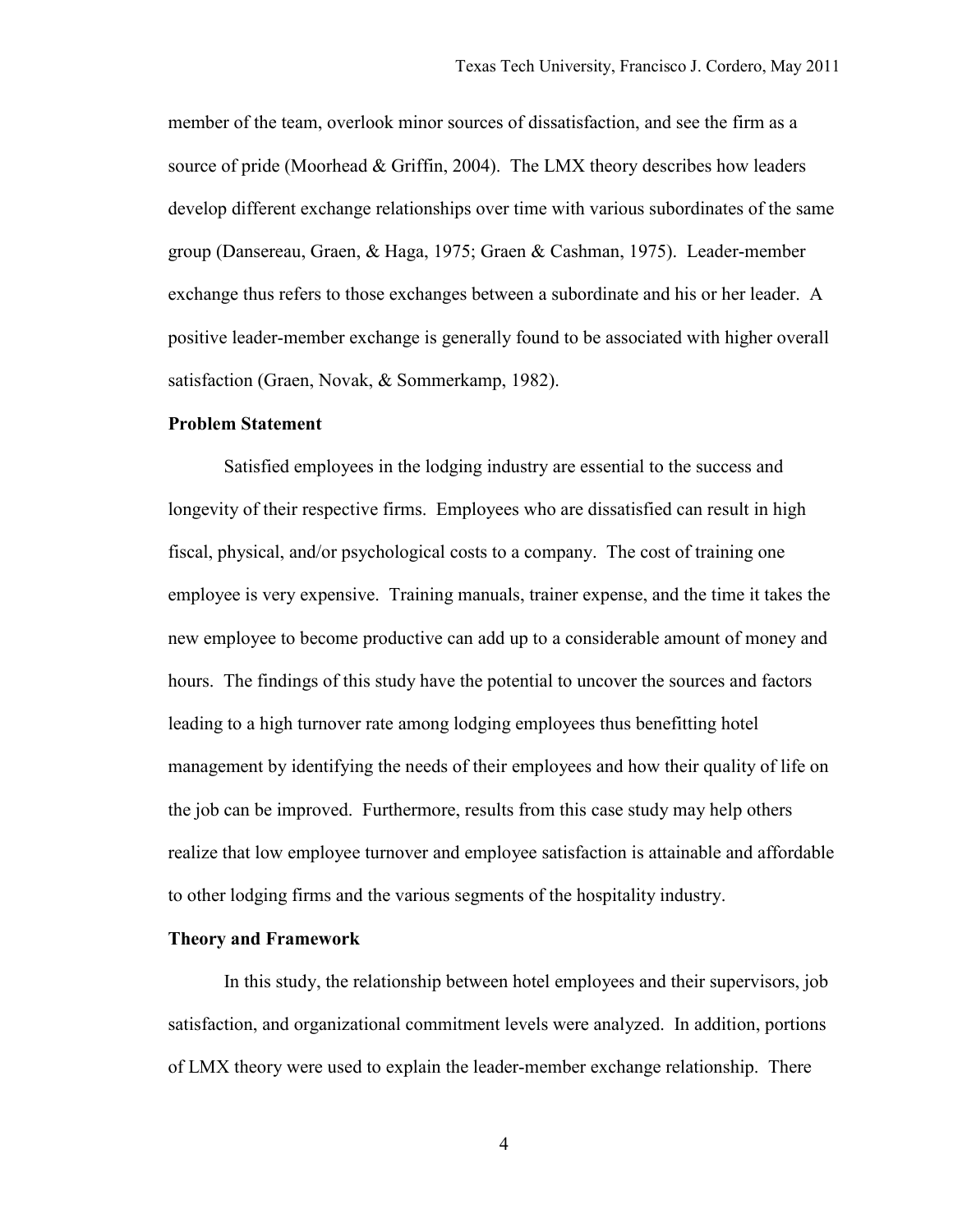were three steps in this study. First the needs of lodging employees regarding achieving job satisfaction were identified. Second, the relationships between job satisfaction, organizational commitment, and leader-member relationship in a lodging context were analyzed. Finally, the relationship between organizational commitment, job satisfaction, and leader-member exchange for employees at the lodging facility were illustrated. These relationships were analyzed in respect to employee turnover intentions. Job turnover was explained using the factors related to job satisfaction, organizational commitment, and leader-member exchange.

# **Research Questions and Hypotheses**

- 1. What is the level of employee job satisfaction in the housekeeping, foodservice, and front desk departments at a specific lodging facility?
- 2. What is the level of employee organizational commitment in the housekeeping, foodservice, and front desk departments at a specific lodging facility?
- 3. What is the level of quality perceived by the employee in the leader-member exchange relationship?
- 4. Is employee job satisfaction related to employee turnover intentions?
- 5. Is the employee's perception of organizational commitment related to turnover intentions?
- 6. Is the employee's perception of LMX related to their turnover intentions? Based on the above questions, the following hypotheses were developed:
- H1: Hotel employee job satisfaction is positively related to organizational commitment.
- H2: Hotel employee job satisfaction is negatively related to turnover intention.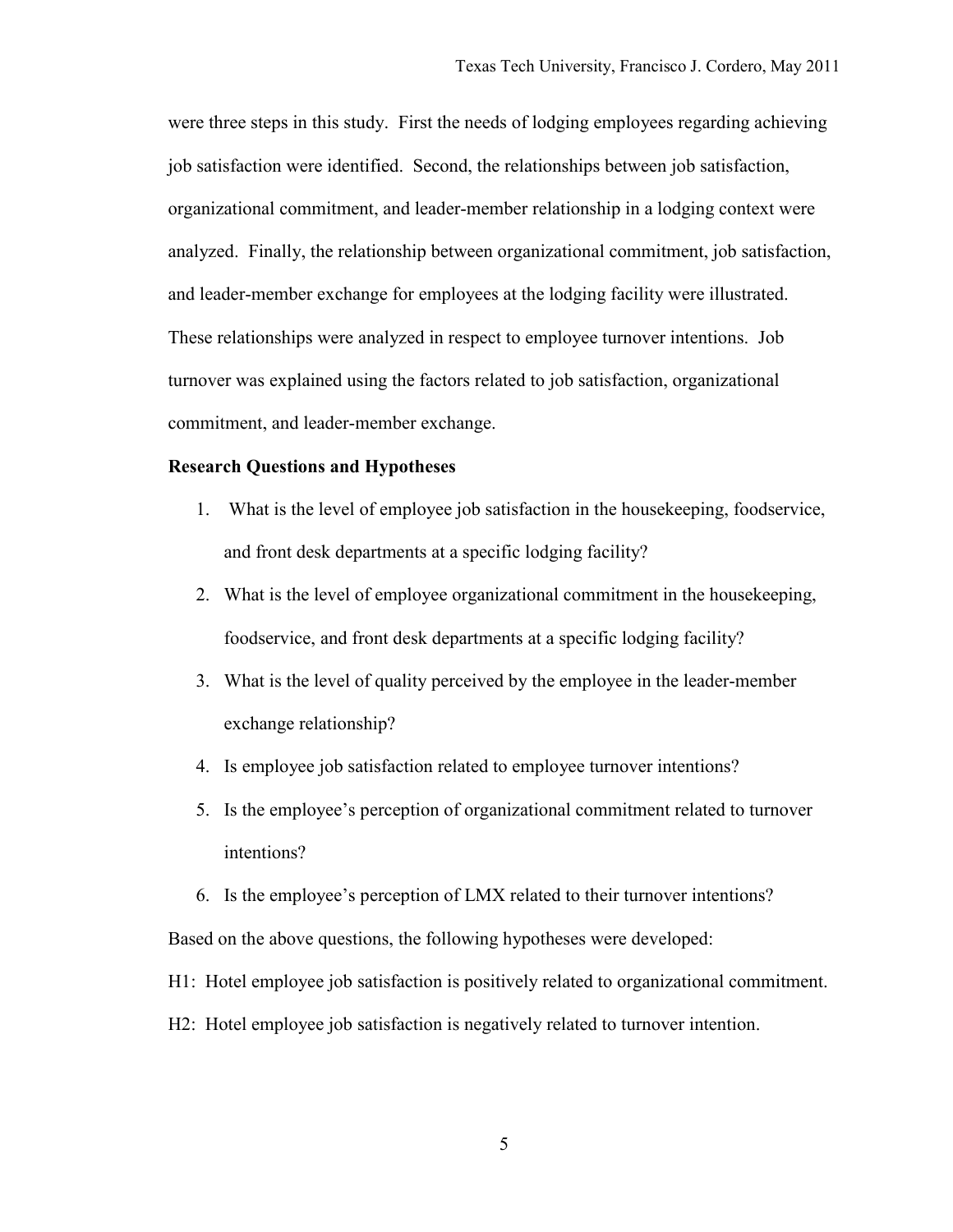H3: A high level of organizational commitment is negatively related to turnover intention.

H4: A high quality LMX is negatively related to turnover intention.

#### **Importance of the Research**

Employees were asked to describe their job satisfaction or dissatisfaction in terms of their relationship with their supervisor. The employees' responses revealed the relationship with management and their potential for turnover along with an indication of job satisfaction based upon their relationship with their supervisor. The presence or absence of job satisfaction in this lodging facility example may indicate the level and quality of organizational commitment of employees toward the hotel. Thus the results of this study may help this lodging facility better understand some of the reasons behind high employee turnover.

The factors examined include employee's satisfaction with the type of work, pay, coworkers, and personal relationships at their workplace. Employee's organizational commitment and their perceived relationship with their supervisor were also examined. It is possible that younger generations' attitudes and perceptions about careers in the hospitality industry differ from previous generations, so the study examined differences between age groups regarding employee satisfaction, organizational commitment, and perceived employee relationship with their supervisor. Additional data was gathered regarding the employee's intention to separate from the company; employee satisfaction level and pay, interpersonal relationships, their job in general, and demographic data was also collected. All surveyed and interviewed employees spoke and read either English or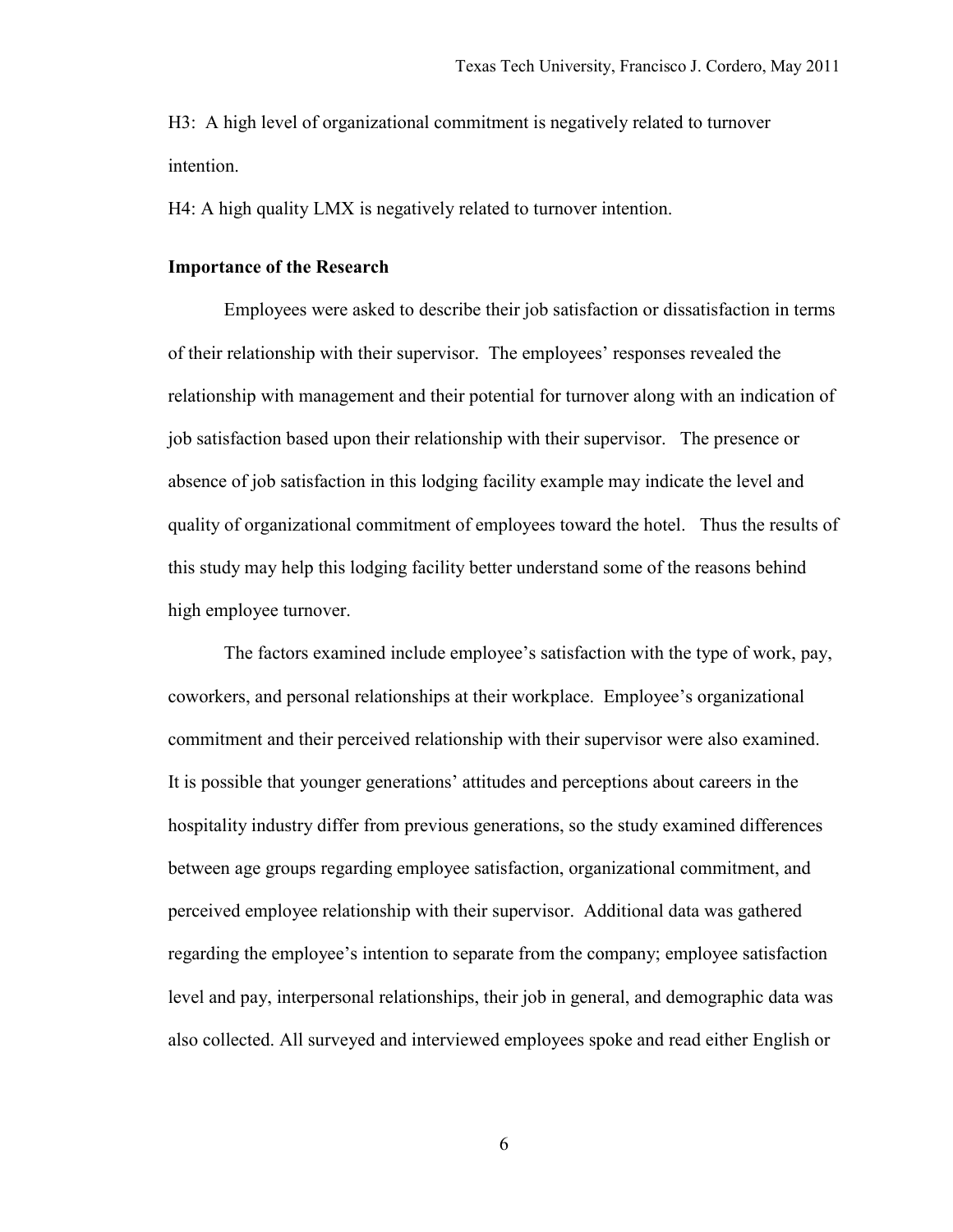Spanish. Therefore, English and Spanish surveys and interviews were offered by the researcher.

#### **Limitations of the Study**

Sample size was limited to the number of respondents employed at the lodging facility. As this was a single case study concerning one lodging facility located in the South Plains of Texas, the results may not be generalizable to the lodging industry as a whole. The turnover rate at the facility has been tracked for only the 2009-2010 year. The staff was primarily Hispanic, with many having Spanish as a first language; management was Caucasian and non-Spanish speaking. Data was gathered from only the housekeeping, food service, and front desk departments.

# **Definitions**

Accommodation and foodservices sector - part of the Leisure and Hospitality supersector of the service-providing supersector according to the U.S. Bureau of Labor Statistics (2010). The Accommodation and Food Services sector comprises establishments providing customers with lodging and or preparing meals, snacks, and beverages for immediate consumption. This sector includes accommodation and foodservices because the two activities are often combined at the same establishment. The accommodation subsector consists of the following industry groups: traveler accommodation; recreational vehicle parks and recreational camps; and rooming and boarding houses (U.S. Bureau of Labor Statistics, 2010).

Job satisfaction - positive or negative attitudes held by individuals toward their jobs (Greenberg & Baron, 2008).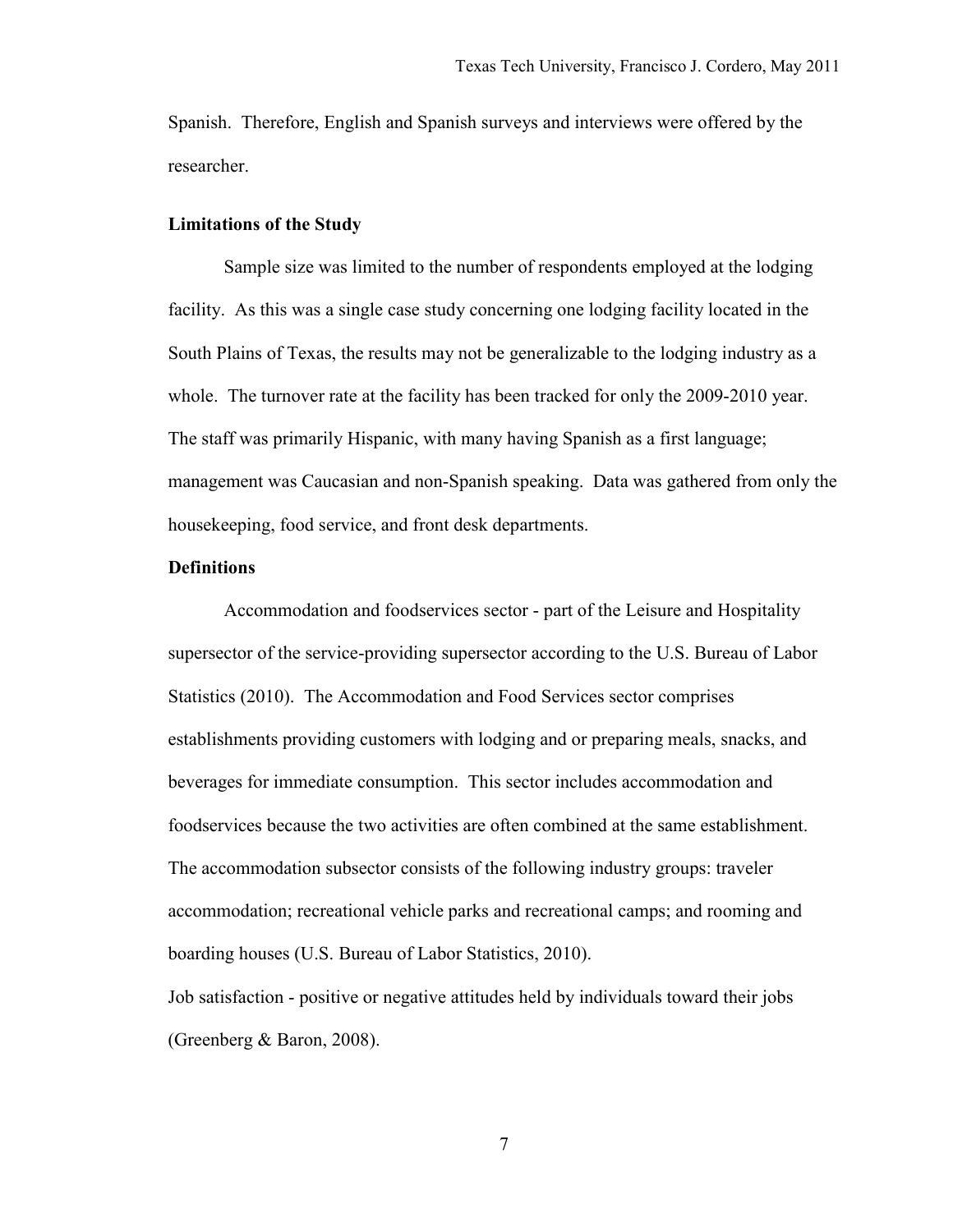Dyad - two persons in a continuing relationship involving interaction (Webster's New World Dictionary, 2005).

Organizational commitment - the degree to which an employee identifies with a particular organization and its goals, and wishes to maintain to maintain membership in the organization (Robbins, 1993). Leader member exchange - a theory suggesting that leaders form different relations with various subordinates and that the nature of such dyadic exchanges can exert strong effects on subordinates performance and satisfaction (Greenberg & Baron, 2008).

Motivation - the processes that account for an individual's intensity, direction, and persistence of effort toward attaining a goal (Robbins, 1993).

Separation - an involuntary separation of an employee from an establishment (Bureau of Labor Statistics, 2010)

Quit - a separation of an employee from an establishment that is initiated by the employee; a voluntary separation; a resignation from a job or position (Bureau of Labor Statistics, 2010)

Turnover - separation of an employee from an establishment (voluntary, involuntary, or other) (Bureau of Labor Statistics, 2010).

Turnover rate - the number of total separations during the month divided by the number of employees who worked during or received pay for the pay period that includes the 12th of the month (monthly turnover); the number of total separations for the year divided by average monthly employment for the year (annual turnover) (Bureau of Labor Statistics, 2010).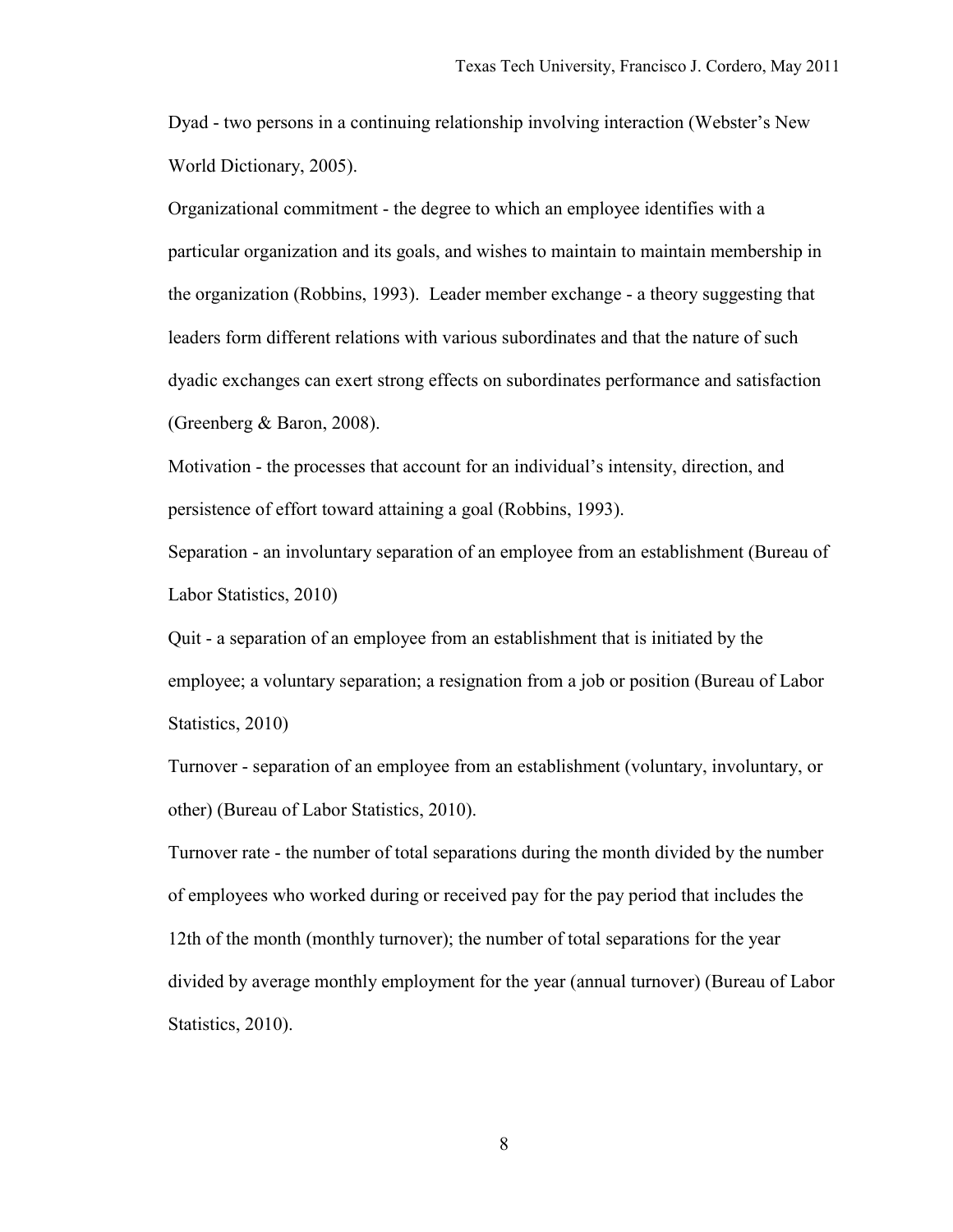#### **Chapter II**

# **Literature Review**

#### **Theories of employer/employee relationships.**

Relationship aspects of the exchange association between a supervisor and an employee are essential to understanding employee attitudes and behavior in the corporate/organizational environment (Jablin, 1979; Napier & Ferris, 1993). Traditional leadership theories explain leadership as a function of the personal characteristics of the leader, the situation characteristics, or the interaction between the leader and the group (Gerstner & Day, 1997). These theories have failed to recognize that the relationship between a leader and an individual subordinate may have an impact upon the attitudes and behavior of the subordinate. Several authors have proposed that leader-member relationships are different, and that each relationship is a distinctive and singular interpersonal relationship within the organizational structure.

Leader-member exchange theory describes how leaders develop different exchange relationships over time with various subordinates of the same group (Dansereau, Graen, & Haga, 1975; Graen & Cashman, 1975). The LMX model provides an alternative approach to understanding the supervisor-employee relationship. Hypothetically, LMX theory is the concept of a developed or negotiated role between leader and member (Dansereau, Graen, & Haga, 1975.) This idea was conceptualized to study the assimilation of administrators into an organization referred to as negotiating latitude.

Negotiating latitude is the extent to which a leader allows a member to identify his or her role development. The negotiating latitude is central to the evolution of the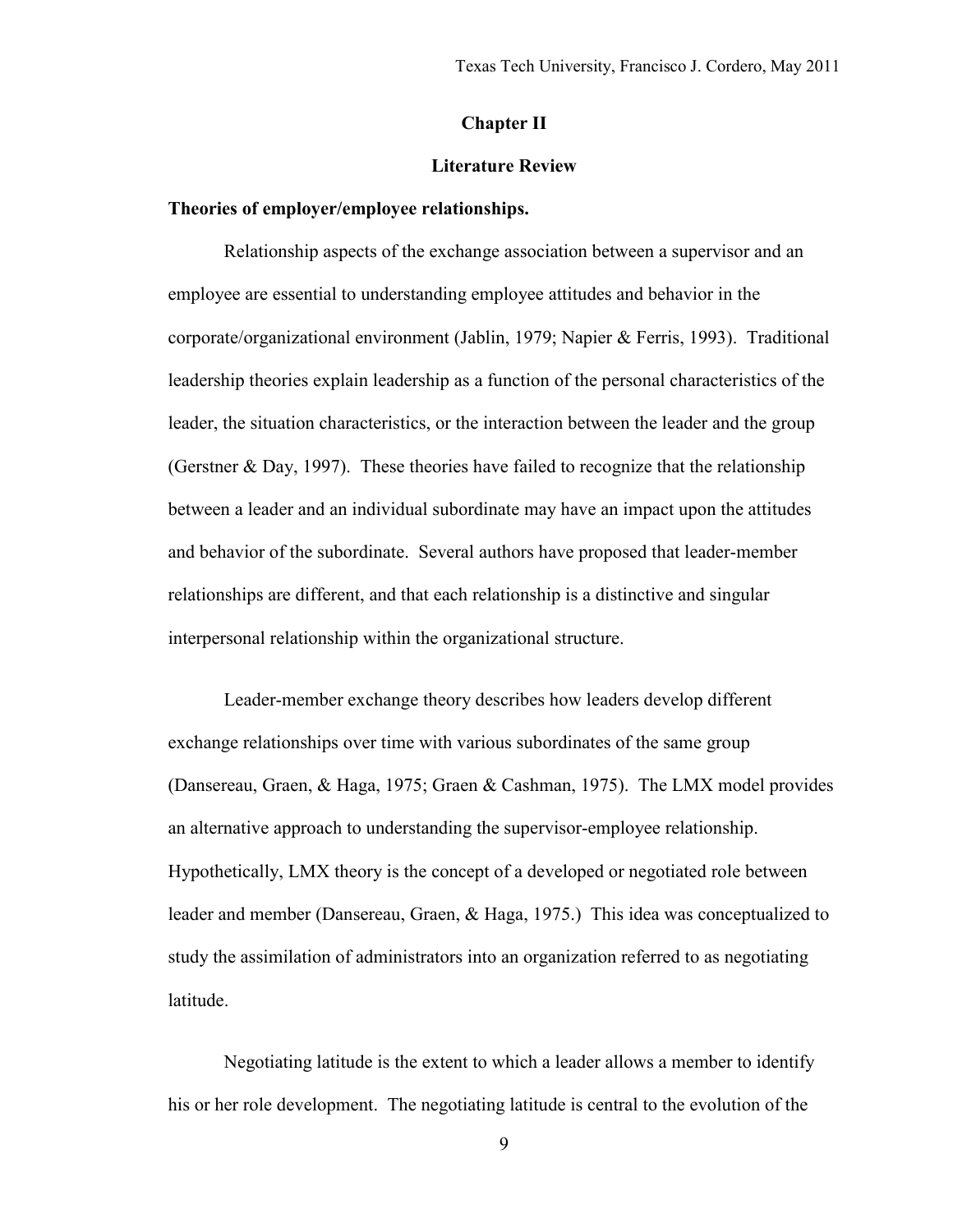quality of the leader-member exchange (Graen & Cashman, 1975). Subordinates who execute their tasks well will be perceived as more reliable by supervisors and will be asked to perform more demanding roles (Dienesch  $&$  Linden, 1986). Leaders usually establish a special exchange relationship with a small number of trusted subordinates who function as assistants, lieutenants, or advisors. Therefore, the exchange relationship established with remaining subordinates is substantially different (Yukl, 1994).

The majority of LMX literature separates the subordinate's roles and the value or quality of the LMX into two basic categories depending on the leaders' and members' perceptions of the negotiating latitude: the in-group and the out-group (Dansereau, Graen & Haga, 1975; Graen, Novak & Sommerkamp, 1982; Linden & Graen, 1980; Scandura & Graen, 1984; Vecchio, 1982). The in-group is associated with high trust, interaction and support, and formal and informal rewards. These members are given more information by the supervisor and report greater job latitude. The in-group will make organizational contributions that extend beyond their formal job duties and take on responsibility for completing work that is most important to achieving group success (Linden & Graen, 1980). The out-group is characterized by lower degrees of trust, interaction, support, and rewards. Relationships with the out-group tend to be limited by the employment contract. The out-group performs the more mundane and routine tasks, and their relationship with their supervisor is more formal (Linden  $\&$  Graen, 1980). Memberships of both out-group and in-group develop very early in the relationship and are usually stable (Graen & Cashman, 1975)**.**

Dansereau, Graen, and Haga (1975) use the term vertical dyad linkage (VDL) to describe the dyadic relationship between a leader and a subordinate's LMX. Vertical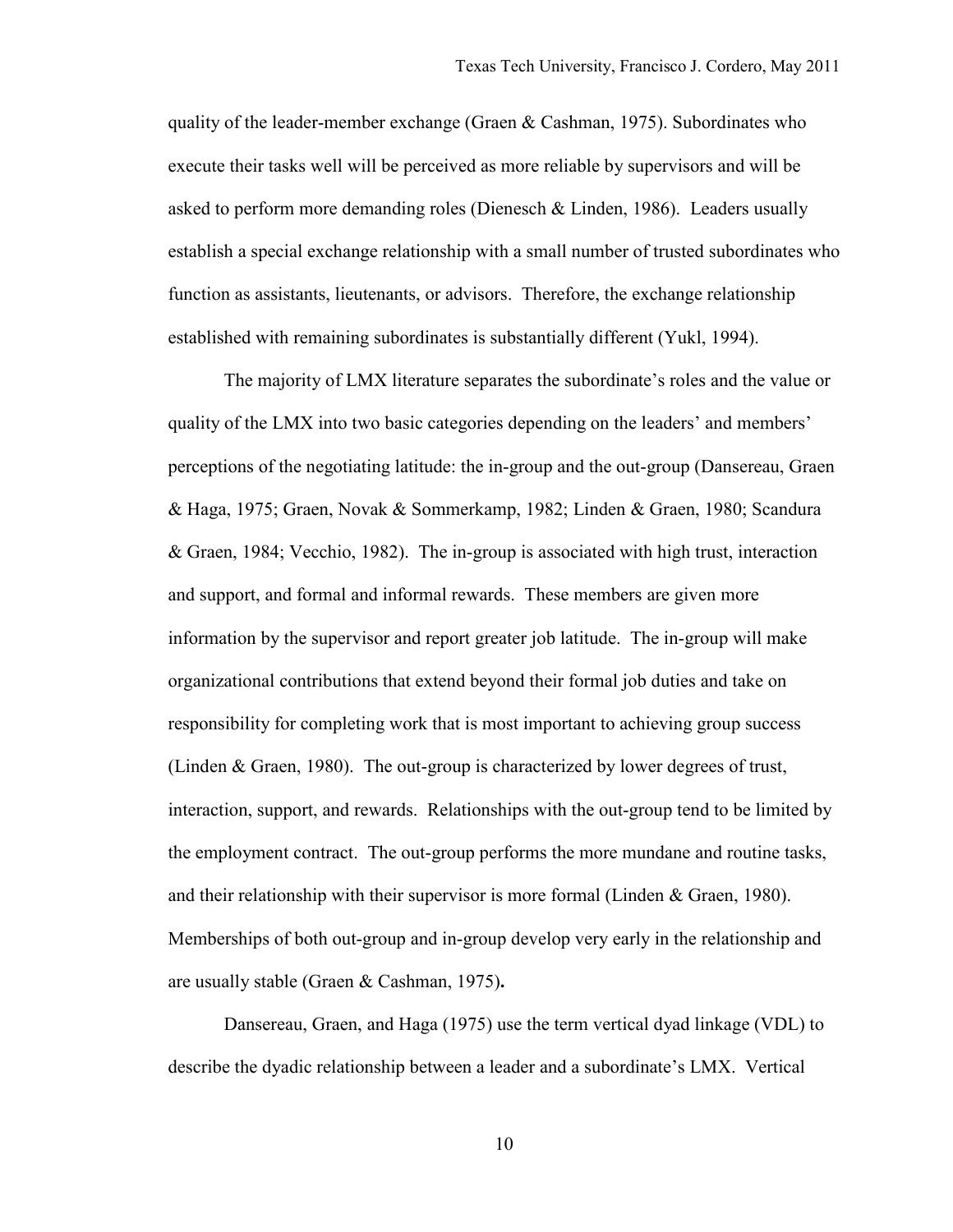dyad linkage theory focuses on reciprocal influence processes within dyads. Graen (1976) also argued that research should focus on the behavior of the leader and the subordinate, rather than the supervisor and his or her work group. In a similar way, social exchange theory (Emerson, 1962) recognizes how dyadic relations develop within the social context. Social exchange theory describes how power and influence among leaders and members are conditioned on the availability of other partners from whom leaders and members can obtain valued resources. It has been noted by Blau (1964) that there are differences between social and economic exchange, particularly that social exchange tends to produce feelings of personal obligation, gratitude and trust, whereas economic exchanges are based on negotiated contracts.

This distinction between social and economic exchange is fundamental to the way in which out-group or low quality exchanges and in-group or high quality exchanges have been distinguished in LMX research (Linden & Graen, 1980; Linden, Wayne, & Stilwell, 1993). Low quality leader-member relations have been characterized in terms of economic exchanges that do not progress beyond the employment contract, whereas high quality leader-member relations have been characterized by social exchanges that extend beyond the employment contract.

#### **Development of LMX.**

Leader-member exchange is the result of role-taking, role-making, and roleroutinization behaviors exhibited by both supervisor and subordinate (Graen & Cashman, 1975; Graen, 1976; Graen & Scandura, 1987). The first of these interactions occurs when the supervisor initiates an assignment of duties and begins to evaluate the behavior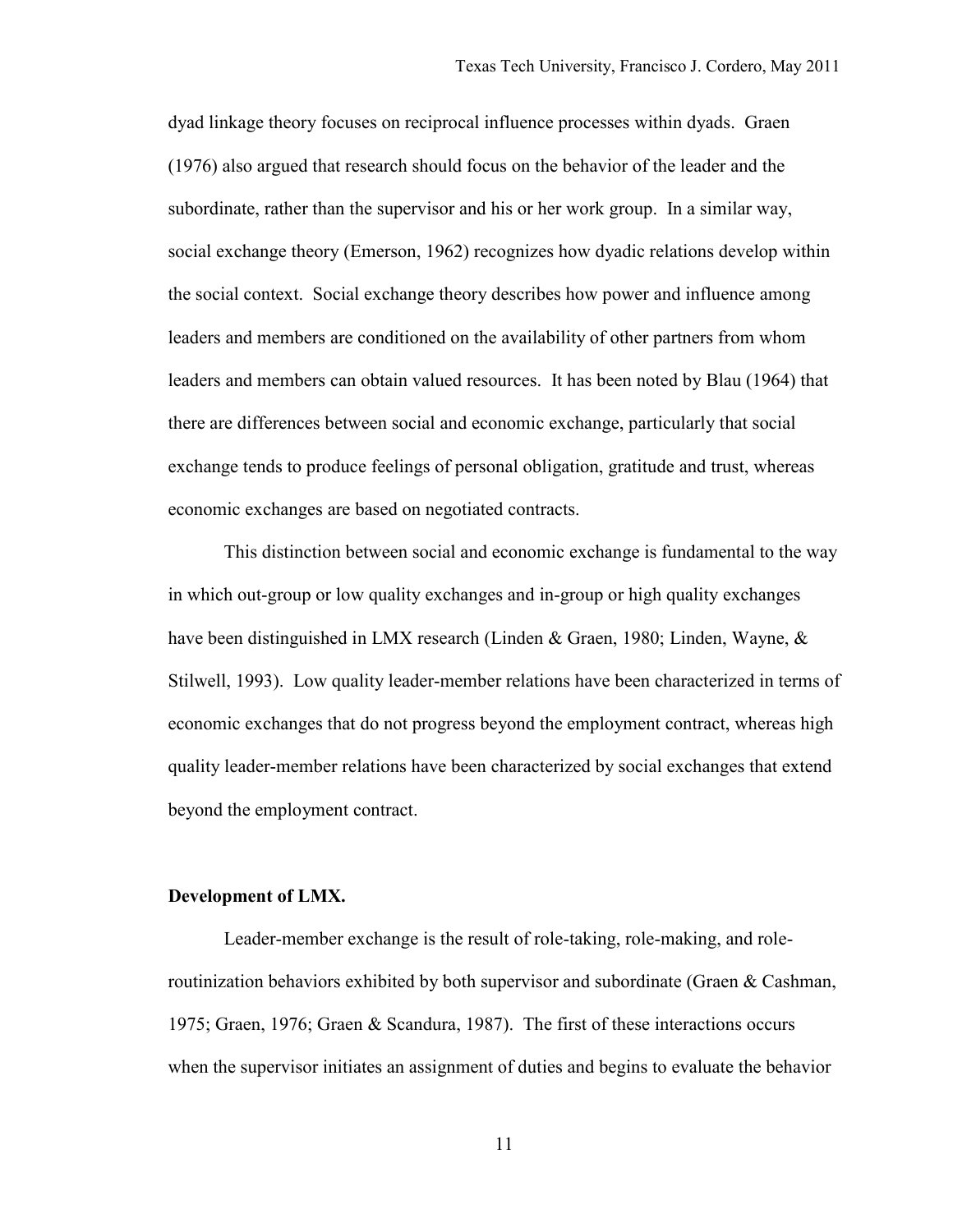of the member, and a decision regarding responses to the subordinate then follows. This initial process is called role-taking. The leader also collects information regarding the member's potential for tasks during this period. The exchange in the role-taking phase is based on economic transactions (Graen & Scandura, 1987).

When the role-taking stage is completed, the role-making phase begins. Rolemaking is a continuation of the LMX developmental process in which further exchanges are made (Bauer & Green, 1996). Graen and Uhl-Bien (1995) called this the acquaintance stage where the leader- member interaction progresses; their reactions to different situations and relationship boundaries are established (Graen & Scandura, 1987). For this dyadic relationship to develop into a high quality exchange relationship, the exchange becomes more socially based and less financially based (Graen & Uhl-Bien, 1995). Conversely, if the relationship is not evolving to the next level, the relationship will remain based on the employment contract (Bauer & Green, 1996). When this process operates, the leader and member negotiate, because collaboration on tasks is exchanged for a dyadic social structure. Therefore, role-making is built on the mutual contribution of valued resources. Each party must offer something that the other party sees as valuable, and each party must see the exchange as reasonably fair (Graen & Scandura, 1987). This is the stage at which behavioral aspects of trust come into play. The leader is taking a risk by delegating work to the member (Bauer & Green, 1996).

After the role-making stage, the behaviors of a leader and a member are much more predictable because roles become routine. The exchange is maintained over time through the process of collaboration on different tasks. The dyadic relationship that develops interlocked behaviors involves the relational dimensions of trust, respect,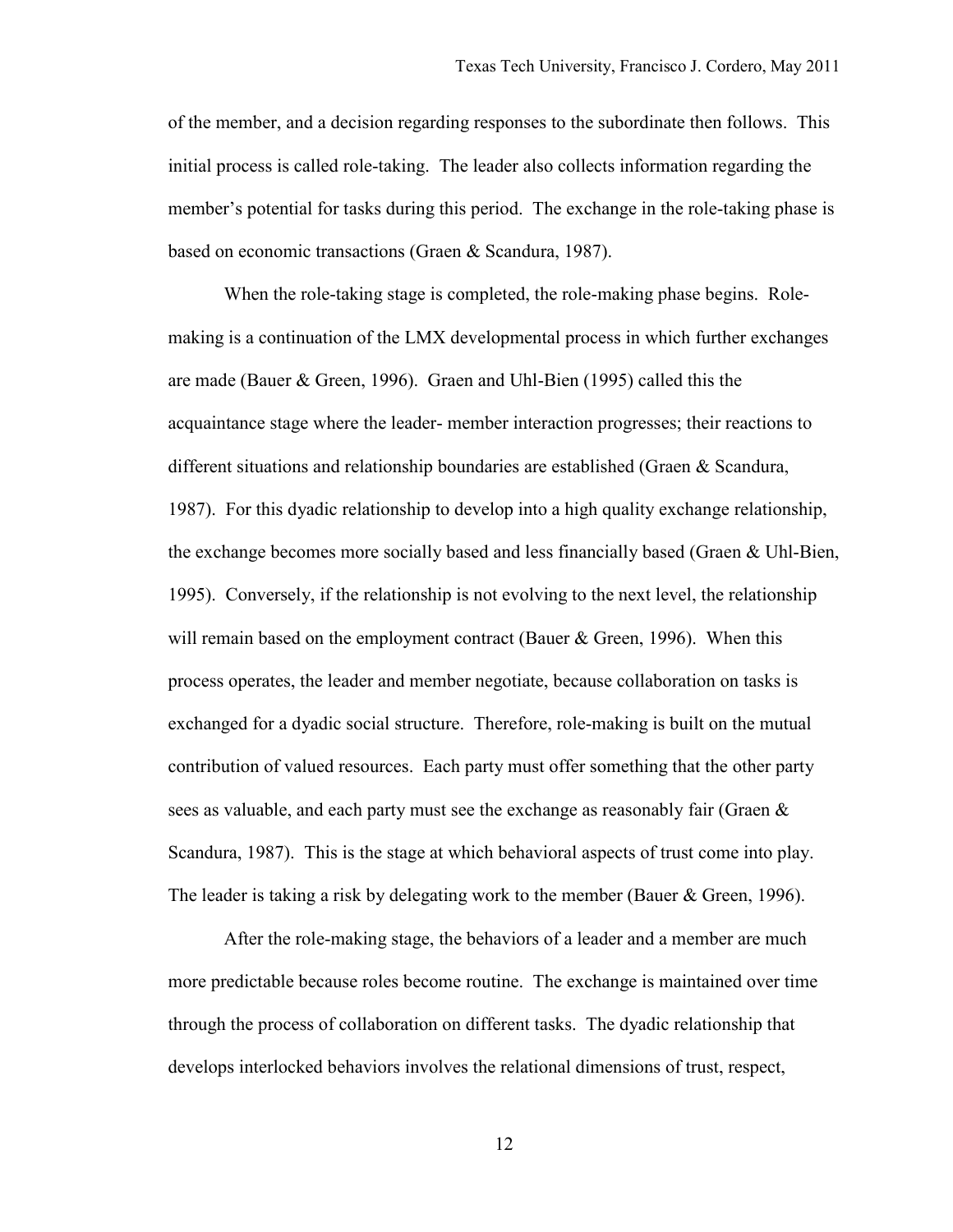loyalty, liking, support, and quality. The exchange of resources between leader and member is controlled by mutual expectations (Graen & Scandura, 1987). However, due to the limited resources available to leaders for exchange and the investment of time necessary, a high quality of exchange tends to be developed and maintained in a limited number of leader-member dyads (Dienesch & Linden, 1986; Graen, 1976).

# **Theories of job satisfaction and organizational commitment.**

Job satisfaction is one of the most widely studied and measured constructs in organizational behavior and management literature. Interest in job satisfaction comes from its relationships to other substantial organizational outcomes including absenteeism, organizational commitment, turnover, and performance (Smith, 1992). The theoretical definition of job satisfaction includes evaluative or expectancy components. Locke (1976) defined job satisfaction as a pleasurable emotional state resulting from the appraisal of one's job or job experience. Similarly, Mottaz (1988) regarded job satisfaction as an affective response resulting from an evaluation of the work situation.

The current work environment is characterized by extreme instability regarding organizational change. This affects most industries and creates a need for understanding how to keep employees productive, committed at work, and thus calls for the study of job satisfaction and related factors (Smith, 1992). It is widely accepted that job satisfaction is a function of work-related rewards and values (Vroom, 1964; Kalleberg, 1977).

Most approaches to job satisfaction are based on the theories of motivation and attitudes towards work developed by Maslow, Vroom, and Herzberg. Maslow (1943) hypothesized that within every human being there exists a hierarchy of needs, which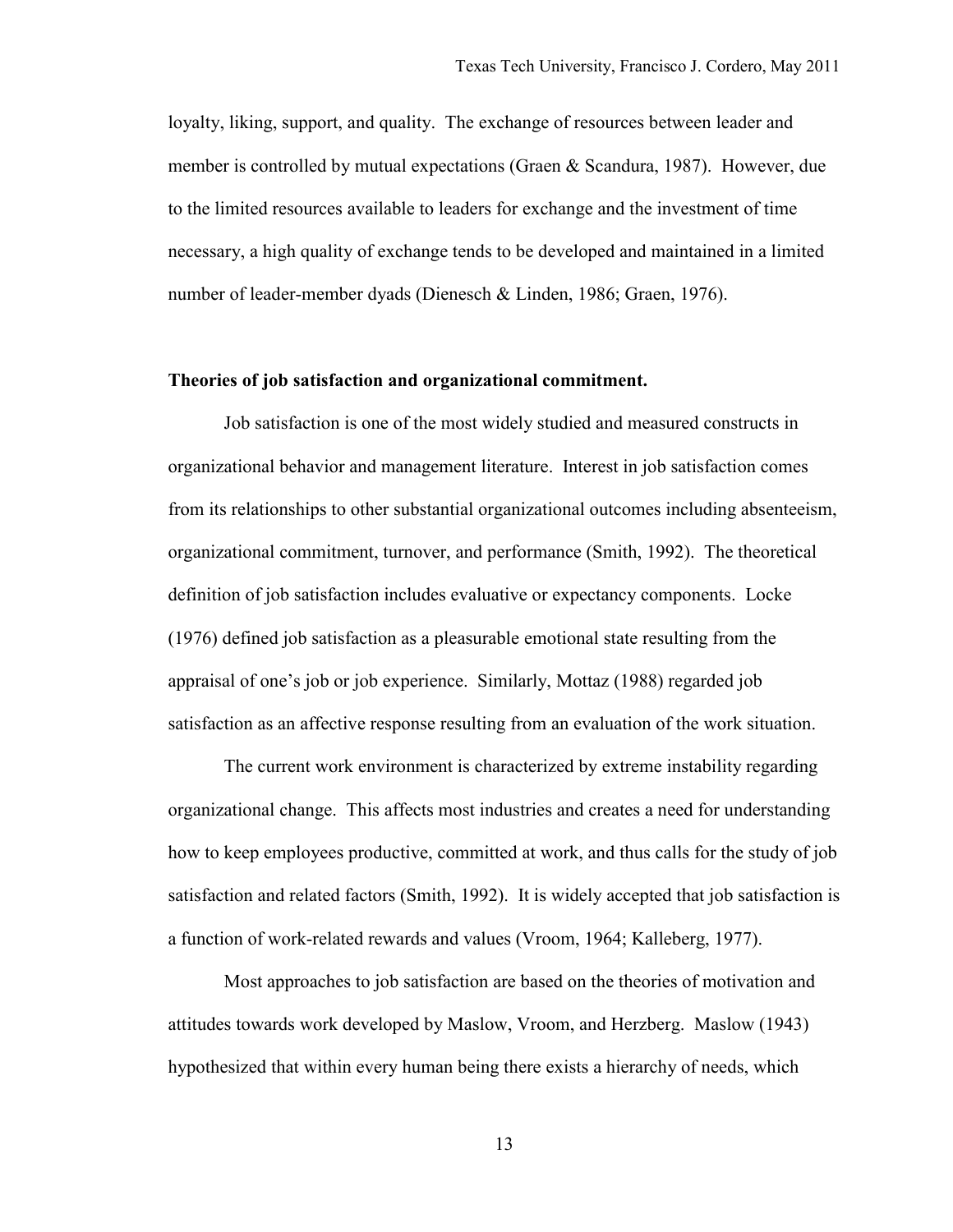include psychological, safety, social, esteem, and self-actualization. Maslow's hierarchy of needs theory suggests that although no need is ever fully gratified, a substantially satisfied need no longer motivates. Thus, it is critical that an organization understands what level of the hierarchy an employee is currently on and focuses on satisfying needs at or above that level (Robbins, 1993).

Vroom's (1964) expectancy theory has also influenced the development of the construct of job satisfaction. Expectancy theory argues that the strength of a tendency to behave in a certain way depends on the strength of an expectation that a given outcome stems from the act and on the attractiveness of that outcome to the individual. Thus, expectancy theory predicts that an employee will perform at a high level of effort if he or she perceives that there is a strong relationship between effort and performance, performance and rewards, and rewards and satisfaction of personal goals (Robbins, 1993).

Herzberg's (1966) motivation-hygiene theory states that there are two factors which affect the individual's satisfaction or dissatisfaction with work. According to this two-factor theory, intrinsic factors such as employees' opportunity for personal achievement, recognition from supervisors, the work itself, and growth are related to job satisfaction. Conversely, extrinsic factors such as company policy, administration, supervision, and working conditions are associated with job dissatisfaction.

Many have supported job redesign as a means of enhancing job satisfaction by making jobs more interesting (Herzberg, 1968; Herzberg, Mausner, & Snyderman, 1959). This redesign is achieved by changing the characteristics of a persons' job and tasks. Job characteristics refer to the content and nature of job tasks themselves (Spector, 1997).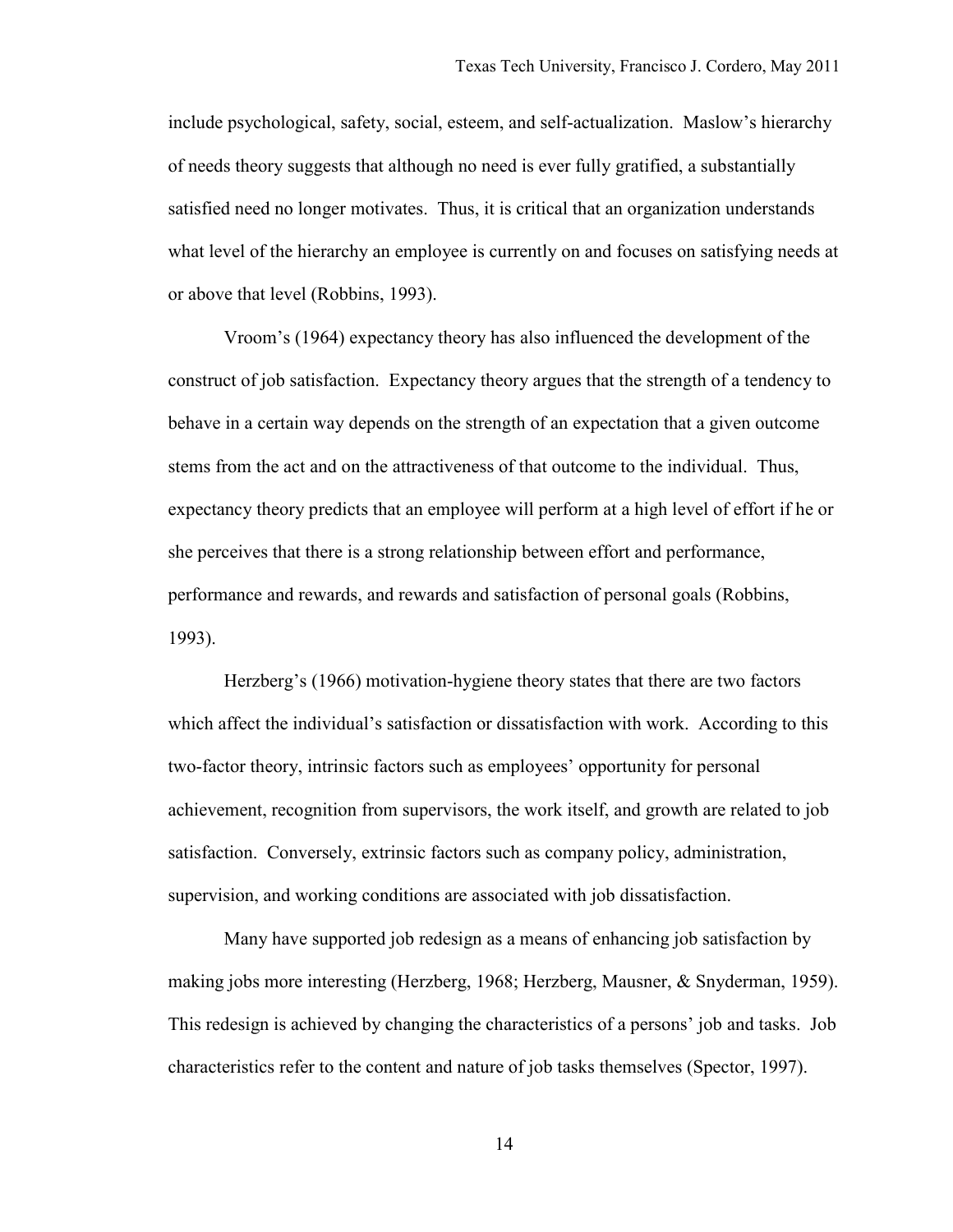The most influential theory of how job characteristics affect people is Hackman and Oldham's (1980) job characteristics theory. The basis of this theory is that people can be motivated by the intrinsic satisfaction they find in doing job tasks. When people find that their work is meaningful, they will like their jobs and will be motivated to perform their jobs well.

According to Spector's job characteristics theory (1997), the five basic traits that can be applied to any job are skill variety, task identity, task significance, autonomy, and feedback. These five characteristics are thought to lead to three psychological states that relate to the job. These three states include the experienced meaningfulness of the work, the experienced responsibility for the work outcomes, and knowledge of the actual results of the work. Skill variety, task identity, and task significance combine to produce a meaningful work experience. Autonomy leads to feeling of responsibility, and feedback results in knowledge of the results of the products of work. The three psychological states then contribute to critical outcomes of job satisfaction and employee motivation. This means that the more often these psychological states are present, the greater will be the employee's motivation, performance, and satisfaction.

In terms of measurement, job satisfaction can be considered as a global feeling about the job or as a related area of attitudes about various facets of the job. The global approach is used when the overall attitude is one of interest. On the other hand, the facet approach is used when one wishes to find out which parts of the job produce satisfaction or dissatisfaction. The facet approach is useful in that it can supply companies with the opportunity to identify areas of dissatisfaction that they can improve upon (Spector, 1997). A job satisfaction facet can be related to any aspect of a job including rewards,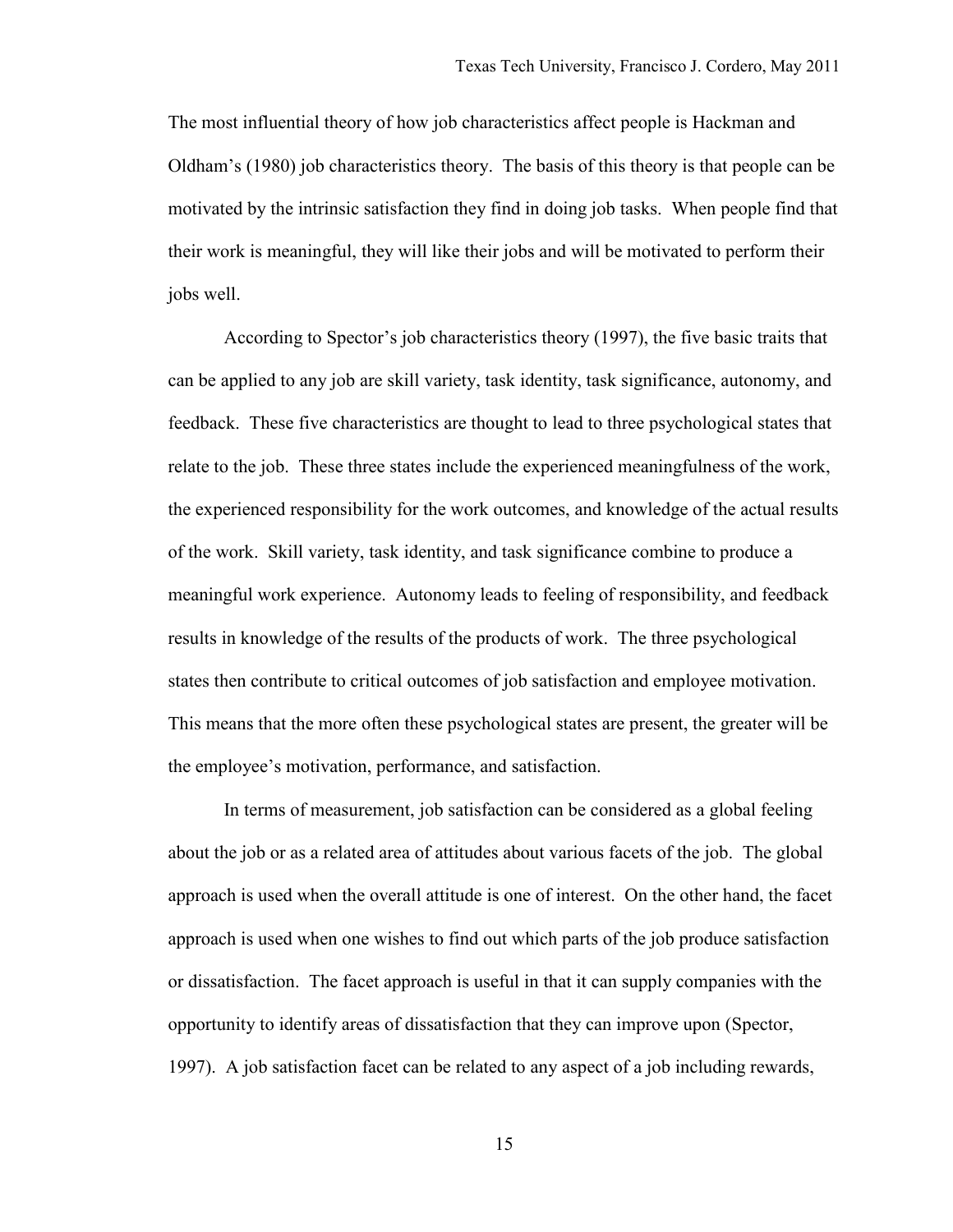coworkers, supervisors, the work itself, and the organization. Spector (1997) notes that the facet approach can provide a more complete picture of an individual's job satisfaction than the global approach because an individual can have different feelings about the various facets of the job. An example would be the individual might like their coworkers and dislike their pay.

Organizational commitment has been identified as a critical factor in understanding and explaining the work-related behavior of employees in organizations. Approaches to the study of organizational commitment have been classified in terms of two perspectives: attitudinal and behavioral (Mowday, Steers, & Porter, 1979). Attitudinal perspectives define organizational commitment in terms of cognitive and affective responses and attachment to the organization. The behavioral perspective focuses on the actions that attach an individual to an organization. Becker (1960) used the side-bet model to explain the value of organizational commitment. The model refers to the loss of investments perceived by the employee if they decided to leave the organization. Becker defined commitment as the tendency to engage in consistent lines of activity thus maintaining membership in the organization. These lines of activity involve staying with the organization and the perceived costs associated with leaving the organization, including the loss of benefits, the disruption of personal relations produced by moving to another location, and the effort of seeking a new job. In the behavioral paradigm, organizational commitment is distinguished from other behaviors that are beyond the normative organizational expectations of the individual. Thus, the behavioral perspective focuses on the overt manifestations of commitment (Mowday et al., 1979).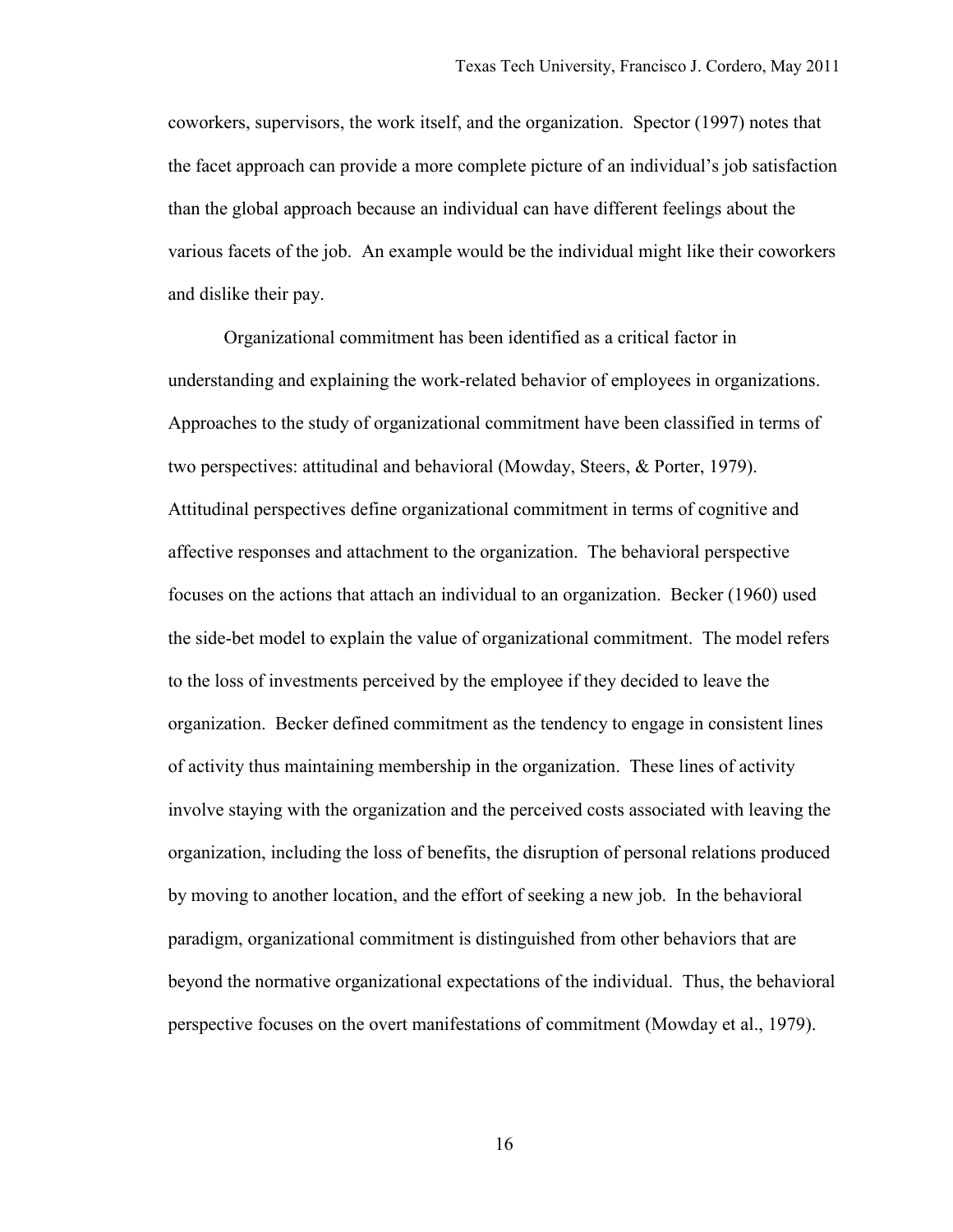On the other hand, attitudinal commitment exists when the identity of the person is linked to the organization (Sheldon, 1971). Hall, Schneider, and Nygren (1970) also stated that when the goals of the organization and those of the individual become increasingly integrated or congruent, attitudinal commitment occurs. Thus, attitudinal commitment represents a state in which an individual identifies with a particular organization and its goals and maintains membership in order to facilitate these goals (Mowday et al., 1979).

Most definitions of organizational commitment describe the construct in terms of the extent to which an employee identifies with and is involved with an organization (Curry, Wakefield, Price, & Mueller. 1986). For example, Steers (1977) defined organizational commitment as the relative strength of an individual's identification with and involvement in a particular organization. Mowday et al. (1979) defined organizational commitment as an affective response which moves beyond passive loyalty to an organization. Porter, Steers, Mowday, and Boulian (1974) identified three related factors of organizational commitment: (a) a strong belief in an organization's goals and values, (b) a willingness to exert considerable effort for the organization, and (c) a strong desire to maintain membership in the organization.

Organizational commitment differs from the concept of job satisfaction. Organizational commitment focuses on attachment to the employing organization, while job satisfaction emphasizes the specific task environment where an employee performs his or her duties. Moreover, organizational commitment appears to develop slowly but consistently over time as employees think about their relationship with the organization.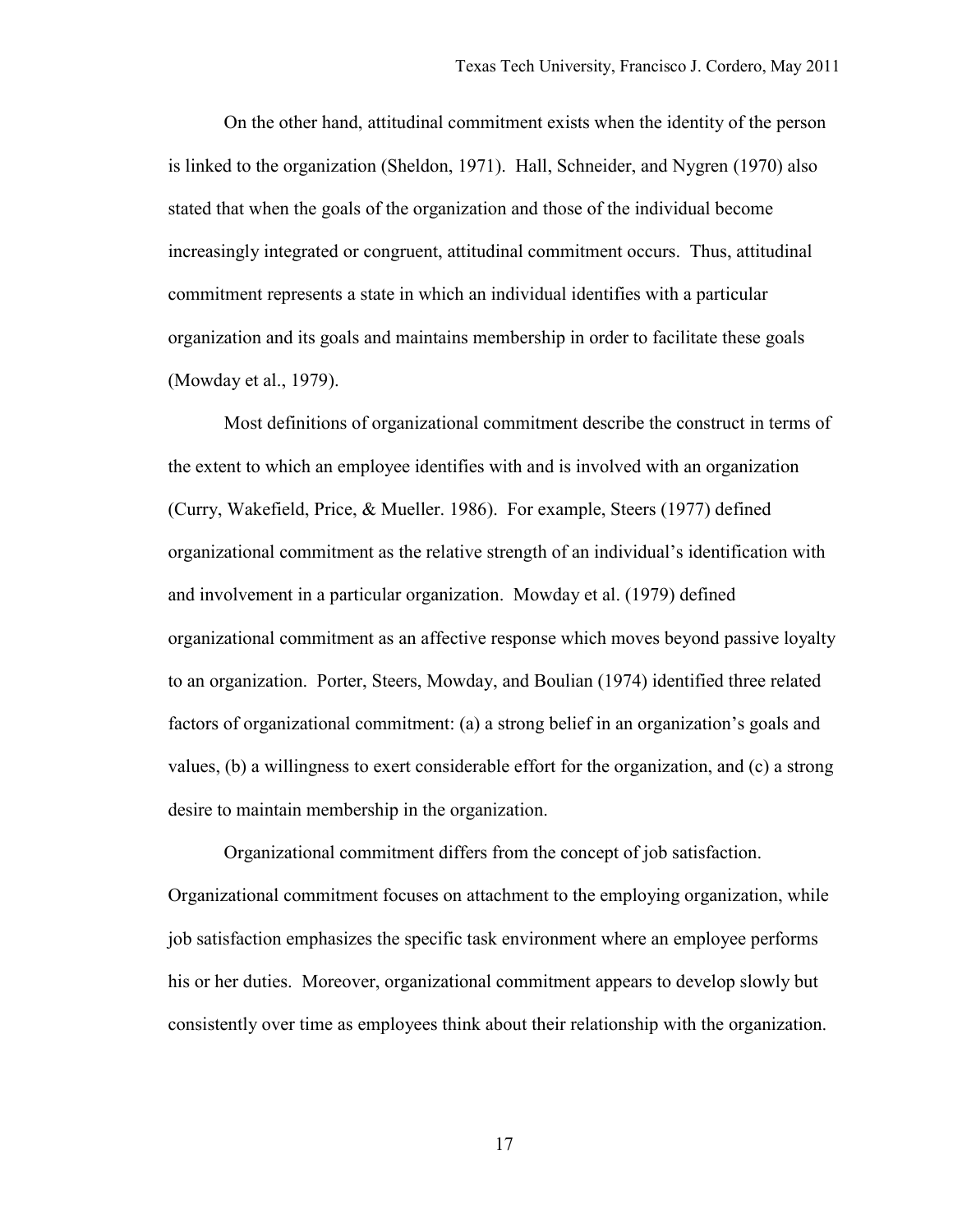This type of commitment is less affected by day-to-day events in the workplace (Mowday et al., 1979).

There is a growing consensus that organizational commitment is a multidimensional construct, and various approaches have been taken to identify its dimensions. DeCotiis and Summers (1987) said that organizational commitment is a two-dimensional construct. The first dimension centers on organizational goal and value internalization while the second dimension centers on role involvement in terms of these goals and values. Thus, organizational commitment can be defined as "the extent to which an individual accepts and internalizes the goals and values of an organization and views his/her organizational role in terms of its contribution to those goals and values" (DeCotiis & Summers, 1987 p. 448). Meyer and Allen (1991) developed a multidimensional model of organizational commitment based on three distinct themes. Specifically, organizational commitment has been viewed as an affective orientation toward the organization (Mowday, Steers, & Porter, 1982), a recognition of the costs that are associated with leaving an organization (Becker, 1960), and a moral obligation to remain with the organization (Weiner, 1982). Meyer and Allen (1991) argued that the psychological states reflected in these different definitions of organizational commitment are not mutually exclusive. They referred to these states as components of organizational commitment. These include affective commitment (emotional attachment), continuance commitment (cost-based), and normative commitment (obligation). Mathieu and Zajac (1990) noted that the various definitions and measures share a common theme in that organizational commitment is considered to be a bond or linking of the individual to the organization.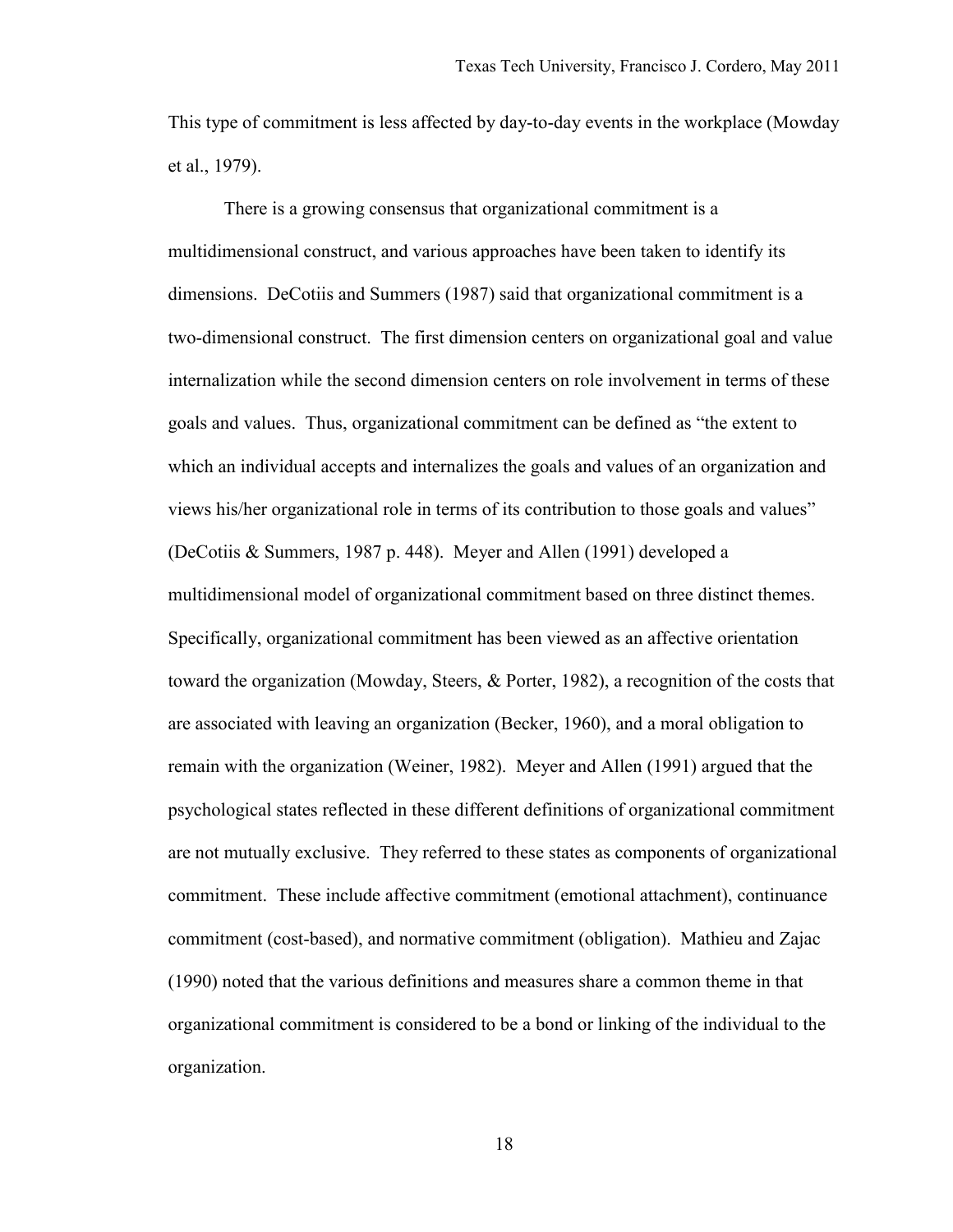On the other hand, O'Reilly and Chatman (1986) categorized the various aspects of commitment using a different approach. They argued that organizational commitment reflects the psychological bond that ties the employee to the organization, but that the nature of the bond can differ. They also suggested that the psychological bond between an employee and an organization can take three forms: compliance, identification, and internalization. Compliance occurs when employees adopt certain attitudes and behaviors in order to gain rewards. Identification involves the acceptance of influence in order to maintain a satisfying relationship with the organization. Internalization occurs when the induced attitudes and behaviors are congruent with the employee's own values (Meyer, 1997). However, the impact of O'Reilly's classification has been weakened by the fact that it has been difficult to distinguish between identification and internalization because the measures tend to correlate highly with one another and to show similar patterns of correlations with measures of other variables (Caldwell, Chatman, & O'Reilly, 1990; O'Reilly, Chatman & Caldwell, 1991).

#### **Relationship among LMX, satisfaction, and organizational commitment.**

Most leadership theories propose that leader behavior can be acquired by training and that leaders will treat all subordinates in the same way. The LMX model of leadership states that it is doubtful that all subordinates will be treated in the same manner (Korsgaard, Schweiger, & Sapienza, 1995). The basic value of LMX is the ability to predict certain outcomes and is generally found to be associated with positive performance-related and attitudinal variables. These variables include: (a) higher performance ratings (Linden & Graen, 1980; Linden, Wayne, & Stilwell, 1993), (b)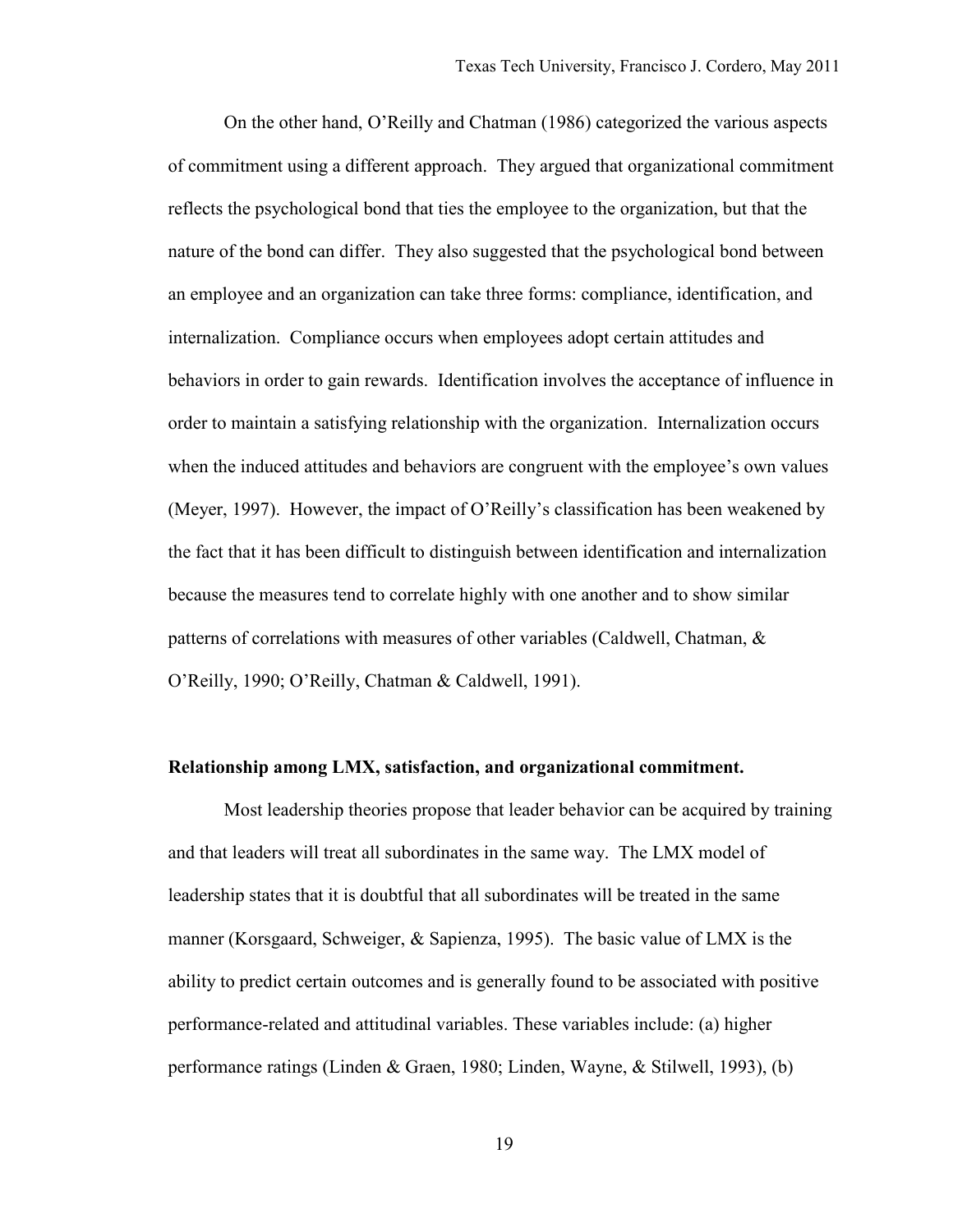higher overall satisfaction (Graen, Novak, & Sommerkamp, 1982; Rosse & Kraut, 1983; Scandura & Graen, 1984), (c) greater satisfaction with supervisor (Duchon, Green,  $\&$ Taber, 1986), (d) stronger organizational commitment (Duchon, Green, & Taber, 1986; Nystrom, 1990), and (e) more positive role perceptions (Snyder & Bruning, 1985). On the other hand, LMX is negatively related to turnover (Graen, Linden, & Hoel, 1982) and intention to quit (Vecchio & Gobdel, 1984).

Linden and Graen (1980) found that out-group members who reported spending less time on decision making were less likely to volunteer for special assignments or for extra work and were rated by the leader as being lower on overall performance than ingroup members. Rosse and Kraut (1983) found that members' negotiating latitude was positively related to their job satisfaction and negatively related to their job problems. It has also been found that training interventions designed to improve supervisors' understanding and helpfulness in dyadic relations significantly improved the job satisfaction of members who initially had low-quality exchanges with their leaders (Scandura & Graen, 1984). Nystrom (1990) examined the quality of vertical exchanges between managers and their bosses and found that managers who experience low-quality exchanges with their bosses tend to feel little organizational commitment, whereas managers with high-quality exchanges express strong organizational commitment.

#### **Turnover intentions.**

Mobley (1977) pioneered a comprehensive explanation for the psychological process underlying withdrawal. According to his formulation of the withdrawal decision process, dissatisfaction leads to thoughts about quitting as provided in Figure 1. There are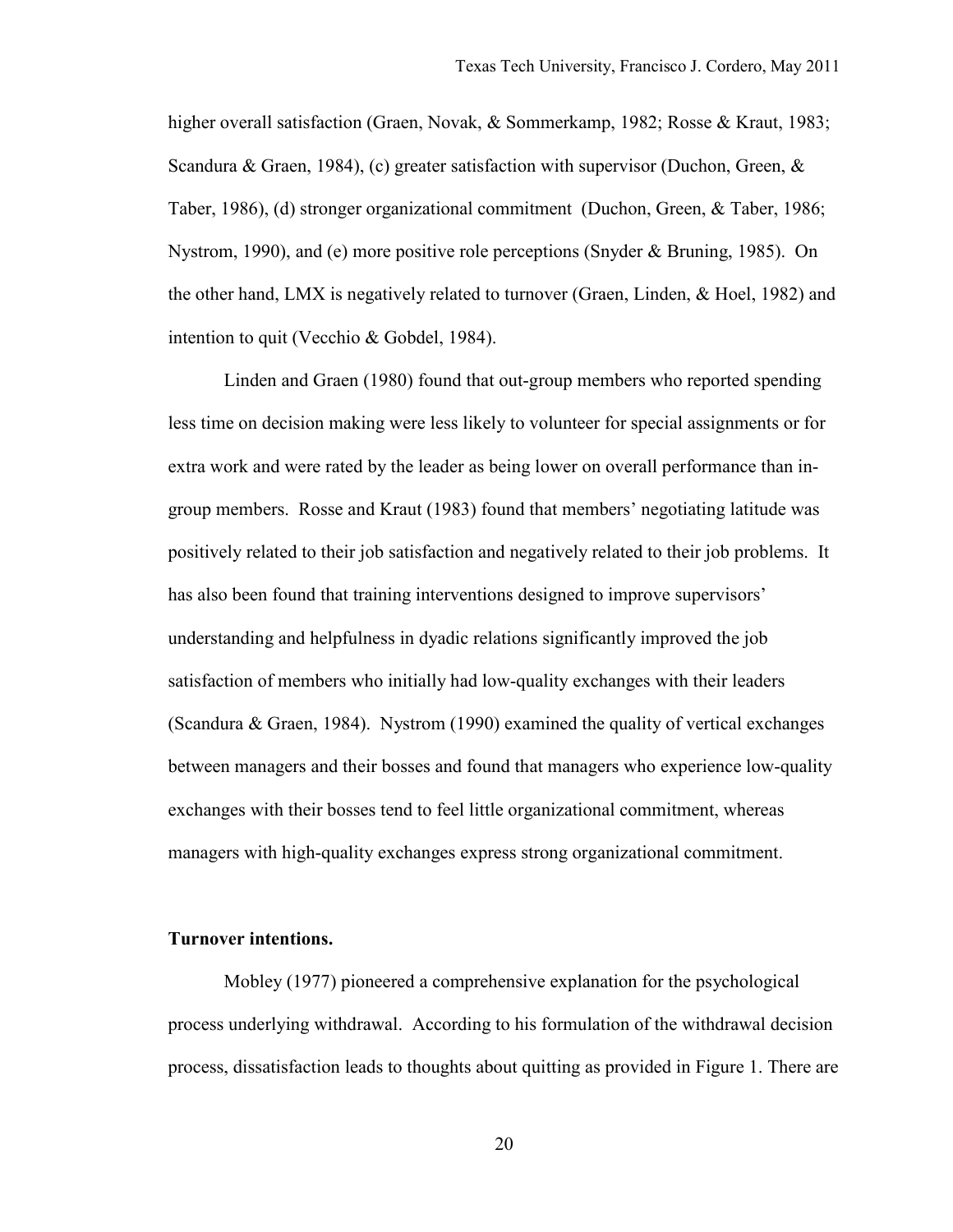a number of possible mediating steps between dissatisfaction and actual quitting. First, one of the consequences of dissatisfaction is to encourage thoughts of leaving. These thoughts stimulate consideration of the expected utility of a job search and the costs of quitting. The next step would be the behavioral intention to search for an alternative. The intention to search is followed by an actual search. If alternatives are available, an evaluation of these alternatives is initiated. The evaluation of alternatives is followed by a comparison of the present job to the alternatives. If the comparison favors the alternatives, it will inspire a behavioral intention to quit, followed by the actual withdrawal.

Hanisch and Hulin (1990, 1991) presented empirical evidence supporting the distinction between two types of composite organizational withdrawal constructs: work and job. Work withdrawal involves behaviors which unhappy employees use to avoid certain aspects of work or to minimize time spent on tasks while maintaining their organization and work role membership. Job withdrawal, however, encompasses employee efforts to leave their organization and work role. The authors also define job withdrawal as a set of behaviors dissatisfied individuals enact to avoid participation is dissatisfying work situations.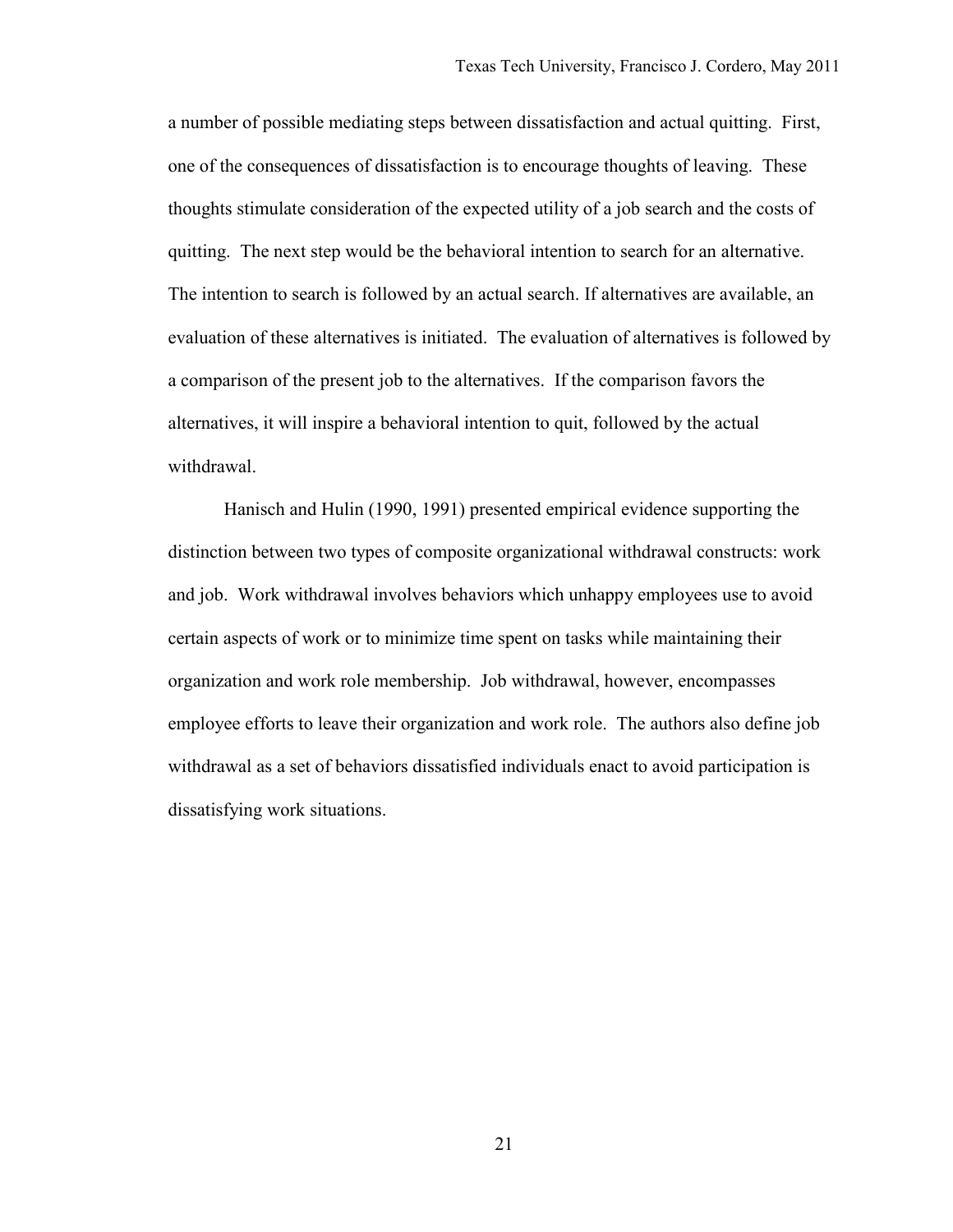

*Figure 1.* Model of the Employee Turnover Decision Process. Adapted from Mobley's "Intermediate linkages in the relationship between job satisfaction and employee turnover."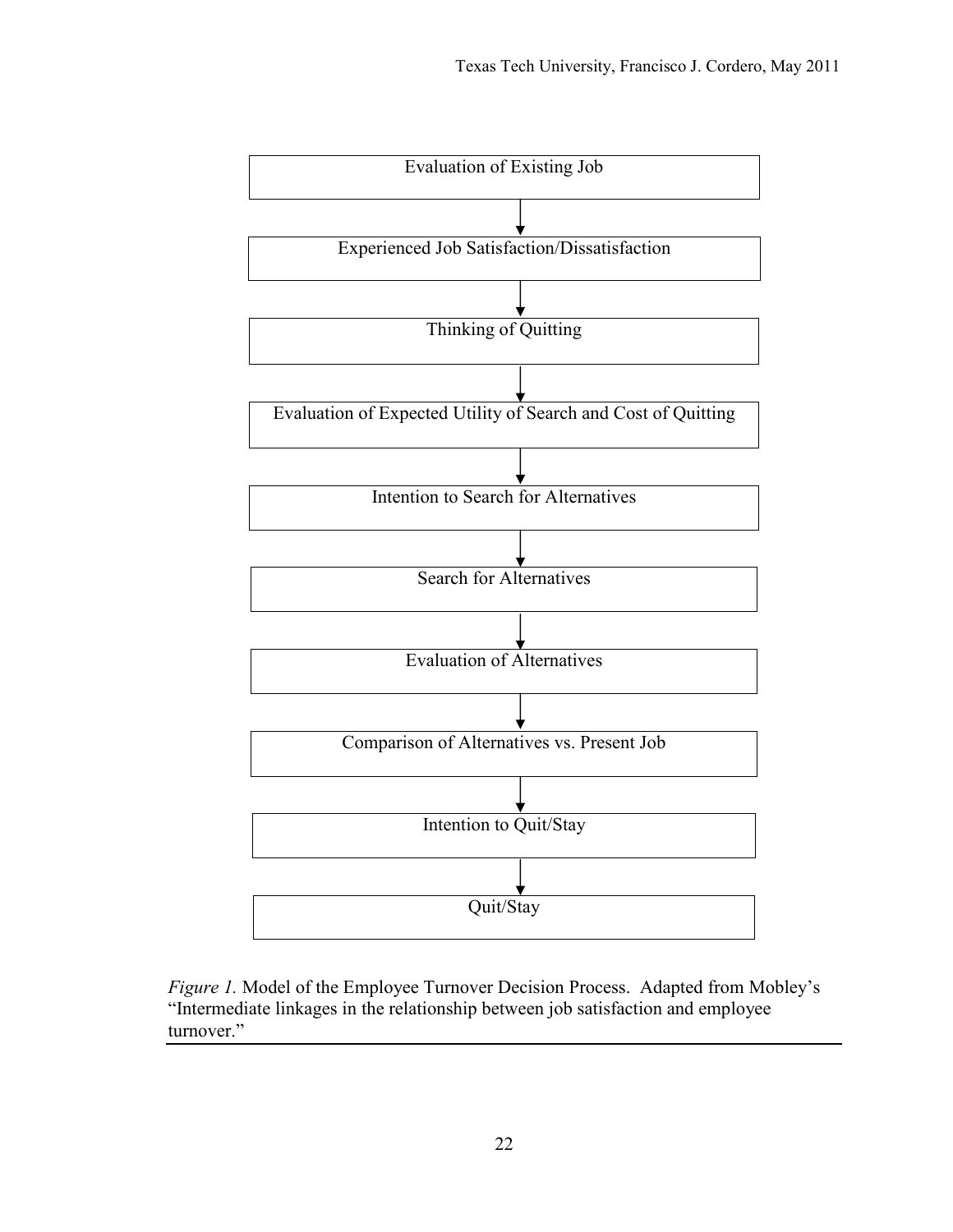As Hanisch and Hulin (1990, 1991) noted, the job withdrawal construct consists of items for measuring each of three indicators: turnover intentions, desire to retire, and intended retirement age. Operationally, Hom and Griffeth (1991) argued that withdrawal cognitions consist of three items: thinking of quitting, intent to search, and intent to quit. They tested several models of linkages between job satisfaction and turnover using both cross-sectional and longitudinal studies. In their first study, confirmatory factor analysis was used to evaluate specific withdrawal cognitions that contributed to turnover. In the second part of their study, they tested the effect of withdrawal cognitions on job search and turnover behavior over time. The results indicated that universal cognition can reasonably abridge particular withdrawal cognitions. Thus, the results re-stated the concept that withdrawal cognitions as a unitary concept. The unitary concept approach was used in this study in which indicators of intent to leave, intent to search, and likelihood of leaving are all proposed as measures for turnover intentions.

#### **Case studies.**

Case study research has been characterized in terms of the process of doing a case study, or in terms of the end product (Yin, 1994). For the purposes of this research, case studies are defined as "an exploration of a bounded system or a case over time through detailed, in-depth data collection involving multiple sources of information rich in context." (Creswell, 1998, p.61). Stake (2000) implied that a case study is less of a methodology choice than a "choice of what is to be studied." The study of a bounded system can include qualitative, quantitative, and historical data; the focus of this case study included some of all three. Qualitative case studies share with other forms of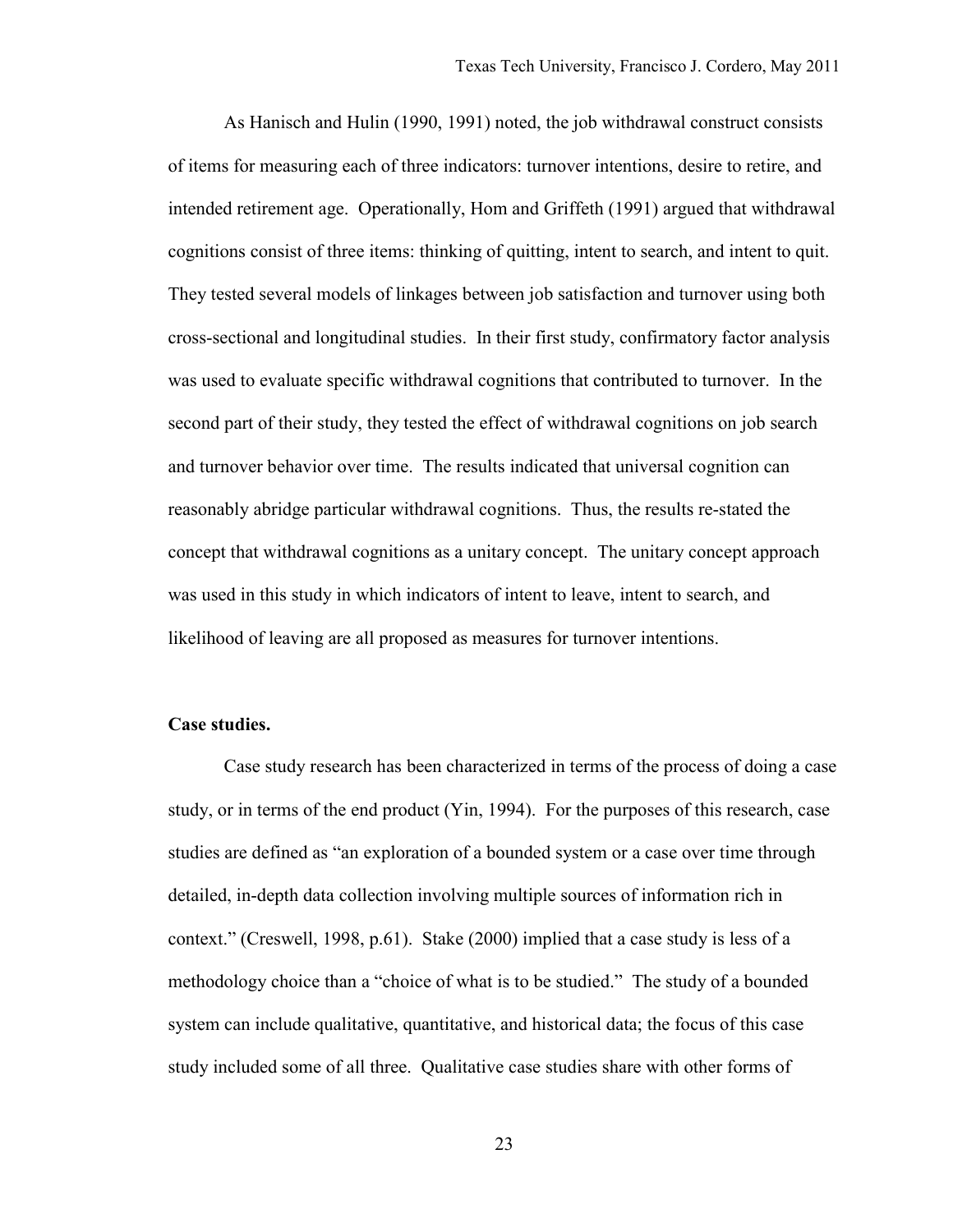research to extract meaning and understanding, with the researcher as the primary instrument of data collection and analysis (Merriam, 2002). This requires an inductive investigative strategy with the end product being richly descriptive. In this study qualitative data was gathered utilizing interviews.

The quantitative research refers to the "methods or procedures" the researcher will "apply in attempting to understand the data" (Hinkle, Oliver, & Hinkle, 1985). The quantitative data collection instrument in this study was a questionnaire to analyze the structures, central tendencies, and spreads of the individual variables being studied (Sweet & Grace-Martin, 2008). Quantitative data was necessary to examine the relationships between the variables "in isolation from the other variables" (Sweet et al., 2008, p. 212). This data yielded content in the form of tables and written descriptions of the relationships observed in this case study.

Historical data in the form of employee exit interview results contributed important benchmark data. The exit interviews were reviewed and analyzed on two separate occasions and yielded relevant descriptive statistics.

The process of conducting a case study begins with the selection of the "case." The selection is "done purposefully, not randomly; that is, a particular person, site, program, process, community, or other bounded system is selected because it exhibits characteristics of interest to the researcher" (Merriam, 2002, p.179). It has been argued that what is learned in a particular case can be transferred to similar situations and that the reader, not the researcher, determines what can apply to his or her context (Erickson, 1986). This transfer or exchange of knowledge has been explained as "reconstructing the knowledge in ways that are…more likely to be personally useful" (Stake, 2000, p. 442).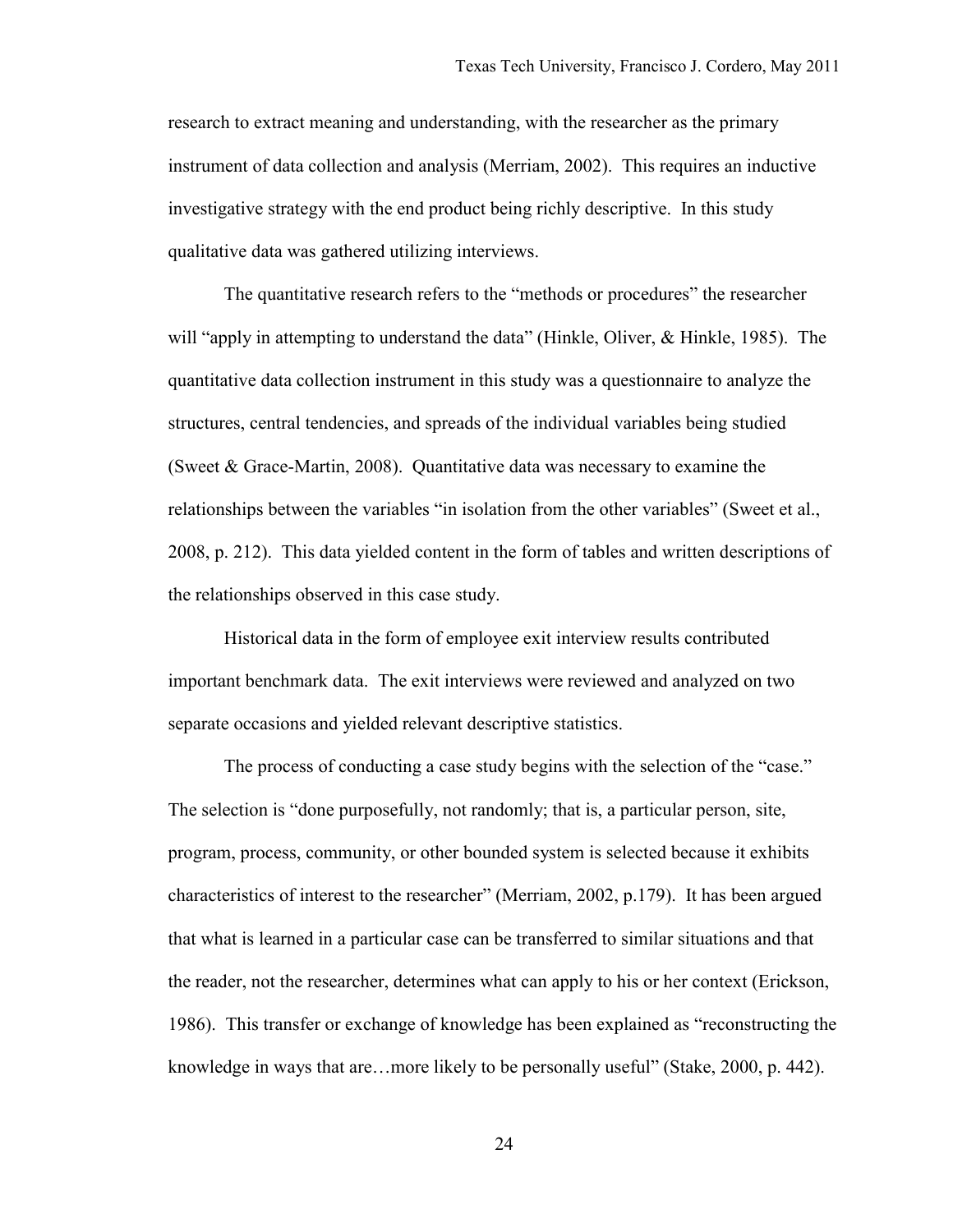There has been case study research examining employee turnover in a manufacturing setting (Nelson, 2007) as well as lodging and foodservice environment (Woods & Macaulay, 1989). Other research studies concerning employee turnover in hospitality industry include hotel employee performance measurement (Haktanir & Harris, 2005), hotel employee motivation (DiPietro & Condly, 2007), resort labor turnover (Sims, 2007), and casino employee turnover (Agrusa & Lema, 2007. A rather large quantitative case study has compared employee turnover among various restaurant and hotel chains (Woods & Macaulay, 1989), and employee satisfaction within the industry as a whole was qualitatively examined (Poulston, 2009). However, there has not been a singular case study, using both quantitative and qualitative research methods on this subject.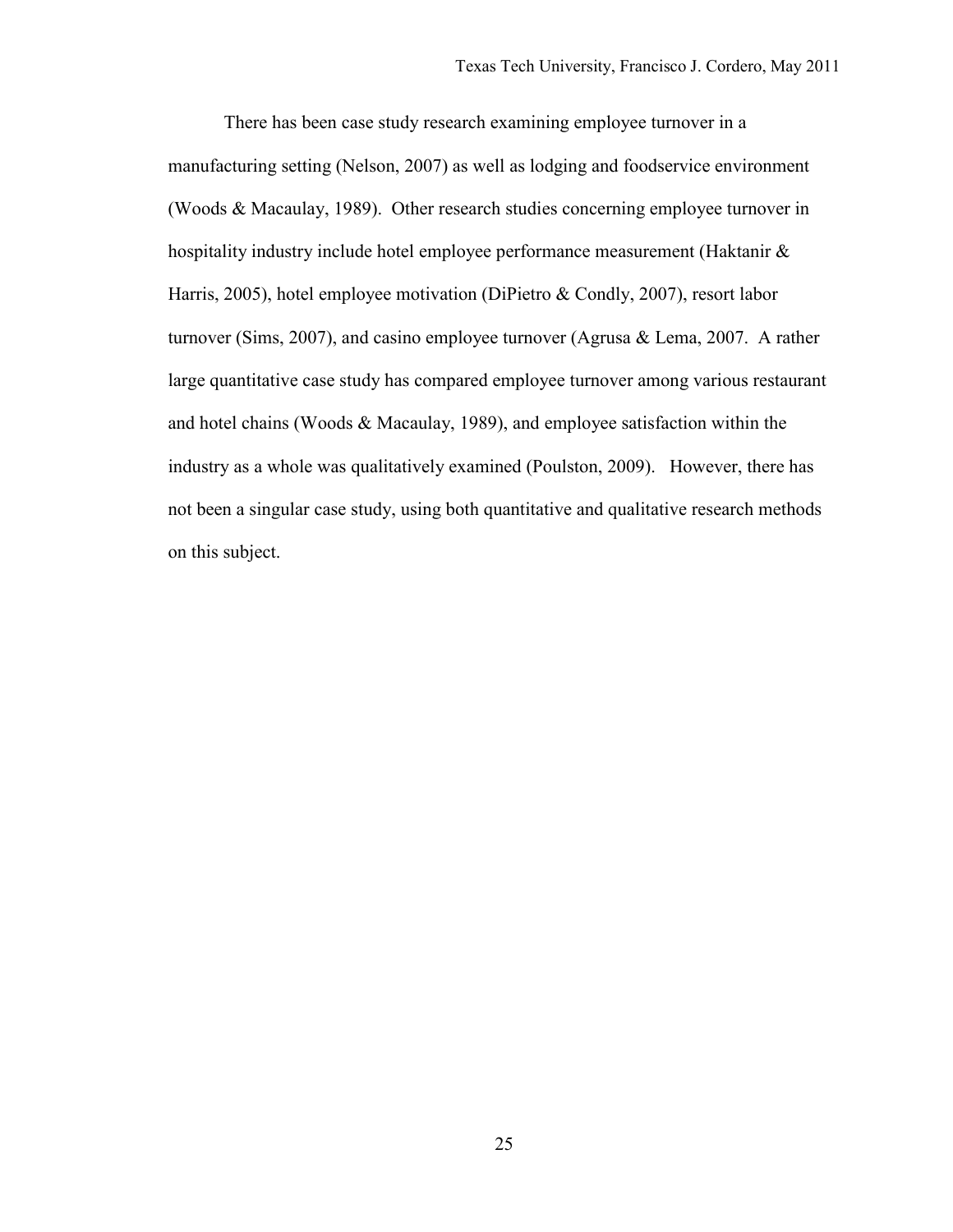# **Chapter III**

#### **Methodology**

The surveys and interview questions used in this study were approved by the Internal Review Board at Texas Tech University. Both English and Spanish surveys were provided (Appendix A), and English and Spanish interview questions were also available (Appendix B).

# **Validity and reliability of the survey instrument.**

A survey to be distributed to the lodging facility employees was developed in part using the Job Diagnostic Survey (JDS) as a reference (Hackman & Oldham, 1975). The JDS was designed to measure employee satisfaction with his or her job. Job satisfaction was measured using five facet items from JDS because employees can have different attitudes about different facets of their job. For example, employees might like their fellow workers but dislike their salary (Spector, 1997). Thus, a facet approach gives a more precise description of an employees' satisfaction with their jobs. In addition, the scale used multiple items for more reliability and a more complete assessment of a facet. A single item may not cover all the aspects that multiple items would; multiple items to allow for more specific questions and a more complete assessment of the facet (Spector, 1997). The JDS includes a 14 item scale (Table 1) to measure five specific satisfactions. Satisfaction with job is addressed in questions 2 and 9; job security in questions 1 and 11; social interactions in questions 4, 7 and 12; supervisory questions in 5, 8 and 14; and growth satisfaction in questions 3, 6, 10 and 13. The format for the facet items is a 5 point scale ranging from "disagree," rated as one, to "agree," rated as five.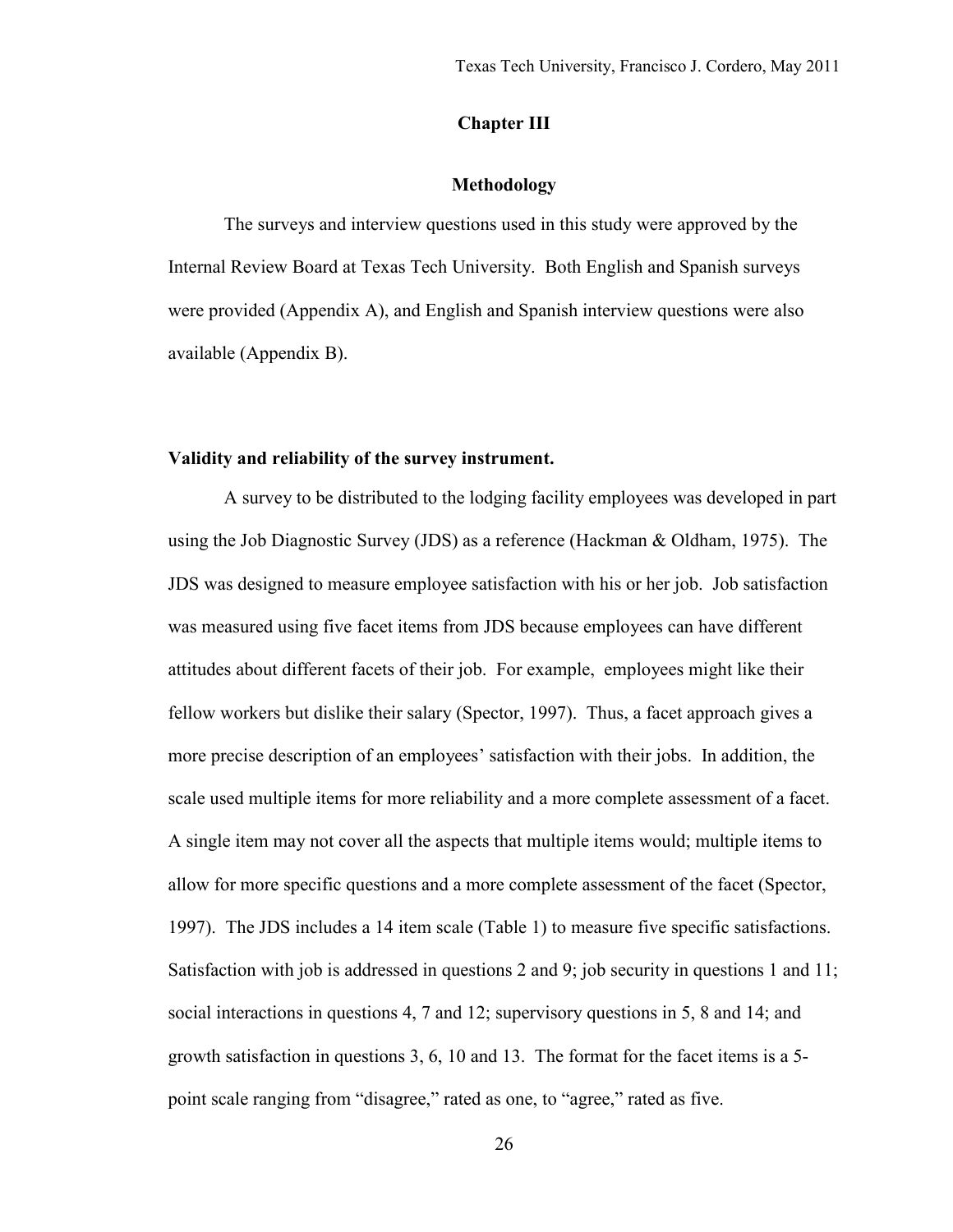|  |  |  | Job Diagnostic Survey Used to Measure Job Satisfaction |
|--|--|--|--------------------------------------------------------|
|  |  |  |                                                        |

- 1. I am satisfied with the amount of job security I have. 2. I am satisfied with the amount of pay and fringe benefits I receive. 3. I am satisfied with the amount of personal growth/development I get in doing my job. 4. I am satisfied with the people I talk to and work with on my job. 5. I am satisfied with the degree of respect and fair treatment I receive from my supervisor. 6. I am satisfied with the feeling of worthwhile accomplishment I get from doing my job. 7. I am satisfied with the chance to get to know other people while on the job. 8. I am satisfied with the amount of support and guidance I receive from my supervisor. 9. I am satisfied with the degree to which I am fairly paid for what I contribute to this organization. 10. I am satisfied with the amount of independent thought and action I can exercise in my job. 11. I am satisfied with how secure things look for me in the future in this organization. 12. I am satisfied with the chance to help other people while I am at work.
- 13. I am satisfied with the amount of challenge in my job.
- 14. I am satisfied with the overall quality of the supervision I receive in my work.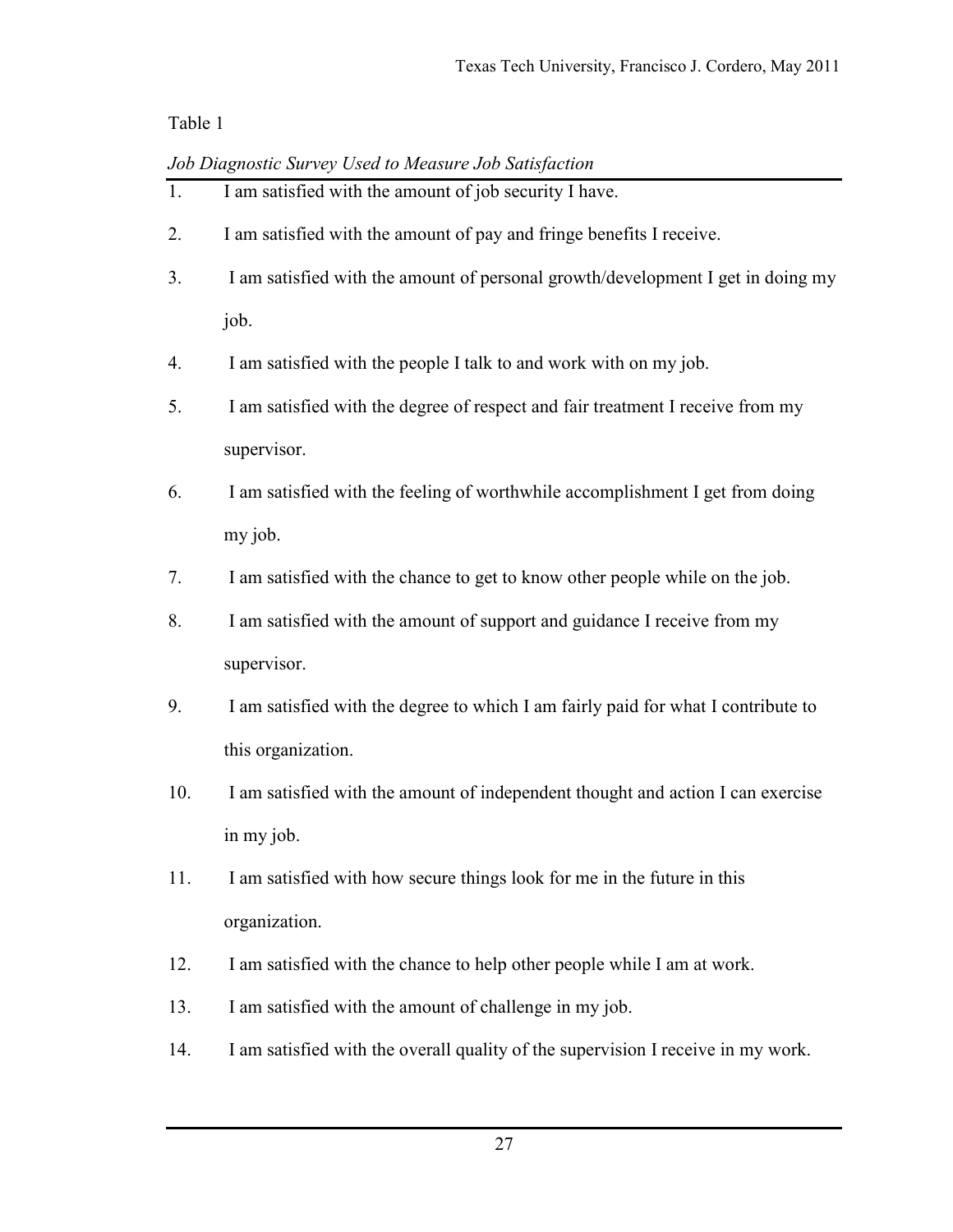In order to measure organizational commitment, the nine-item short version of the Organizational Commitment Questionnaire (OCQ) developed by Porter et al. (1974) was used. The range of scores was from one to five, with five the maximum organizational commitment by an individual and one the least (Table 2). The reliability and validity of OCQ is evidenced by Porter et al. (1974) and Steers (1977).

### Table 2

# *Organizational Commitment Scale*

- 1. I am willing to put in a great deal of effort beyond that normally expected in order to help this organization be successful.
- 2. I talk up this organization to my friends as a great organization to work for.
- 3. I would accept almost any type of job assignment in order to keep working for this organization.
- 4. I find that my values and the organization's values are very similar.
- 5. I am proud to tell others that I am part of this organization.
- 6. This organization really inspires the very best in me in the way of job performance.
- 7. I am extremely glad that I chose this organization to work for over others I was considering at the time I joined.
- 8. I really care about the fate of this organization.
- 9. For me this is the best of all possible organizations for which to work.

The definition of turnover intentions is the relative strength of an individual's desire or intent to leave an organization. It is operationally defined by three indicators: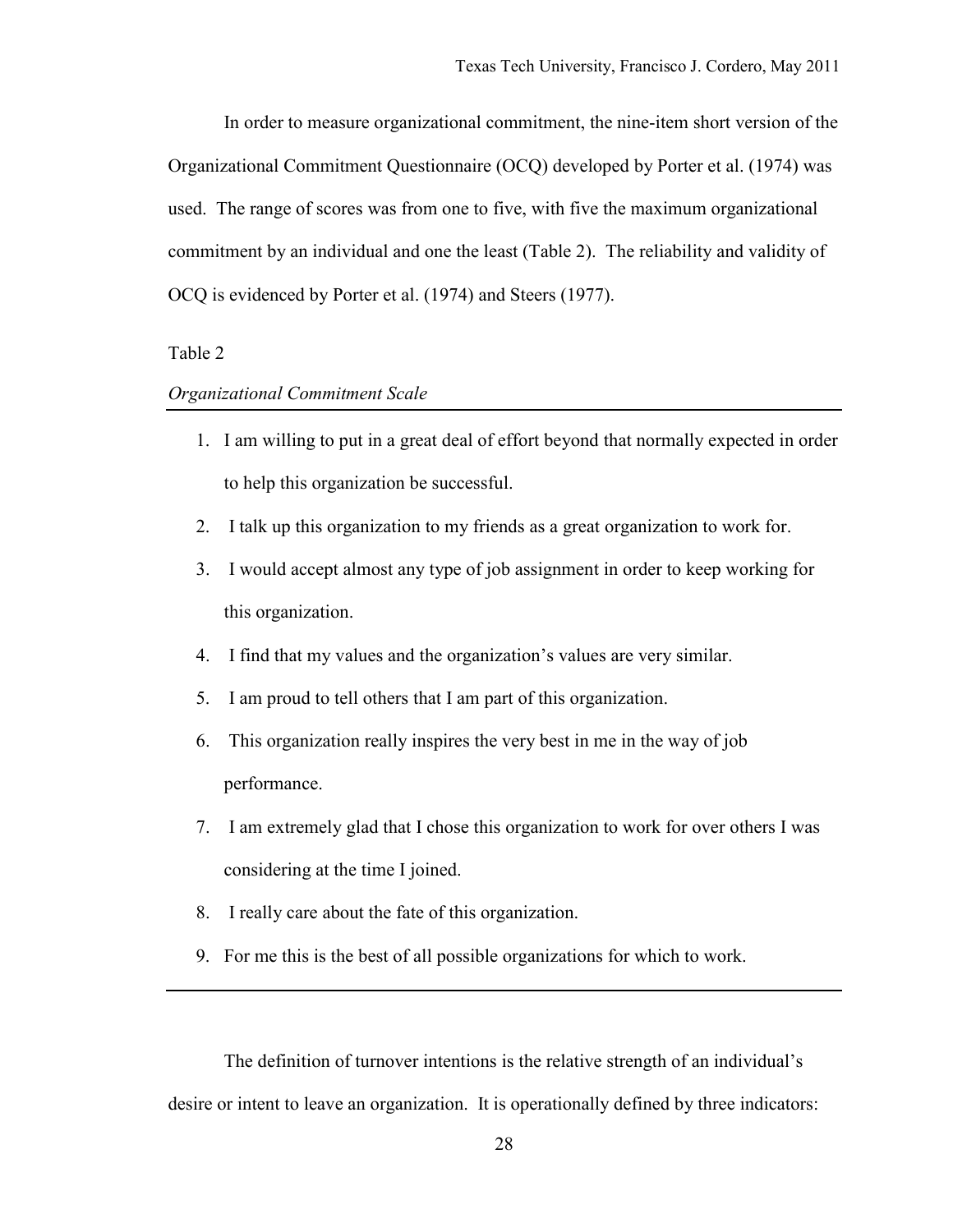thinking of quitting, intent to search, and intent to quit (Hom  $\&$  Griffeth, 1991). The turnover intentions scale was created as a part of the Michigan Organization Assessment Questionnaire (Table 3) (Cammann, Fichman, Jenkins, & Klesh, 1979).

Table 3

*Employee Turnover Intentions Scale* 

- 1. I often think about quitting.
- 2. It is very likely that I will actively look for a new job in the next year.
- 3. I will leave this organization in the next year.

Based on these scales, a questionnaire was developed to examine employee perceptions and attitudes regarding job satisfaction, organizational commitment, turnover intention as well as demographic data. The questionnaire was translated into Spanish by a university professor fluent in Spanish, and a former Spanish doctoral student translated the Spanish questionnaire back into English. Both the Spanish and English translations were compared to ensure the questions were identical, and they are located in Appendix A.

### **Qualitative data measurement of leader-member exchange.**

It has been hypothesized that leader-member exchange is a superior predictor of employee turnover (Dansereau, Cashman, & Graen, 1973). In order to measure the quality of employee exchange with their supervisor, the five-item scale developed by Graen, Novak, & Sommerkamp (1982) was administered to six employees (two from three different hotel departments) through an individual interview conducted by the researcher. The smaller sample size was selected based on time limitations. Table 4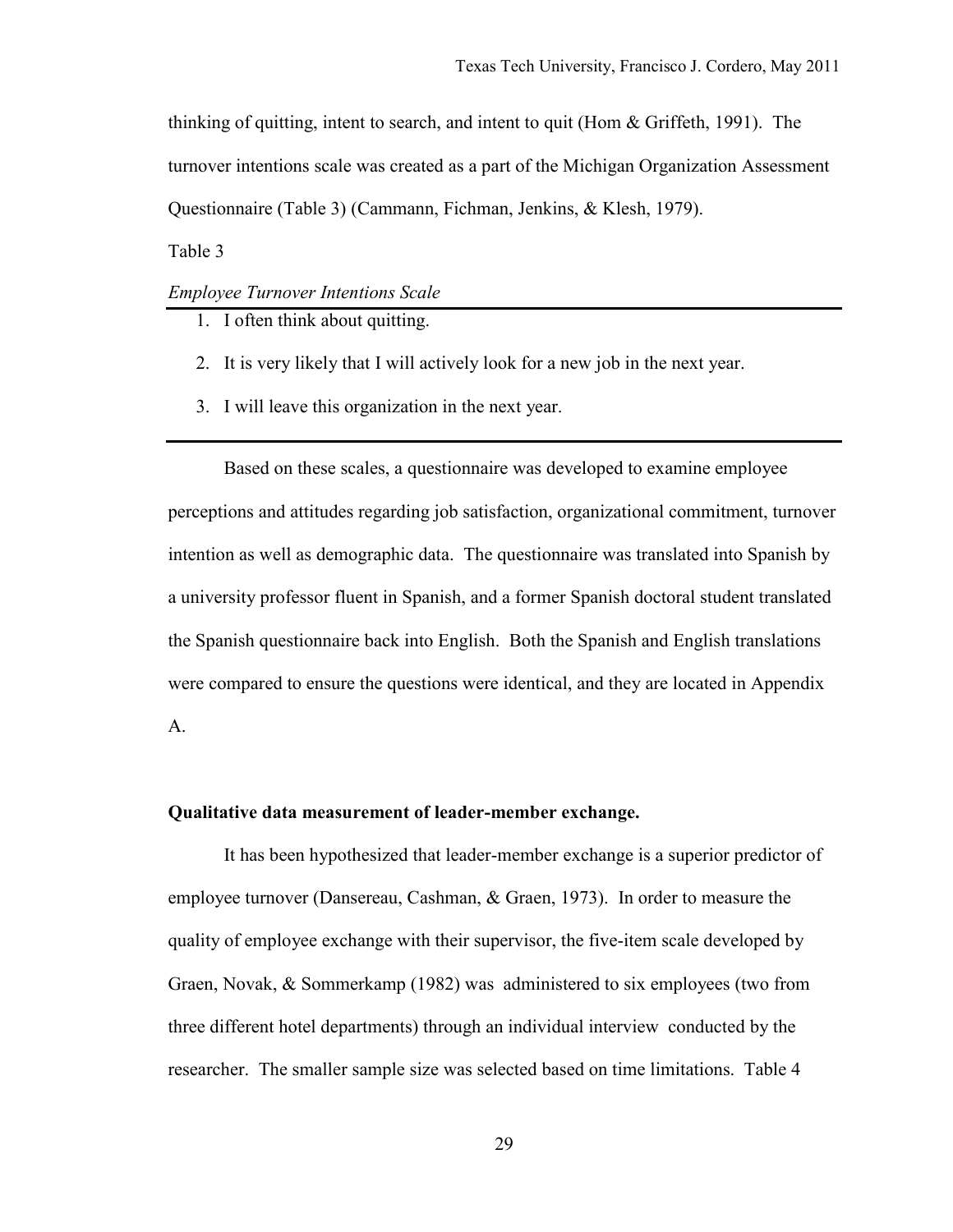depicts the items that were discussed during the interview. Questions one through five addressed the supervisor/employee relationship with questions six through eight added to assess how leader-member exchange quality relates to turnover intention.

# Table 4

# *LMX and Turnover Intention Scales*

- 1. How flexible do you believe your supervisor is about evolving change in your job? (supervisor is enthused about change, supervisor is lukewarm about change, supervisor sees little need to change, supervisor sees no need to change).
- 2. Regardless of how much formal organizational authority your supervisor has built into his/her position, what are the chances that he/she would be personally inclined to use his/her power to help you solve problems in your work? (he certainly would, probably would, might or might not, no).
- 3. To what extent can you count on your supervisor to "bail you out," at his/her expense, when you really need him/her? (certainly would, probably, might or might not, no).
- 4. How often do you take suggestions regarding your work to your supervisor? (almost always, usually, seldom, never).
- 5. How would you characterize your working relationship with your supervisor? (extremely effective, better than average, about average, less than average).
- 6. Do you plan on looking for a new job within the next year? (yes, no, maybe)
- 7. How often do you think of quitting this job? (never, occasionally, once a week, once a day)
- 8. Do you plan on leaving this organization within the next year? (yes, no, maybe)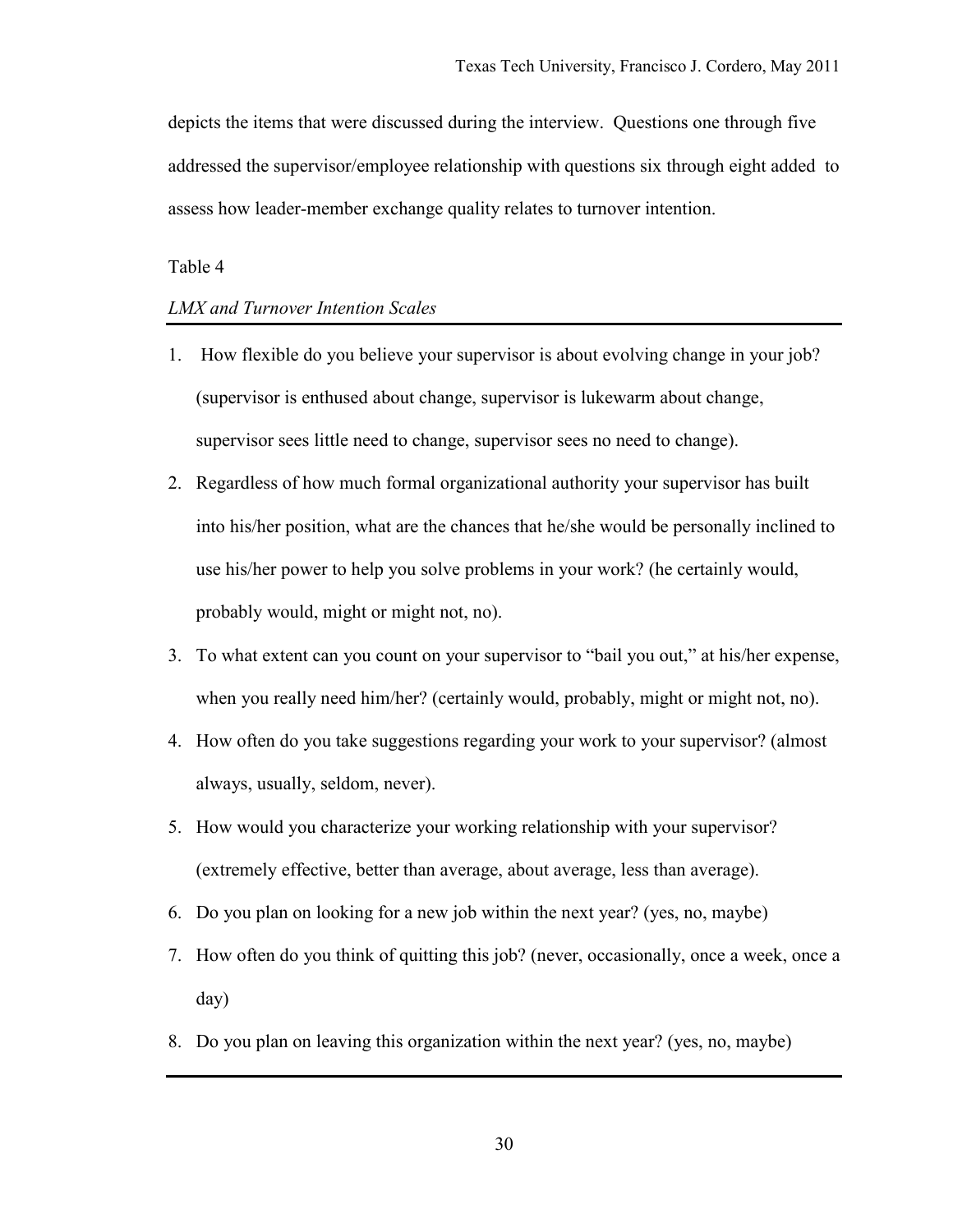Based on previous research studies (Graen, Liden, & Hoel, 1982), Cronbach's coefficient alpha for LMX scale was .80, which indicates a high rate of internal consistency among the test items thus ensuring the measurement of the employees' turnover intentions.

### **Population and sample.**

Members of the housekeeping staff, foodservice staff, and front of house staff at the selected lodging facility were surveyed. No members from other departments were surveyed. At the time of the survey distribution, the lodging facility employed approximately 32 housekeepers, 50 food service staff, and 35 front desk clerks. Approximately 50% of the department personnel were surveyed or 16 housekeepers, 25 food service staff, and 18 front desk clerks. Housekeepers interviewed were full-time, front desk were part-time, and half of foodservice employees were full-time. The employees were chosen by a simple random sampling method. To measure leadermember exchange quality, six employees were individually interviewed to examine hotel employees' perceptions of their relationship with their immediate supervisor (leadermember exchange.) Random sampling was used for selecting interview participants. In addition, three managers (out of six) volunteered to be interviewed.

The researcher coordinated with the lodging facility general manager to identify a day of the week when the maximum numbers of employees from each department were available to be surveyed. Surveys were completed by employees during their lunch break until a quota of sixty was obtained. Employees were provided either an English or Spanish version of the survey along with a pencil that the employees were allowed to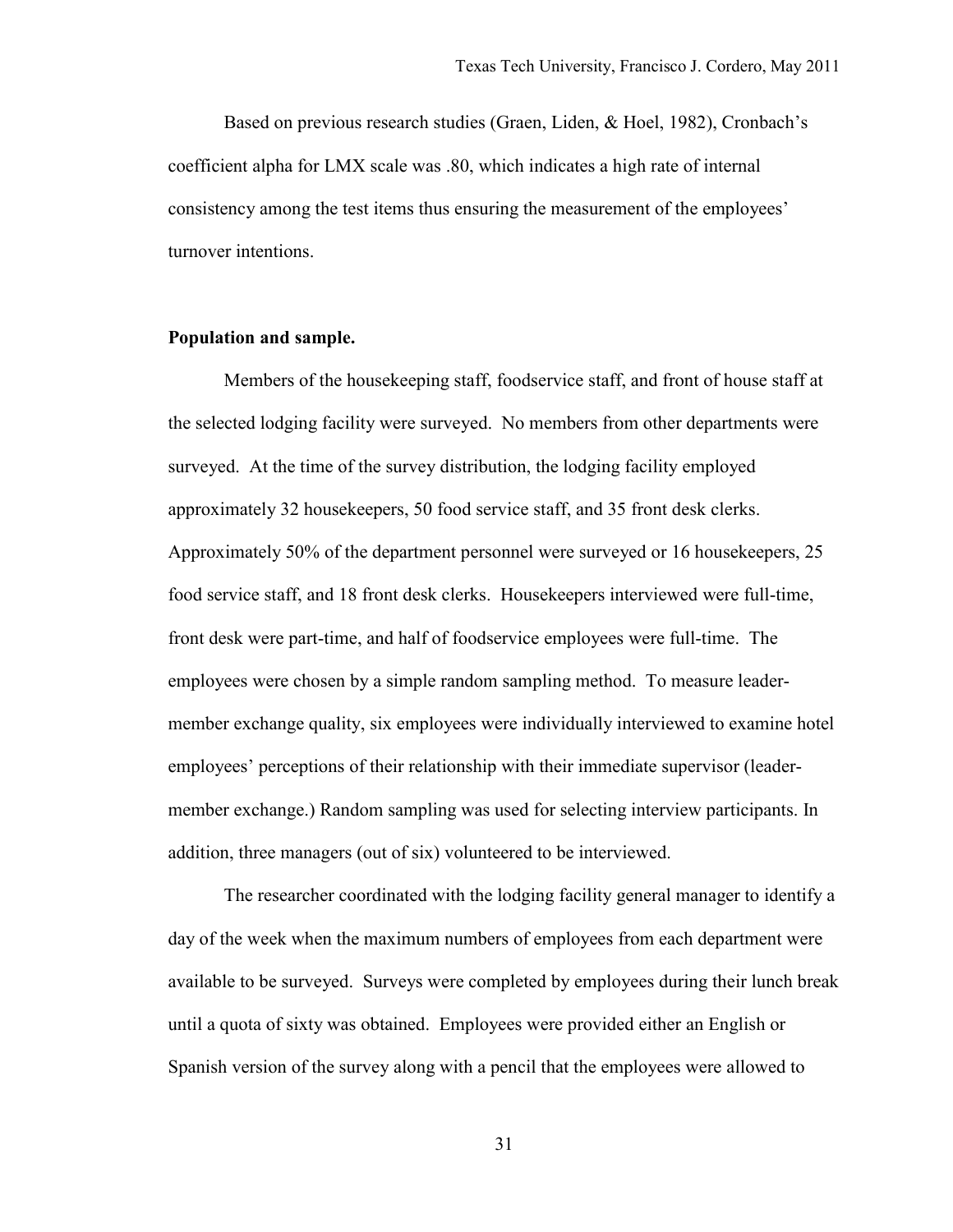keep. Employees completed the survey at the tables where they ate lunch and returned the completed surveys to a sealed response box. The average time for completion was 15 minutes. Employees who completed a survey were provided \$10 cash.

The survey data was analyzed using SPSS. Descriptive statistical methods of frequency distribution and percentages were used to analyze the data characterizing the demographics and variables being researched. ANOVA was used to detect any significant difference in the group means of the variables. Multiple regression analysis was used to show the strength and association of the variables.

Employees to be interviewed were randomly selected to participate from those who did not complete the written survey. Interviews were conducted away from the hotel at a local coffee shop and the Texas Tech University Rawls School of Business rotunda during non-working hours. Interviews were conducted during the first two weeks in January 2011. Interviewed employees were provided \$50 in cash. Managers received no incentive for the interview. Two employees from each department were interviewed: housekeeping (2), foodservice (2), and front desk (2). Three members of the hotel management staff also agreed to be interviewed bringing the total to nine respondents. All interviews were conducted in English and recorded by the researcher and no one else. No interviews were conducted in Spanish. Eight questions were asked of nine employees, six were staff from the three departments studied and three were managers of those departments (one was the general manager).

Systematic analytical processes described by Krueger and Casey (2009) were followed to analyze the content of the interview data which consisted of qualitative content analysis regarding observation notes, exit interview notes, and interview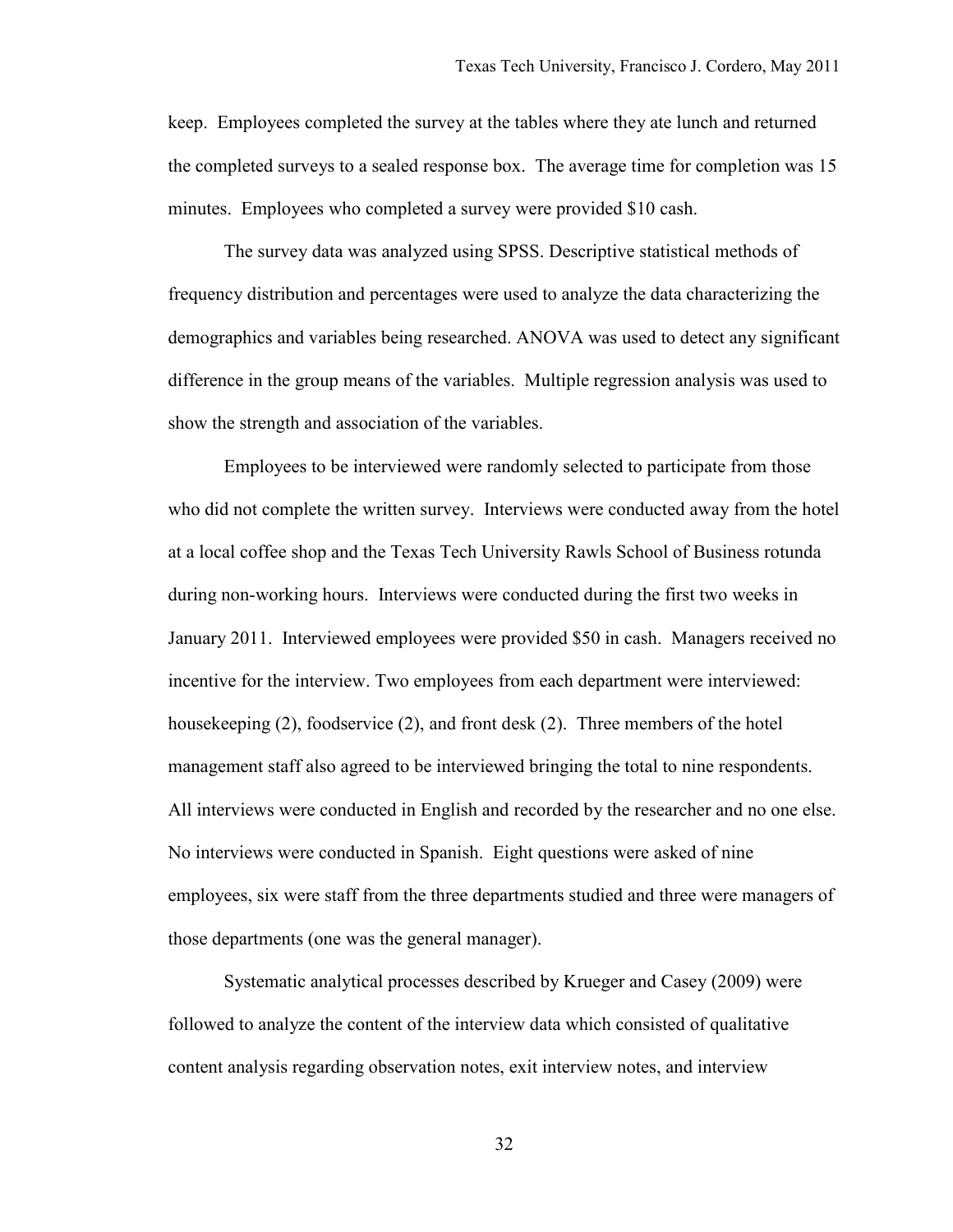transcripts. The following factors were considered: words, context, internal consistency, frequency of extensiveness of comments, intensity of comments, and specificity of responses. The analysis was performed by the researcher with an assistant. The employee responses to each question were analyzed before the managers' responses. In analyzing the interview data, a coding scheme was employed to analyze verbatim translations to identify and describe the areas of agreement and disagreement.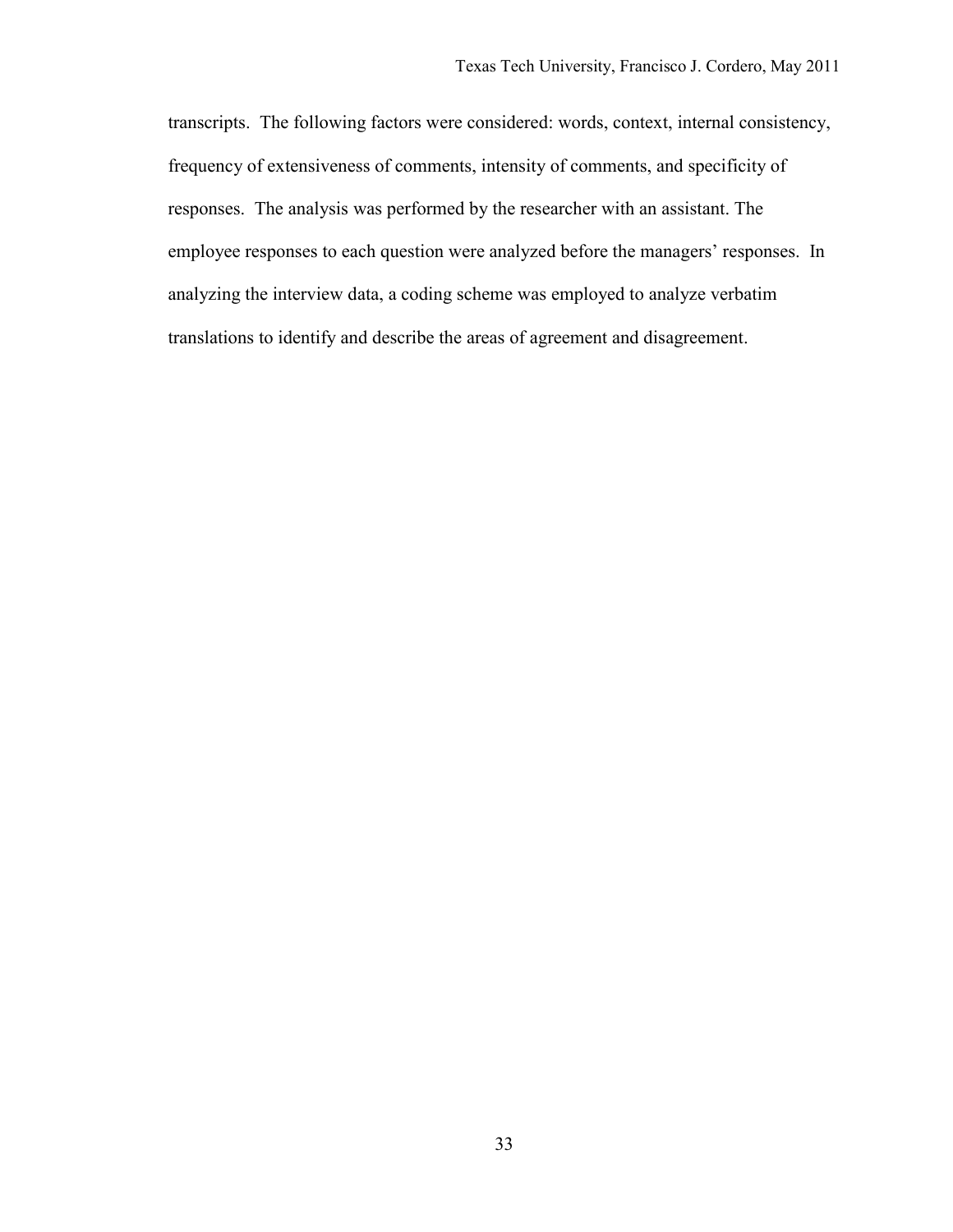# **Chapter IV**

#### **Results and Discussion**

## **Overview**

The findings presented in this chapter are the results of data that was analyzed during the study of job turnover and its causes for a full service hotel in the South Plains of Texas. The chapter also presents descriptive statistics gathered from the questionnaire and exit interviews and the content analysis derived from employee interviews. The statistical results from testing and evaluating both research questions and hypotheses are also examined. The research questions and hypotheses follow:

### **Research Questions and Hypotheses**

- 1. What is the level of employee job satisfaction in the housekeeping, foodservice, and front desk departments at a specific lodging facility?
- 2. What is the level of employee organizational commitment in the housekeeping, foodservice, and front desk departments at a specific lodging facility?
- 3. What is the level of quality perceived by the employee in the leader member exchange relationship?
- 4. Is employee job satisfaction related to employee turnover intentions?
- 5. Is the employee's perception of organizational commitment related to turnover intentions?
- 6. Is the employee's perception of LMX related to their turnover intentions? Based on the above questions, the following hypotheses were developed:
- H1: Hotel employee job satisfaction is positively related to organizational commitment.
- H2: Hotel employee job satisfaction is negatively related to turnover intention.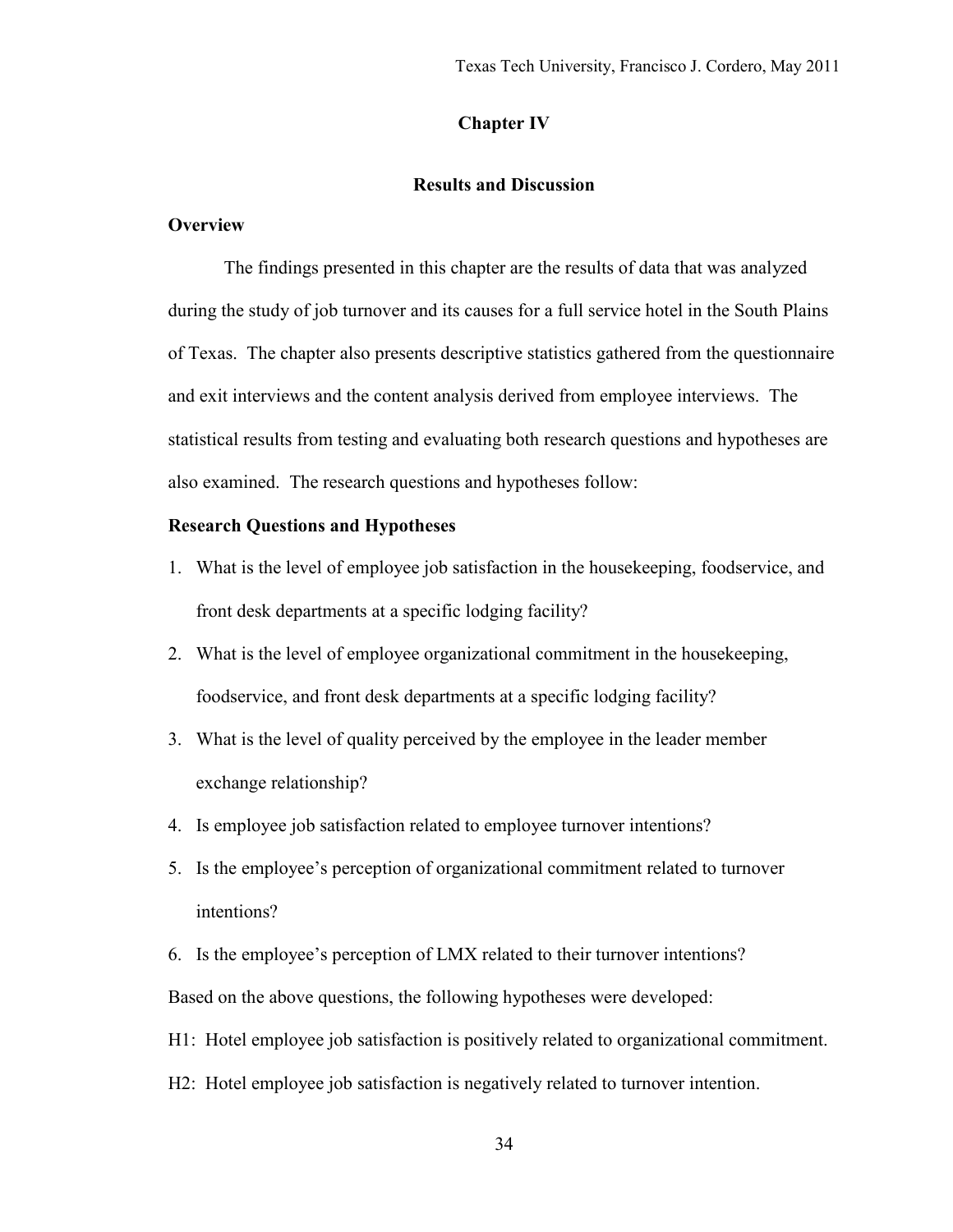H3: A high level of organizational commitment is negatively related to turnover intention.

H4: A high quality LMX is negatively related to turnover intention.

#### **Demographic Statistics**

### **Questionnaire respondent demographics.**

The demographic data for the current hotel population was taken from information provided by the employees when they completed the questionnaire. At the time of the survey, the hotel employed a total of 157 people. The largest department in the hotel was housekeeping with 38 employees, foodservice was next with 29, and the front desk with approximately 25 employees, three-quarters of which were college students. A sample of 60 employees from the three departments completed the questionnaire. The frequency distributions (percentage) describe the characteristics of a typical employee/respondent at the hotel being studied. The typical employee was female (62.0%), Hispanic (42.4%), a high school graduate (36.7%), and between the ages of 26-40 (42.0%). The data in Table 5 show the distribution of the respondents by age, department and their tenure in that department. Almost 73% percent of employees have job tenure of one year or less with 30% of those employees for less than three months. Only 27% of employees worked at the hotel for over one year. Of the employees that have been at the hotel for more than one year, 62% were employed in housekeeping. Age group 26-40 was originally two groups that were truncated to achieve proper cell count for crosstabs. The age group 21-25 years of age accounted for 37% of employees, ages 26-40 accounted for 44% of the total number of employees. Thirty-four percent of the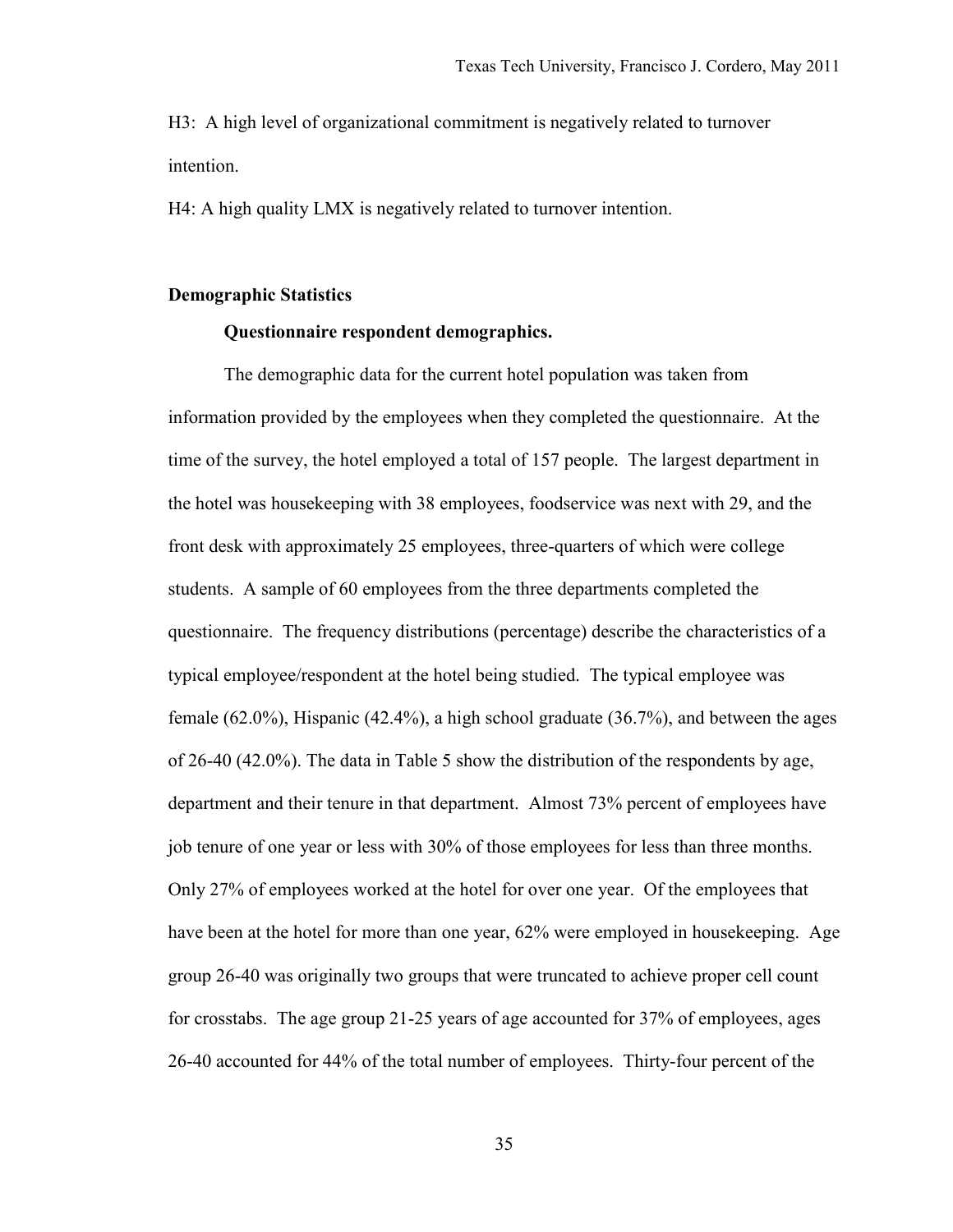age group 26-40 had been employed more than one year at the hotel. No employee who completed the survey was older than 40.

Table 5

|                   | 1-3 months     |                | 4-6 months 7-12 months | $> 1$ year |
|-------------------|----------------|----------------|------------------------|------------|
| Housekeeping      | 5              | 6              | $\overline{4}$         | 10         |
| Foodservice       | 9              | 1              | 6                      | 4          |
| <b>Front Desk</b> | 2              | $\overline{4}$ | $\overline{2}$         | 1          |
| <b>Sales</b>      | $\overline{0}$ | $\overline{2}$ | $\overline{2}$         |            |
| Ages 16-20        | 5              | 1              | 5                      | $\theta$   |
| Ages 21-25        | 5              | 6              | $\overline{4}$         | 7          |
| Ages 26-40        | 6              | 6              | 5                      | 9          |

*Employee Job Tenure by Hotel Department and Age Group* 

The frequency observed between age group and department is found in C. The data shows that 68% of housekeepers were between the ages of 26-40, and 62.5% of front desk employees were under the age of 25. Foodservice employees were almost equally distributed throughout all age groups.

# **Exit interviews.**

 In October 2009 and June 2010, exit interviews of former employees were examined. The time differential was planned to see if the number of exit interviews increased or decreased denoting a higher or lower turnover in the employee pool over time. The first examination took place in October of 2009, when 59 employees had been terminated or had voluntarily left their positions since the hotel opened in mid-July of the same year. From October 2009 until June 2010, the total number of former hotel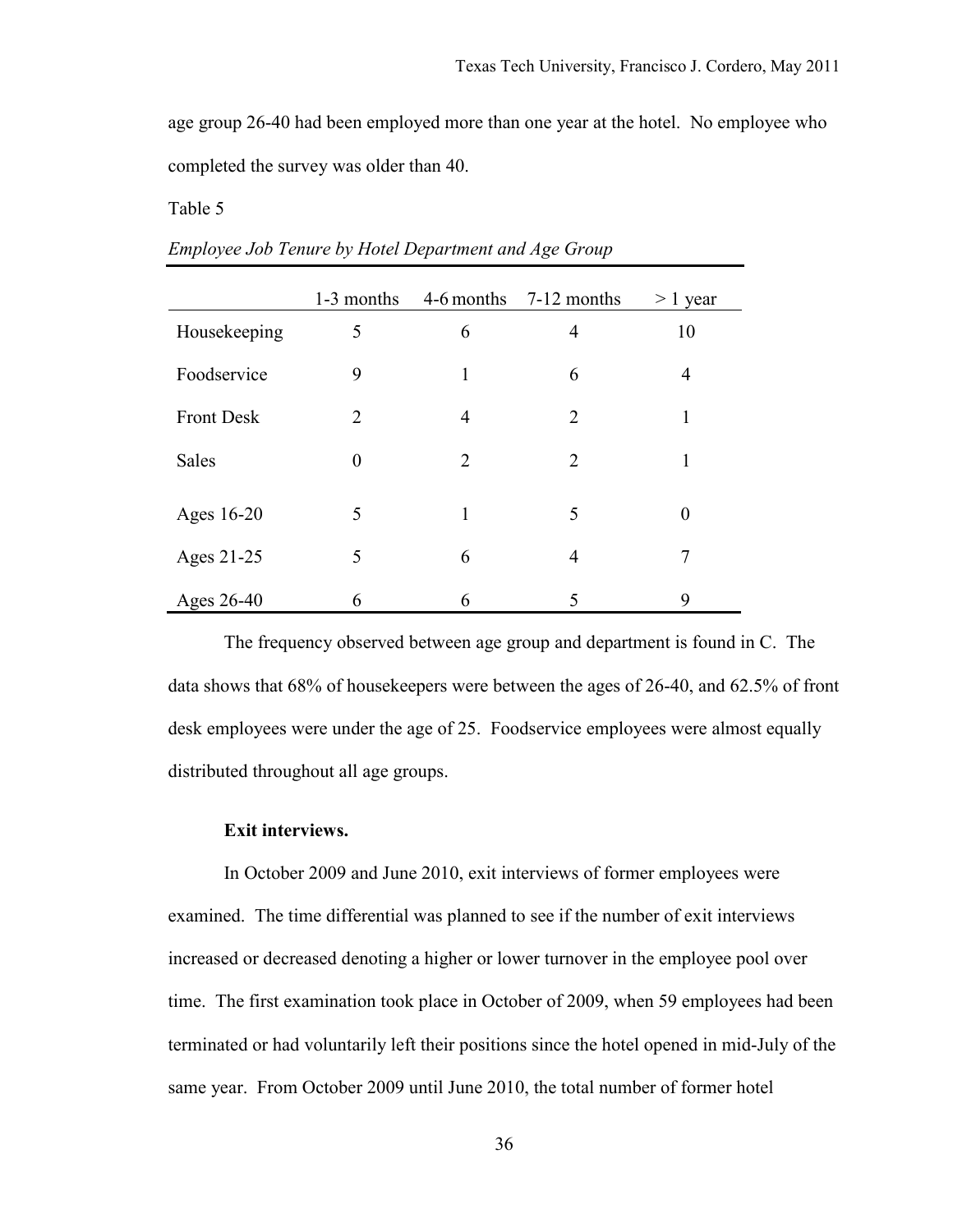employees was 194. The total number of employees (three departments only) who have quit/terminated since the hotel opened in July 2009 until June 2010 was 253 or just over 23 employees per month. The turnover rate for this period was 27.7% or five times the national rate of 4.7% (BLS, 2010). The data in Table 7 displays numerical and percentage differences by department over this time period. Data from the first exit interview analysis in October 2009 shows that employee turnover rate at the hotel was 45.3%. For the June 2010 analysis of exit interviews, the turnover rate was 20.8%. The housekeeping department showed a significant decrease in termination/quit percentage, while foodservice and front desk both showed increases. A San Francisco research group found that overall hotel employee turnover had increased over a ten year period from 47.8% to 53% (Donoho, 1997). It would then follow that the subject hotel would have shown a similar increase instead of a reduction in turnover numbers. The numbers are remarkable because management has experienced similar or higher turnover during the same period. Another hotel case study identified an open door policy, a peer review program, regular opinion surveys and an enhanced promotion policy as the main factors that reduced their turnover rate from 66.5% in 1999 to 57% in 2000. (Hotels News Resource, 2000). A similar implementation of new training and communication routines at the hotel may have accounted for the improved turnover numbers at the hotel. Another explanation for the decrease in turnover at the selected hotel may be related to the newness of the facility. Initially, working for the new luxury hotel likely appealed to a group of people not familiar with the hotel environment. Once they were on the job, they found it not to their liking and quickly left their positions as confirmed by the large number who quit during their first week.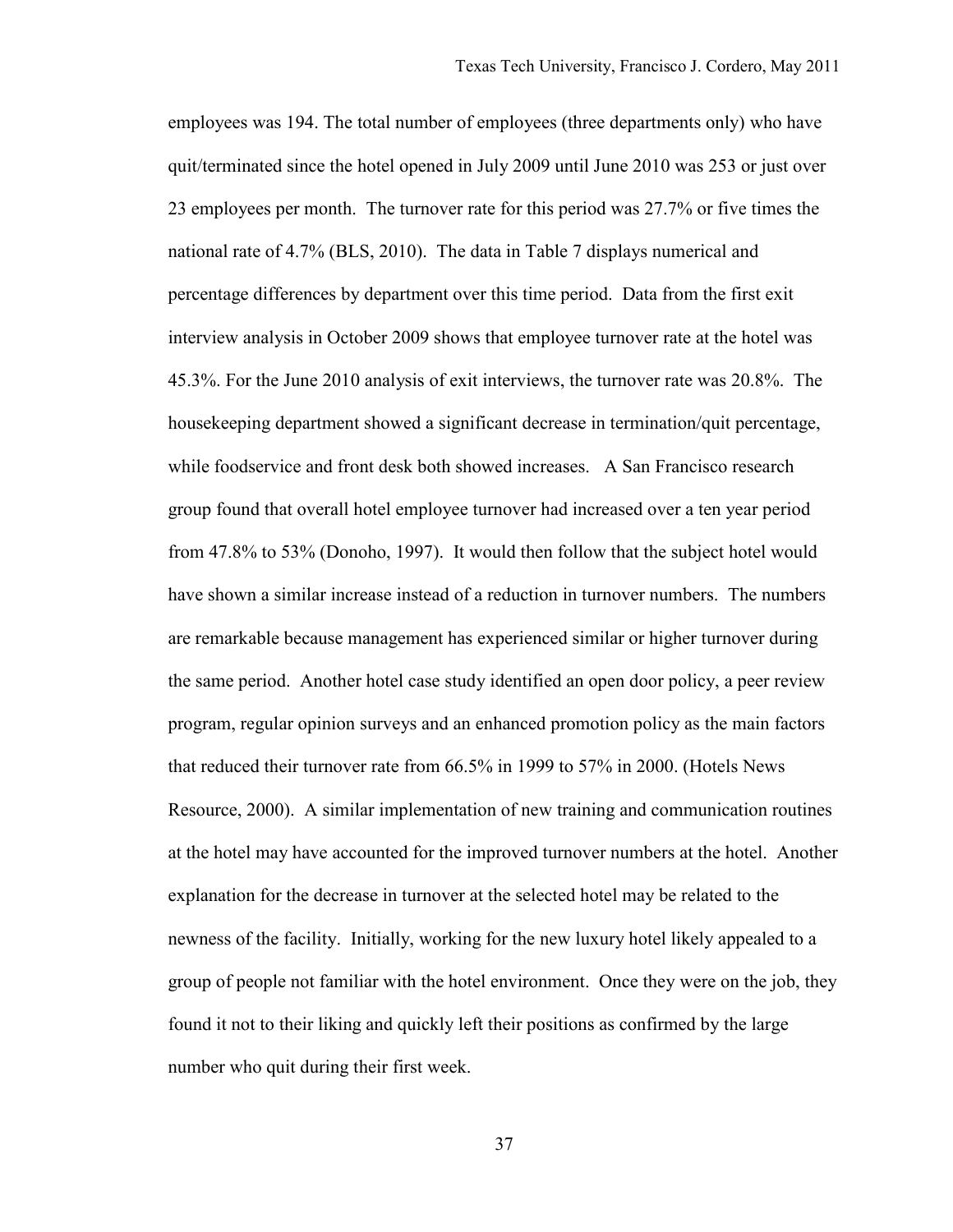| Department        | October 2009 | June 2010    |  |
|-------------------|--------------|--------------|--|
| Housekeeping      | $36(61\%)$   | 101(52%)     |  |
| Foodservice       | 18 (30.5%)   | 72 (37%)     |  |
| <b>Front Desk</b> | $5(8.4\%)$   | $21(10.8\%)$ |  |
| Total             | 59           | 194          |  |

*Comparison of Turnover Rate by Department* (2009 & 2010)

Exit interviews numbered 155 for a response rate of 61.3%. The results of the exit interview analysis are presented in Appendix D. Over fifty percent of the respondents were from housekeeping department, 40.7% from foodservice, 6.8% from reservations/front desk, and 1.7% from other departments. Of the 155 respondents, 89.8% quit and 10.2% were fired. Thirty five percent of employees left the job within the first week of employment. When responding to the "Reasons for leaving" question on the exit interview, management completed the "no show" option 35.6% of the time, and employees completed "no comment" 30.5%. "bad conditions" 16.9%, "family" 10.2%, and "other job" 6.8%.

After the exit interviews were examined and analyzed, hotel employees and managers were interviewed. The demographic characteristics of the employees and managers who were interviewed were:

- Four males (two early 20's, two mid-50's)
- Five females (two early 20's, two early 30's, one mid to late 40's)
- Males all Caucasian; Females 2 Caucasian, 1 Hispanic, 1 Asian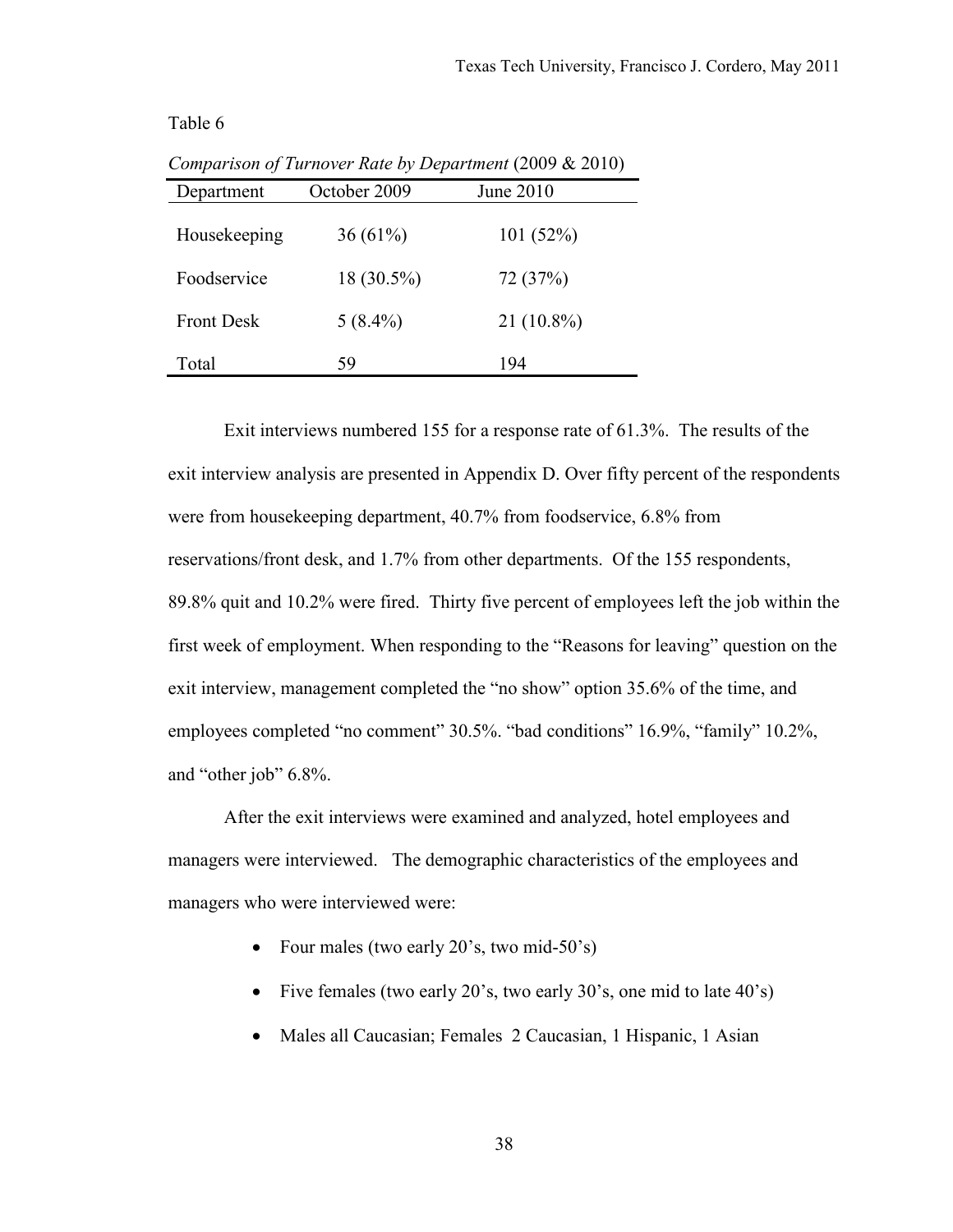Six were college educated (two graduated; four in attendance); two high school graduates; one did not graduate from high school*.* 

#### **Job Satisfaction.**

 The Job Diagnostic Survey (JDS) and Organizational Commitment Questionnaire (OCQ) were combined with the Turnover Intentions Scale (TIS) to explore the factors that were related to an employee's attitude toward their job and their intention to stay or not stay in the job. The data was gathered from housekeeping, food service and front desk employees within the hotel. Data was used to assess current hotel employees' perceptions and attitudes and to test for significant differences between the populations. The statistical information in this study was analyzed using SPSS (2010), and significance was determined at an Alpha of .05. The JDS data were used to assess satisfaction levels related to type of work, advancement opportunities, co-worker relationships, and salary/benefits. The OCQ data were used to assess employee commitment levels related to organizational values, job feelings, and separation intentions. The TIS was used to measure employees' intentions regarding quitting the organization. The reason for combining the scales is to differentiate questions that required the employee to consider overall job satisfaction, commitment to the organization, and the intention to quit.

#### **Analysis of Research Questions**

# **Research question one job satisfaction.**

In order to evaluate the first research question "what is the level of employee job satisfaction in the housekeeping, foodservice, and front desk departments at a specific lodging facility," the relationship with hotel employees and their job was examined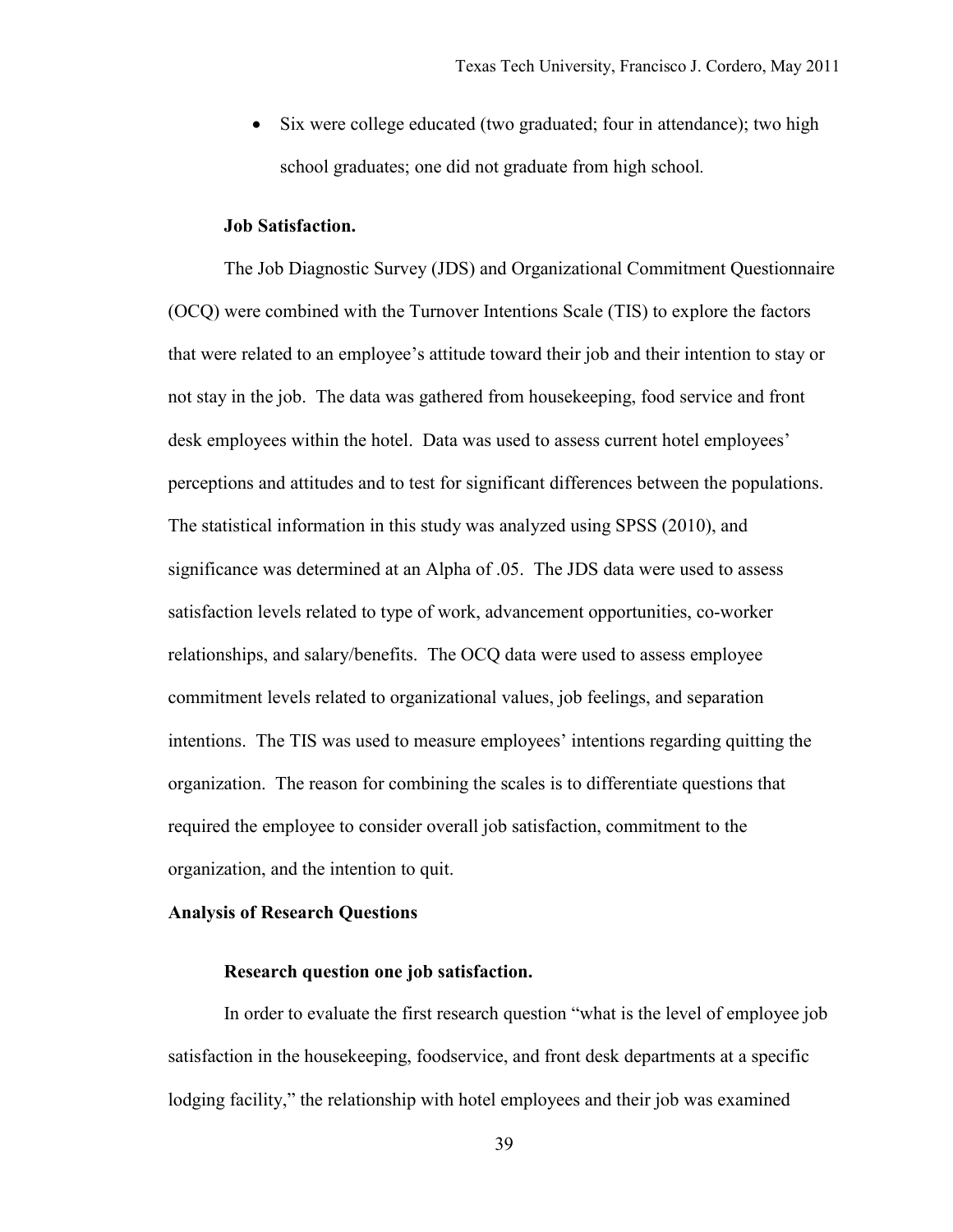regarding their overall job satisfaction. The JDS scale was used to gather data from the three hotel departments being studied. Initial data analysis in Table 8 shows the frequencies by department regarding overall satisfaction with their present job. The mean values for each satisfaction level are listed in parentheses. Housekeeping rated their job satisfaction highest (72.0%), followed by foodservice (52%), then and front desk (44%). Among all three departments, 22% of employees experienced neutral satisfaction from their work. The mean for employee's present job satisfaction was 3.767 and the standard deviation was 1.178. The responses varied from a minimum of zero to a maximum of 5.

Table 7

*Employee Perception of Job Satisfaction by Hotel Department* 

|                                 | Housekeeping | Foodservice | <b>Front Desk</b> |
|---------------------------------|--------------|-------------|-------------------|
| Low satisfaction ( $\leq$ 2.99) |              |             | 3                 |
| Neutral satisfaction $(= 3)$    | 3            | 8           | 2                 |
| High satisfaction $($ > 3)      | 18           | 13          |                   |
| Total                           | 25           | 25          | 9                 |

In order to extract the factors that explain *job satisfaction*, 20 independent variables were examined by factorial analysis. Internal consistency was computed using Cronbach's Alpha, which resulted in a coefficient alpha for job satisfaction of .841.

Pearson Correlation Coefficients computed for job satisfaction factors resulted in approximately 71% of the variance in job satisfaction  $(R^2 = .710)$  was accounted for by *pay fair*, *job challenge*, *enough work hours*, and *flexible schedule*. Multiple regression analysis was completed to evaluate the prediction of job satisfaction based upon these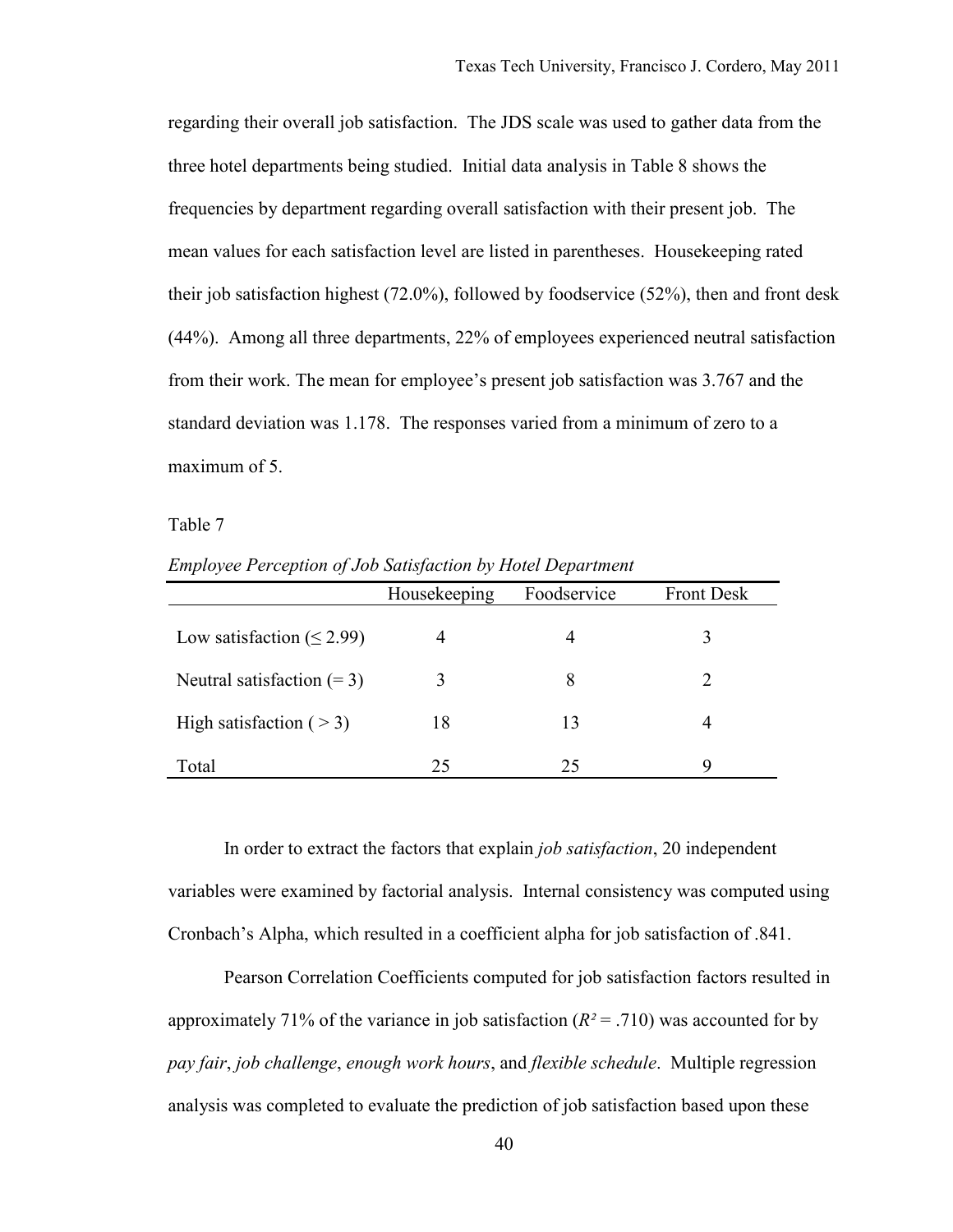factors. Surprisingly, *pay fair* contributed the least to overall job satisfaction, less than getting enough hours, having flexible hours, and having a challenging job. These results support those who believe job satisfaction is enhanced by changing the content, nature, and characteristics of the job, not necessarily through pay (Herzberg, 1968; Herzberg, Mausner, & Snyderman, 1959; Spector, 1997). This finding is particularly characteristic of Herzberg. Significance testing resulted in  $F(4, 59) = 33.64$ ,  $p < .01$ . The resulting regression equation for predicting job satisfaction was:

Overall Job Satisfaction = .544 + (.232) job challenging + (.029) pay fair + (.206) flexible hours  $+$  (.413) enough hours.

Complete data regarding job satisfaction can be seen in Appendices E - G.

#### **Research question two organizational commitment.**

Research question two examines the level of hotel employee organizational commitment. Eight questions from the OCQ scale were used in the questionnaire to measure organizational commitment attitudes and perspective among hotel employees. Initial data analysis is presented in Table 8 and shows the frequencies by department regarding overall satisfaction with commitment to their present job. Mean values for each satisfaction level are provided in parentheses. Housekeepers had a positive commitment level to the organization (52%), foodservice rated next highest (42%), while only 11.1% of front desk employees rated their commitment level positive. More housekeepers also stayed in their job longer (see Table 6) than the other departments supporting those who believe that organizational commitment appears to develop slowly but consistently over time (Mowday et al., 1979).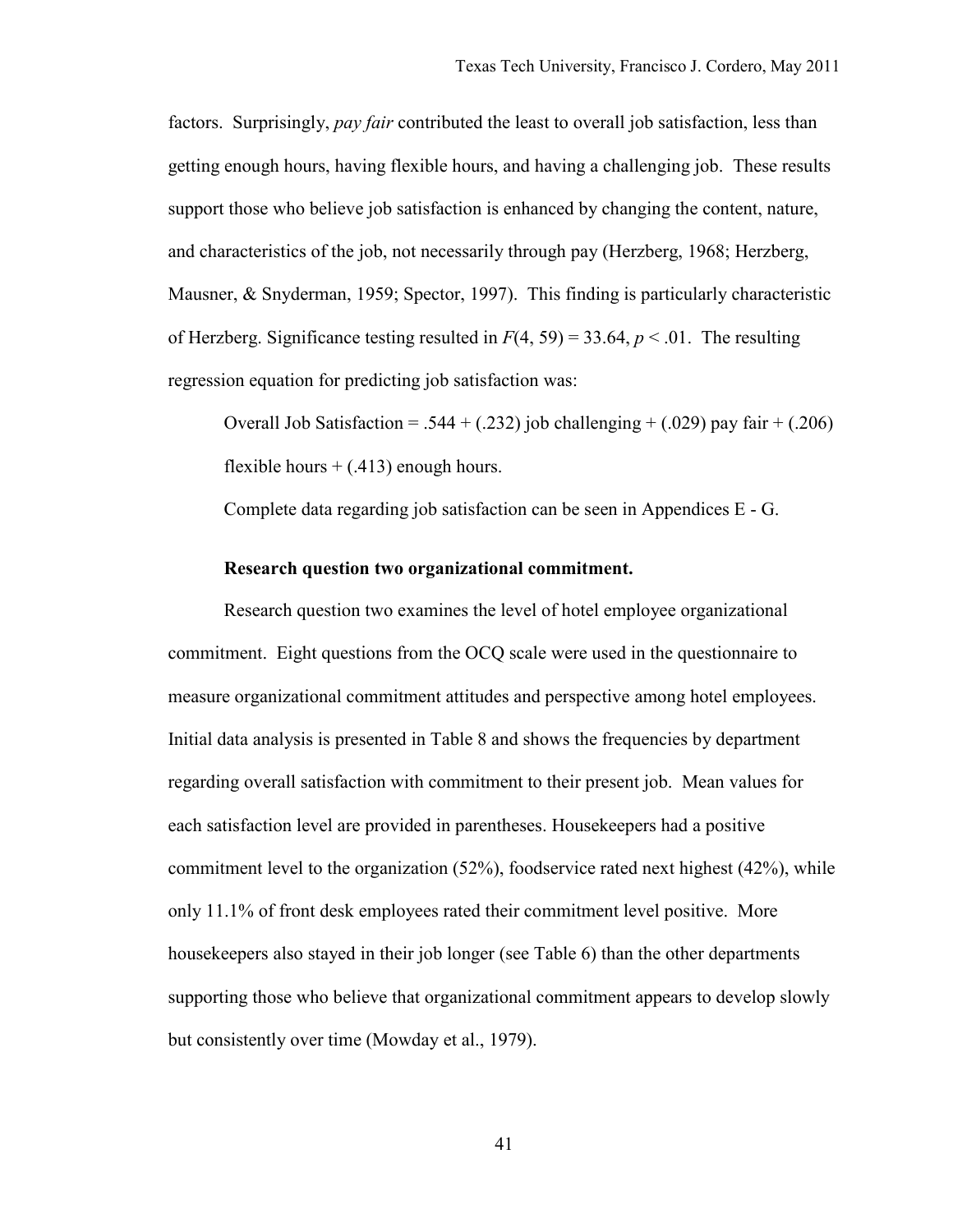|                                    | Housekeeping | Foodservice | <b>Front Desk</b> |
|------------------------------------|--------------|-------------|-------------------|
| Negative commitment ( $\leq$ 2.99) | 6            |             |                   |
| Neutral commitment $(= 3)$         | 6            |             |                   |
| Positive commitment $($ > 3)       | 13           | 10          |                   |
| Total                              | 25           | 25          |                   |

*Employee Perception of Organizational Commitment by Hotel Department* 

In order to extract the factors that explain organizational commitment, eight independent variables were examined by factorial analysis. Internal consistency for organizational commitment was computed using Cronbach's Alpha, which resulted in a coefficient alpha for commitment of .866. Pearson Correlation Coefficients were computed for commitment factors. Approximately  $47\%$  ( $R^2 = .473$ ) of the variance in organizational commitment was accounted for by three factors, *best organization to work for*, *I really care about the organization*, and *I am glad I chose this organization over another one*. Multiple regression analysis was completed to evaluate the prediction of employee organizational commitment based on these factors. The variables focused on the employees' attachment to the organization over time and were less affected by daily tasks in the work environment (Mowday et al, 1979). Positive commitment level is most affected by feelings that employees chose a good organization to work for and showed that employees developed a sense of caring about what happens to the organization. These also feelings represent an investment of their time and effort, investments that they may not want to lose (Becker, 1960). The feelings "glad" and "care" may also indicate shared goals between the employee and organization which show willingness or desire to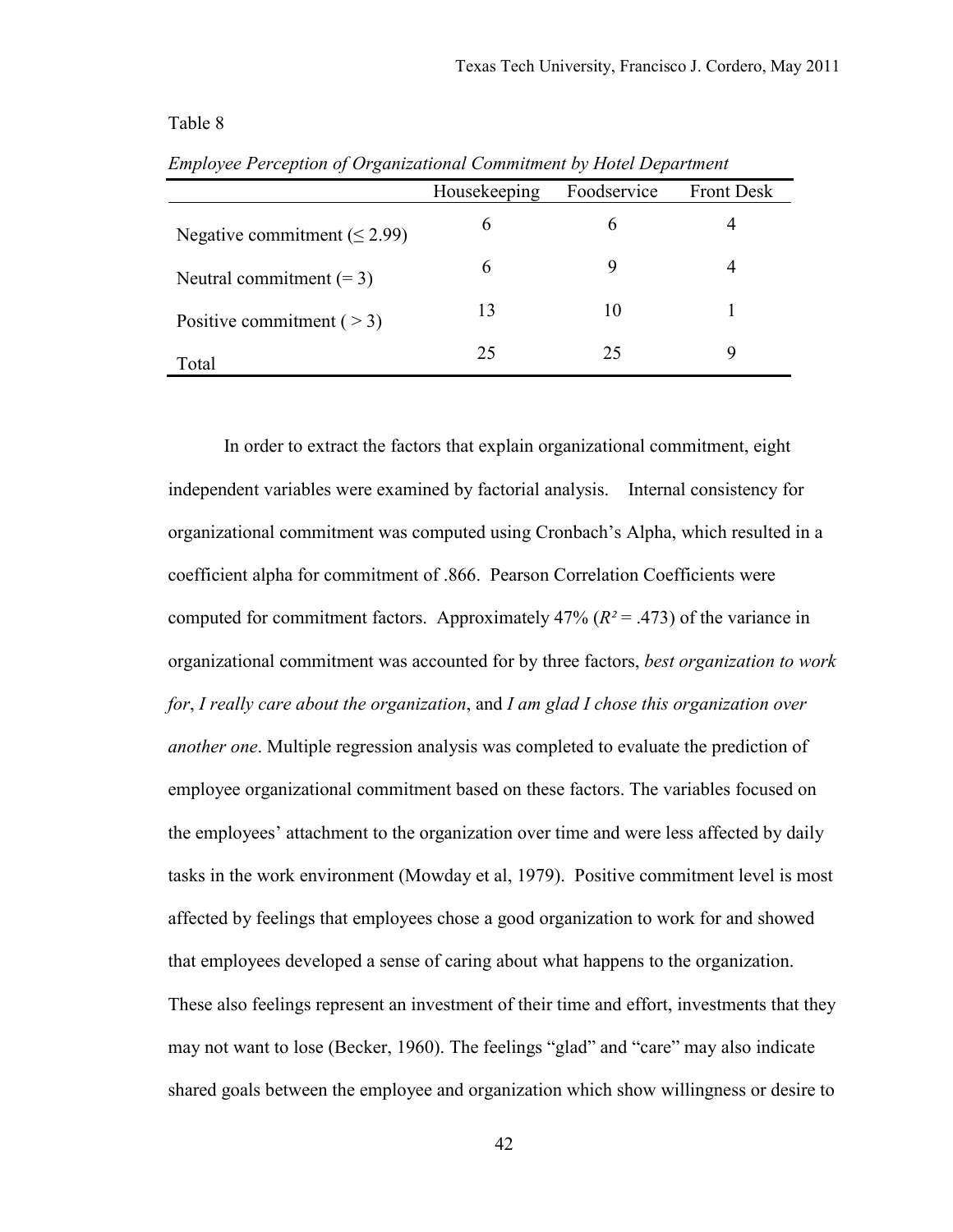maintain their membership in the organization. These are basic organizational commitment characteristics (Porter, et al., 1974). Significance testing resulted in *F*(3, 59)  $= 16.758$ ,  $p < 0.01$ . The resulting regression equation for predicting organizational commitment was:

Overall Organizational Commitment =  $1.620 + (.487)$  glad I chose  $+ (.423)$  care about organization  $+ (-228)$  best organization.

Complete data regarding organizational commitment can be seen in Appendices H - J.

### **Research question three leader member exchange.**

The third research question measured the level of quality perceived by the employee in the leader member exchange relationship including employee's perception of the quality of the relationship with their supervisor/manager. The LMX scale was used to compile data from the questionnaire that was completed by hotel employees. Initial data analysis, presented in Table 9, shows the frequencies by department regarding the quality of the relationship between leader and member. The mean values for perceived LMX level are listed in parentheses. Housekeepers displayed a higher perceived quality relationship with their supervisor (64%) than foodservice (52%) and front desk employees (55.5%). These findings may be unique to this case study considering most high quality exchanges tend to be limited by dyadic relational dimensions (Dienesch & Linden, 1986; Graen, 1976). More front desk employees (44.4%) cited a lower quality supervisor relationship, while 36% of foodservice employees and 28% of housekeepers perceived a low quality relationship. The reason for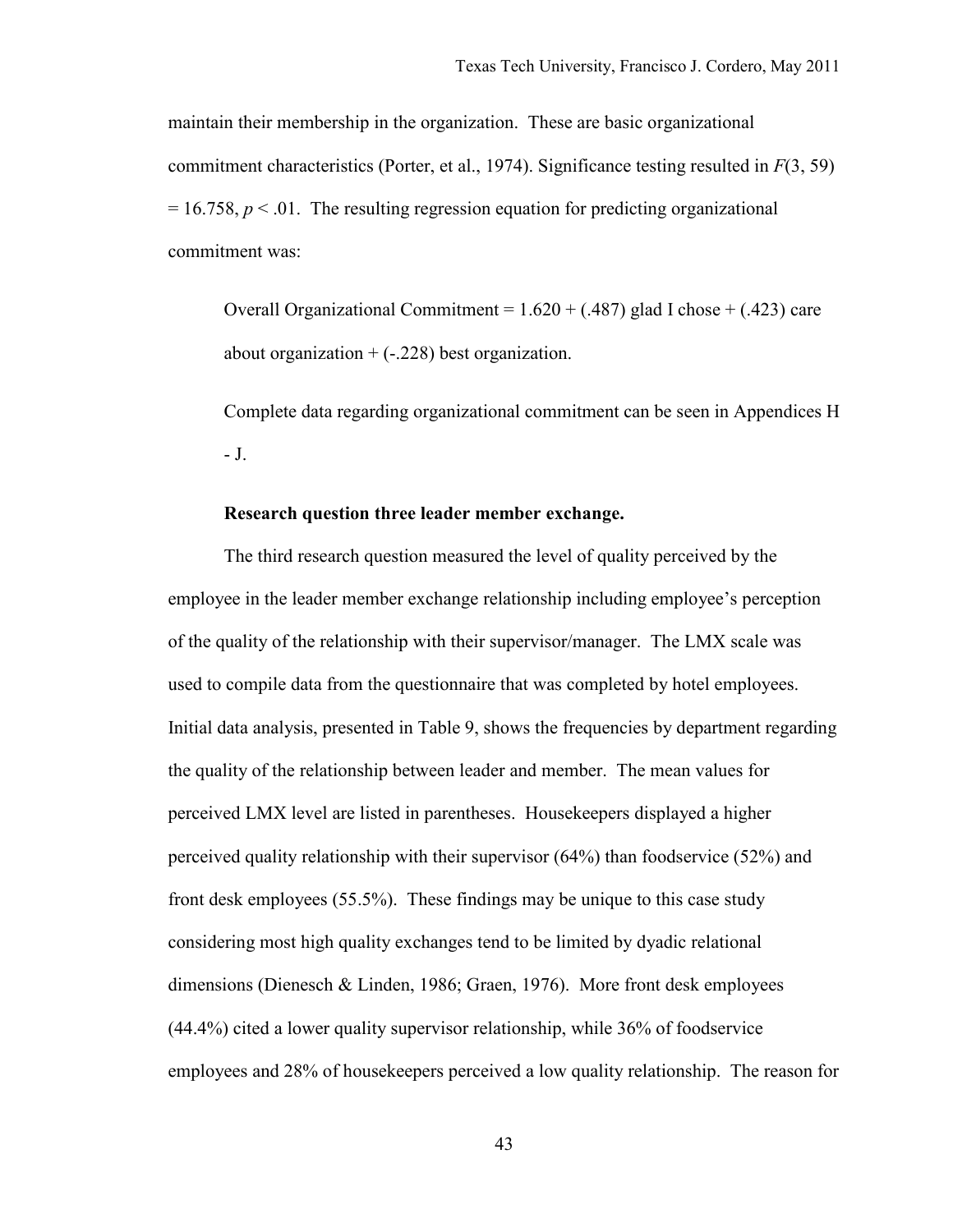lower quality supervisor relations at the front desk could stem from the employees being mostly college students (3 out of 4) while their supervisors were in their mid to late 20's and early 30's.

Graen and Uhl-Bien (1995) state that to develop a high quality LMX relationship, the exchange needs to become socially based rather than financial. College students' relationship with the hotel may be more financially based than socially. Since LMX takes time and trust to develop into a high quality relationship, employees who are also college students may not commit long-term to the hotel and thus not develop relationships. Since many of the college students are filling internships and/or graduating, they may not develop relationships with their managers since they clearly plan to leave the hotel.

Data in Table 5 indicated that housekeepers have been in their jobs for one year or more, more so than in any other department. Housekeepers also tend to be older and less educated. This may lead to their longevity with the hotel as they may have fewer employment opportunities because of their age and education level. The majority of the housekeeping staff is female as is their manager. There may be a relationship that develops because of gender association and leads to increased trust and LMX within the housekeeping department. Subsequently, this association may lead to longevity. The housekeeping manager also started a new policy where the housekeeping staff can call in and arrive as much as two hours late for their shift with no repercussions if they report within the two hour window. This flexibility may also lead to increased longevity within the housekeeping department.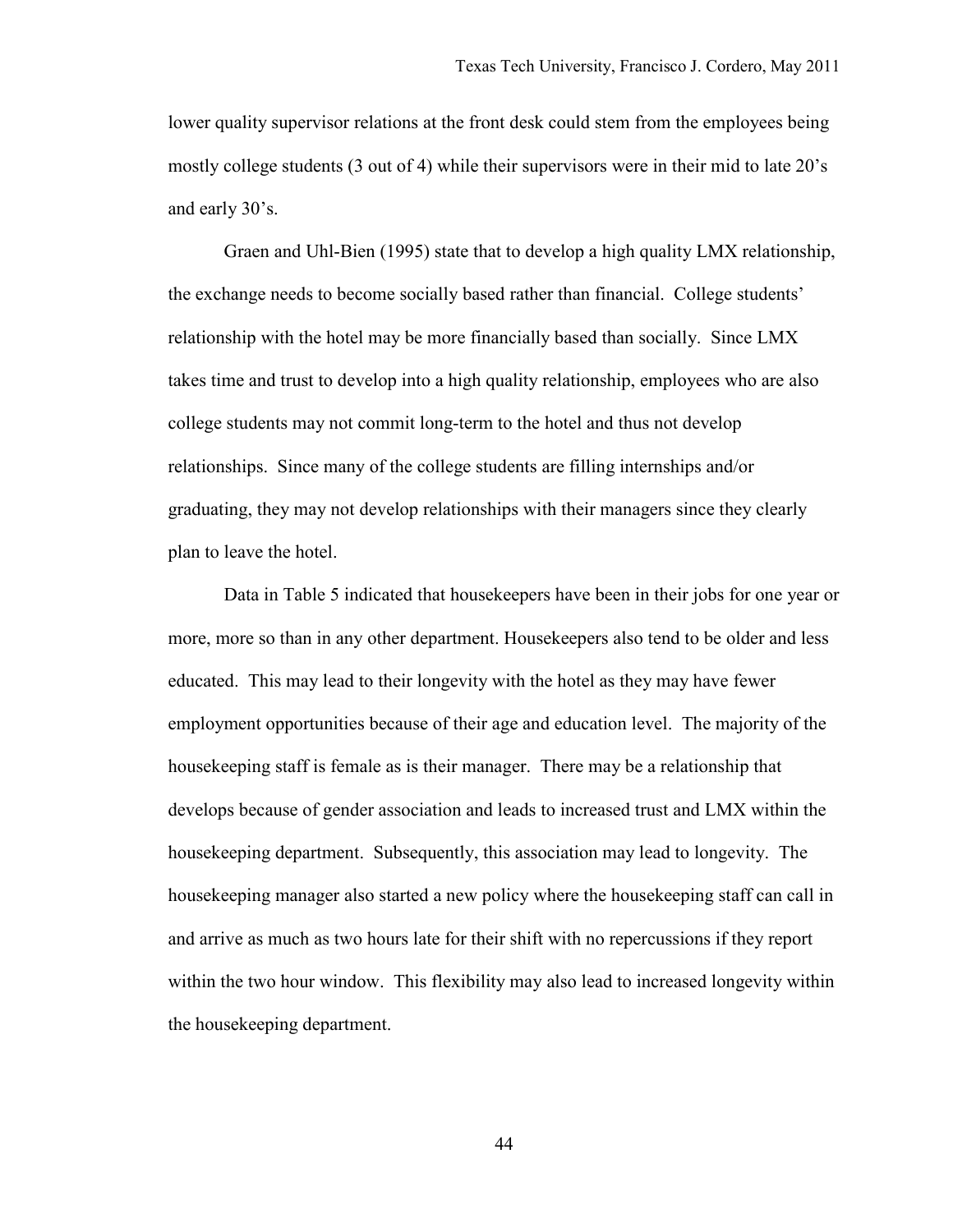|                            | Housekeeping | Foodservice | <b>Front Desk</b> | Total |
|----------------------------|--------------|-------------|-------------------|-------|
| Low quality ( $\leq$ 2.99) |              | 9           | 4                 | 20    |
| Neutral $(= 3)$            |              | 3           | $\Omega$          | 5     |
| High quality ( $>$ 3)      | 16           | 13          |                   | 34    |
| Total                      | 25           | 25          | Q                 | 59    |

*Employee Perception of LMX Quality by Department* 

In order to extract the factors that explain LMX, six independent variables were examined by factorial analysis. Appendix L illustrates loadings and percentages of the resulting factors that were important for measuring the LMX relationship in this particular case. Internal consistency was computed using Cronbach's Alpha, which resulted in a coefficient alpha for LMX of .930. The results in Appendix M show the Pearson Correlation Coefficients computed for LMX factors. Approximately 94% of the variance in LMX  $(R^2 = .937)$  was accounted for by these factors, and multiple regression analysis was completed to evaluate the prediction of the quality of LMX based on "my supervisor is friendly," "I have a good relationship with my supervisor," and "my good work is recognized by my supervisor." These factors are based on trust, loyalty, and liking and are controlled by mutual expectations between the two parties (Graen  $\&$ Scandura, 1987). Significance testing resulted in  $F(3, 59) = 275.61$ ,  $p < .01$ . The resulting regression equation for predicting LMX is:

Overall Employee LMX =  $.169 + (.743)$  supervisor friendly + (.189) good relationship with supervisor  $+$  (.056) good work recognized. Complete data regarding LMX can be seen in Appendices K - M.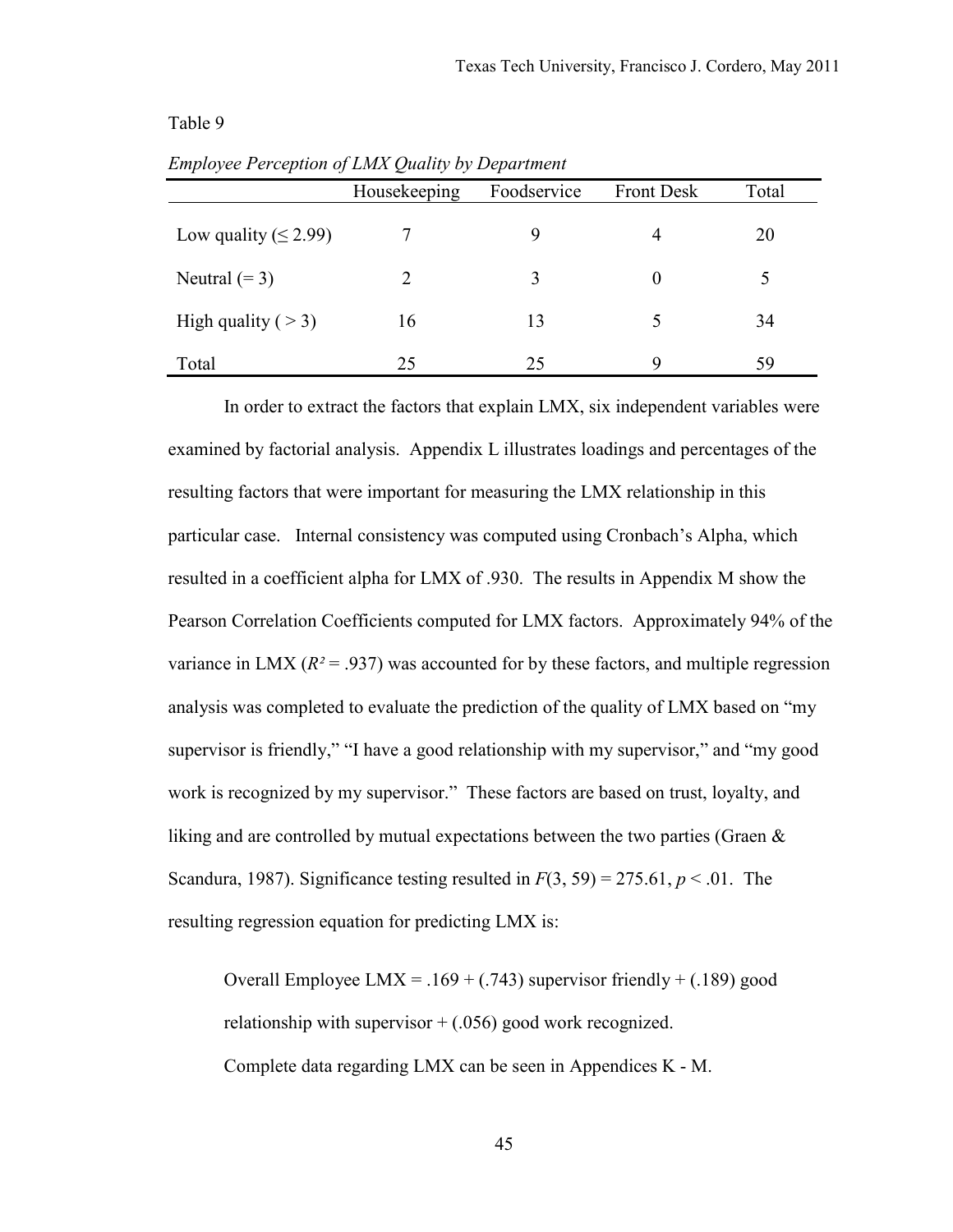### **Turnover intention results.**

 Assessment measurement of turnover intentions among employees in the three hotel departments was completed by evaluating three Turnover Intention Scale (TIS) questions: "It is very likely that I will look for a new job in the next year," "I will leave this organization in the next year," "and I often think about quitting." Table 10 shows the results of the TIS measurement by the frequency, percentage, and cumulative percentage of hotel employees who plan to seek new employment within the next year. The data suggests that 35% of the current employees are likely to look for another job within the next year. The mean response was 2.466 and the standard deviation was 1.712 observed within the recorded range of responses. Employees likely to look for a new job in the next year are also broken down by department. Almost half (44%) of the front desk employees plan to look for a new job in next year.

### Table 10

|          | Frequency | Percent | Housekeeping | Foodservice | Front desk |
|----------|-----------|---------|--------------|-------------|------------|
| Disagree | 34        | 57.6    | 13           |             |            |
| Neutral  | 4         | 6.8     |              |             |            |
| Agree    | 21        | 35.6    | 10           |             |            |
| Total    | 59        | 100     | 25           | 26          | 8          |

*Employee Response to "Plan to Look for New Job" by Frequency and Department* 

Table 11 displays the results of TIS by frequency and percentages and suggests that 63% did not think of quitting their job very often. The percentages of employees who thought about quitting and were neutral on the subject were similar.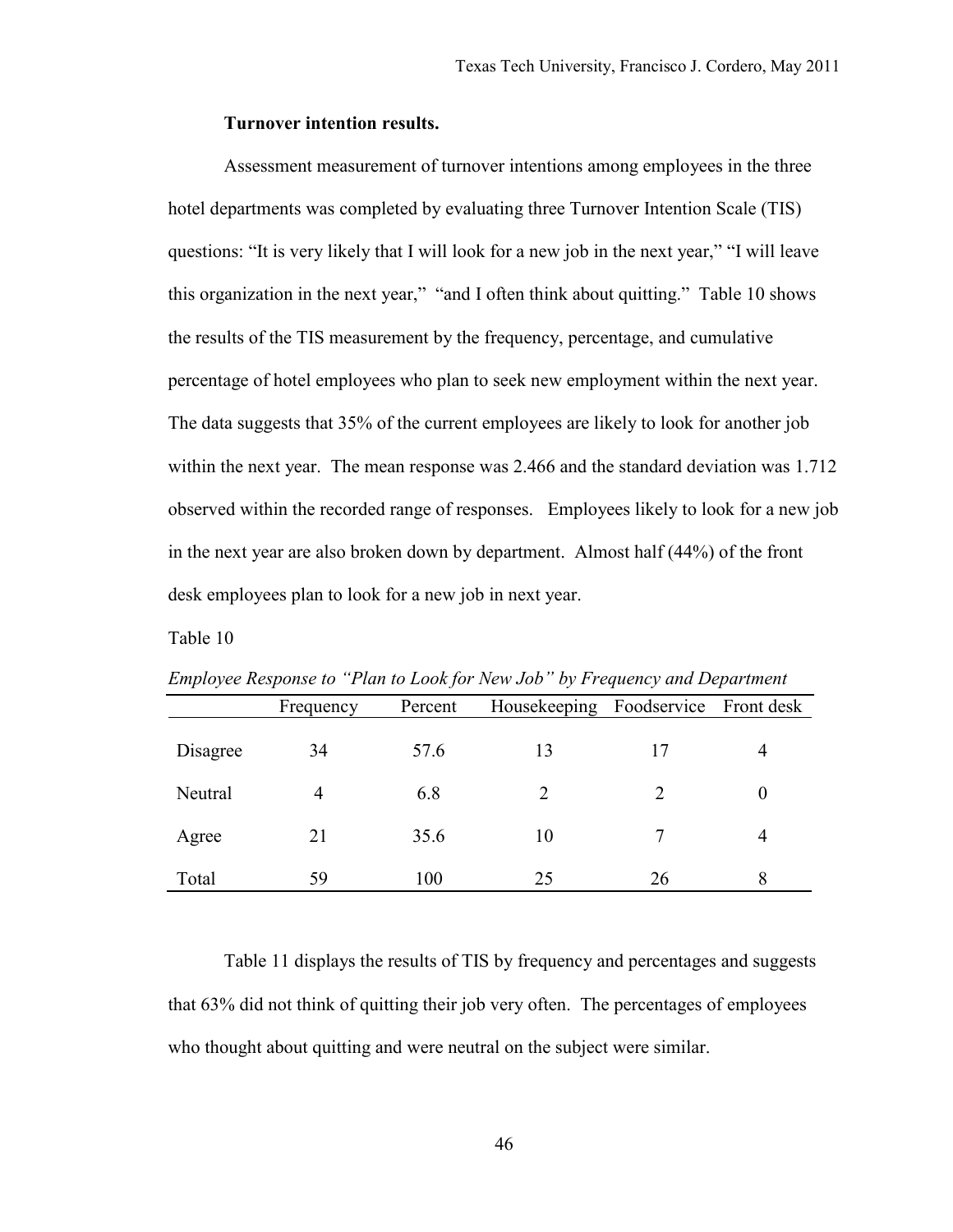|                      | Frequency | Percent | Cumulative % | House-<br>keeping | Food-<br>service | Front<br>Desk |
|----------------------|-----------|---------|--------------|-------------------|------------------|---------------|
| Current<br>employees |           |         |              |                   |                  |               |
| Disagree             | 39        | 64.4    | 64.4         | 19                | 17               | 3             |
| Neutral              | 10        | 16.9    | 81.3         | $\overline{2}$    | 5                | 3             |
| Agree                | 11        | 18.7    | 100          | $\overline{4}$    | $\overline{4}$   | 3             |
| Total                | 60        | 100     |              | 25                | 26               | 9             |

*Employee Response To "Thinking of Quitting Often"* 

Table 11 also shows the frequency of hotel employees by department who agree, are neutral, or disagree with the questionnaire statement *I often think about quitting*. More than half of all employees surveyed (65%) disagree with the statement, while only 18.3% agreed with the statement. The percentage of employees who were neutral on the subject was 16.7%.

The overall responses by all hotel employees to the question *I will leave this organization within the next year* were illustrated in Table 13 by frequency, percentage, and cumulative percentage. Over half of all employees surveyed (52.6%) plan on leaving the organization within the next year.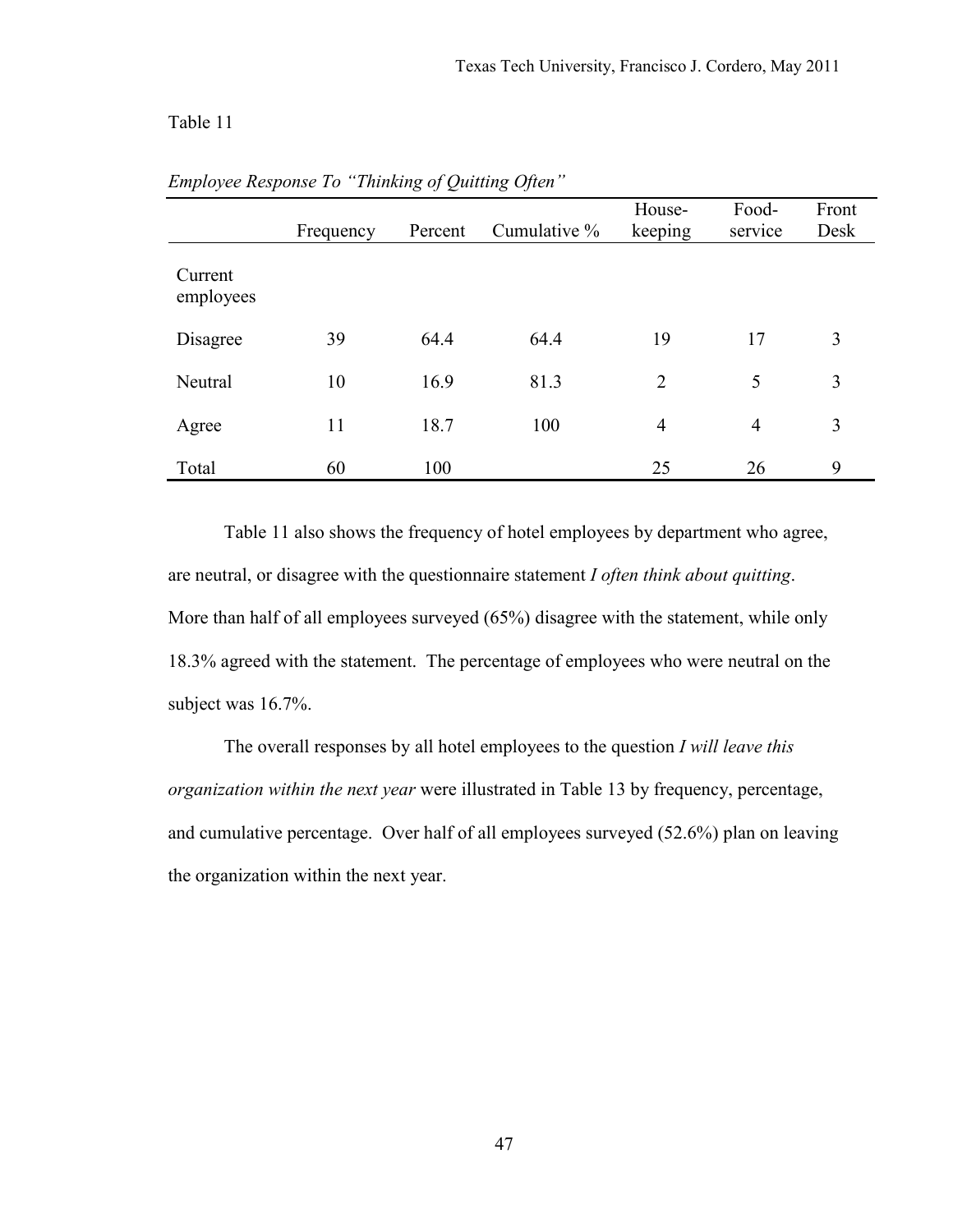| Current<br>employees | Frequency | Percent     | Cumulative % | House-<br>keeping | Food-<br>service | <b>Front Desk</b> |
|----------------------|-----------|-------------|--------------|-------------------|------------------|-------------------|
| Disagree             | 18        | 30.5        | 30.5         | 8                 |                  |                   |
| Neutral              | 11        | 16.9        | 47.4         | 5                 |                  |                   |
| Agree<br>Total       | 31<br>60  | 52.6<br>100 | 100          | 12<br>25          | 13<br>25         | 6<br>10           |

*Employee Response to "Leaving Organization"* 

Table 12 also shows the employee response frequency by department to the question *I will leave the organization in the next year*. The percentages equal to number of employees in agreement are divided by total number in department. Factorial analysis was used to determine that the variable *I will leave this organization within the next year* was the lone determining factor for turnover intention as shown in Appendix O. Internal consistency for assessments of turnover intentions was computed using Cronbach's Alpha resulting in an alpha of .858. The results in Appendix P show the Pearson Correlation Coefficients computed for TIS factors. The statement in itself *I will leave this organization in one year* is a definitive statement, and 85% of the variance in turnover intentions is ascribed to this statement. The other factors did not determine turnover intention as strongly. Also, there may be little that the organization can do to prevent the employee from leaving once the employee agrees with the statement *I will leave this organization in one year*.

### **Research question four job satisfaction and turnover intention.**

 In the evaluation of research question four "Is employee job satisfaction related to employee turnover intentions?", the correlation between job satisfaction and turnover intentions was examined using SPSS. Factorial analysis determined job satisfaction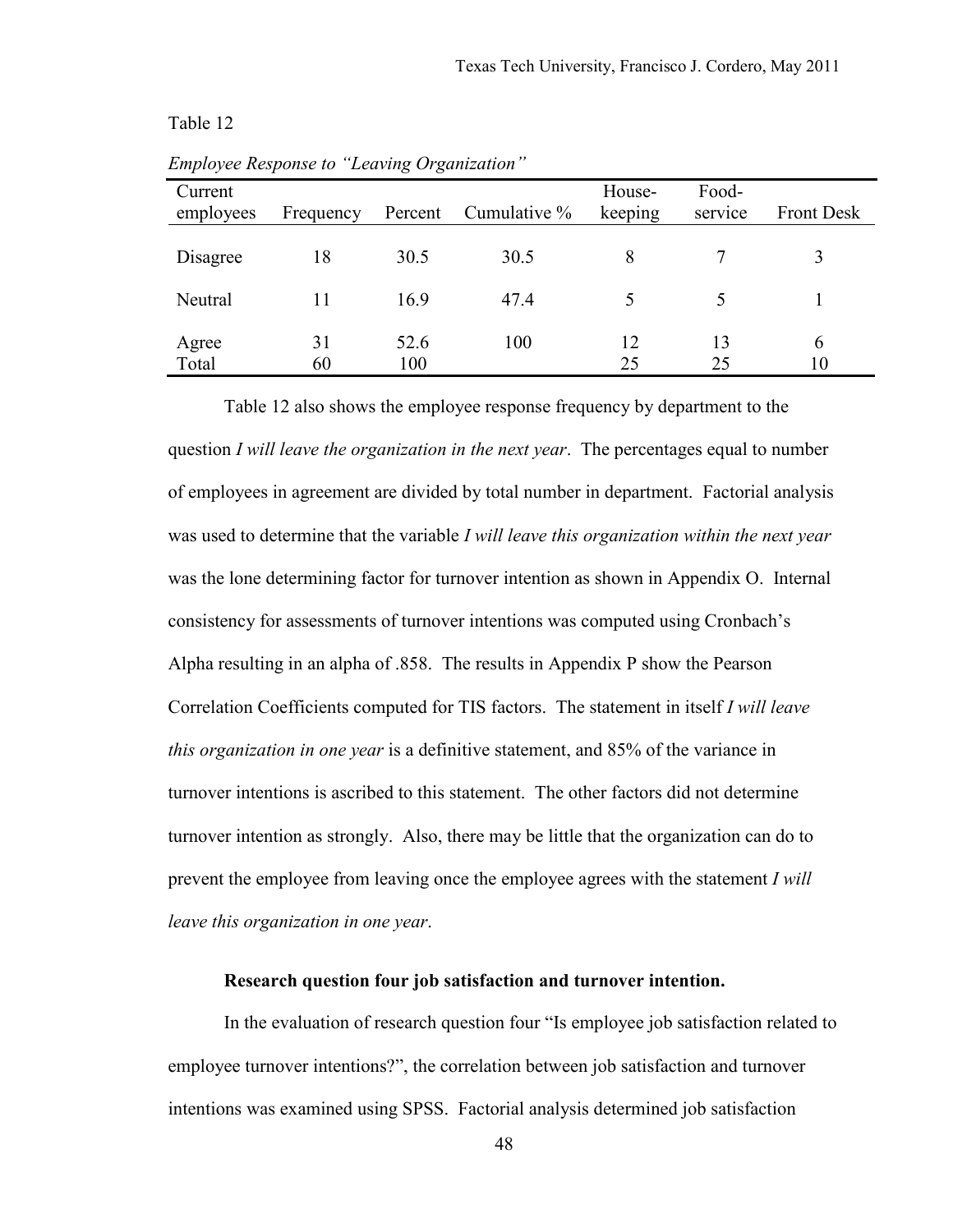factors are "your pay is fair," "your job is challenging," "your schedule is flexible," and "you get enough hours to work each week." Turnover intentions were determined by the factor *I will leave the organization in the next year*. Table 13 displays the negative relationship between job satisfaction factors and turnover intentions among hotel employees. There is a very strong negative relationship between leaving the organization in the next year and *flexible schedule* and *enough hours* ( $r = -.661$ ;  $r = -.617$ ) a strong negative relationship with *job challenge* (*r* = -.498), and a weaker negative relationship with *pay is fair*  $(r = .308)$ , indicating that attention to financial concerns and job variability makes employees less likely to leave and more likely to be satisfied in their work (Cotton & Tuttle, 1986).

Employees that are more satisfied perform their jobs better and receive more trust and responsibility from their managers. Thus increased job satisfaction increases their LMX quality, and may ultimately lead to higher commitment levels. These increases lead to decreased employee turnover, cost of training new employees, and higher quality within the establishment.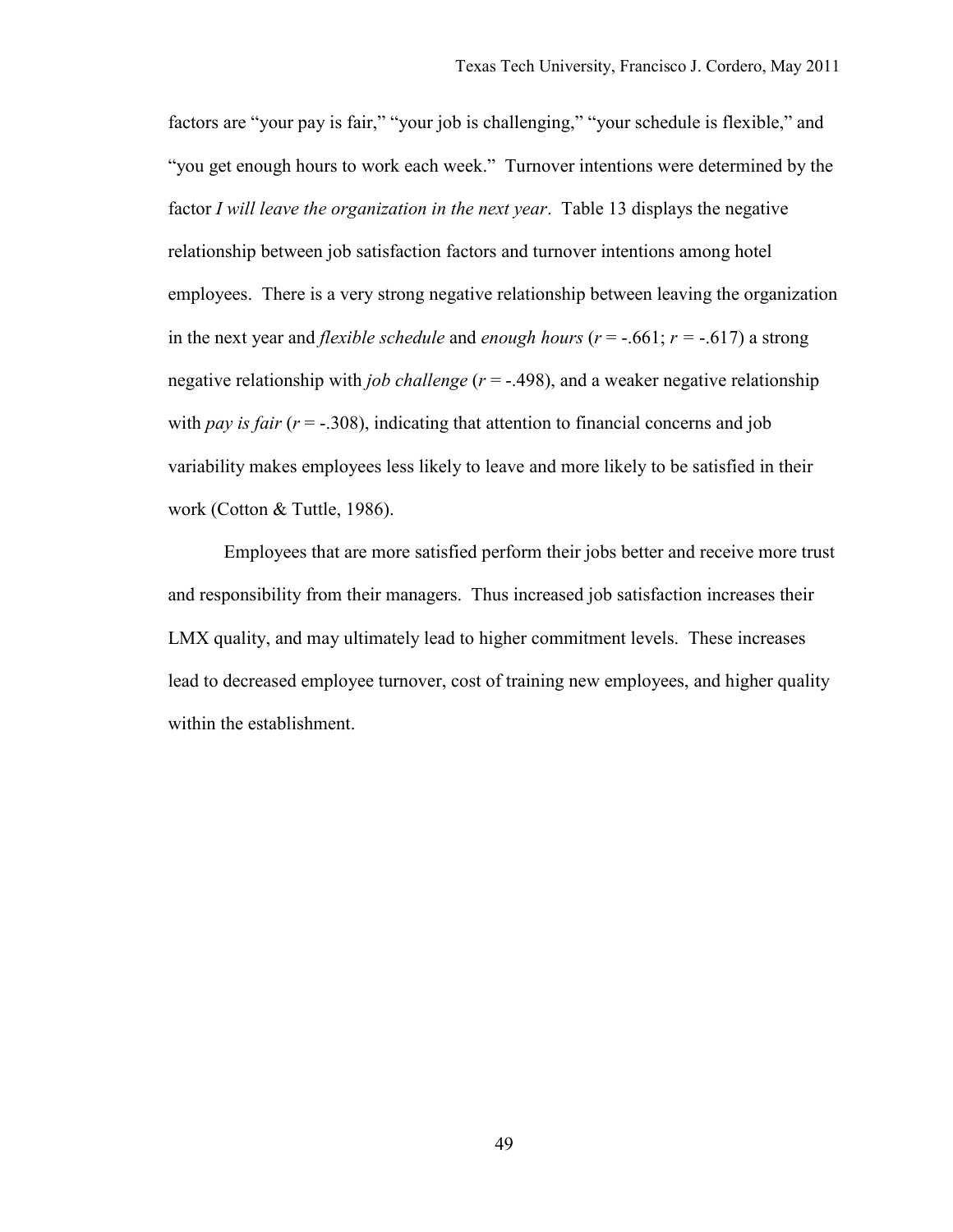|                                                                                                                                                                                                                                           |                 | Leave        |             |              |              |           |
|-------------------------------------------------------------------------------------------------------------------------------------------------------------------------------------------------------------------------------------------|-----------------|--------------|-------------|--------------|--------------|-----------|
|                                                                                                                                                                                                                                           |                 | organization | Job         | Flex         | Enough       |           |
| Factor                                                                                                                                                                                                                                    |                 | in next year | challenging | schedule     | hours        | Pay fair  |
| Leave<br>organization in                                                                                                                                                                                                                  | Pearson         |              |             |              |              |           |
| next year                                                                                                                                                                                                                                 | Correlation     | 1.0          | $-488*$     | $-.661*$     | $-.617*$     | $-.318**$ |
| .000<br>.000<br>Sig. (2-tailed)<br>60.0<br>60.0<br>60.0<br>N<br>Job challenging<br>Pearson<br>Correlation<br>$-488*$<br>$\mathbf{1}$<br>.584*<br>.000<br>.000<br>Sig. (2-tailed)<br>60.0<br>60.0<br>60.0<br>N<br>Flex schedule<br>Pearson | .000            | .017         |             |              |              |           |
|                                                                                                                                                                                                                                           |                 |              |             |              | 60.0         | 60.0      |
|                                                                                                                                                                                                                                           |                 |              |             |              |              |           |
|                                                                                                                                                                                                                                           |                 |              |             |              | .564         | $.412*$   |
|                                                                                                                                                                                                                                           |                 |              |             |              | .000         | .001      |
|                                                                                                                                                                                                                                           |                 |              |             |              | 60.0         | 60.0      |
|                                                                                                                                                                                                                                           |                 |              |             |              |              |           |
|                                                                                                                                                                                                                                           | Correlation     | $-.661*$     | .584        | $\mathbf{1}$ | $.854*$      | $.493*$   |
|                                                                                                                                                                                                                                           | Sig. (2-tailed) | .000         | .000        |              | .000         | .000      |
|                                                                                                                                                                                                                                           | N               | 60.0         | 60.0        | 60.0         | 60.0         | 60.0      |
| Enough hours                                                                                                                                                                                                                              | Pearson         |              |             |              |              |           |
|                                                                                                                                                                                                                                           | Correlation     | $-.617*$     | $.564*$     | $.854*$      | $\mathbf{1}$ | $.510*$   |
|                                                                                                                                                                                                                                           | Sig. (2-tailed) | .000         | .000        | .000         |              | .000      |
|                                                                                                                                                                                                                                           | $\mathbf N$     | 60.0         | 60.0        | 60.0         | 60.0         | 60.0      |
| Pay fair                                                                                                                                                                                                                                  | Pearson         |              |             |              |              |           |
|                                                                                                                                                                                                                                           | Correlation     | $-.308**$    | $.412*$     | .493*        | $.510*$      | 1.0       |
|                                                                                                                                                                                                                                           | Sig. (2-tailed) | .017         | .001        | .000         | .000         |           |
|                                                                                                                                                                                                                                           | N               | 60.0         | 60.0        | 60.0         | 60.0         | 60.0      |
|                                                                                                                                                                                                                                           |                 |              |             |              |              |           |

*Job Satisfaction/turnover Intention Correlations*

*Note.* \*Correlation is significant at the 0.01 level (two-tailed). \*\*Correlation is significant at the 0.05 level (two-tailed).

# **Research question five organizational commitment and turnover intention.**

Responses to question five "Is the employee's perception of organizational commitment related to turnover intentions?" SPSS was used to determine the correlation of OC factors, "I care about the organization," and "This is the best organization to work for."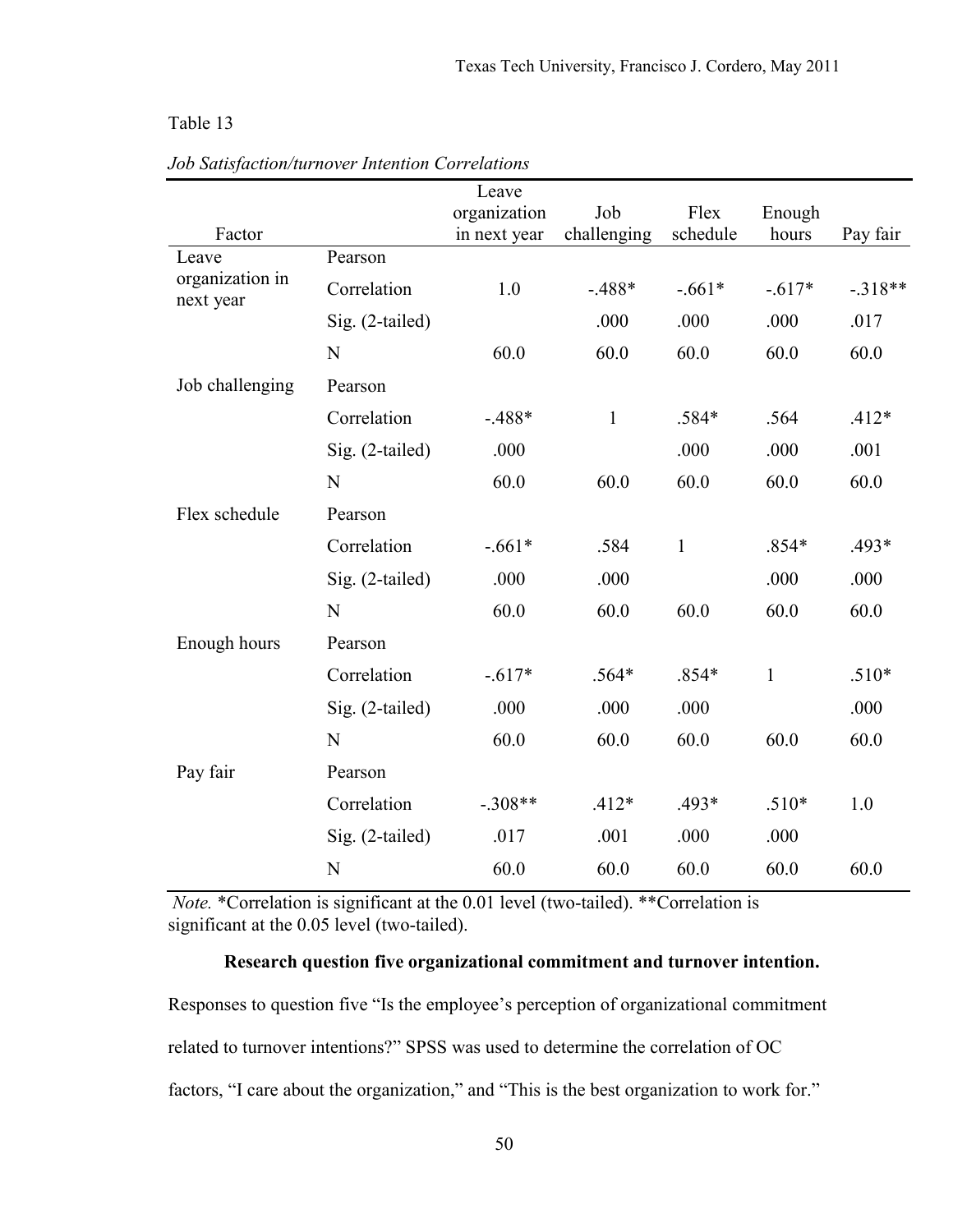Table 14 shows the relationship between hotel employees' commitment to the hotel and their turnover intentions. Correlation analysis results indicate a strong, negative relationship between hotel employee's overall perception of organizational commitment and turnover intentions. A strong negative relationship was found between *I care about the organization, this is the best organization to work for* and *I will leave the organization in the next year*:  $(-.725, p \le 0.01, 2$ -tailed);  $(-5.87, p \le 0.01, 2$ -tailed). These are strong, negative relationships, and both correlations were statistically significant. Williams and Hazer (1986) found similar results and concluded that organizational commitment was more important to turnover intent that job satisfaction because of the employee desire to stay with the company even though there may be aspects of the job that are not desirable. The focus of some organizational commitment literature stated these commitment behaviors also affect the turnover correlates of absenteeism and job performance (Angle & Perry, 1981; Bluedorn, 1982; Porter & Steers, 1973).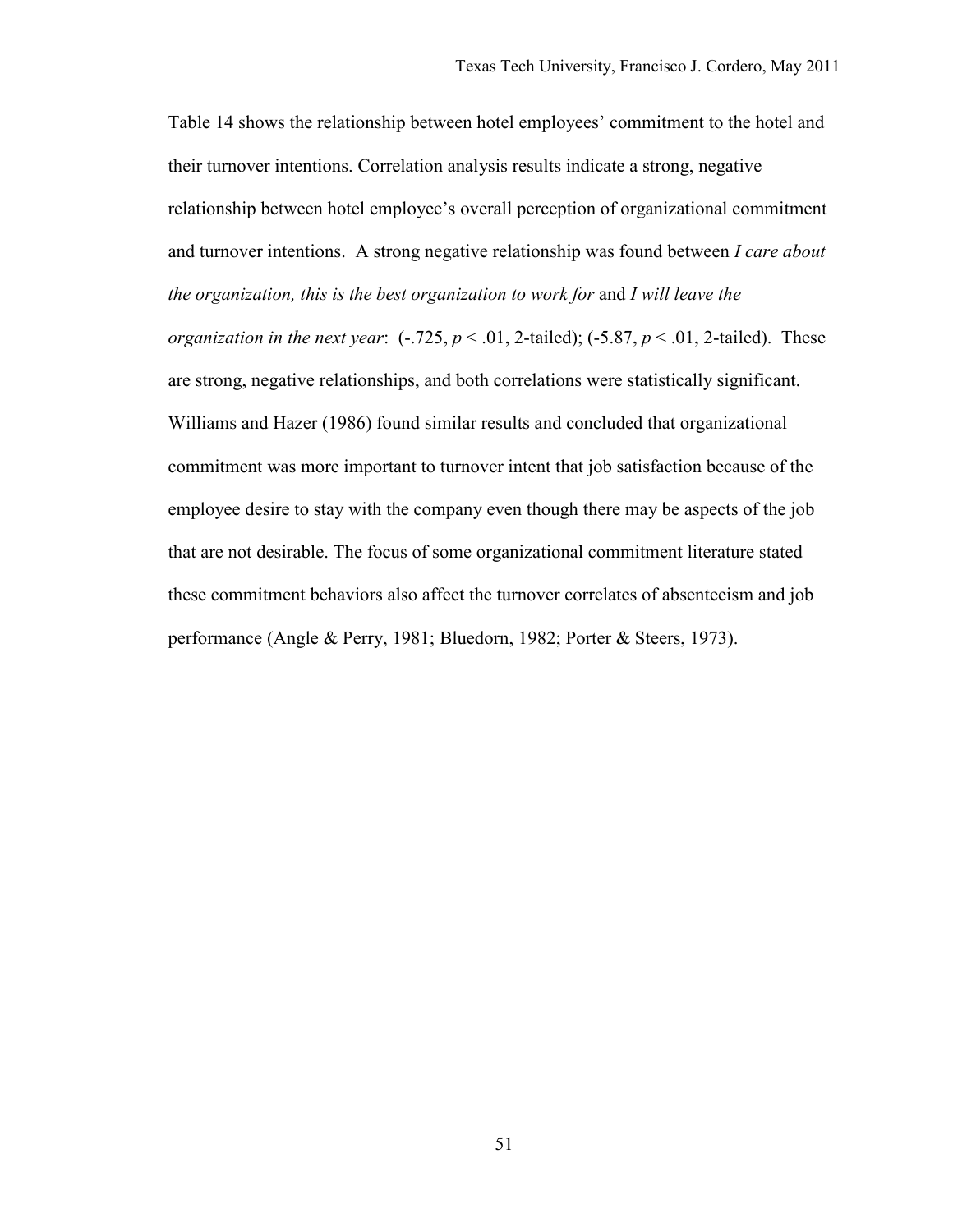|                              |                   | Leave        |              |              |
|------------------------------|-------------------|--------------|--------------|--------------|
|                              |                   | organization | Care about   | <b>Best</b>  |
| Factor                       |                   | in next year | organization | organization |
| Leave                        | Pearson           |              |              |              |
| organization in<br>next year | Correlation       | 1.0          | $-.725*$     | $-.587*$     |
|                              | Sig. (2-tailed)   |              | .000         | .000         |
|                              | N                 | 60.0         | 60.0         | 60.0         |
| Care about                   | Pearson           |              |              |              |
| organization                 | Correlation       | $-.725*$     | 1.0          | $-.699*$     |
|                              | Sig. (2-tailed)   | .000         |              | .000         |
|                              | N                 | 60.0         | 60.0         | 60.0         |
| <b>Best</b>                  | Pearson           |              |              |              |
| organization                 | Correlation       | $-.587*$     | $-.699*$     | 1.0          |
|                              | $Sig. (2-tailed)$ | .000         | .000         |              |
|                              | N                 | 60.0         | 60.0         | 60.0         |

*Organizational Commitment/turnover Intention Correlations* 

*Note.* \*Correlation is significant at the 0.01 level (two-tailed).

#### **Research question six LMX and turnover intention.**

Finally, the data analysis pertaining to question six, "Is the employee's perception of LMX related to their turnover intentions?" was examined. Table 15 illustrates the correlation and direction between employee's perception of their relationship with their supervisor and turnover intentions. Time and trust between leader and member define the quality of this exchange according to Graen and Cashman (1975). Correlation analysis indicates the factors "your supervisor is friendly"  $(r = -0.785)$ , and "your supervisor is helpful" ( $r = -0.739$ ) have a strong, negative relationship with hotel employees turnover intentions. The findings correspond with Graen, Linden, & Hoel (1982) who found that LMX and turnover intentions are negatively related.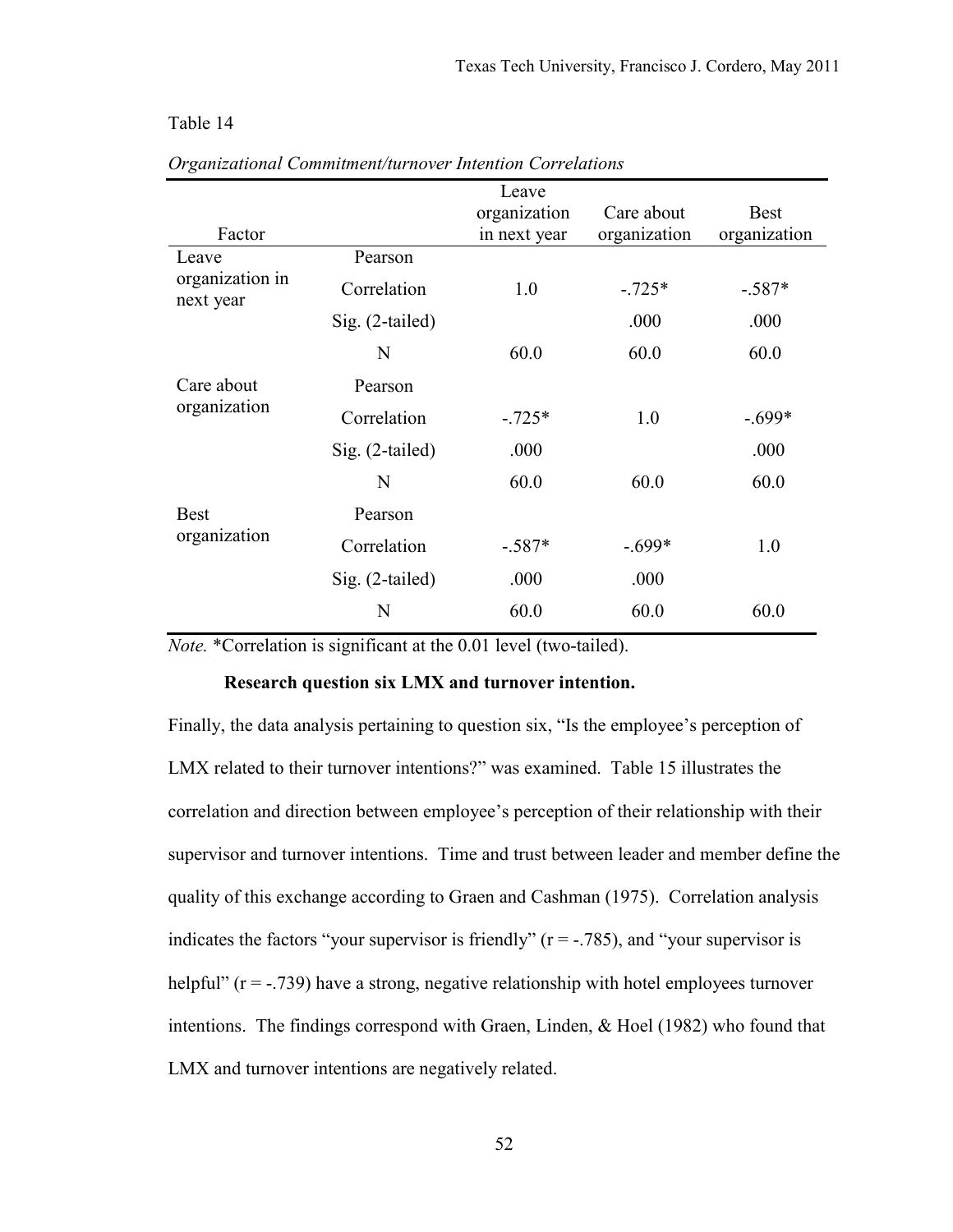| Factor                       |                   | Leave<br>organization<br>in next year | Supervisor<br>friendly | Supervisor<br>helpful |
|------------------------------|-------------------|---------------------------------------|------------------------|-----------------------|
| Leave                        | Pearson           |                                       |                        |                       |
| organization in<br>next year | Correlation       | 1.0                                   | $-.785*$               | $-739*$               |
|                              | $Sig.$ (2-tailed) |                                       | .000                   | .000                  |
|                              | N                 | 60.0                                  | 60.0                   | 60.0                  |
| Supervisor                   | Pearson           |                                       |                        |                       |
| friendly                     | Correlation       | $-.785*$                              | 1.0                    | .958*                 |
|                              | Sig. (2-tailed)   | .000                                  |                        | .000                  |
|                              | N                 | 60.0                                  | 60.0                   | 60.0                  |
| Supervisor                   | Pearson           |                                       |                        |                       |
| helpful                      | Correlation       | $-739*$                               | .958*                  | 1.0                   |
|                              | $Sig.$ (2-tailed) | .000                                  | .000                   |                       |
|                              | N                 | 60.0                                  | 60.0                   | 60.0                  |

#### *LMX/Turnover Intention Correlations*

*Note.* \*Correlation is significant at the 0.01 level (two-tailed).

It is clear that having a positive relationship with a supervisor is a strong influence for positive thoughts and commitment to the job (Duchon, Green, & Tabor, 1986; Nystrom, 1990.) Also, high quality LMX leads to higher organizational commitment and positive role receptions (Snyder & Brunig, 1985.) While several of the interviewed employees gave a positive indication of their relationship with their supervisor, none of the interviewees indicated that they felt any trust or loyalty toward their supervisor or the establishment. This data demonstrates that the employees have not developed a high quality LMX with their supervisor.

# **Test of Hypotheses**

# **Hypothesis one.**

H1. Hotel employee job satisfaction is independent of organizational commitment.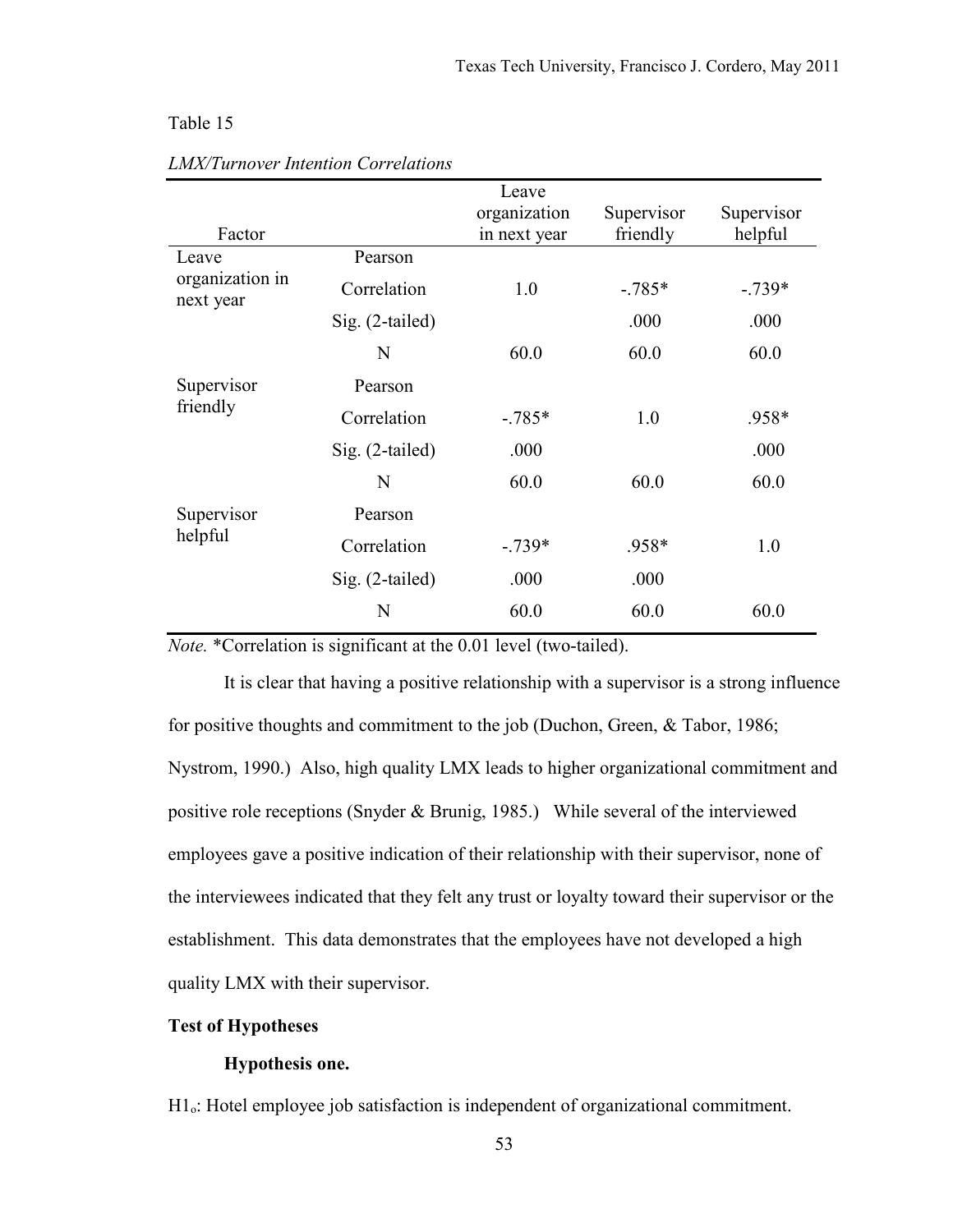H1: Hotel employee job satisfaction is positively related to organizational commitment.

Data analysis indicates that 41% of the variation in job satisfaction among hotel employees can be attributed to the organizational commitment variables (*R² =* .411). The overall model proved significant in that  $F(3,59) = 14.74$ ,  $p < .01$ . As organizational commitment increased, job satisfaction also increased ( $B = 1.115$ ,  $\beta = .514$ ,  $p < .01$ ). The responses of hotel employees indicate that a medium, positive relationship was found between *job is challenging* and *I care about the organization* (.442 at *p* < .01, two-tailed) and a small, positive relationship exists between *job is challenging* and *this is the best organization to work for* (.270 at  $p < .01$ , two-tailed). A medium, positive relationship exists between *flexible hours* and *I care about the organization* (.536, *p* < .01, two-tailed) and *this is the best organization to work for*  $(.462, p < .01,$  two-tailed). The computed ANOVA test value  $(4.206)$  is greater than the critical value  $(2.17)$  so the null hypothesis was rejected. There is no data to suggest the variables are independent:  $F(7,59) = 4.206$ , *p* < .01. These results support the theory that job satisfaction is a precursor to organizational commitment (Williams & Hazer, 1986).

#### **Hypothesis two.**

H<sub>2</sub>.: Job satisfaction among hotel employees is not related to turnover intention. H2: Job satisfaction among hotel employees is negatively related to turnover intention.

The study of turnover intentions and job satisfaction among hotel employees found that there is a strong, negative relationship between *I will leave this organization in the next year* and *flexible hours*  $(-.661, p \le 0.01,$  two-tailed) and *I will leave this organization in the next year and enough work hours*  $(-.617, p < .01,$  two-tailed). This is an indication that having a flexible schedule that provided enough hours to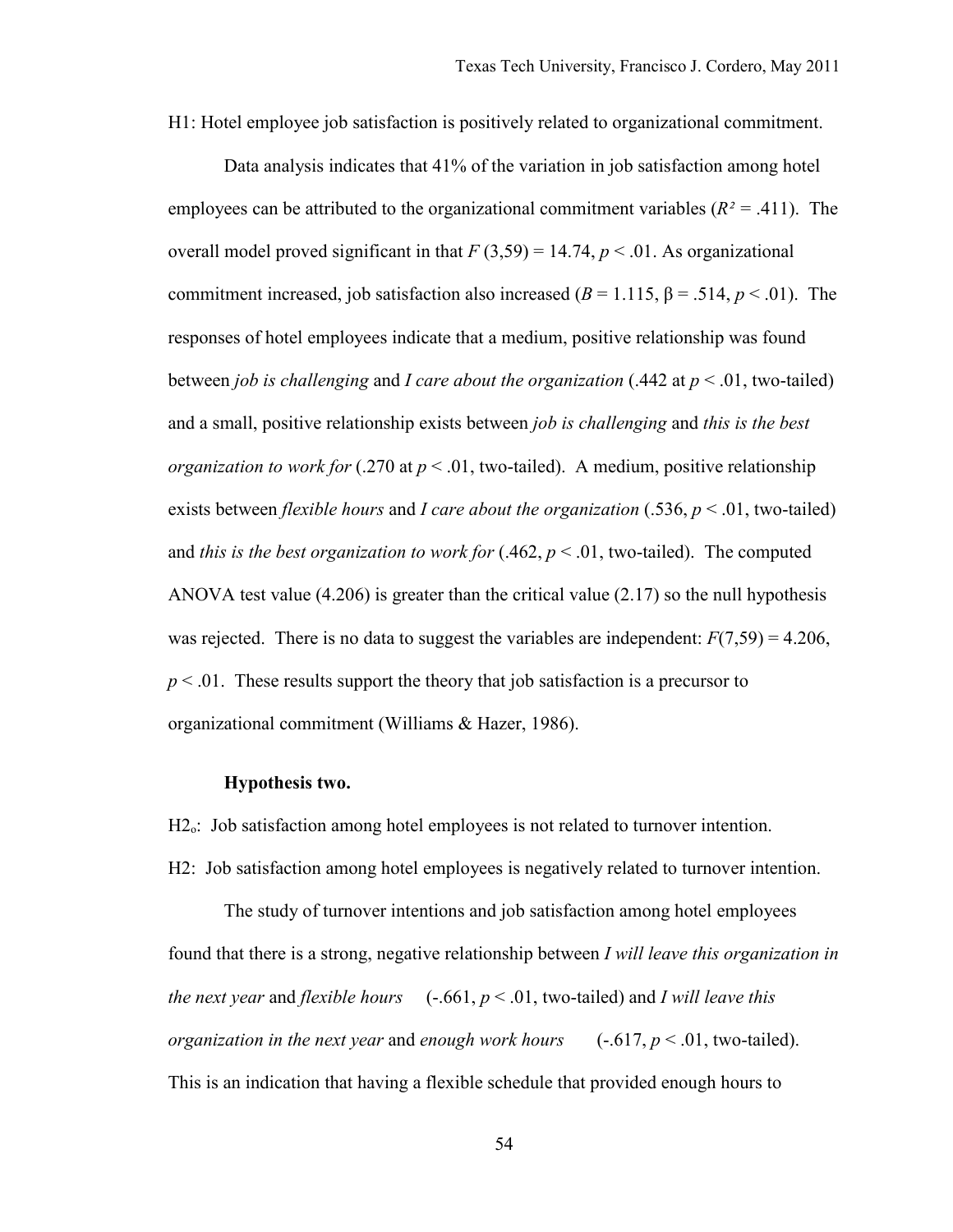generate an acceptable income is a highly valued situation. Employees are much more likely to overlook negatives in their job in order to remain in this valued situation. A medium, negative relationship exists between *I will leave this organization in the next year* and *job is challenging* (-.488,  $p < .01$ , two-tailed). While having a challenging job is preferred, it is not the strong motivator that sufficient income is for this particular population. Consequently they plan to stay in the job. The computed ANOVA test value (15.89) is greater than the critical value (2.76) so the null hypothesis was rejected. There is no data to suggest the variables are independent:  $F(3,59) = 15.899$ ,  $p < 0.01$ .

### **Hypotheses three.**

H<sub>3</sub>. Organizational commitment is independent of turnover intentions.

H3: A high level of organizational commitment is negatively related to turnover intention.

 The data analysis study of organizational commitment and turnover intention factors found a strong negative relationship between *leaving the organization in the next year* and *caring about the organization*  $(-.725, p < .01,$  two-tailed), and a medium, negative relationship between *I will leave the organization in the next year* and *this is the best organization to work for* (-.587,  $p$ < .01, two-tailed). The computed ANOVA test value for the OC factor *I care about the organization* and the turnover intention factor *I will leave the organization in the next year* (18.77) is greater than the critical value (2.53) and the ANOVA test value for *I care about the organization* and *It is very likely I will look for a new job in the next year* (9.90) is greater than the critical value (2.53). The ANOVA test value for *this is the best organization to work for* and *I will leave the organization in the next year* (7.87) is greater than the critical value (2.53) and the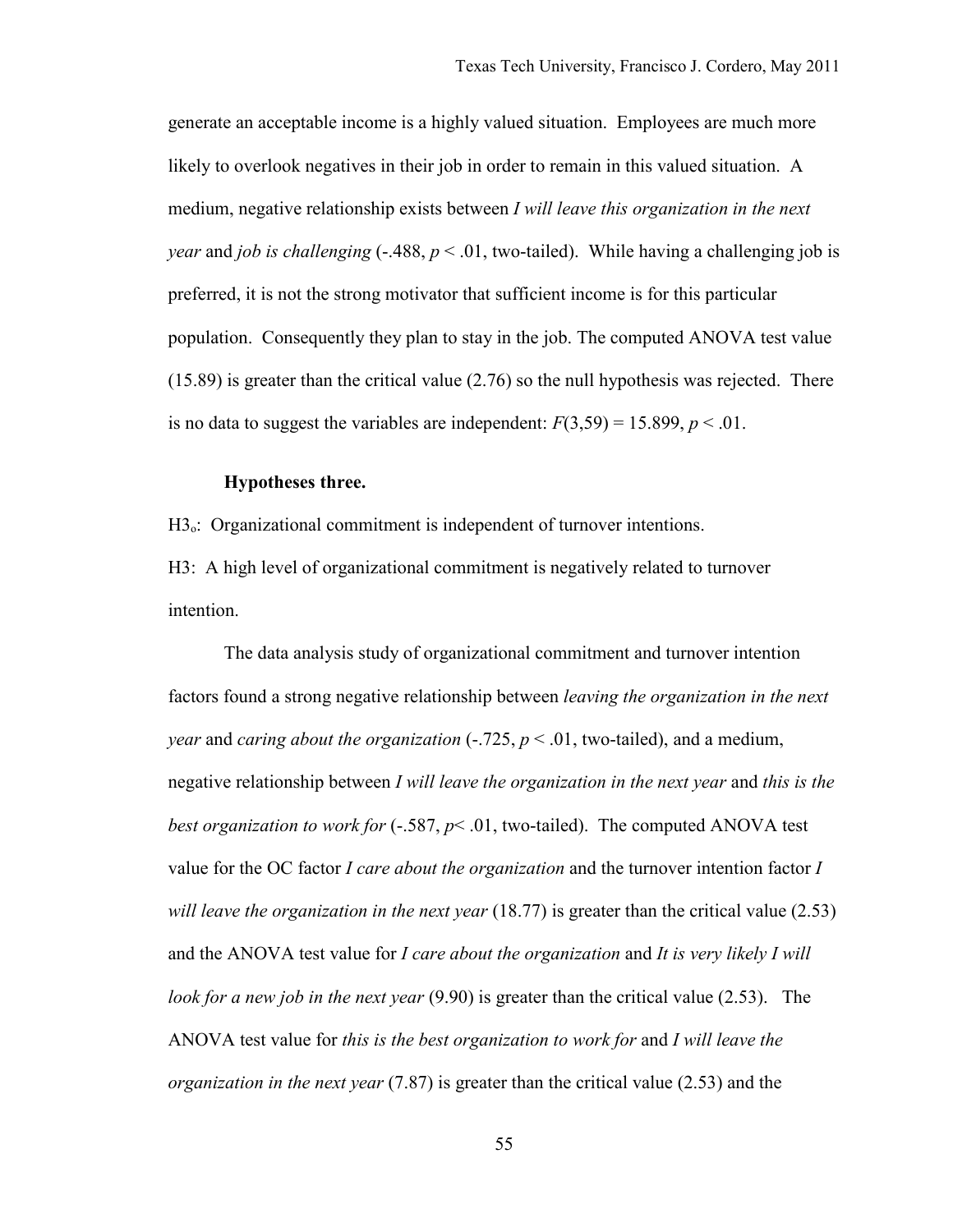ANOVA test value for *this is the best organization to work for* and *It is very likely I will look for a new job in the next year* (7.47) is also greater than the critical value (2.53). Employees who like their job and/or care about the organization are much less likely to leave their job voluntarily. Based on these results, the null hypothesis must be rejected. There is no data to suggest that the variables are independent:  $F(4,59) = 18.77$ ,  $p < .01$ ; *F*(4,59) = 9.90, *p* < .01; *F*(4,59) = 7.87, *p* < .01; *F*(4,59) = 7.47, *p* < .01.

### **Hypotheses four.**

H<sub>4</sub>. LMX is independent of turnover intention.

H4: A high quality LMX is negatively related to turnover intention.

 The data analysis of leader-member exchange and turnover intention factors found a strong, negative relationship (-.663, *p* < .01, two-tailed) between *It is very likely I will look for a new job in the next year* and *my supervisor is friendly.* A strong, negative relationship  $(-.785, p < .01,$  two-tailed) was also found between *I will leave the organization in the next year* and *my supervisor is friendly*. A strong, negative relationship (-.735, *p* < .01, two-tailed) was found between *I will leave the organization in the next year* and *I have a good relationship with my supervisor*. The ANOVA test value (16.96) for *it is very likely I will look for a new job in the next year* and *my supervisor is friendly* is greater than the critical value (2.53). The ANOVA test value (12.92) for *I will leave the organization in the next year* and *I have a good relationship with my supervisor* is greater than the critical value (2.53). A good relationship with a friendly supervisor is a strong antidote to turnover. Employees who displayed positive feelings about their manager based on "good" and "friendly" indicated that the relationship had moved from being financially based to a socially based relationship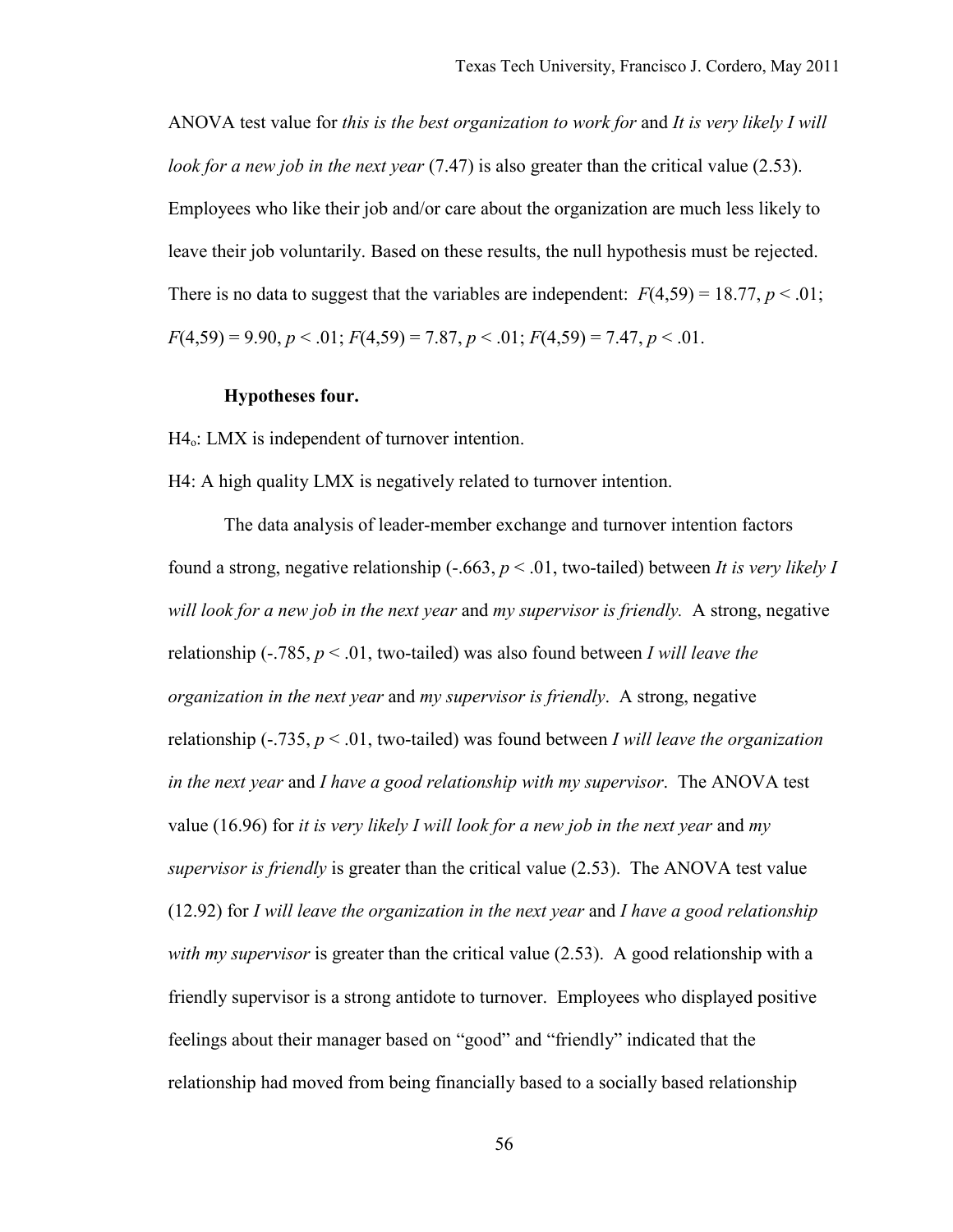which increased LMX quality. This also showed an enhanced feeling of trust and respect between the manager and the employee. The negative relationship between leaving the organization and a good relationship with my supervisor indicated that employee turnover intentions were greatly reduced when LMX quality factors of trust and respect were strong. Based on the data, the null hypothesis must be rejected. There is no data to suggest that the variables for LMX and turnover intentions are independent:  $F(4,59) =$ 16.96,  $p < .01$ ;  $F(4.59) = 12.92$ ,  $p < .01$ .

# **Demographic data analysis.**

 The factors determining job satisfaction were analyzed for correlation to demographic information gathered from the questionnaire. A medium, positive relationship was found between "my job is challenging" and "age range"  $(.344, p < .01,$ two-tailed), *my job is challenging* and "ethnicity" (.399, *p* < .01, two-tailed),*ethnicity* and "you get enough hours to work each week" (.416, *p* < .01, two-tailed), *ethnicity* and "your schedule is flexible" (.360,  $p < .05$ , two-tailed). Overall, age range proved to be of medium importance in relation to overall employee job satisfaction. Ethnicity was also determined to be a medium-strength factor for overall job satisfaction. No specific age or ethnic group was defined by the statistics.

Organizational commitment factors were studied for correlation to demographics. A medium, positive relationship was discovered for *I really care about the fate of this organization* and *ethnicity* (.395,  $p < .01$ , two-tailed), and weak, positive correlations were found for "I really care about the fate of this organization" and *gender* (.262, *p* < .01, two-tailed), and *this is the best organization to work for* and *ethnicity* (.252,  $p < 0.01$ , two-tailed). Employees from different cultural backgrounds differed in their perceived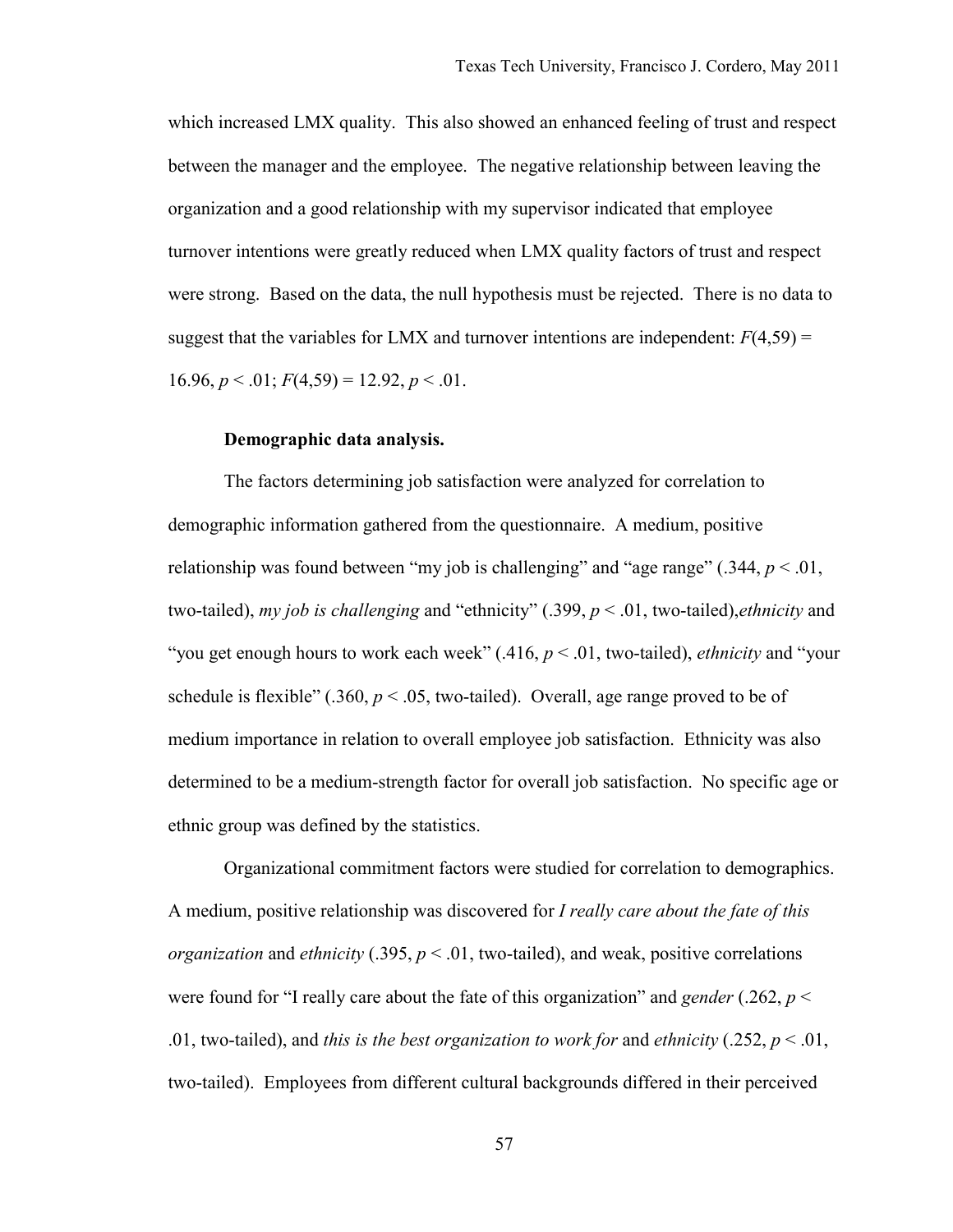level of positive commitment to the organization. This commitment level was based on *I really care about the fate of the organization* and *this is the best organization to work for*. Male and female employees differed in their level of positive organizational commitment based on *I really care about the fate of the organization*.

 The LMX factors were analyzed for demographic correlations using SPSS. A medium, positive relationship was found for *I have a good relationship with my supervisor* and *ethnicity* (.353,  $p < .01$ , two-tailed), and weak, positive correlations were discovered for "I am recognized by my supervisor for my good work" and *ethnicity* (.267, *p* < .01, two-tailed), and *my supervisor is friendly* and *ethnicity* (.298, *p* < .01, two-tailed). Employees from different cultural backgrounds differed in their perception of their relationship with their supervisor. Ethnic distinctions concerning job satisfaction, organizational commitment, LMX, and turnover intention were not included in this study.

 Turnover intention factors were also analyzed for demographic correlation. A weak, negative relationship (-.257, *p* = .05) between *I will leave this organization in the next year* and *ethnicity* was statistically significant. Employees from different cultural backgrounds displayed some negative feelings toward leaving the organization in the next year, indicating that cultural background may be an important but not decisive determinant of turnover intentions. Also, it was found that employees were more likely to think about looking for a new job once they had worked at the hotel between four and six months (Table 6). Chi-Square test was conducted on the frequencies observed between *likely to look for a new job* and "how long have you held your current position" and statistical significance was observed;  $\chi^2(8, N = 60) = 28.062$ ,  $p < .05$ . The statistically significant group working at the hotel between four and six months were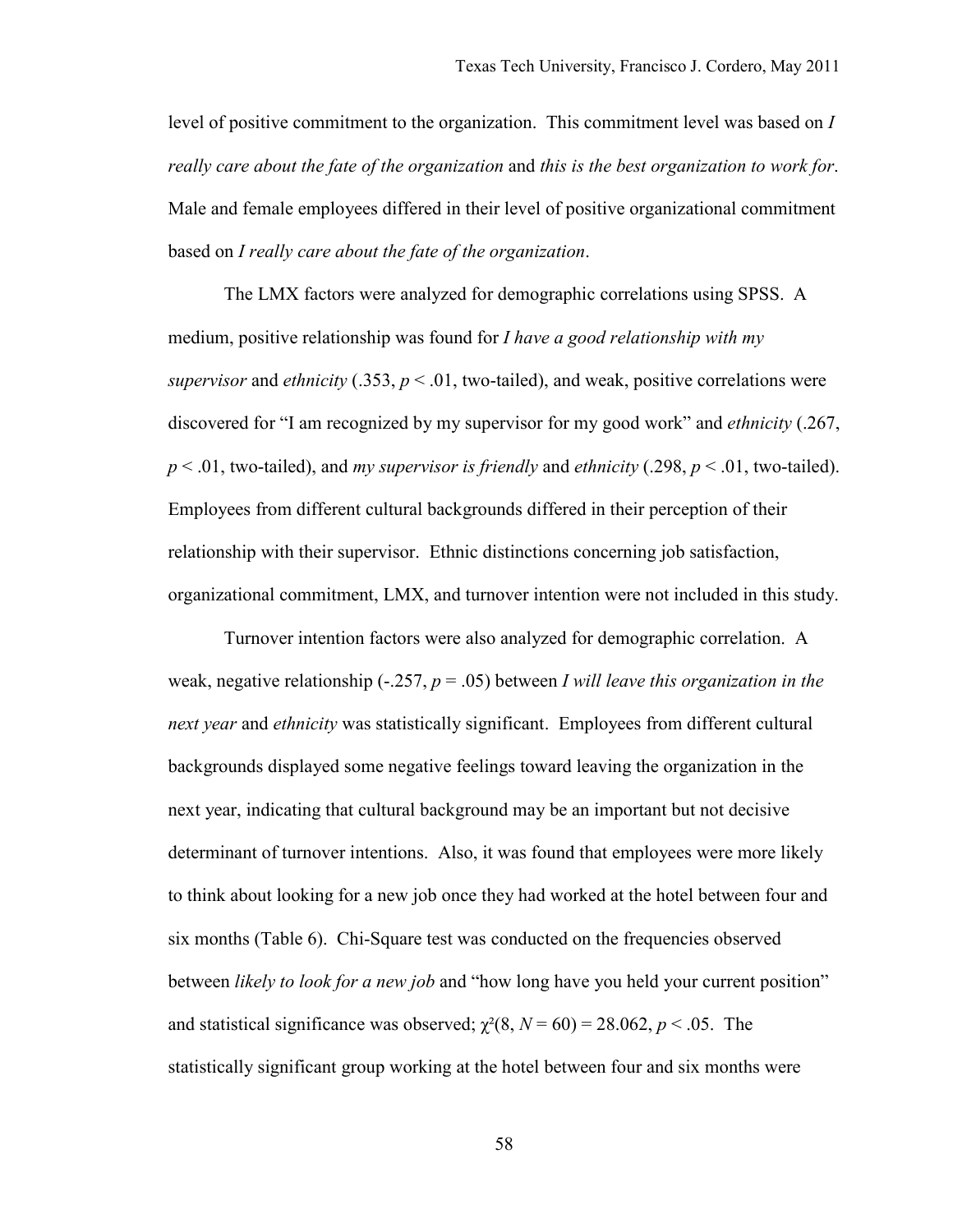trained and already thinking about leaving the hotel. From a financial standpoint, the hotel has incurred the expenses of employee training and may not reap the benefits of their trained personnel. Thus, the hotel may incur additional employee training expenses to train new employees after four to six months. It would be difficult to calculate the lost revenue resulting from poor customer service provided by new and untrained employees.

# **Employee Interview Content Analysis**

 The interviews were conducted over a two week period in January 2011 (Appendix R). The six employee interviewees represented the housekeeping (2), foodservice (2), and front desk (2) departments at the hotel. Three members of the hotel management staff also agreed to be interviewed bringing the total to nine respondents. Interviews were conducted at two locations, an off-premise coffee shop and the Rawls School of Business rotunda at Texas Tech University. Eight questions were asked of nine employees, six were staff from the three departments studied and three were managers of those departments (one was the general manager). The employee responses to each question will be analyzed first and then the managers. Systematic processes as Krueger (1994) describes were used to analyze the content of qualitative data. While conducting note and videotape-based content analyses, consideration was given to the following factors: words, context, internal consistency, frequency or extensiveness of comments, and specificity of comments. In analyzing the interview data, a coding scheme was employed to analyze verbatim translations to identify and describe the areas of agreement and disagreement (Table 16).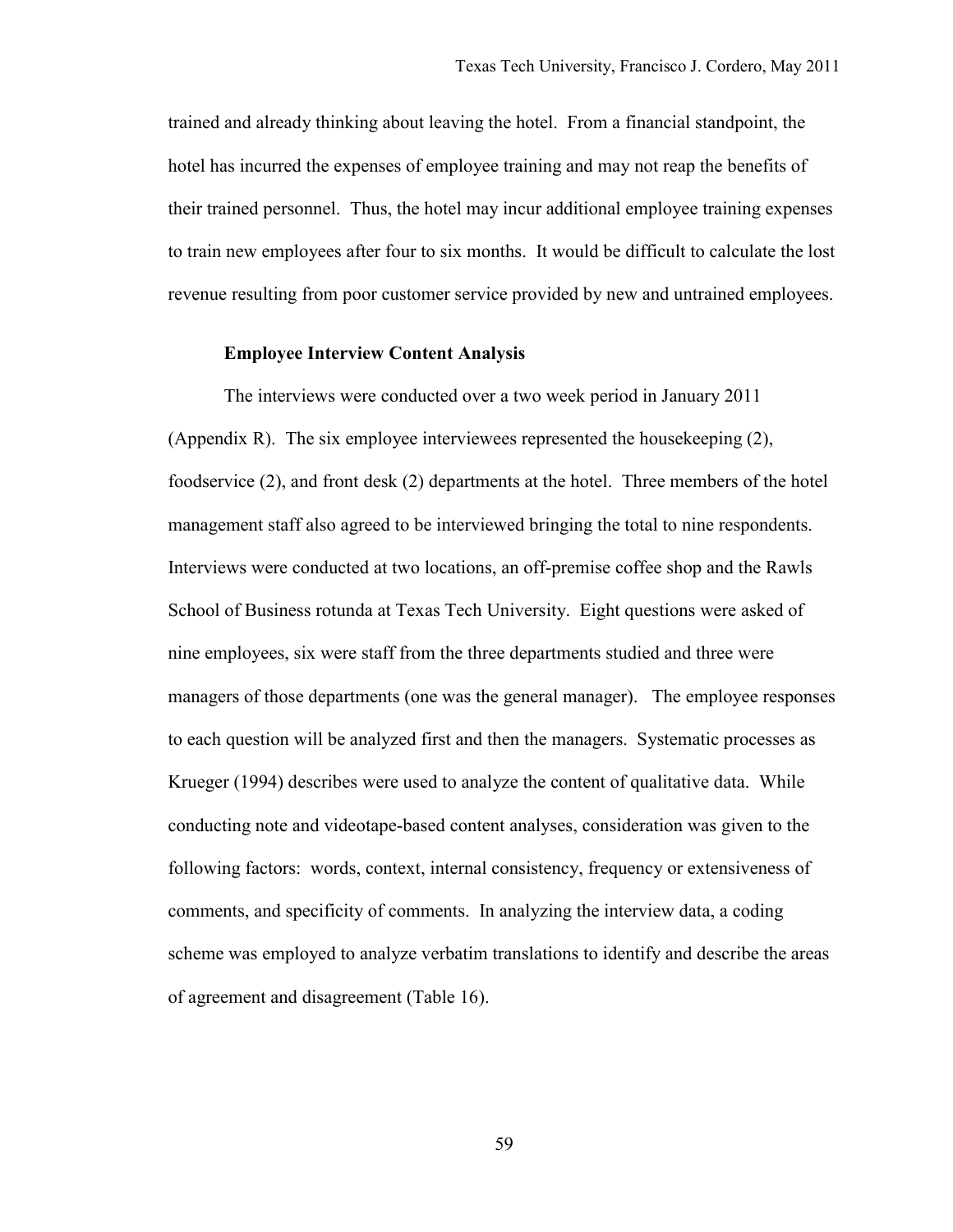| Phrase                                    | Translation                                                           |
|-------------------------------------------|-----------------------------------------------------------------------|
| "A couple"                                | 1 or 2 in each group.                                                 |
| "A handful, several, or a small minority" | At least 3 in each group, less than $\frac{1}{3}$ of group.           |
| "Some"                                    | At least $\frac{1}{4}$ but not much more than $\frac{1}{3}$ of group. |
| "A fair number"                           | At least $\frac{1}{3}$ but less than $\frac{1}{2}$ of the group.      |
| "Evenly divided"                          | $\frac{1}{2}$ of the group.                                           |
| "Many"                                    | More than $\frac{1}{2}$ but less than $\frac{3}{4}$ of the group.     |
| "Most"                                    | At least $\frac{3}{4}$ but less than 90% of the group.                |
| "Almost or virtually all"                 | At least 90%, but less than 100% of the group.                        |
| "Participants"                            | 100% of the group.                                                    |

*Frequency Descriptors Used in Employee Interview Analysis* 

*Note.* Adapted from Templeton, J.F. (1994). The Focus Group. Chicago, IL: Probus Publishing Company

# **Current employees.**

The interview questions addressed supervisor/employee relations using (5) questions from the Leader-Member Exchange (LMX) scale and turnover intentions using (3) questions from the TIS scale for a total of eight questions. The questions were examined for common themes using content analysis. The following questions and possible answers are listed in the order they were asked during the interviews. . The results of the interview questions can be compared to the results of the survey data to look for similarities and differences. The prediction of the quality of LMX from survey data was based on *my supervisor is friendly*, *I have a good relationship with my supervisor*, and *my good work is recognized by my supervisor*. These factors are based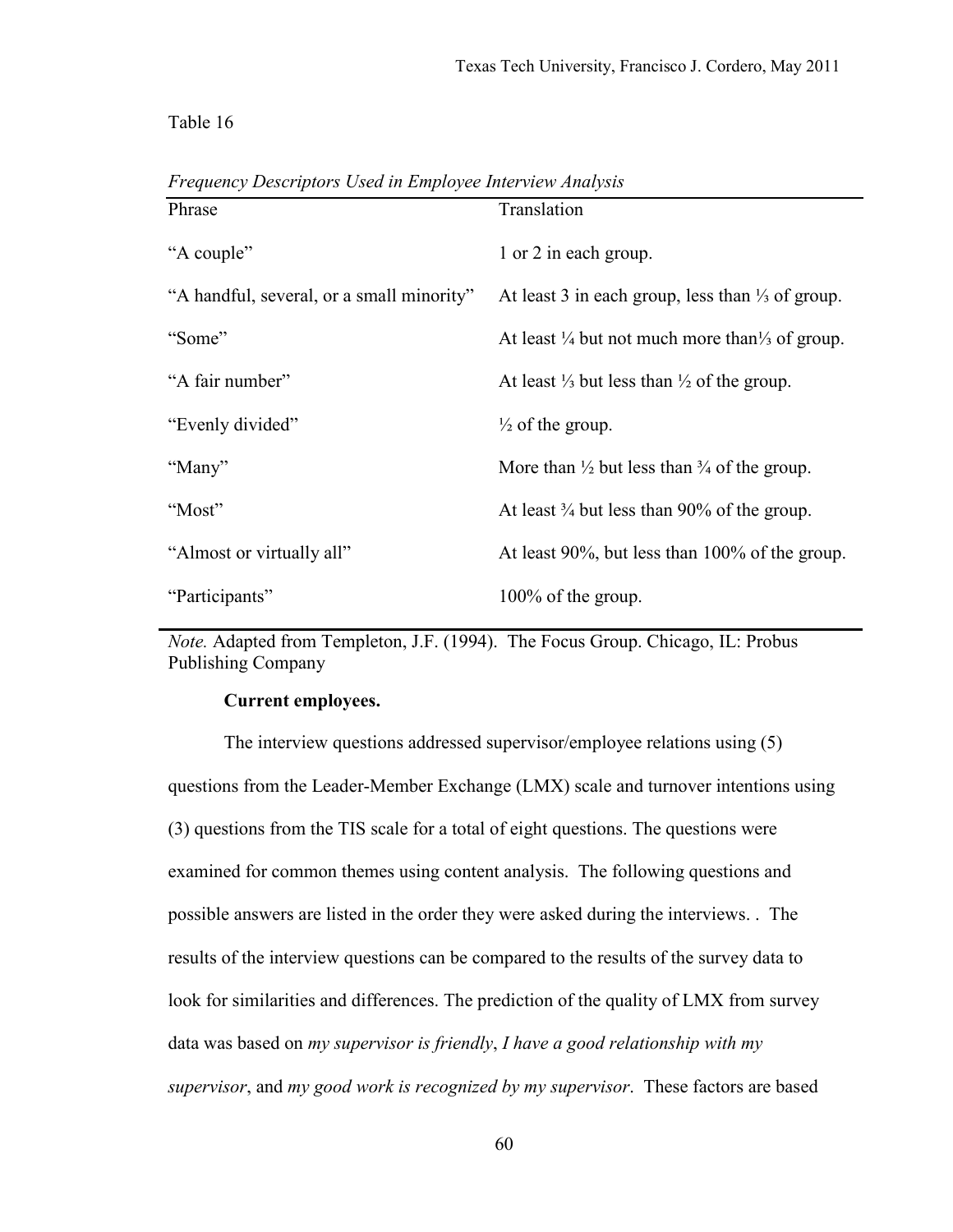on trust, loyalty, and liking and are controlled by mutual expectations between the two parties (Graen & Scandura, 1987)

#### **Interview question one.**

"How flexible do you believe your supervisor is about evolving change in your job?" Answers supplied to respondents include supervisor is "enthused about change, supervisor is lukewarm about change, supervisor sees little need to change, or supervisor sees no need to change."

#### **Analysis.**

 The employees in all three departments felt their managers/supervisors saw *little or no need to change the situation* at the subject hotel. A lack of communication and enthusiasm were cited as the primary negative factors for employees regarding supervisory attitudes toward change in their job. A couple of participants stated that "change would be difficult" because of the language barrier existing between the staff and supervisors, making communication difficult and infrequent. A small minority said that management felt *no need to change* because their manager/supervisor was indifferent and "doesn't care whether I am here or not", and "…I have trouble talking to her (manager) because I think she doesn't like me." However, most employees felt management was *enthusiastic about change* as long as it helped quality of service. They said, "I really like the sense of accomplishment that we are actually working hard at doing what we're supposed to be doing. I hear good things from comment cards and sometimes a customer will tell us that we're doing a good job." This analysis revealed that employees felt an underlying sense that management was slowly changing for the good of the hotel and its customers.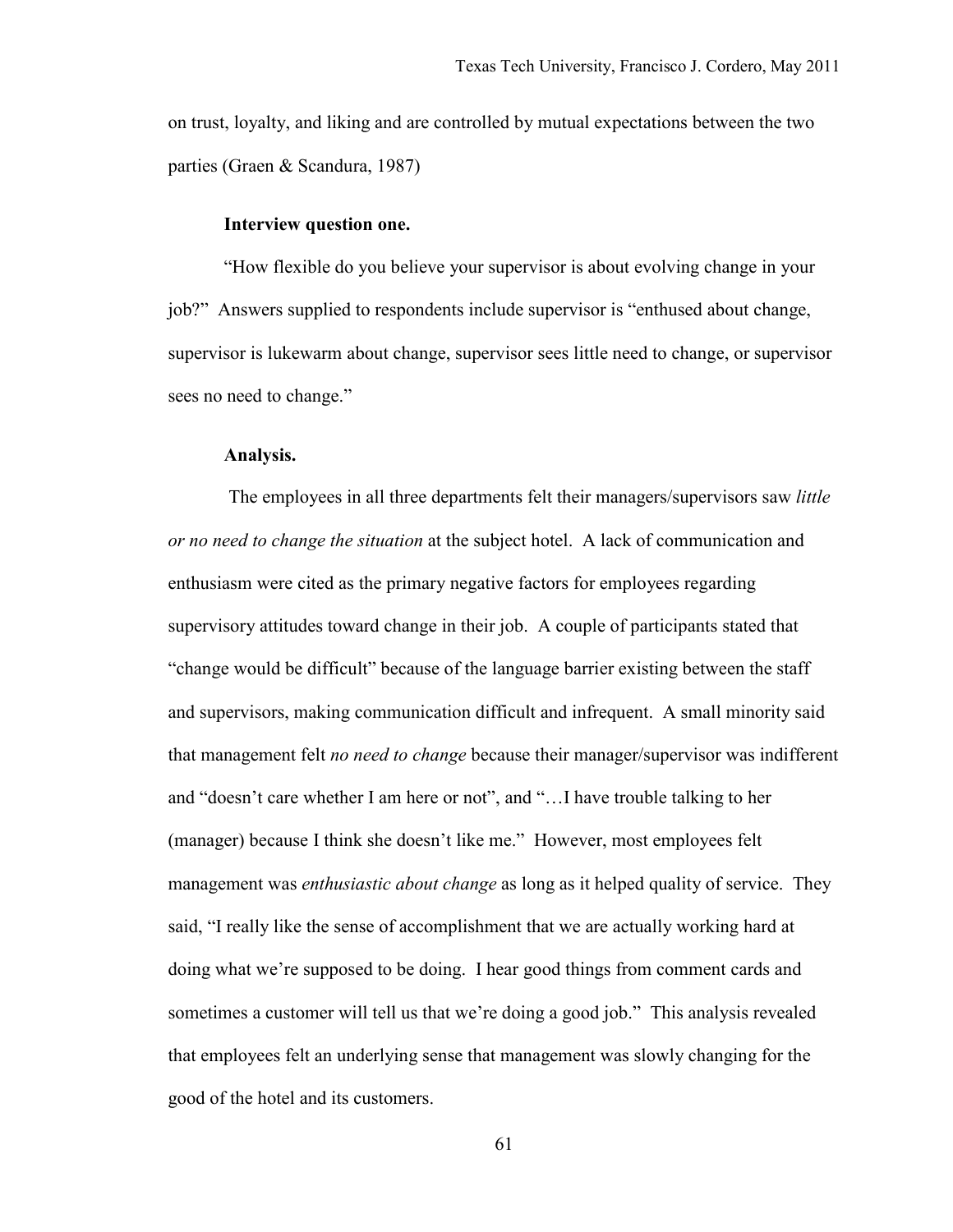Some of the management staff felt that lack of communication, education, and motivation was a barrier to change. They also said "getting them [employees] to change is hard because they don't understand the importance of taking pride…I want to get them to feel like they are part of a family." Communication is also a barrier [to change], according to most of the managers and supervisors. "When you work with [them] they are uneducated and very limited in the knowledge for the most part, they are basically here for a paycheck and not really motivated to move up." There was positive and enthusiastic reaction, according to some of the management staff, to new changes being developed at the subject hotel. A new training program was recently instituted and many managers stated they were "very positive" because it would "make all of our jobs easier in the long run" and "make us able to provide better check-in and check-out service" once the new system was in place. This suggestion originated from an employee and was developed with the assistance from the employee's supervisor. This program was endorsed and implemented by management. After recent manager turnover and new supervisory roles, some managers stated that they "haven't changed" and they are "trying not to change" in order to ease the transition on themselves and employees. This would indicate the negative effect that job turnover has on management's ability to adapt and change.

The survey and interview results regarding this topic differed in perspective and detail. The survey revealed that LMX was high among hotel employees overall, especially housekeeping, though financially oriented. The data from employee interviews, pointed to a language barrier and management's lack of enthusiasm as obstacles hindering change of any kind. Managers cited a language barrier and lack of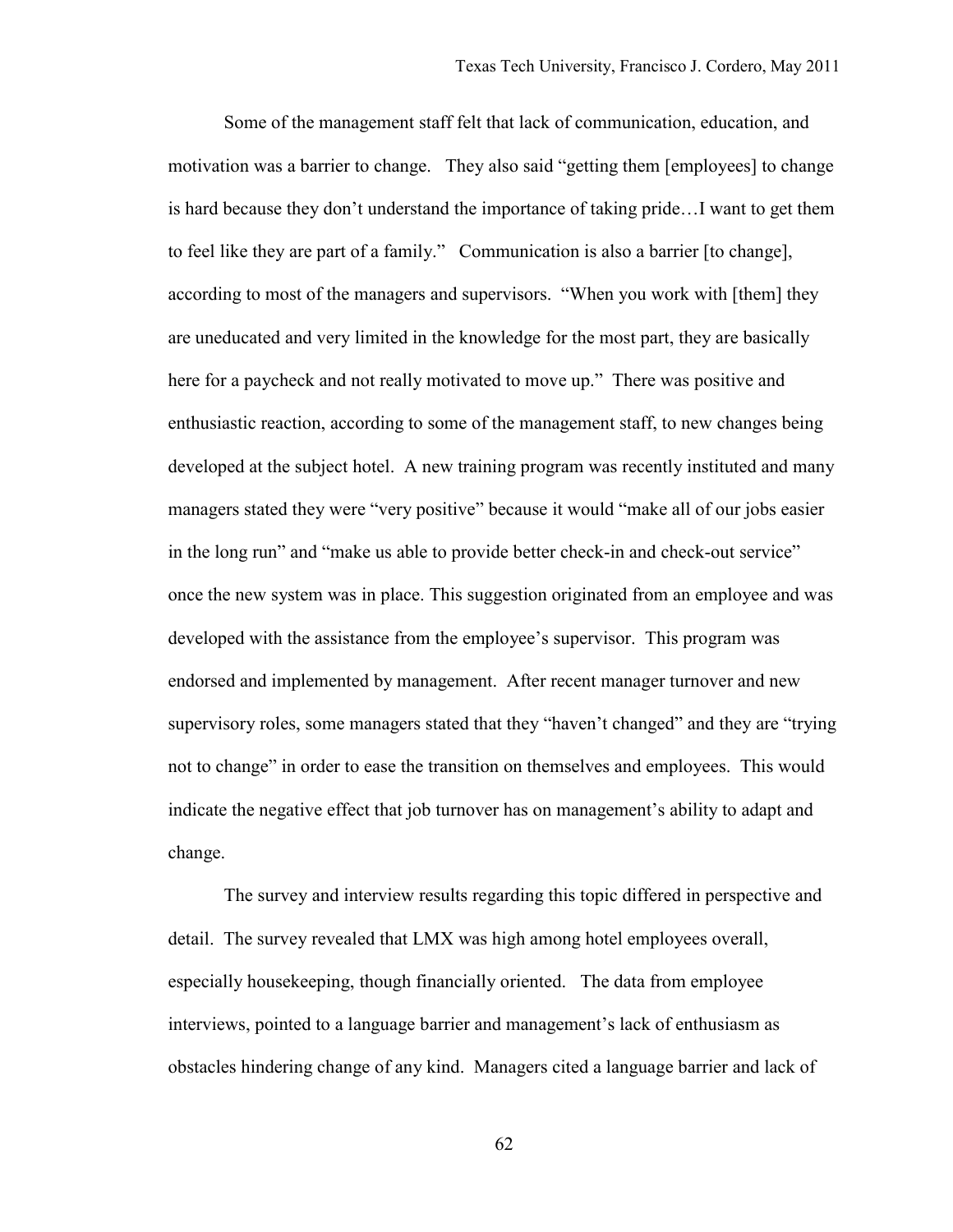education and motivation as obstacles hindering their ability to change. Managers interviewed seemed to relate to their employees largely on a financial or contractual basis without having a strong trusting relationship. Employees noted that their satisfaction and intention to stay was highly influenced by the type and number of hours they work. The difference in perception between employees is interesting. At least some of the managers viewed employees in a negative light, which would not lead to a strong LMX. However, most employees viewed their supervisor in a positive way, which would lead to a strong LMX. This divergence could be caused by simple misperceptions of the two groups in regard to each other. Because LMX is so strongly driven by the individuals in the dyads, perhaps the employees randomly selected interviewed were members of an in-group with their manager, leading to positive responses. It is also possible that the manager interviewed did not have a strong in-group relationship with his/her employees. That lack of a closer relationship could have been influenced by the perception of employee inadequacy, or the inadequacy could have been created by the lack of an in-group relationship.

## **Interview question two.**

"Regardless of how much formal authority is built into your supervisor's position, what are the chances that he/she would be personally inclined to use his/her power to help you solve problems in your work?" Answers provided to participants include "certainly would, probably would, might or might not, or no."

#### **Analysis.**

Most employees were positive regarding their feelings that management certainly would help them solve work-related problems. Comments from employees indicated that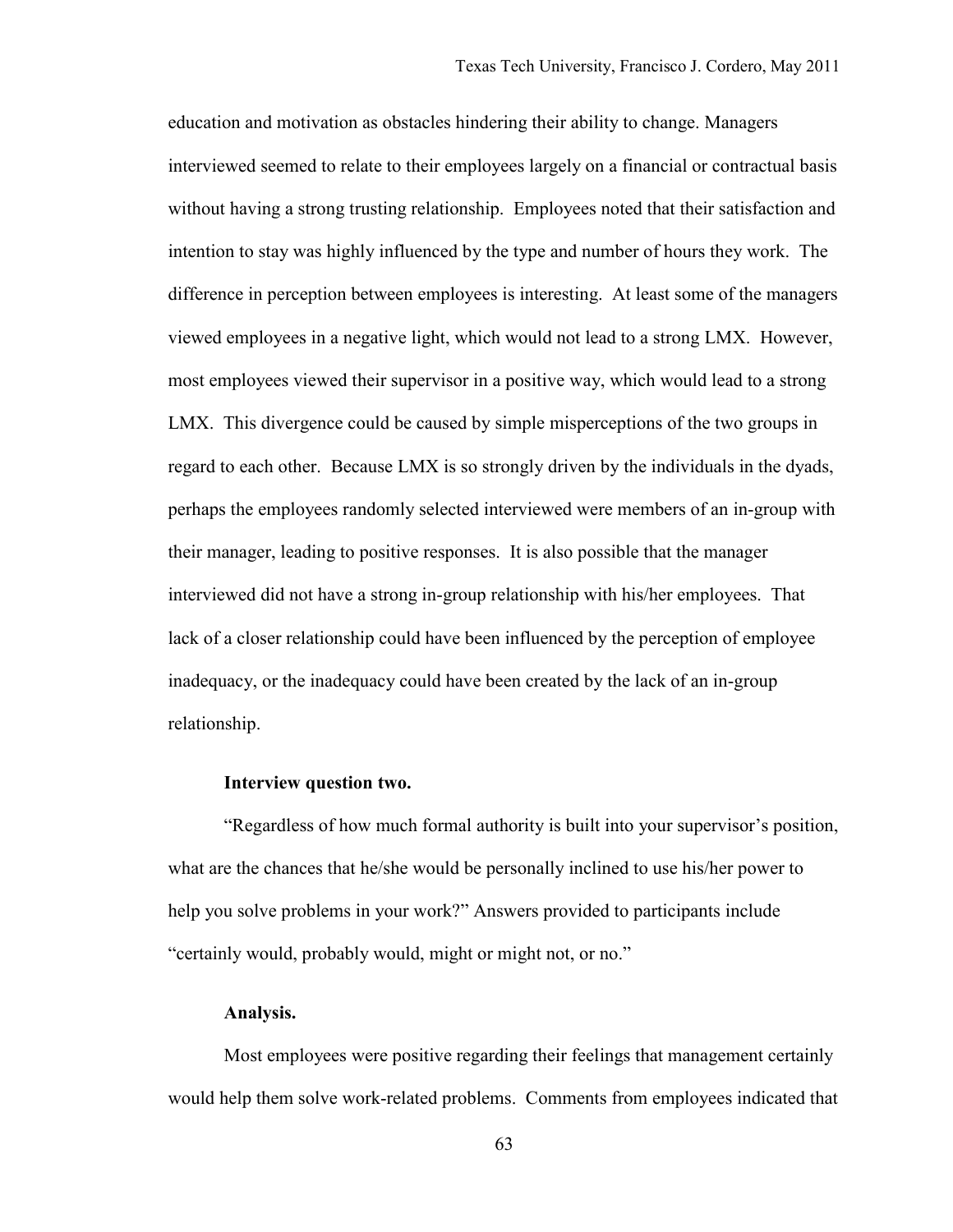younger and newer managers were more likely to help and were "probably the nicest [manager] that I have had, always there to help. The only supervisor that will help is the new supervisor. The food service supervisor will help you. If you make a mistake she allows you time to adjust for your mistake." A couple of employees indicated that there is a lack of communication because of a language barrier which made them feel uncomfortable approaching management about any problems they may have. Some employees also expressed that lack of employee training was an obstacle and may be a result of rapid turnover. This is exemplified by an employee who asked her manager "can I get more training?" because they were getting angry at her "for messing up a few things that no one ever taught me."

Some employees also expressed discontent and confusion about supervisor and management roles. Each department employed a manager. Depending on the department, each department had one to three supervisors under the manager. Supervisors were tasked with some employee orientation and training, inspection duties, as well as acting as shift supervisor. The supervisor also acted as the manager-on-duty in the absence of the departmental manager. During the interviews, almost all employees stated that "the supervisors should be the managers instead of the other way around." Many felt that "there's a lot of politics, personal preference, favorites. The other managers would not help us [solve work-related problems.]" This is an indication that perceived favoritism by supervisor and management has decreased employee confidence in management's ability to solve problems at work.

Almost all managers stated they certainly would involve themselves with employees to solve hotel problems. A couple of managers said, "I most certainly do,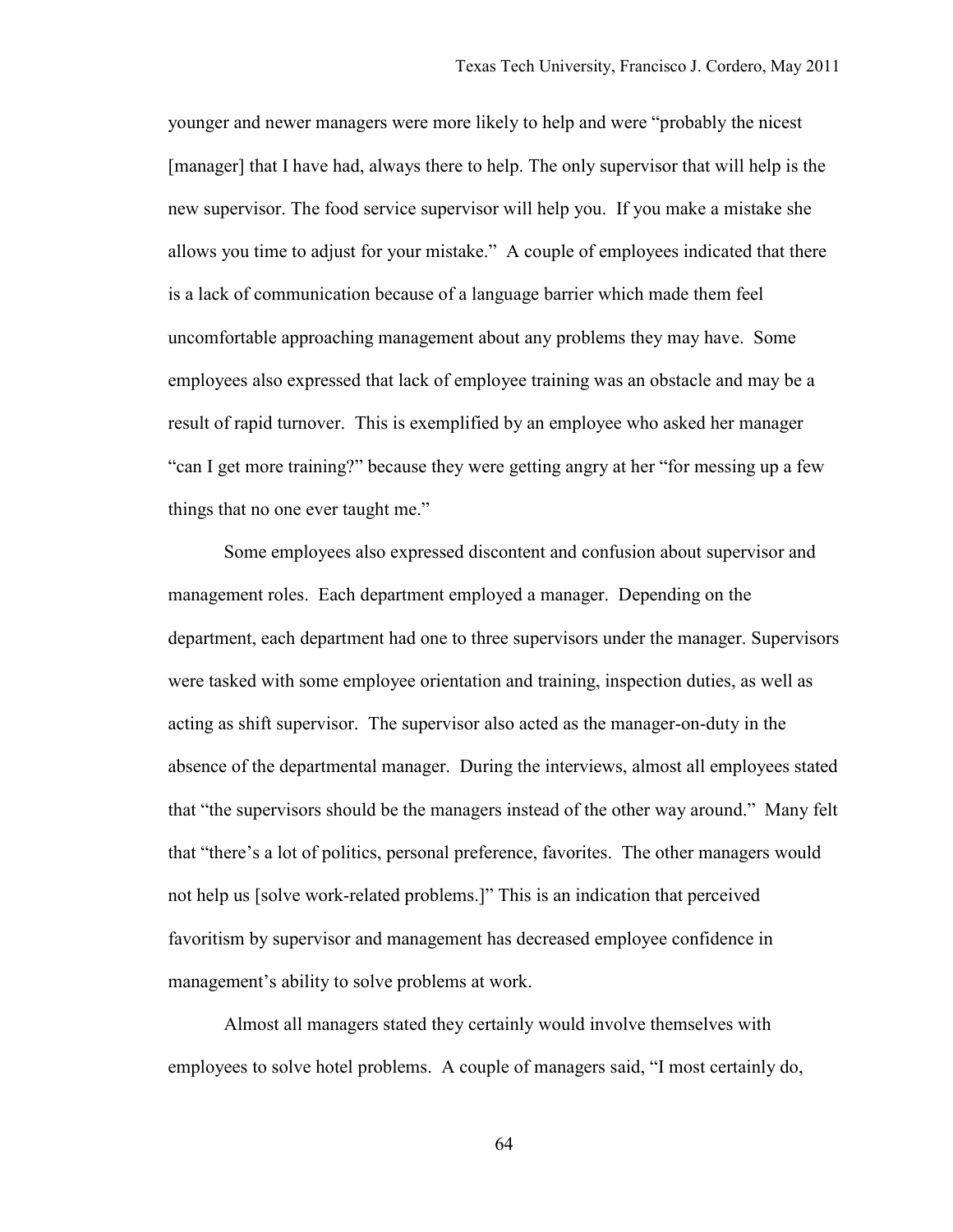whether its job related or personal, I truly believe in getting involved." Most of the managers cited training as an issue that demands their involvement by stating, "I do the training myself before they are allowed to take the floor" and "we have some training issues that we are beginning to address and we are dedicated towards that." A couple of supervisors stated that they were careful not to "cross the line" into the employee's personal matters saying, "if it's personal I don't get involved unless they come to me. If it's departmental then I get involved." Overall, management participants indicated their desire to involve themselves in the training and policy processes in order to develop a good working relationship with their staff.

The interview data examined LMX from a manager perspective regarding their being friendly and helpful to their employees. A positive relationship based on time and trust was developed, especially among housekeepers. Qualitative data revealed higher quality LMX was based on ability and desire to help the employee through work situations. Employee training was mentioned as a source of a good relationship with their manager. The obstacles were language, favoritism, and confusion about the distinction between manager and supervisor roles. In almost all interviews, the employees had a better relationship with their supervisor than manager. Managers cited employee training as bases of a good relationship with their staff.

## **Interview question three.**

"To what extent can you count on your supervisor to bail you out, at his/her expense, when you really need him/her?" Respondents were provided with the following potential answers: "certainly would, probably would, might or might not, or no."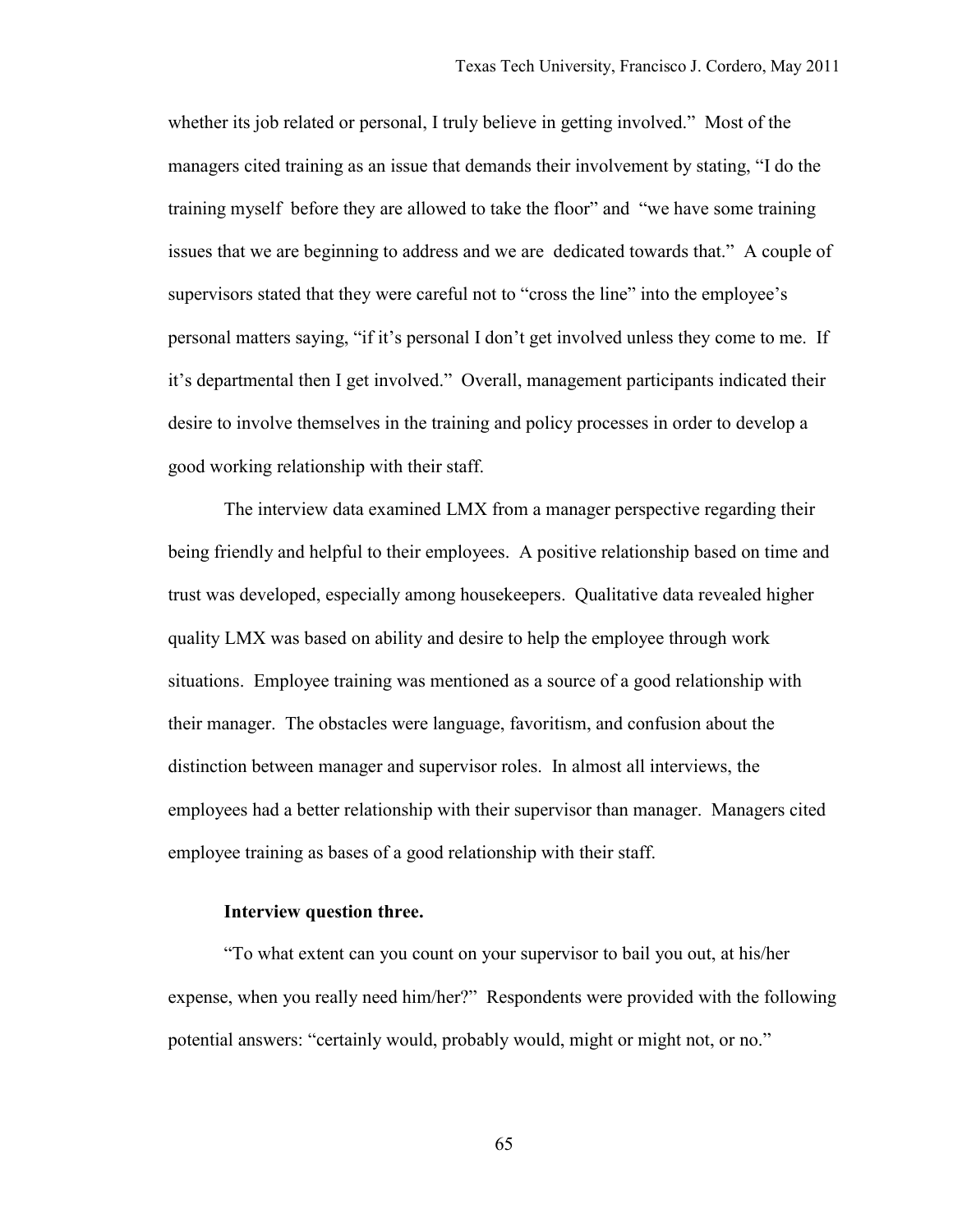## **Analysis.**

Many hotel employees had a negative perception that their supervisor might or might not involve themselves if the employee needed bailing out of a sensitive situation at work. This type of situation might arise from an angry coworker, customer, or another manager. These feelings were based on observed lack of involvement by management and/or apparent not caring. When asked if their manager/supervisor would bail them out, one employee said, "Definitely not. I think she would rather see me not do well than help me in that way. She asks us if we need any help… but when we ask for help or have a question about the job she doesn't answer or says she has to think about it but then nothing happens. I think she feels that you are either wrong or right in her eyes, and if I make a mistake then it's my fault." Several employees agreed with the previous statement, and another employee said, "There's a lot of politics, personal preferences, and favoritism [involved.] Only those two [managers] really care. The bosses don't really care what they [supervisors, employees] are doing. Politics and favoritism play a big part when they [bosses] are involved. There are the supervisors and then there are the bosses." The different perception in the roles of bosses (i.e., managers) and supervisors seems to indicate a preference/expectation for supervisory, rather than managerial, assistance for employees in these bail out situations.

Almost all of the managers stated they would strongly support their employees in a work related situation. A couple of managers/supervisors stated that they enjoy guiding and teaching employees and stated, "I call it coach and counsel for success on the floor. In the heat of the moment then I really like to help them." Participants mentioned specific training situations as examples of their positive support. Some mentioned that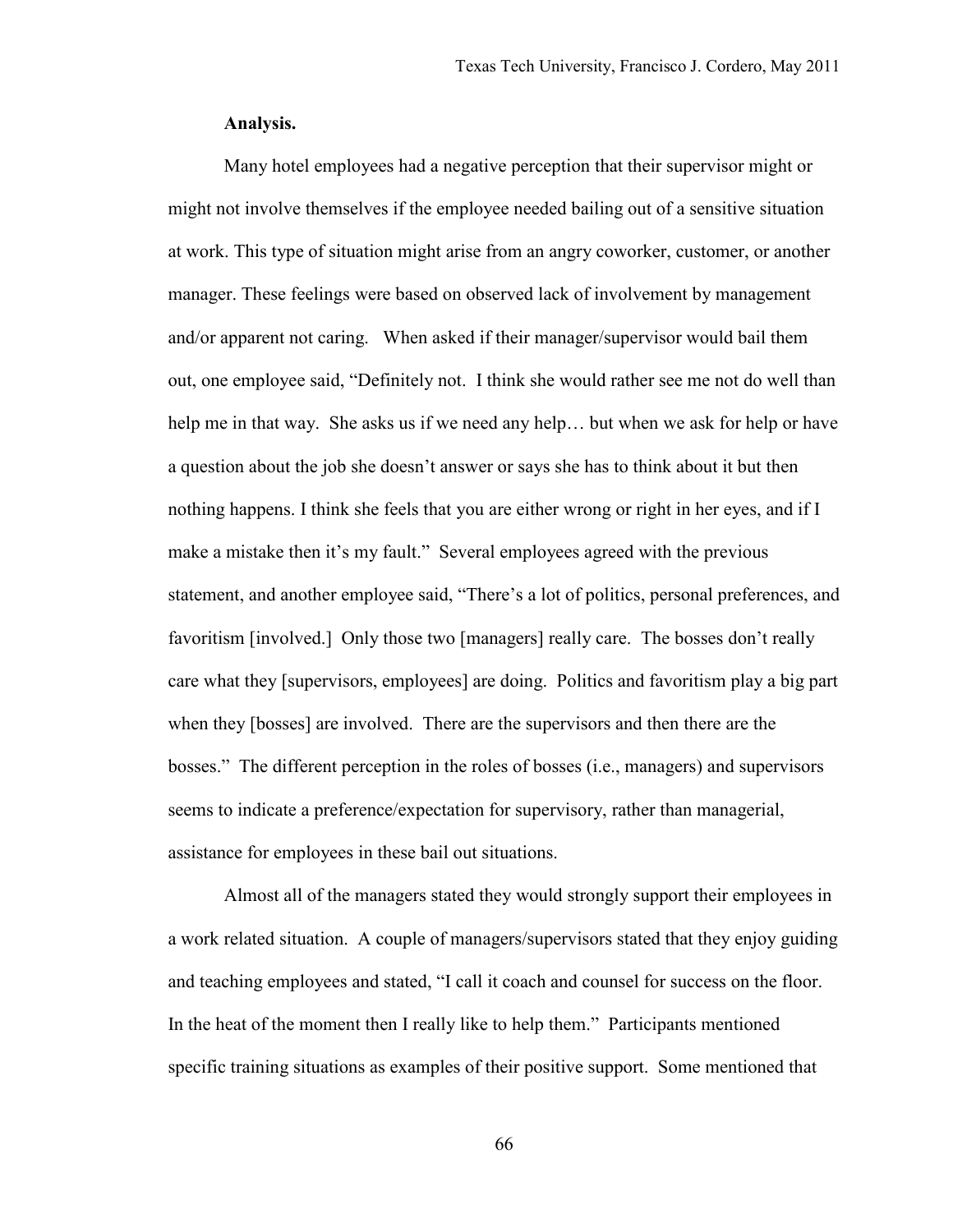differences in personal values and age may prevent them from helping out an employee. They believe that value differences are generational and are addressed by management when they say, "I have a bartender that is driving me crazy, it's all about her and she doesn't care about the customers. I think the trend is changing back; my daughter is different from my older son. The kids today...It's all about entitlement." Perception of similar values was important to managers in determining the extent to which they will support their employees. Managers were more likely to support those employees who share their value set. The differences in personal values and age could result in communication problems between managers and their employees, thus making it more difficult for employees to understand managers' wants and needs.

Related survey data showed LMX relationship varied from weak to medium, positive based on "I have a good relationship with my supervisor" and "ethnicity", "I am recognized by my supervisor for my good work" and *ethnicity*, and "my supervisor is friendly" and *ethnicity*. Employee interviews differed, stating most managers would not *bail them out* if the situation arose, indicating a negative LMX relationship. Also favoritism, politics, and manager/supervisor role confusion were mentioned as obstacles to positive LMX relationships. Some managers stated that teaching employees through these types of work situations was gratifying and good for employee morale, but not all employees felt that they had this opportunity.

## **Interview question four.**

 "How often do you take suggestions regarding your work to your supervisor?" Potential answers were "almost always, usually, seldom, or never."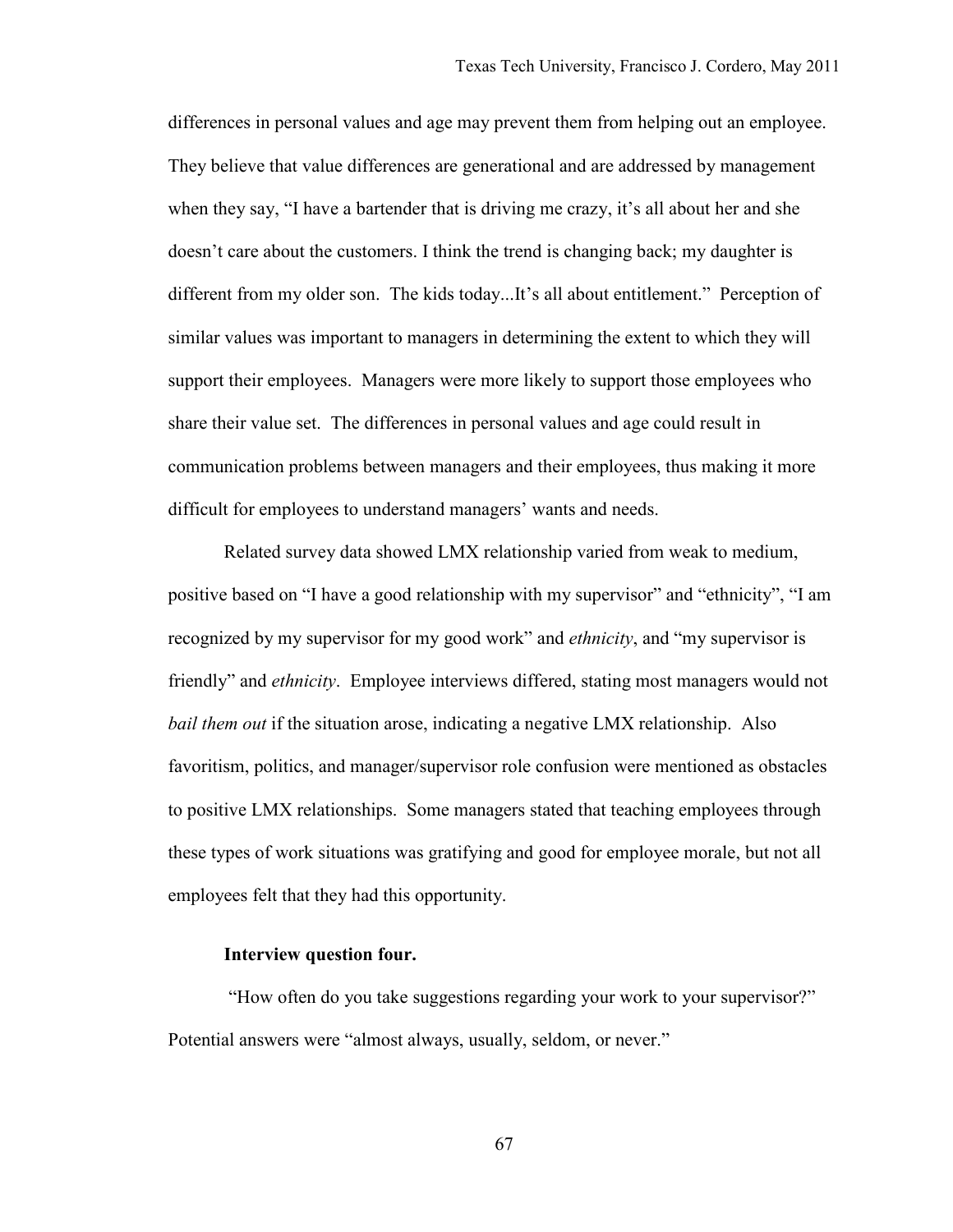## **Analysis.**

This question prompted an employees to say that the supervisor is "…my age actually and she's my new supervisor…learning on the job, so I know that it's hard for her being in school and I knew that she'd probably take my suggestions pretty openly." Several other employees who were interviewed also gave similar statements. This is an indication that the manager/supervisor's age and work experience was a factor in deciding whether or not to offer work suggestions. A small minority felt that they almost always offer suggestions because they "feel that if we don't do it no one will." A few of the same employees proudly stated that one of their suggestions was actually implemented by their supervisor to train new employees. One employee stated that "yes, she actually has asked us for ways to make our job better at our daily meetings. I told her to be more flexible on our work hours because it's hard for some of us to get to work by a certain hour….you know kids have to be taken care of and things happen." As a result, "we have a two hour period to get to work now. That is nice and I really respect [the manager] for that." A fair number felt they would not make suggestions, and one employee stated, "never…definitely not make any suggestions at all because I think she would rather not help me in that way. [The manager] asks us if we need any help or when we ask for help or have a question about the job she doesn't answer or says she has to think about it but then nothing happens."

Almost all of the managers/supervisors stated that they were open to employee suggestion, and one manager stated that they were "…very open to suggestions. I am open, I am not perfect and do not have all the answers." They agreed that staff meetings and communal lunch periods were the best time for employees to come forward and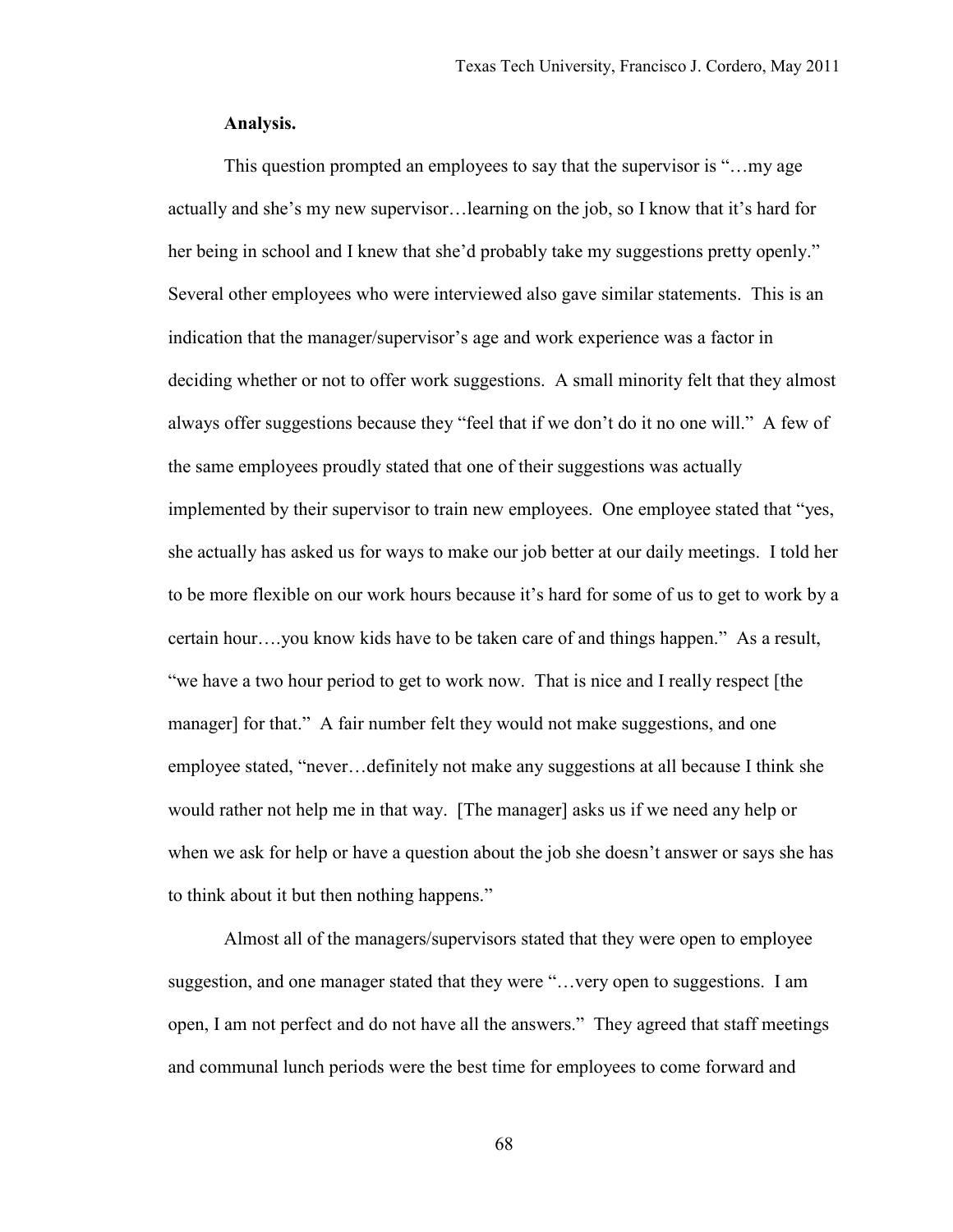provide suggestions. Managers also stated that they "…always ask them [employees] at the monthly staff meeting if there is one thing that would make them better on the job what would it be." Another manager said that "I am not always there, but I try. I think they feel comfortable coming to me for help, and I ask them every day for feedback because I don't want to seem unreachable." The common themes that managers seemed to embrace were constant communication with their employees, and one manager went so far as to say they keep an "open door and mind."

The interview employee data revealed age and job experience as factors that contribute to a higher quality LMX. The younger supervisors were felt to be more empathetic and open to their employees' suggestions because they were closer age wise than other supervisors or managers. Also, managers with less management experience were more tolerant of employee suggestions than those that were older and more experienced. A couple of employees stated that they felt their supervisor was more open to advice because they [the manager] had just been promoted.

## **Interview question five.**

 "How would you characterize your working relationship with your supervisor?" Answers provided to respondents were "extremely effective, better than average, about average, or less than average."

## **Analysis.**

Most employees felt their relationship with their manager was *better than average,* and one employee stated that managers "try to make us do our job better and that is good. [The same manager] has trouble talking to us because she does not speak Spanish. If she did then I feel she might try to help us more." A few of the staff noted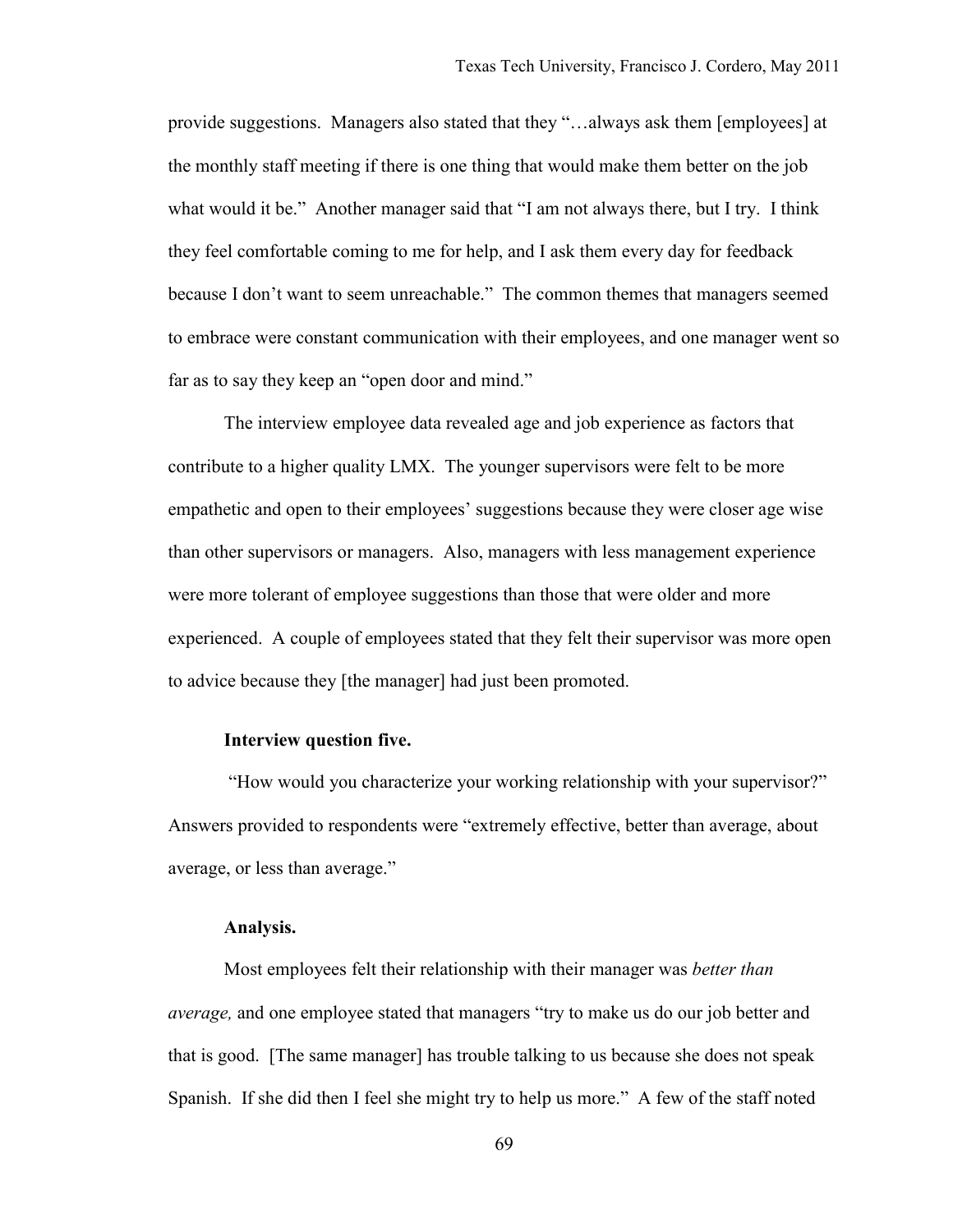that another supervisor was not in the position very long, and one employee stated "We're all college students in our department learning together." A couple of employees felt they had a *better than average relationship* with their manager*,* and one said, "I respect him and I feel I can talk to him about things because at the end of the day we're just people". This may be an indication that age and experience are important as factors that are vital to a better than average relationship with management.

Most supervisor/managers perceived a better than average relationship with their coworkers and employees because as managers, they were willing to change and "get their hands dirty" in order to get the job done. A couple of managers felt that differences in language, age, ethnicity, and personal values made a better than average relationship difficult to attain. A fair number said they would consider their relationship with employees as "good." One manager said, "I'm not friends with anybody. I can't cross that line. I don't go out with them. They come to my house for Halloween and Christmas. Other than that I don't have any dealings with them. It's hard to be kind because they will take that as a sign of weakness." They also addressed the language barrier issue by stating that they "don't speak a lot of Spanish because I have enough people on my staff that can translate for me and it's really not an issue." Even though the majority of the staff is Hispanic and aware of the language barrier, the manager did not feel the need to learn the language and was satisfied communicating with employees using a translator. During the interviews, the staff had a negative perception of the manager's complaisance to learning Spanish. Because of this language barrier, the staff felt the manager was apathetic. The staff was bound together by the commonality of their language. In addition, the foodservice manager and general manager did not speak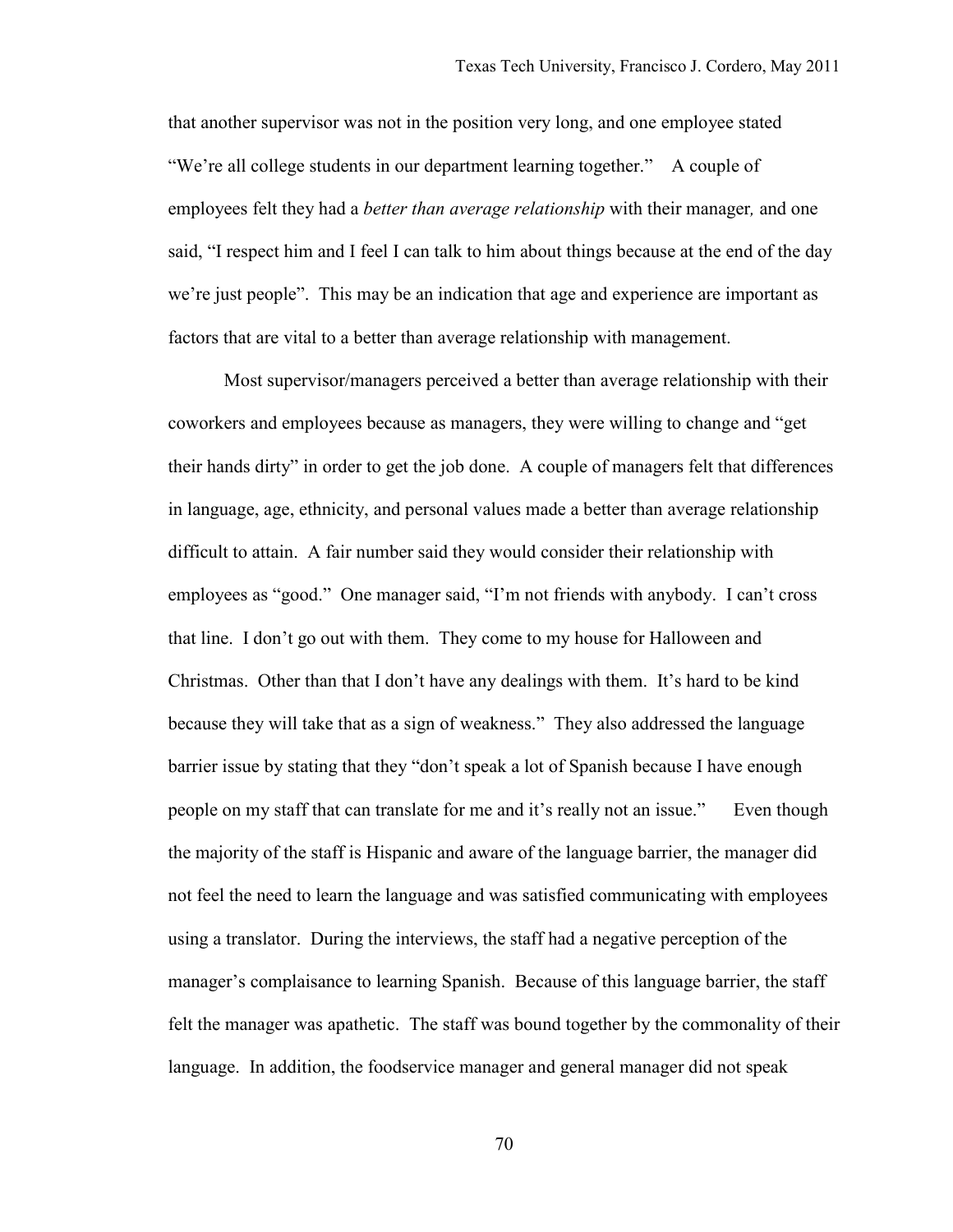Spanish, yet all three professed to understand some Spanish. Forty two percent of the staff in the hotel were female and Hispanic at the time of this study. LMX quality could increase if the managers attempted to learn Spanish. Since increased LMX was directly correlated to decreased turnover intention, managers who learn some Spanish may prevent employee turnover in the hotel.

#### **Interview question six.**

 "How often do you think about quitting this job?" Provided answers were "never, occasionally, once a week, or once a day."

#### **Analysis.**

Almost all of the hotel employees interviewed thought of quitting often, and a couple of them indicated that they thought of quitting every day. Many of them said that graduation from college and looking for another job were factors to consider when considering their intent to leave. One employee said they wanted to "progress to a good job" because their present job was not a "career move." Several other employees indicated similar sentiments.

Virtually all managers/supervisors did not think about quitting their job at all. One said that "love of work" was a strong motivational factor. A couple of managers/supervisors cited that the desire to teach and train employees and a good family life were responsible for their happiness at work. A small minority stated that their job was physically demanding, and one employee stated that they would do their job as "long as they could" but could not themselves in their present job longer than a "couple of years at the most." Pros and cons were associated with using college students versus local residents.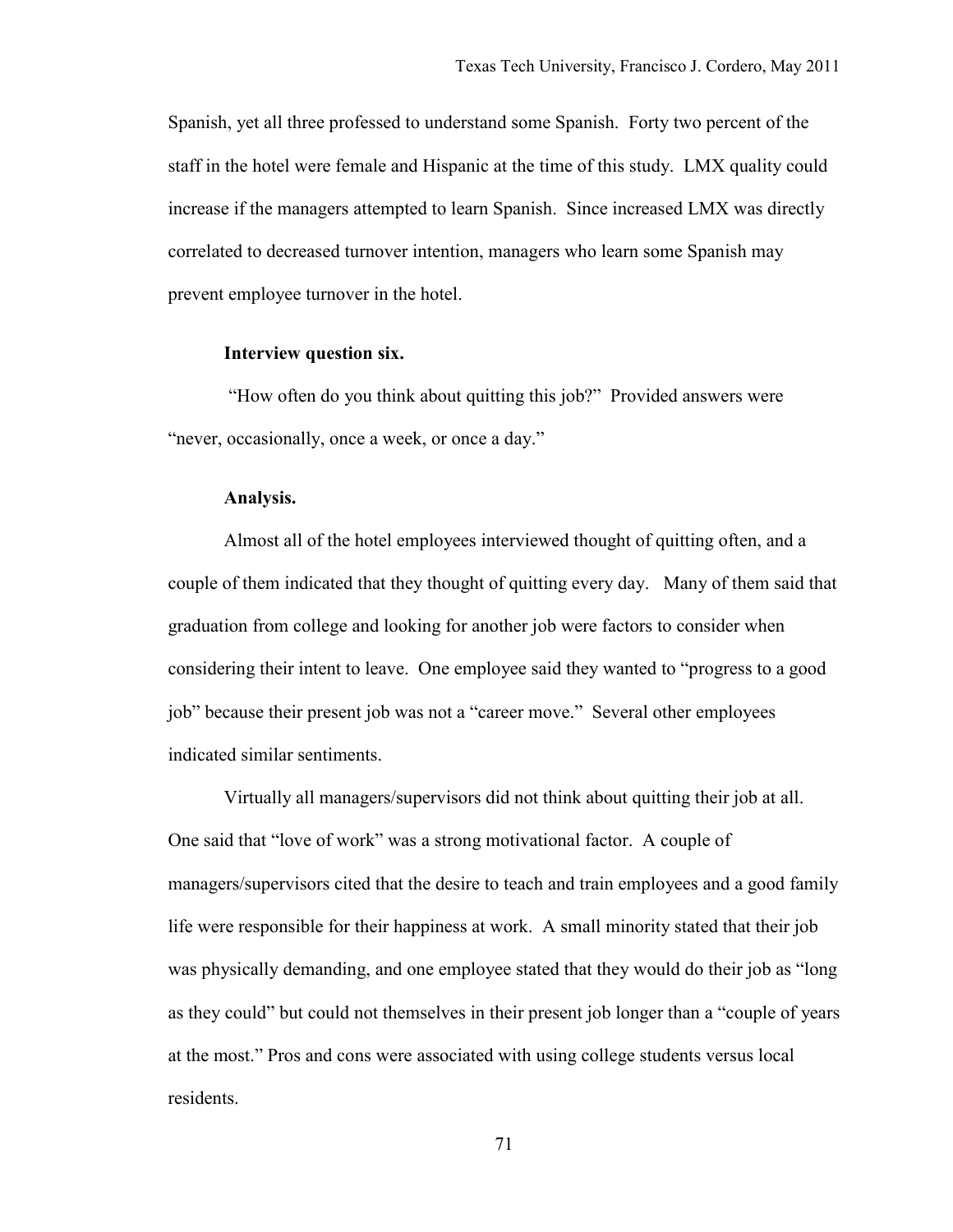College students provided benefits to the organization which included that they may work night shift to continue their education, were quick to learn, technologically adept, and a readily available labor source. Negative impacts of using college students included that they were more apt to leave the organization because internships may have ended or graduation from college, return to their hometowns to be near family, and may be more mobile in general due to their youth.

Local residents as employees may be less likely to leave as they are established within the community and/or have family nearby. At the time of this study, the hotel was considered the flagship of the lodging industry in the South Plains. No other hotel in the area offered a full-service event and lodging facility. Employees that work at the hotel may be proud of the hotel itself and may be more committed to the organization because of their intense loyalty. Local residents may not provide the diversity and willingness to work odd hours that college students provided.

## **Interview question seven.**

"Do you plan on looking for a new job within the next year?" Answers could range from "yes, no, or maybe."

#### **Analysis.**

Almost all of the employees were planning on looking for a new job in the next year. The reasons cited were graduation from college and lack of job availability at the subject organization. A couple of employees indicated that they would look for another job but were hesitant because of financial need, age, and educational background.

The manager/supervisor participants did not plan to look for a new job within the next year. Most managers/supervisors said they plan to keep their present job as long as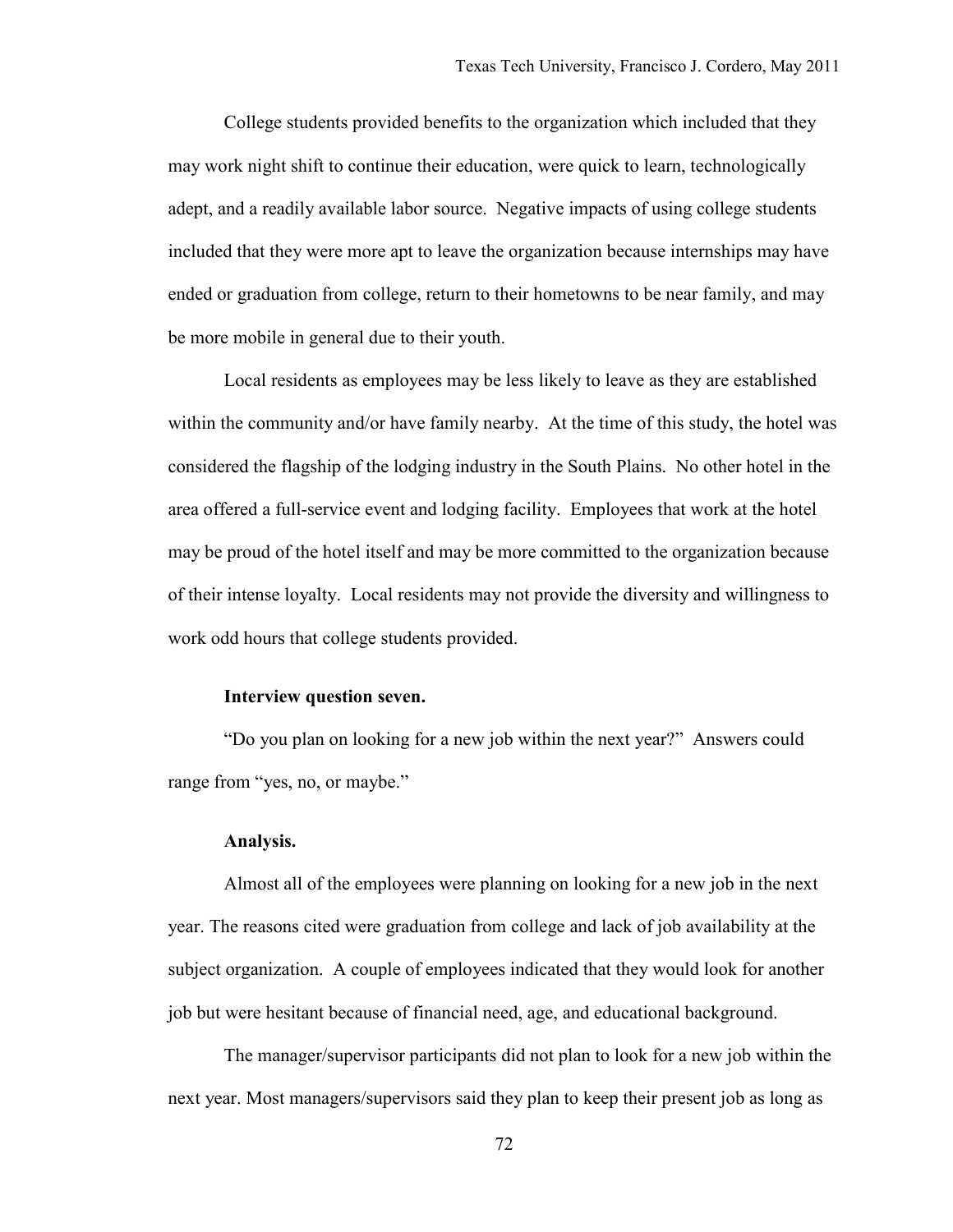possible, and one manager wants to stay "until I retire" and "once it gets in your blood it's hard to match that feeling." A couple of managers/supervisors stated that they would "do this for a while" to establish their reputation. The desire to teach lodging operations and/or move to another position within the hotel, were mentioned as desirable long-term goals that would ensure their allegiance to the organization.

Survey data showed that was strong negative relationships between *looking for a new job within the next year* and job satisfaction, organizational commitment, and LMX. Interview analysis revealed that the financial needs of all employees and graduation intentions among front desk staff were catalysts for looking for a new job. Management exhibited a strong, negative reaction to the question stating a long-term desire to remain with the organization. After management exhibited a strong negative reaction, this may have indicated that their position was more than just a job and contributed to the longterm success of the organization.

### **Interview question eight.**

"Do you plan on leaving this organization within the next year?" Potential answers provided were "yes, no, or maybe."

#### **Analysis.**

Employees were evenly divided when asked if they would leave the organization within the next year. A couple of employees referred to uncertainty in employment opportunities, higher wages and management turnover as factors to be considered when deciding to leave the company. One employee stated that former employees found "bigger and better things" elsewhere because pay was "stuck at a lower level" at the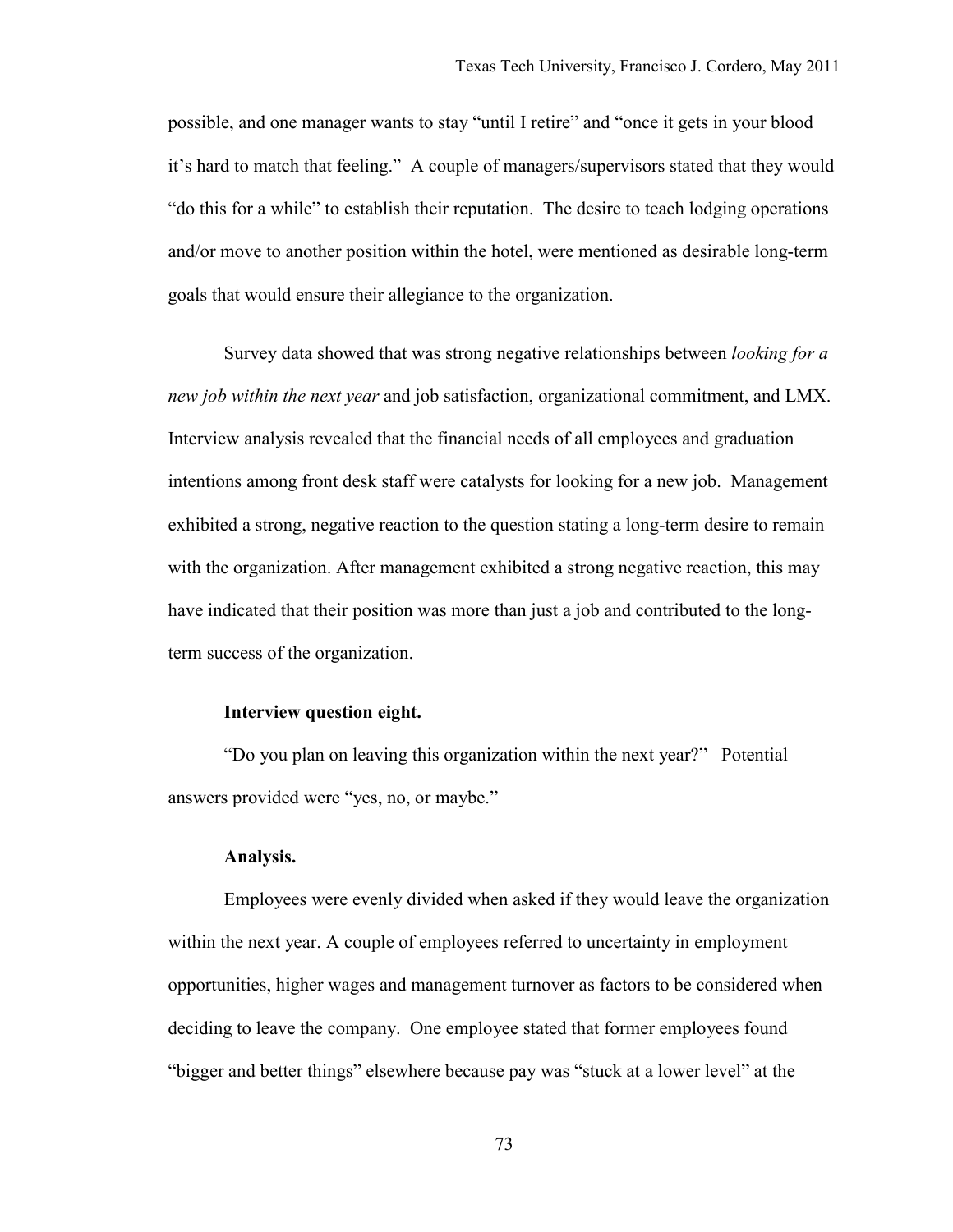subject hotel, and they would leave sooner if a better paying job was found. Several others echoed the same sentiment stating that good coworker relations and a steady paycheck would make leaving the organization difficult. Some were planning to leave because they were finishing college and would be taking a higher level position elsewhere. Some were staying because they needed a job and its income, and this job was their best option at the time. These complicating factors must be taken into account when examining turnover data.

Most of the participants stated that they did not plan on leaving the organization within the next year. Virtually all of management expressed the desire to "teach and share knowledge with young people" and "retire" from their present position.

Survey data showed strong negative relationships between *leaving the organization in the next year* and job satisfaction, organizational commitment, and LMX. The interviews showed that employees' concern was focused on the future of the organization and economy. Most of the managers/supervisors exhibited a strong, negative reaction to the question and did not answer. A couple stated that the physical nature of their work would prevent them from performing their managerial duties after a "couple of years."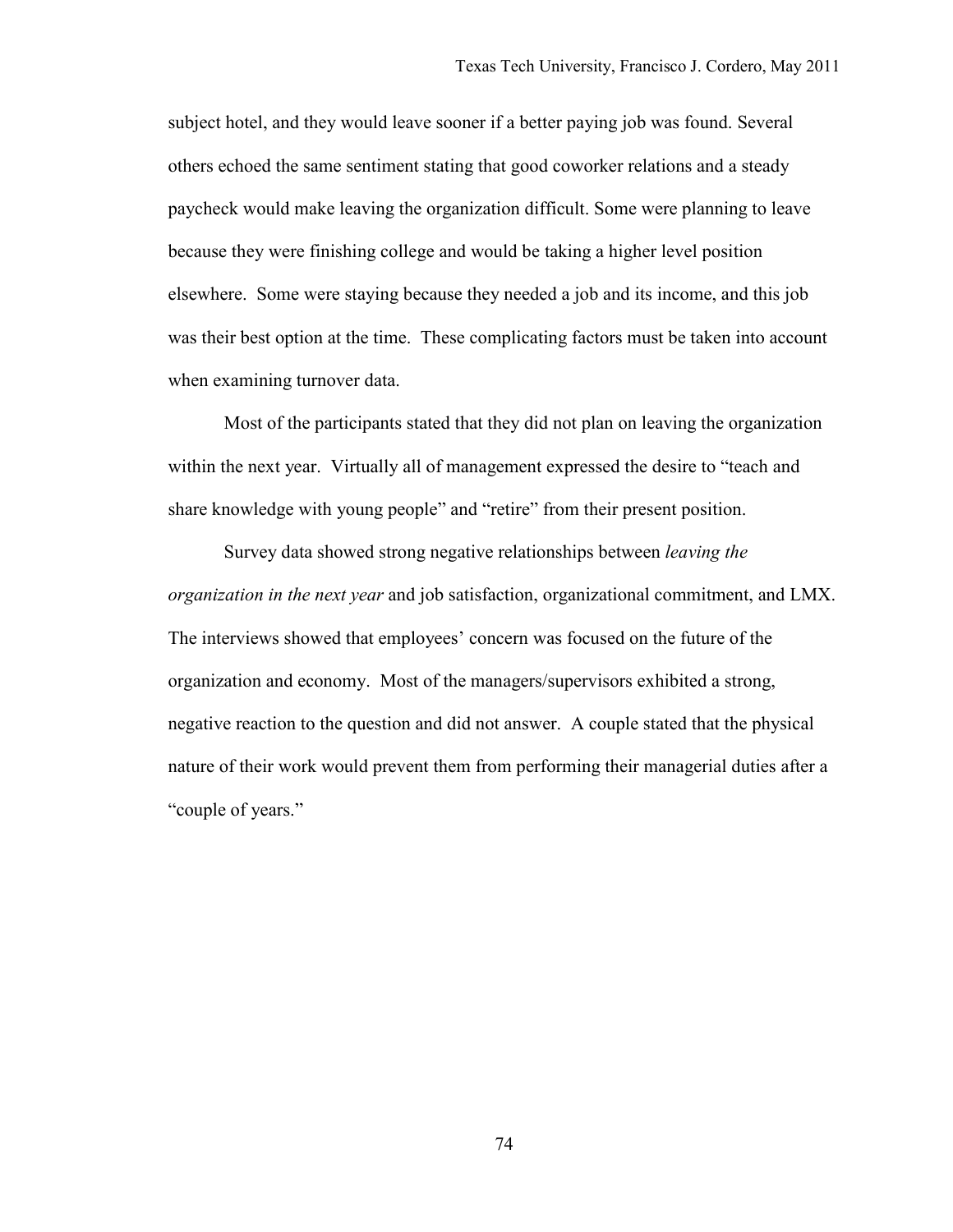# **Chapter V**

## **Conclusions**

## **Summary**

 Previous turnover research has examined various aspects of employee turnover issues. However, case studies using both quantitative and qualitative methodology in the lodging/service industry to examine employee turnover could not be found. From an industry viewpoint, this study is unique in its dual-method approach to understanding employee turnover in a lodging/service industry company. Ferguson (2004) implied that turnover might be described as a disruption to both employee and organization. Consequently, this study may find some answers in discovering factors leading to turnover by the review of former employee exit interviews, surveying and interviewing current employees, and interviewing managers.

 The intent of this study was to research which factors were relevant to high turnover within the environment of a specific lodging establishment. With a turnover rate initially greater than 50% annually, the subject hotel provided an opportunity to study a specific hotel/service industry organization. Previous research utilizing LMX, organizational commitment, job satisfaction, and turnover intent theories have focused on a management perspective, while the research presented in this study emphasized the employee.

 In this study, the three distinct populations were examined. Exit interviews from former employees were examined to determine turnover causes and to provide a baseline for benchmarking. Current employees were both surveyed and interviewed, and the management team was also interviewed. Survey questions were constructed using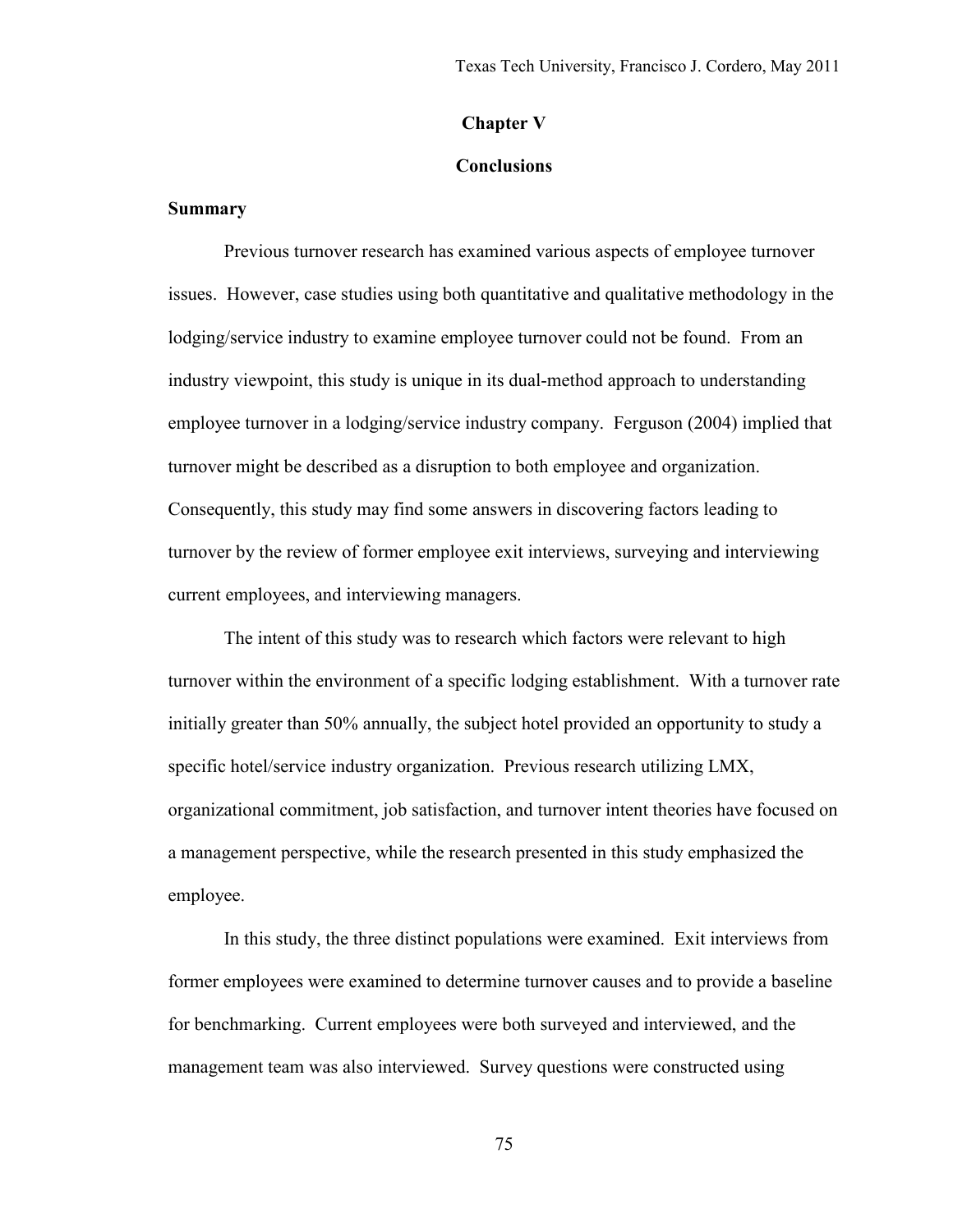preexisting survey scales: The Job Diagnostic Survey (JDS), Organizational Commitment Questionnaire (OCQ), Turnover Intention Scale (TIS), and Leader-Member Exchange Scale (LMX) that were combined with demographic assessments to create a single anonymous survey instrument. Interview questions were constructed from LMX and turnover intention scales.

 The focus of this research was to examine factors of turnover in the case study organization with regard to the following six specific questions items in the housekeeping, foodservice, and front desk departments.

- employee job satisfaction
- employee organizational commitment
- quality perceived by the employee in the leader-member exchange or relationship
- employee job satisfaction as related to employee turnover intentions
- employee's perception of organizational commitment as related to turnover intentions
- employee's perception of LMX as related to their turnover intentions

Statistical significance for the entire study was determined at  $p < .05$ . Job satisfaction, organizational commitment, leader-member exchange (LMX), and turnover intention factors were all found to be statistically significant. Several strong negative relationships were also discovered using correlation analysis in SPSS.

#### **Significant Findings: Survey and Interview**

 The review of exit interviews show that 89.8% of those employees who completed exit interviews actually quit, while 10.2% were terminated. Of those employees who completed exit interviews, over 35% left within one week of their initial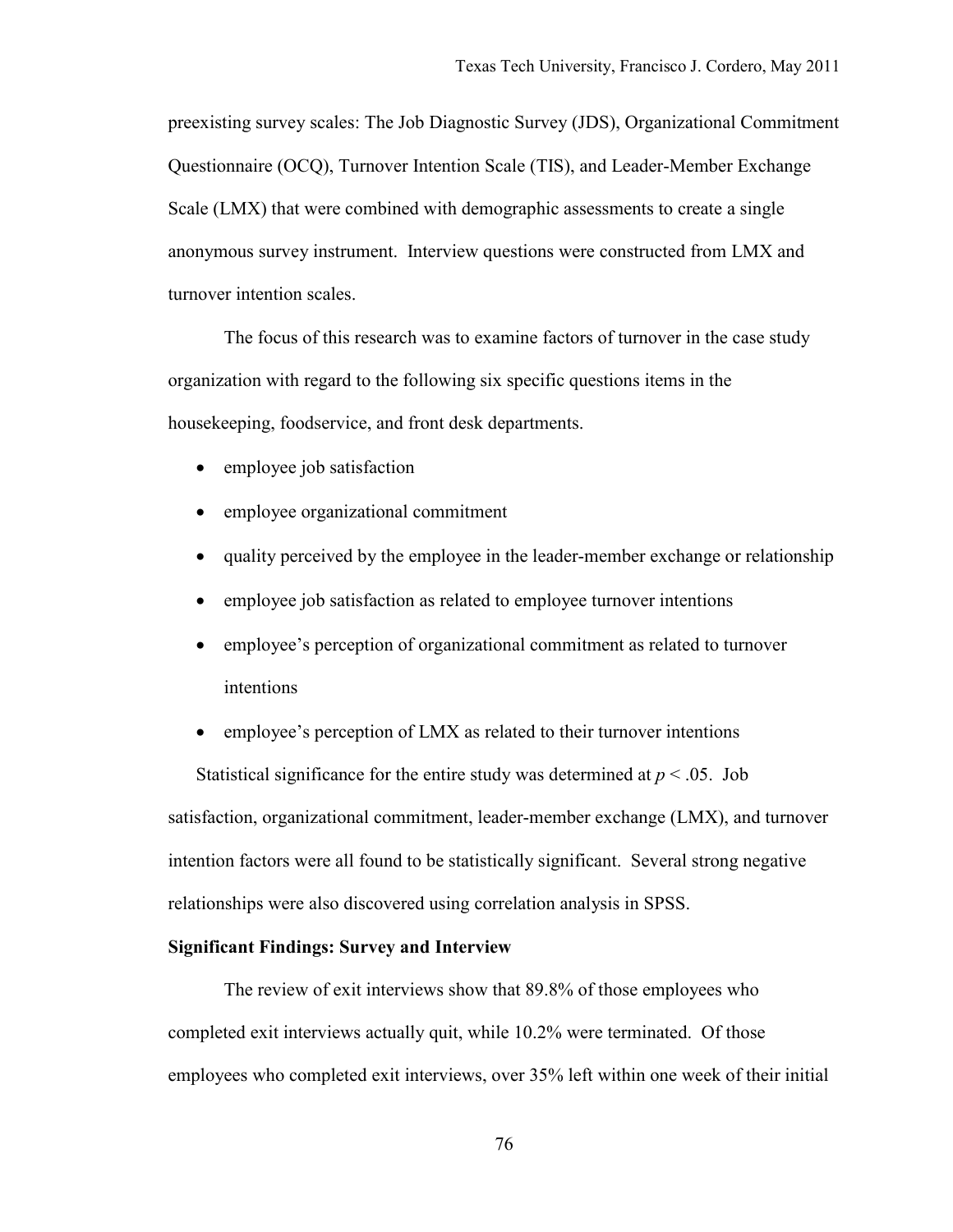employment date. Seventeen percent stated that they left because of "bad working conditions", but 30.5% did not complete the "reason for leaving" section of the exit interview.

 For this population group, job satisfaction was best described by four variables: my job is challenging, I get enough work hours, I have a flexible schedule, and my pay is fair  $(p < 01)$ . These variables are negatively related to turnover intention, which was defined as planning to leave the organization within the next year.

These variables are important because they clarify the items that are most important to positive job satisfaction levels and thus lower turnover intentions by hotel employees. These findings were supported by comments offered in employee interviews. Of note, pay issues had much weaker influence over job satisfaction than the other three variables.

The three factors that best measured organizational commitment were this is best organization to work for, I care about this organization, and I'm glad I chose this organization ( $p < 0.01$ ). These variables were strongly, but negatively, related to turnover intention  $(p < 01)$ . There are also strong negative relationships among the variables. Many studies have reported that organizational commitment and turnover intentions are negatively related (Bluedorn, 1982; Hollenbeck & Williams, 1986). However, as noted in the interview results, commitment feelings may only develop in the long-term. Consequently, an organization with high turnover will likely have difficulty in developing organizational commitment thus perpetuating the situation. In this study, organizational commitment was noted only in housekeeping and foodservice departments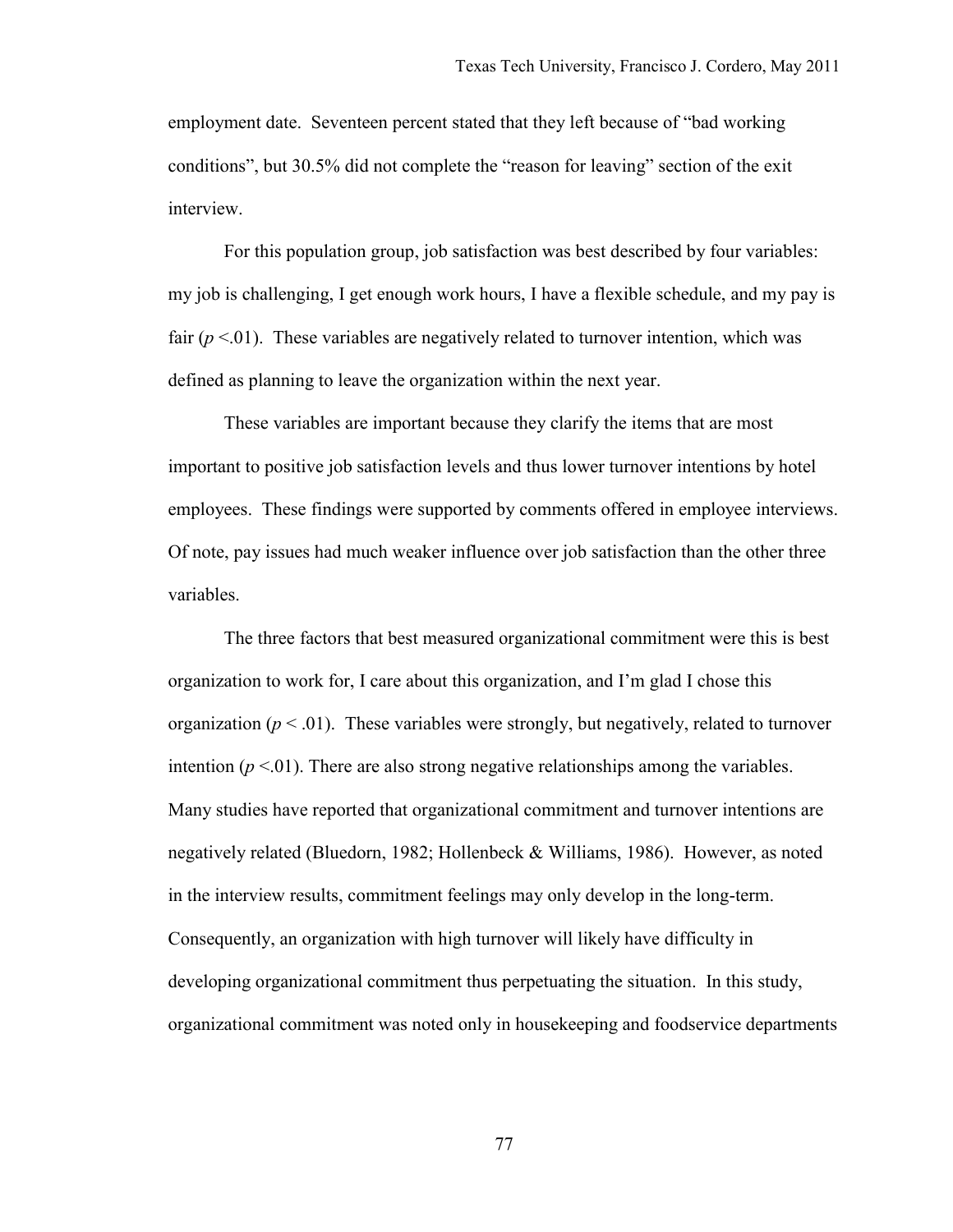because the very high turnover in the front desk area hindered the opportunity for those employees to develop the desired commitment level.

The three factors best measure LMX were my leader is friendly, I have a good relationship with my supervisor, and my good work is recognized by my supervisor" ( $p <$ .01). Turnover intentions were the result of evaluating alternatives to either quitting or staying with a job. For this population group, LMX was best described by I have a good relationship with my supervisor and my good work is recognized by my supervisor, and they are negatively related to turnover intentions by the employee. Having a good relationship with the manager was a strong indicator of intention to stay on the job. In discussing LMX with managers, the strength of the relationship with subordinates did not have a similar influence. Instead, it was a neutral issue. Managers were aware of the relationship issues. They noted several obstacles: language, age differences, and job experience. Managers could not communicate effectively with Hispanic subordinates and vice versa. In the foodservice department, managers and supervisors were two to five years older than their employees. Front desk employees were the same age or within one to two years of their supervisor and/or managers. Housekeeping's manager was approximately 15-20 years older than employees, and the housekeeping supervisor was about the same age as the employees. The three interviewed managers all had extensive experience working in numerous hotel properties. The managers felt confident in performing their jobs and supervising and mentoring employees. Positive thoughts about LMX were based on age differences, job experience, and a pervasive desire to teach or mentor on the part of management.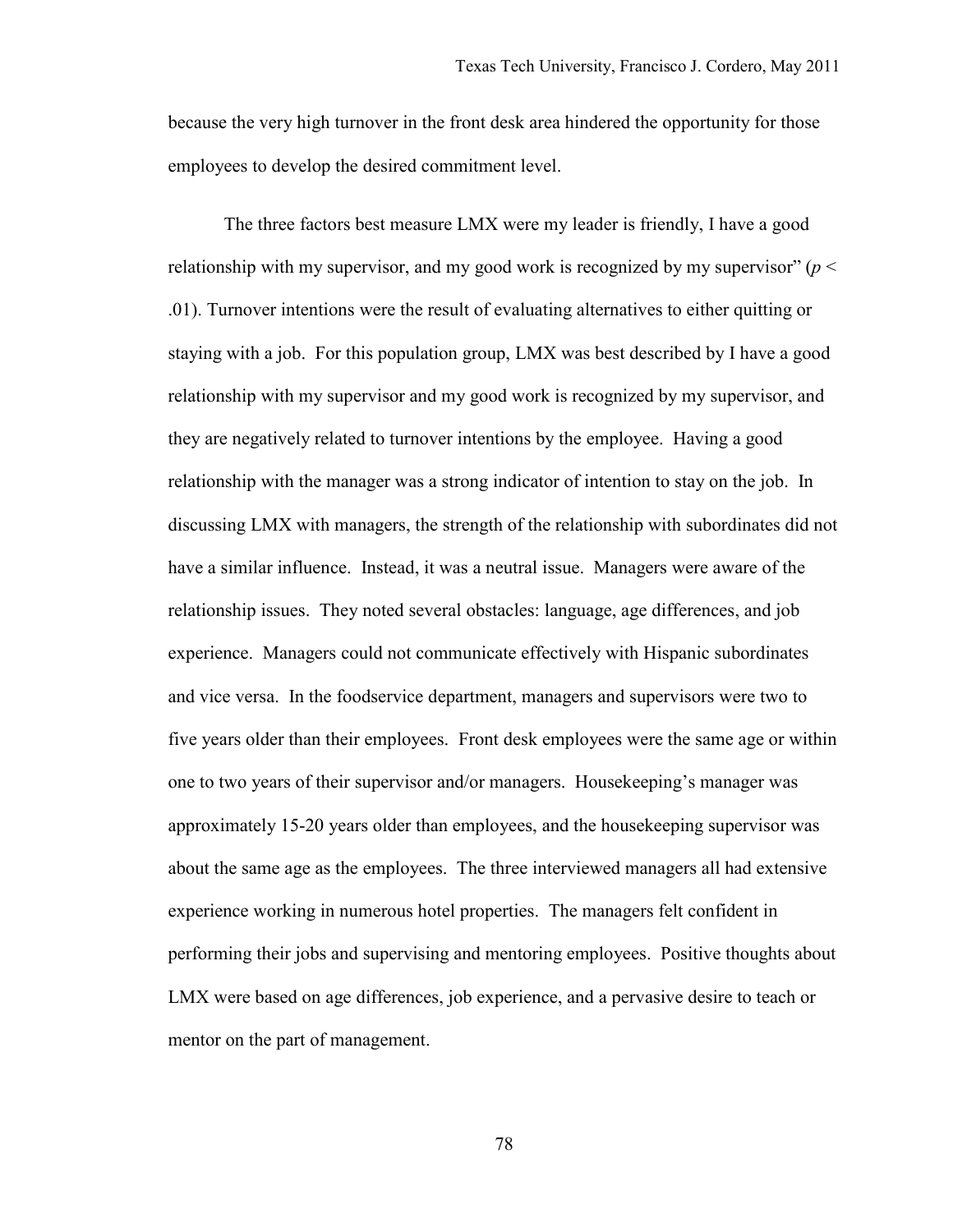Six research questions that generated four hypotheses were selected as possible major contributors to turnover in the case study organization.

## **Job satisfaction.**

Housekeepers rated the satisfaction with their job highest at 72.0%, followed by foodservice at 52%, and finally, front desk at 44%. The empirical findings suggest that housekeeping is the least likely department to experience turnover, if conditions stay the same.

## **Organizational commitment.**

 The data demonstrates that housekeepers had the most positive commitment level to the organization (52%). Foodservice rated next highest at 42% while only 11.1% of front desk employees rated their commitment level positive. Again, housekeeping rates its organizational commitment highest among the three departments. Based on comments made in the interviews, having a manager for this department who spoke Spanish would increase organizational commitment thereby decreasing turnover intentions in the hotel's largest department even further.

# **LMX: Employee perceptions of their manager.**

More housekeepers displayed a higher perceived quality relationship with their supervisor (64%), then front desk employees (55.5%), and finally foodservice (52%). The Interview responses showed that favoritism, politics, and language barriers were the obstacles to a higher quality LMX relationship. Addressing these issues would decrease all aspects of turnover intention and increase the quality of LMX.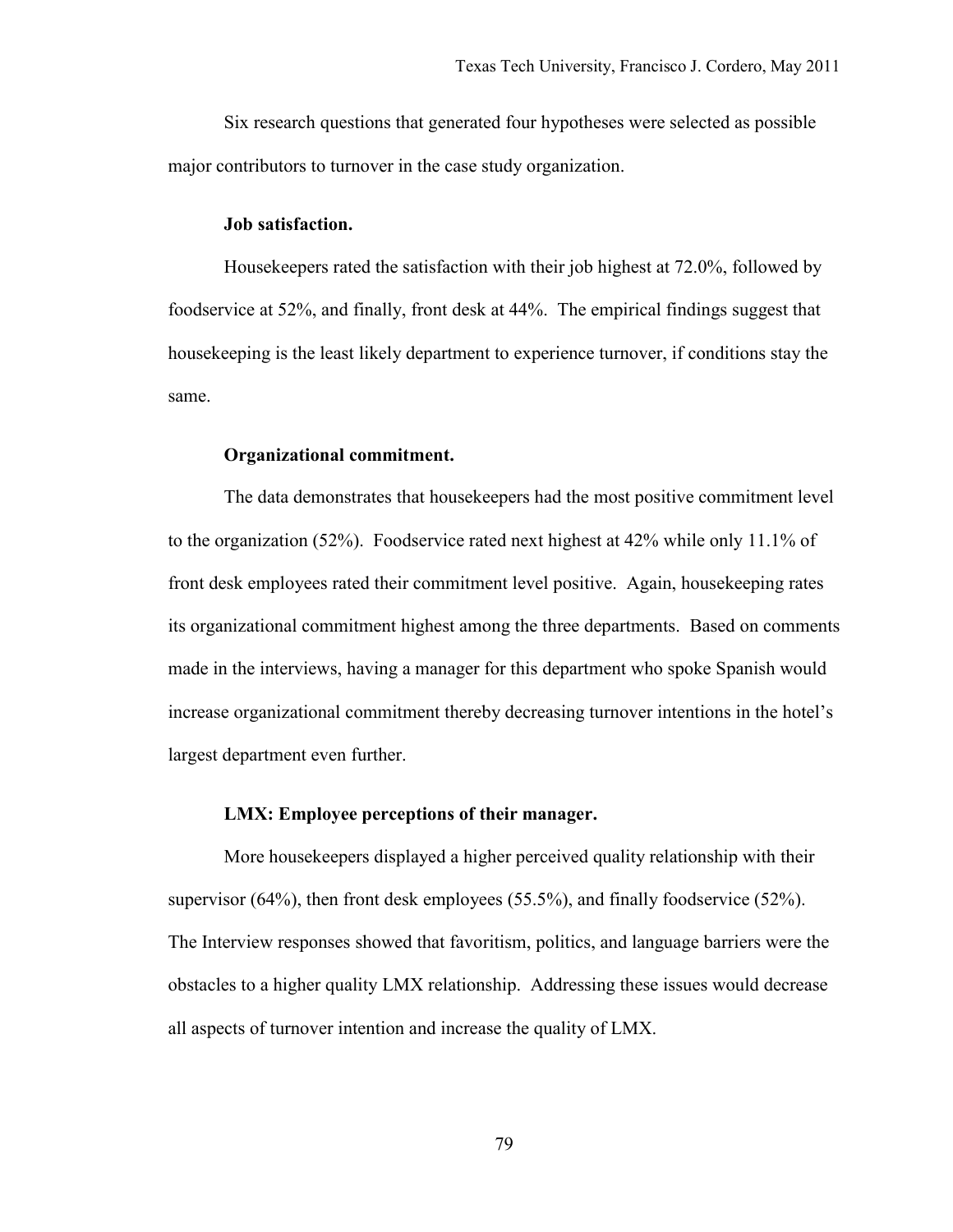### **Relationship between job satisfaction and turnover intentions.**

A strong to weak, negative empirical relationship between job satisfaction and turnover intentions was found. The content analysis of interview sessions showed that employee perception of job satisfaction was strongly tied to the existence of flexible employee schedules and sufficient work hours.

#### **Relationship between organizational commitment and turnover intentions.**

Correlation analysis results indicated a strong negative relationship between hotel employee's overall perception of organizational commitment and turnover intentions. Interview results suggested that employees may have a higher level of commitment if language barriers decreased and job tenure increased.

#### **Relationship between LMX and turnover intention.**

Correlation analysis indicated a strong negative relationship with hotel employee turnover intentions and their relationship with their supervisor. Interview comments indicated that language barriers, age differences and favoritism were obstacles that hinder higher quality LMX.

The survey data from the interviews served three purposes in this study: (a) reenforced quantitative relationships between job satisfaction, organizational commitment, and LMX and their correlation to turnover intention, (b) introduced vital factors to each relationship and (c) presented the perspective of the manager and the employee.

Based on the above questions, the following hypotheses were developed: H1: Hotel employee job satisfaction is positively related to organizational commitment.

H2: Hotel employee job satisfaction is negatively related to turnover intention.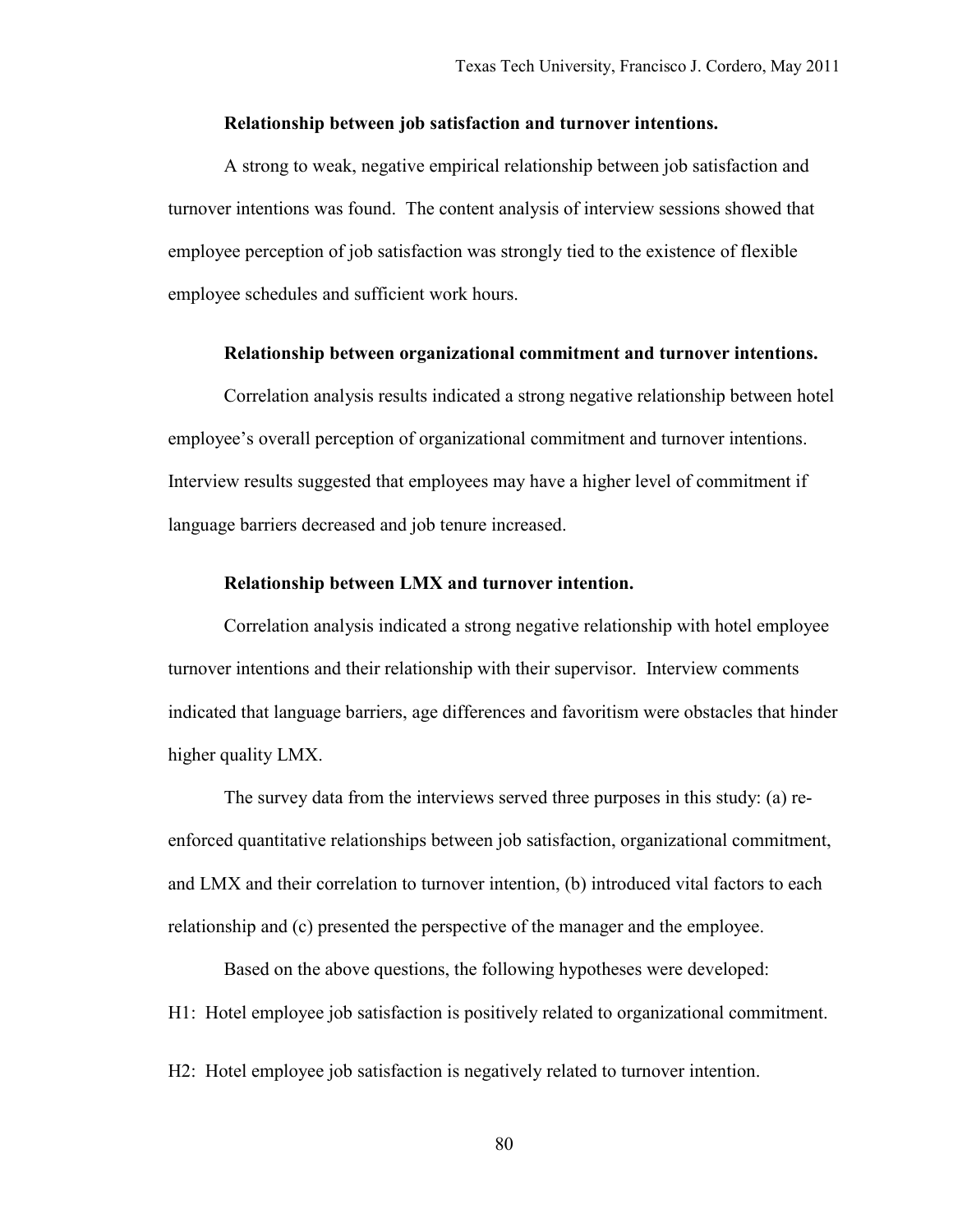H3: A high level of organizational commitment is negatively related to turnover intention.

H4: A high quality LMX is negatively related to turnover intention. Based on the findings presented in this study, all hypotheses were accepted.

## **Findings**

Previous studies of job satisfaction and organizational commitment were conducted quantitatively. This study incorporated a qualitative component by interviewing employees as well as managers. The employee interviews showed that employees believed flexible hours were important to their job satisfaction and organizational commitment. These interviews demonstrated that employees were responsible for addressing the need for flexible hours when a two-hour rule was implemented in the housekeeping department. The rule allowed housekeepers to arrive at work up to two hours later than their scheduled time with no repercussions. Management implemented the two hour suggestion and empowered their employees to solve work place problems. This empowerment led to employees' deeper feelings of loyalty and commitment to the organization, thus taking the financial exchange to a social exchange. This provided higher organizational commitment and job satisfaction levels for the employee leading to reduced turnover within the department.

Turnover intentions were deemed to be strongest when the employee worked at the establishment between four to six months. All employee interviews in three departments showed that employees enjoyed working in different positions. Employees also indicated that they enjoyed rotating through all departments. Management could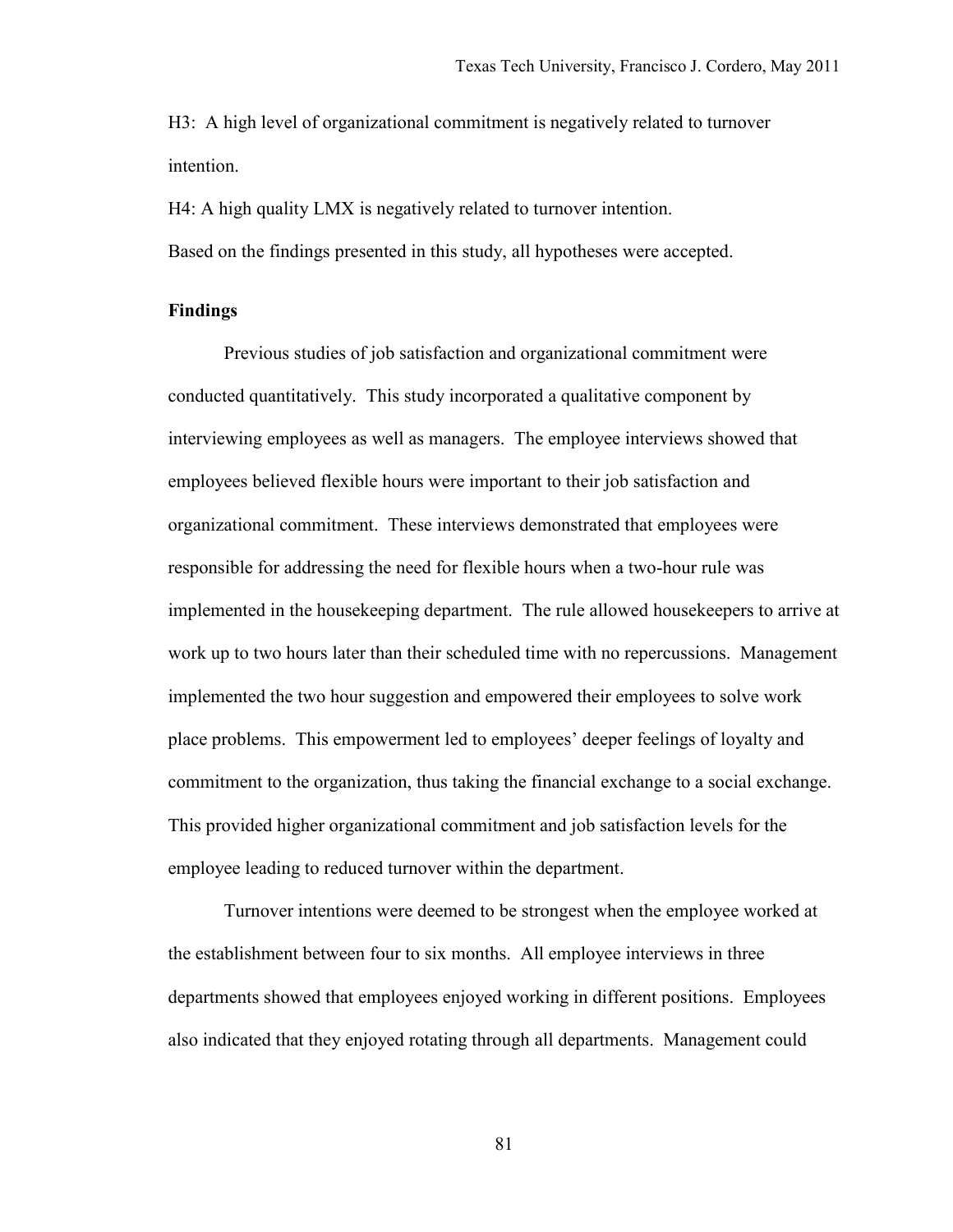consider implementing cross-training as a way of introducing job diversity and retaining more employees for longer periods of time.

In this case study, the researcher determined during the interviews that employees felt that quality LMX was positively impacted by increased communication. Also, quality LMX is determined by a good employee relationship with their manager, similar age between employee and management, and by management being aware of cultural and language differences. Many employees felt that they were misunderstood by management because of the cultural and language barrier.

# **For Further Research**

 This research has provided insight into employees' perception of turnover intention, organizational commitment, job satisfaction, and leader-member exchange whereas previous research focused on managements' perception. The research could be duplicated at the same hotel in ten years to determine if the hotel is still plagued with turnover and if the employees' perceptions have changed or remained the same. Different results may be discovered if employees in more economical hotels are studied. Increasing the size of the population may strengthen the findings in this study as well. Conducting the same study in an area that is predominately Spanish-speaking could yield interesting results, and they could be compared to the results in this study.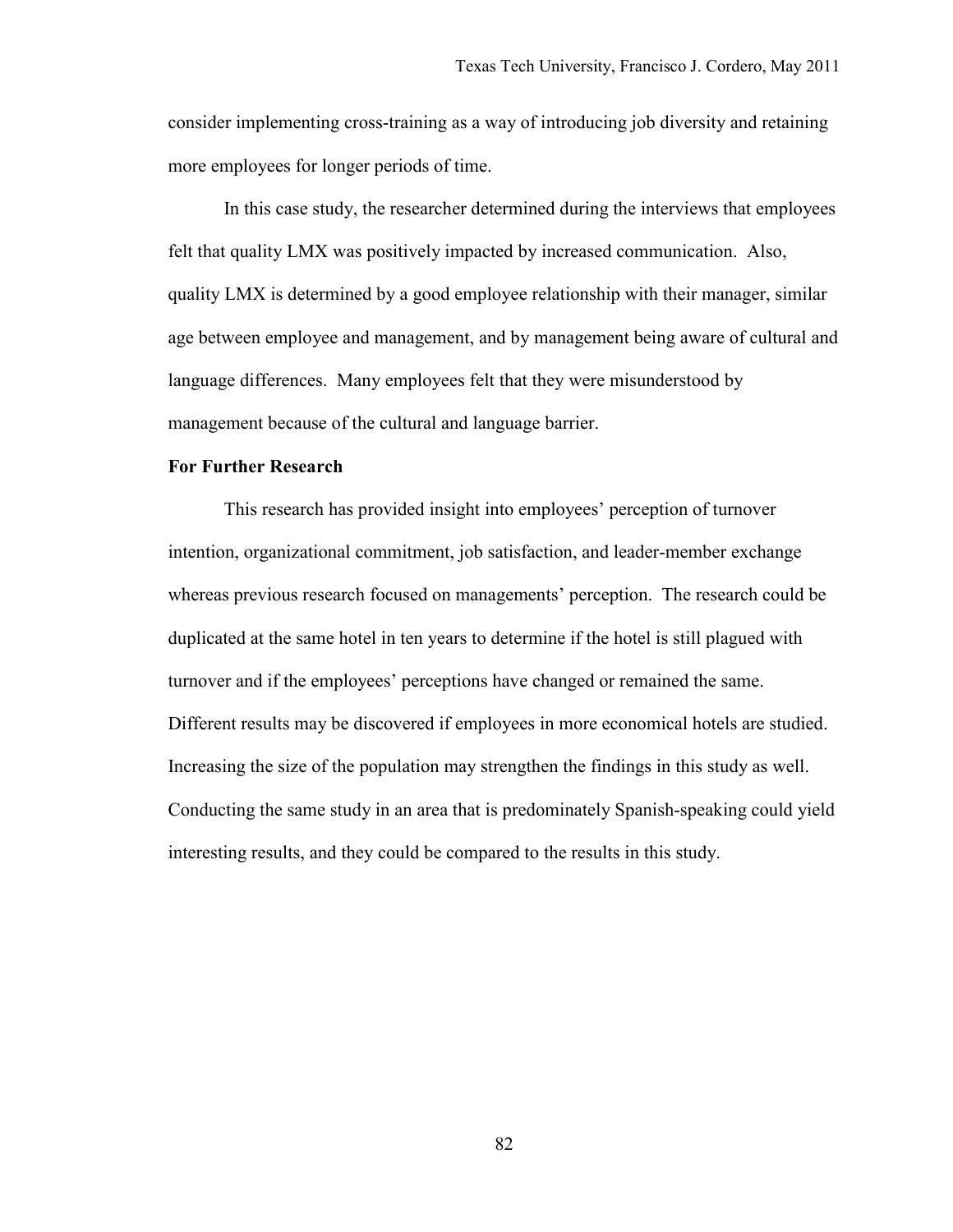## **References**

- Agrusa, J., & Lema, J. D. (2007). An examination of Mississippi Gulf Coast casino management styles with implications for employee turnover. *UNLV Gaming Research & Review Journal, 11*(1), 44.
- American Hotel & Lodging Association (2011). Retrieved from http://www.ahla.com/content.aspx?id=28832.
- Angle, H., & Perry, J. L., (1981). An empirical assessment of organizational commitment and organizational effectiveness. *Administrative Science Quarterly, 26*, 1-13.
- Bauer, T. N., & Green, S. G. (1996). Development of leader-member exchange. A longitudinal test. *Academy of Management Journal, 39*(6), 1538-1567.
- Becker, H. S. (1960). Notes on the concept of commitment. *American Journal of Sociology, 66,* 32-40.
- Bitner, M. J., Booms, B. H., & Tetreault, M. S. (1990). The service encounter: Diagnosing favorable and unfavorable incidents. *Journal of Marketing, 54* (1), 71-84
- Blau, P. (1964). Exchange and power in social life. New York: Wiley.
- Bluedorn, A. C. (1982). A unified model of turnover from organizations. *Human Relations, 35* (2), 135-153.
- Bonn, M. A., & Forbringer, L. R. (1992). Reducing turnover in the hospitality industry: An overview of recruitment, selection and retention. *International Journal of Hospitality Management, 11*(1), 47-63.
- Caldwell, D. F., Chatman, J. A., & O'Reilly, C. A. (1990). Building organizational commitment: A multiform study. *Journal of Occupational Psychology*, *63*, 245- 261.
- Camman, C., Fichman, M., Jenkins, D., & Klesh, J. (1979). *The Michigan organizational assessment questionnaire*. Unpublished Manuscript, University of Michigan at Ann Arbor.
- Cotton, J. L., & Tuttle, J. M. (1986). Employee turnover: A meta-analysis and review with implications for research. *Academy of Management Review, 11*(1), 55-70. Retrieved from http://web.ebscohost.com.libe2.lib.ttu.edu/ehost/pdfviewer/pdfviewer?hid=119&s id=7cf89f7b-7f6e-45e1-8270-ad7615508d3f%40sessionmgr114&vid=10.
- Creswell, J. W. (1998). *Qualitative inquiry and research design: Choosing among five traditions*. Thousand Oaks, CA: Sage.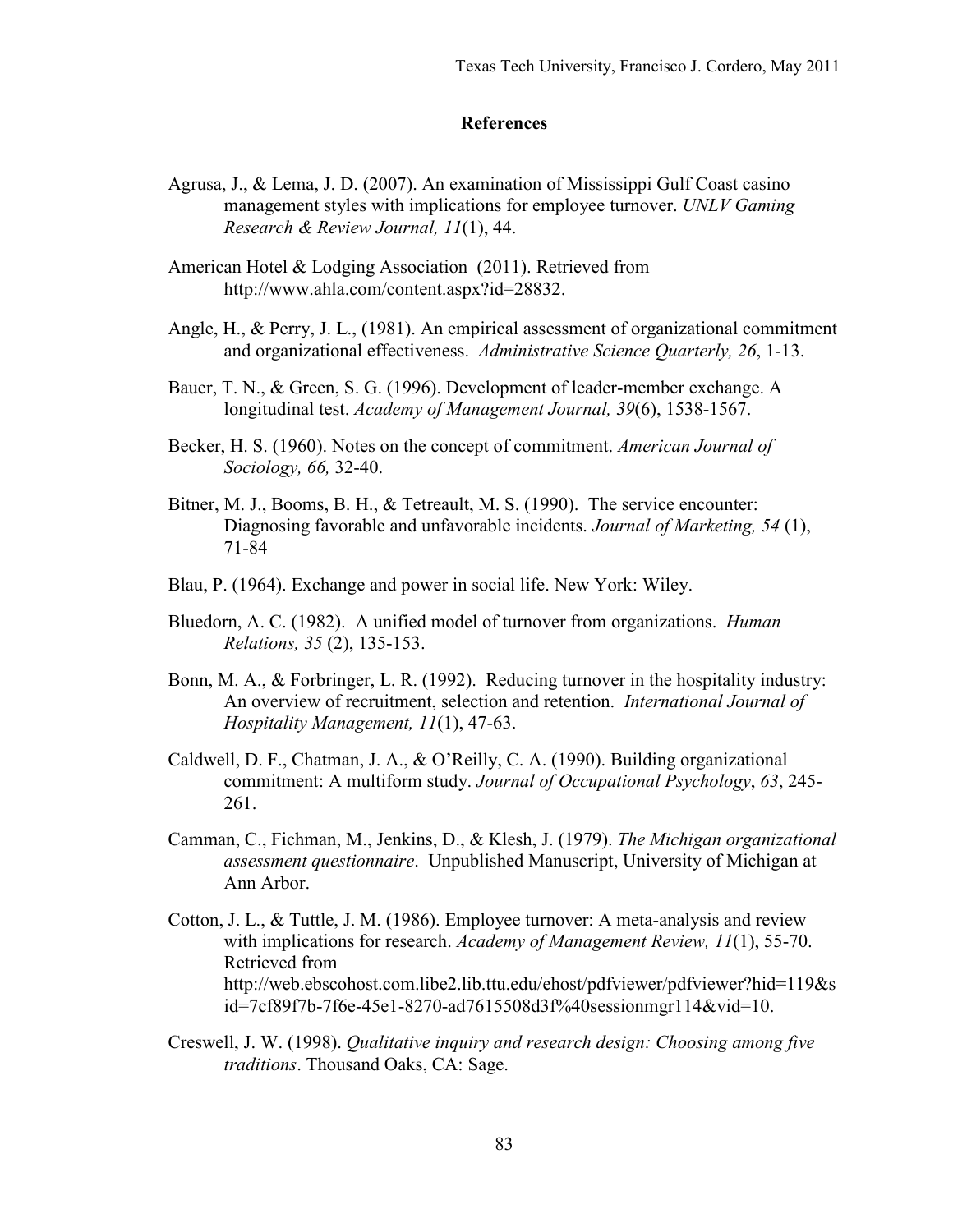- Curry, J. P., Wakefield, D. S., Price, J. L., & Mueller, C. W. (1986). On the causal ordering of job satisfaction and organizational commitment. *Academy of Management Journal, 29*(4), 847-858.
- Dansereau, F., Cashman, J., & Graen, G. B. (1973). Instrumentality theory and equity theory as complementary approaches in predicting the relationship of leadership and turnover among managers. *Organizational Behavior and Human Performance, 10*, 184-200.
- Dansereau, F., Graen G. B., & Haga, W. J. (1975). A vertical dyad linkage approach to leadership within formal organizations: A longitudinal investigation of the role making process. *Organizational Behavior and Human Performance, 13,* 46-78.
- DeCotiis, T. A., & Summers, T. P. (1987). A path analysis of a model of the antecedents and consequences of organizational commitment. *Human Relations, 40*(7), 445- 470.
- Deery, M. A. and Shaw, R. N. (1997). An exploratory analysis of turnover culture in the hotel industry in Australia. *International Journal of Hospitality Management, 16(*3), 375-92.
- Dienesch, R. M., & Linden, R. C. (1986). Leader-member exchange model of leadership: A critique and further development. *Academy of Management Review, 11*(3), 618- 634.
- DiPietro, R. B., & Condly, S. J. (2007). Employee turnover in the hospitality industry: An analysis based on the CANE model of motivation. *Journal of Human Resources in Hospitality & Tourism, 6*(1).
- Donoho, R. (1997). Hotel survey: Staff turnover rate rising. *Successful Meetings, 46* (2), 121.
- Duchon, D., Green, S. G., & Taber, T. D. (1986). Vertical dyad linkage: A longitudinal assessment of antecedents, measures, and consequences. *Journal of Applied Psychology, 71*(1), 56-60.
- Emerson, R. M. (1962). Power-dependence relations. *American Sociological Review, 27,*  31-41.
- Erickson, F. (1986). Qualitative methods in research on teaching. In M.C, Whittrock (Ed.), Handbook of research on teaching.  $(3<sup>rd</sup>$  ed.). Old Tappan, NJ: Macmillan.
- Ferguson, W.D. (2004). Worker motivation, wages, and bilateral market power in nonunion labor markets. Eastern Economic Journal, 30 (4), 527-547. Retrieved from http://web.ebscohost.com.libe2.lib.ttu.edu/ehost/pdfviewer/pdfviewer?vid=16&hid=125&sid=06aa6a82-54fd-4412-8a78-f4d1cee4e825%40sessionmgr115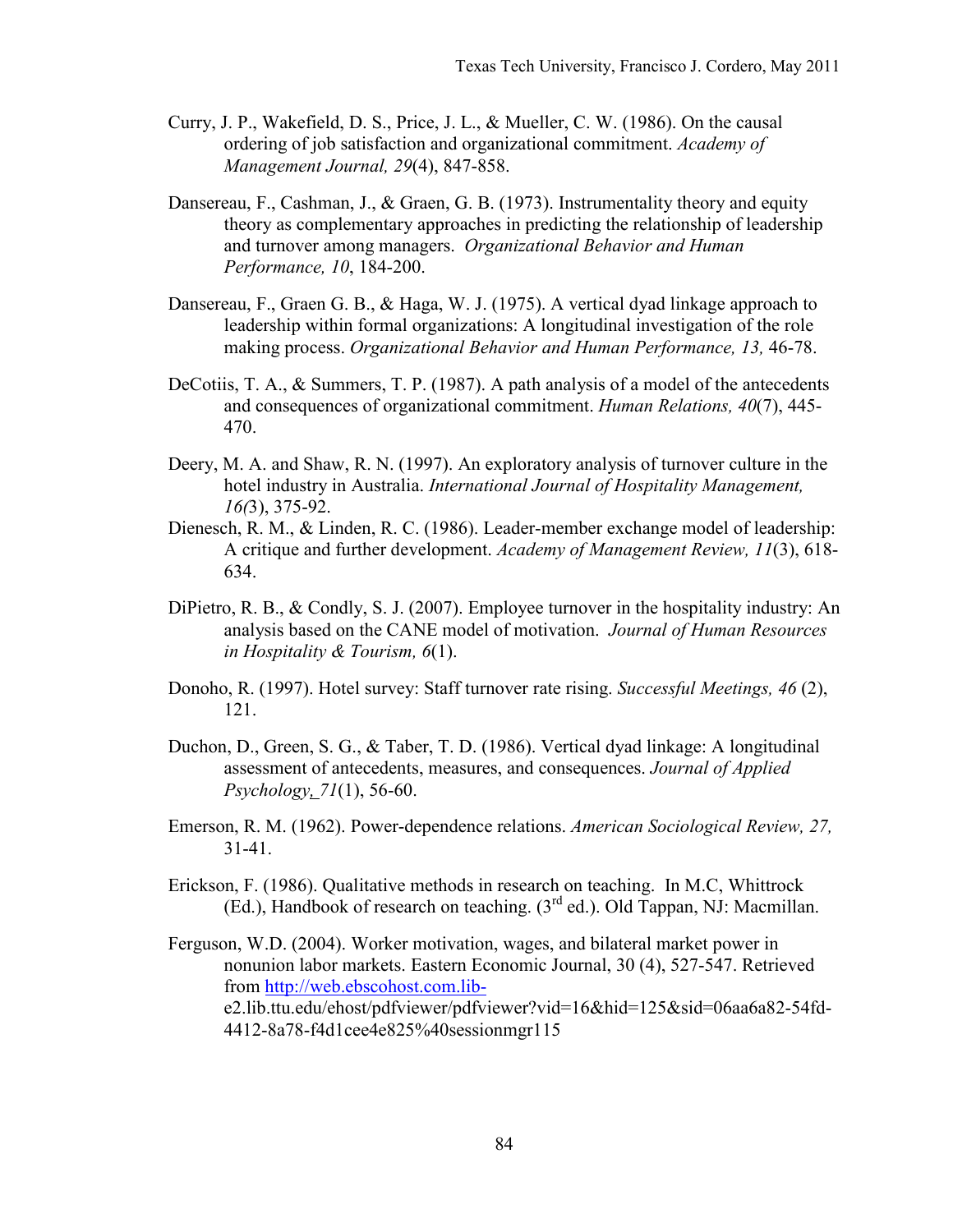- Gerstner, C. R., & Day, D. V. (1997). Meta-analytic review of leader-member exchange theory: Correlates and construct issues. *Journal of Applied Psychology, 82*(6), 827-844.
- Graen, G. B., & Cashman, J. (1975). A role-making model of leadership in formal organizations: A developmental approach. In J.G. Hunt & L. L. Lawson (Eds.), *Leadership Frontiers*. Kent, Ohio: Kent State University Press.
- Graen, G. B. (1976) Role-making processes within complex organizations. In M. D. Dunnette (Eds.). *Handbook of Industrial and Organizational Psychology*. Chicago: Rand McNally.
- Graen, G. B., Liden, R. C., & Hoel, W. (1982). Role of leadership in the employee withdrawal process. *Journal of Applied Psychology, 67*(6), 868-872.
- Graen, G. B., Novak, M., & Sommerkamp, P. (1982). The effects of leader-member exchange and job design on productivity and satisfaction: Testing a dual attachment model. *Organizational Behavior and Human Performance, 30,* 109- 131.
- Graen, G. B., & Scandura, T. A. (1987). Toward a psychology of dyadic organizing. In L. L. Cummings & B. M. Staw (Eds.). *Research in Organizational Behavior, 9,* 175- 208.
- Graen, G. B., & Uhl-Bien, M. (1995). Relationship-based approach to leadership: Development of LMX theory of leadership over 25 years: Applying a multi-level multi-domain perspective. *Leadership Quarterly, 6*(2), 210-247.
- Greenberg, J., & Baron, R. A. (2008). *Behavior in organizations*. Upper Saddle River, New Jersey: Prentice Hall.
- Hackman, J. R., & Oldham, G. R. (1975). Development of the job diagnostic survey. *Journal of Applied Psychology, 60,* 159-170.
- Hackman, J. R., & Oldham, G. R. (1980). *Work redesign*. Reading, MA: Addison-Wesley.
- Haktanir, M., & Harris, P. (2005). Performance measurement practice in an independent hotel context: A case study approach. *International Journal of Contemporary Hospitality Management, 17* (1), 39-44.
- Hall, D. T., Schneider, B., & Nygren, H. T. (1970). Personal factors in organizational identification. *Administrative Science Quarterly, 15,* 176-189.
- Hanisch, K. A., & Hulin, C. L. (1990). Job attitudes and organizational withdrawal. An examination of retirement and other voluntary withdrawal behaviors. *Journal of Vocational Behavior, 37,* 60-78.
- Hanisch, K. A., & Hulin, C. L. (1991). General attitudes and organizational withdrawal: An evaluation of a causal model. *Journal of Vocational Behavior, 39,* 110-128.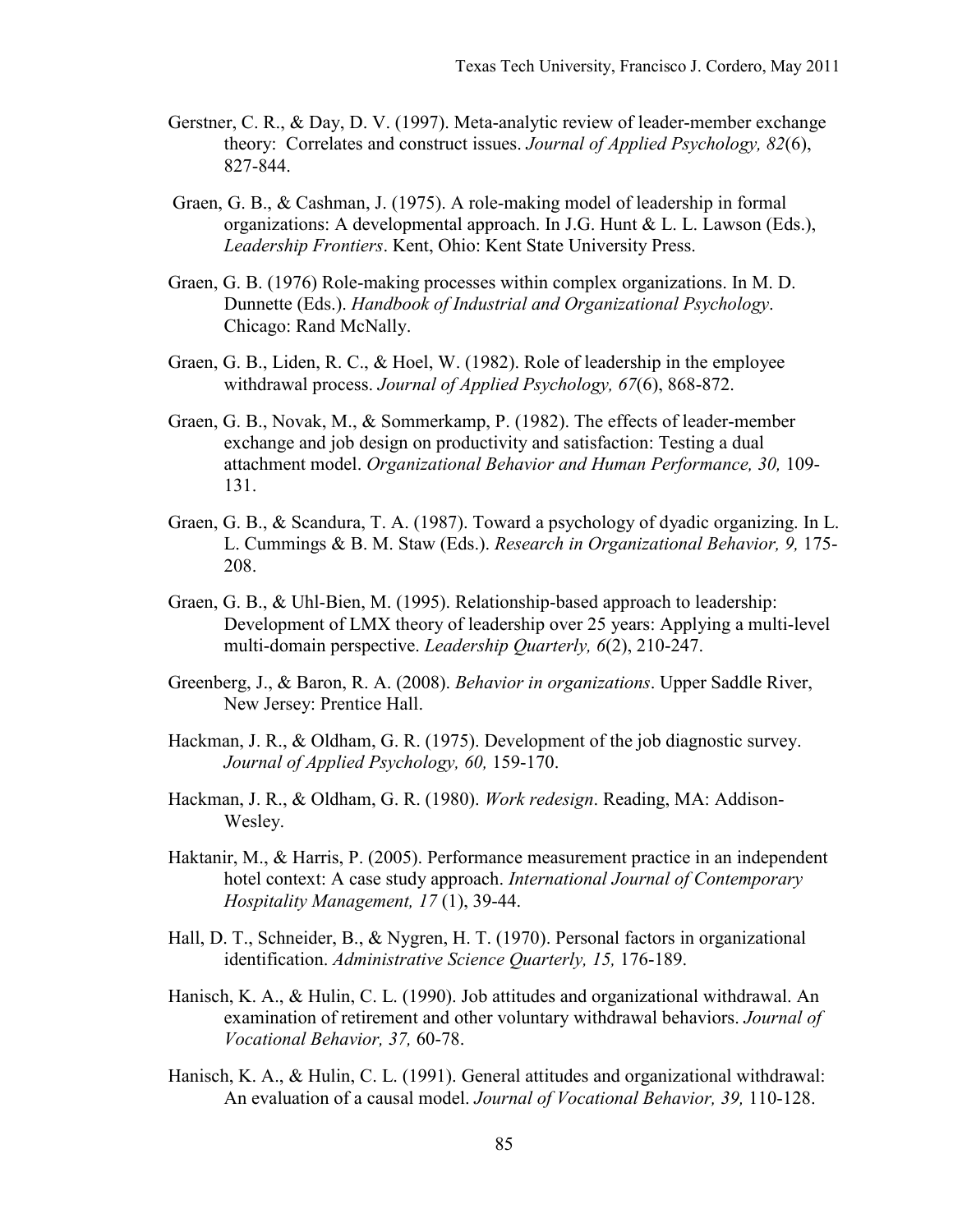Herzberg, F. (1966). *Work and the nature of man*. New York: Mentor Executive Library.

- Herzberg, F. (1968). One more time: How do you motivate employees? *Harvard Business Review.* January-February, 53-60.
- Herzberg, F., Mausner, B., & Snyderman, B. (1959). *The motivation to work*. New York: John Wiley.
- Hinkle, D. E., Oliver, J. D., & Hinkle, C. A. (1985). How large should the sample be? Part II- The one sample case for survey research. *Educational and Psychological Measurement, 45*, 271-280.
- Hogan, J. J. (1992). Turnover and what to do about it. *Cornell Hotel and Restaurant Administration Quarterly, 33* (1), 40-45.
- Hollenbeck, J. R., & Williams, C. R. (1986). Turnover functionality versus turnover frequency: A note on worker attitudes and organizational effectiveness. Journal of Applied Psychology, 71 (4), 606-611. Retrieved December 5, 2010 from http://web.ebscohost.com.lib-e2.lib.ttu.edu/ehost/resultsadvanced?sid=06aa6a82- 54fd-4412-8a78 f4d1cee4e825%40sessionmgr115&vid=16&hid=125&bquery=(AU+(hollenbeck+ AND+williams))+and+(TX+(turnover))&bdata=JmRiPWY1aCZkYj1wc3loJmNs aTA9RFQxJmNsdjA9MTk4NjAxLTE5ODYxMiZ0eXBlPTEmc2l0ZT1laG9zdC 1saXZl
- Hom, P. W., & Griffeth, R. W. (1991). Structural equations modeling test of a turnover theory: Cross-sectional and longitudinal analyses. *Journal of Applied Psychology, 76*(3), 350-366.
- Hotel News Resource. (2000). New Castle Hotel cuts employee turnover to just 57 percent. Retrieved December 5, 2010, from http://www.hotelnewsresource.com/article3860.html.
- Jablin, F. M. (1979). Superior-subordinate communication: The state of the art. *Psychological Bulletin, 86* (6), 1201-1222.
- Kalleberg, A. L. (1977). Work values and job rewards: A theory of job satisfaction. *American Sociological Review, 42,* 124-143.
- Kotler, P., Bowen, J. & Makens, J. (1999). Marketing for hospitality and tourism.  $2^{nd}$ ed.). Upper Saddle River, NJ: Prentice Hall.
- Korsgaard, M. A., Schweiger, D. M., & Sapienza, H. J. (1995). Building commitment, attachment, and trust in strategic decision making teams: The role of procedural justice. *Academy of Management Journal, 38* (1), 60-84.
- Krueger, R. A., & Casey, M. A. (2009). Focus groups: A practical guide for applied research.  $(4^{th}$  ed.). Thousand Oaks, CA: Sage.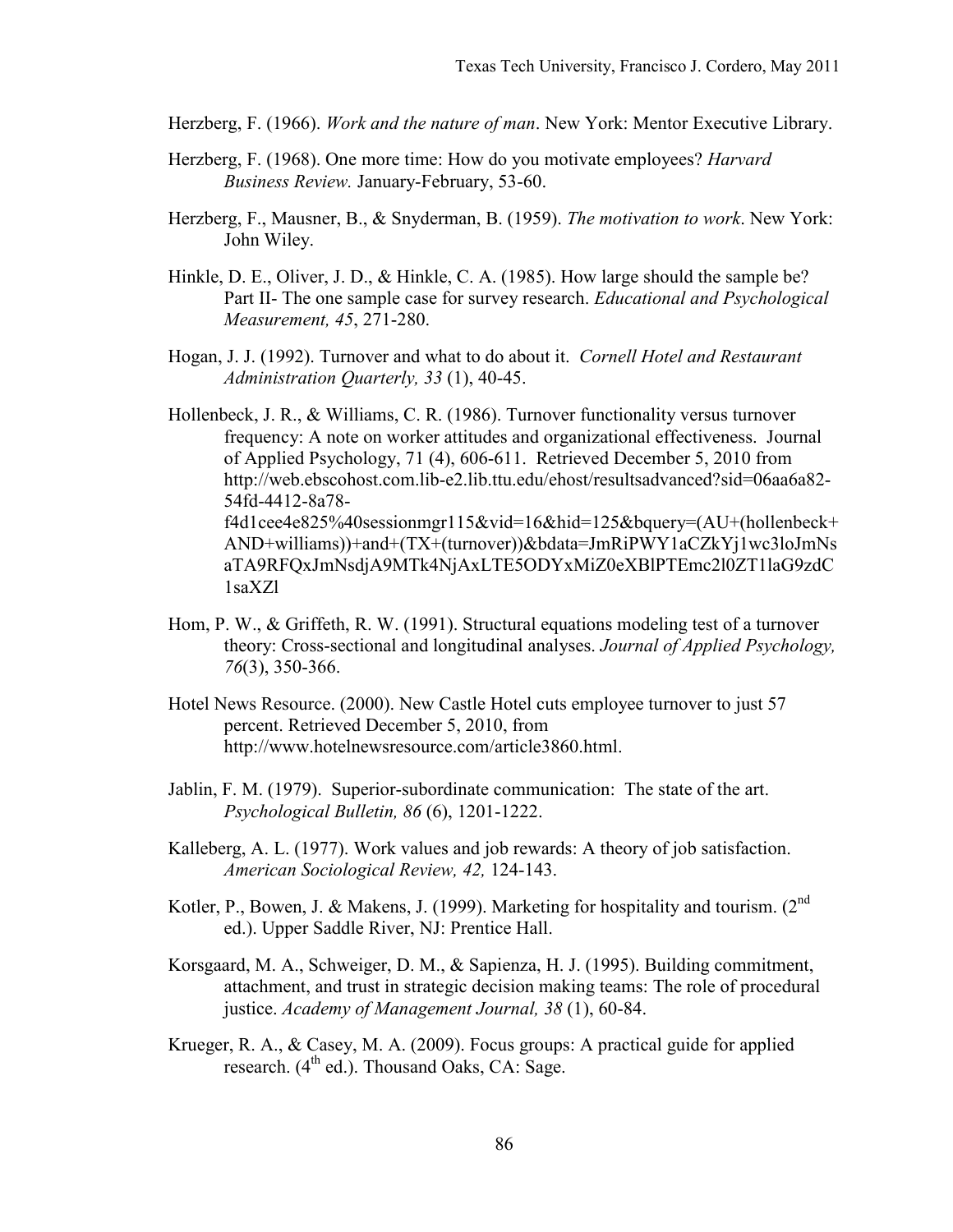- Lashley, C. and Chaplain, A. (1999). "Labour turnover: Hidden problem hidden costs." *The Hospitality Review, 1*(1), 49-54.
- Linden, R. C., & Graen, G. B. (1980). Generalizability of the vertical dyad linkage model of leadership. *Academy of Management Journal, 23*(3), 451-465.
- Linden, R. C., Wayne, S. J., & Stilwell, D. (1993). A longitudinal study on the early development of leader-member exchanges. *Journal of Applied Psychology, 78*(4), 662-674.
- Locke, E. A. (1976). The nature and causes of job satisfaction. In M.D. Dunnette (Eds.). *Handbook of Industrial and Organizational Psychology*. Chicago: Rand McNally.
- Maslow, A. (1943). A theory of human motivation. *Psychological Review, 50,* 370-396.
- Mathieu, J. E., & Zajac, D. M. (1990). A review and meta-analysis of the antecedents, correlates, and consequences of organizational commitment. *Psychological Bulletin, 108*(2), 171-194.
- Merriam, S. (1998). *Qualitative research and case study applications in education.* 2nd ed. San Francisco: Jossey-Bass.
- Meyer, J. P., & Allen, N. J. (1991). A three-component conceptualization of organizational commitment. *Human Resource Management Review, 1*(1), 61-89.
- Meyer, J. P. (1997). Organizational commitment. In C.L. Cooper & I. T. Robertson (Eds.) *International Review of Industrial and Organizational Psychology, 12,*  175-228. Chichester: John Wiley & Sons.
- Mobley, W. H. (1977). Intermediate linkages in the relationship between job satisfaction and employee turnover. *Journal of Applied Psychology, 62*(2), 237-240.
- Moorhead, G., Griffin, R. W. (2004*). Organizational behavior: Managing people and organizations.* 7<sup>th</sup> ed. Boston: Houghton-Mifflin.
- Mottaz, C. J. (1988). Work satisfaction among hospital nurses. *Hospital and Health Services Administration, 33*(1), 57-74.
- Mowday, R. T., Steers, R. M., & Porter, L. W. (1979). The measurement of organizational commitment. *Journal of Vocational Behavior, 14,* 224-247.
- Mowday, R. T., Steers, R. M., & Porter, L. W. (1982). *Employee-organization linkages: The psychology of commitment, absenteeism, and turnover*. New York: Academic Press.
- Napier, B. J., & Ferris, G. R. (1993). Distance in organizations. *Human Resources Management Review, 3*(4), 321-357.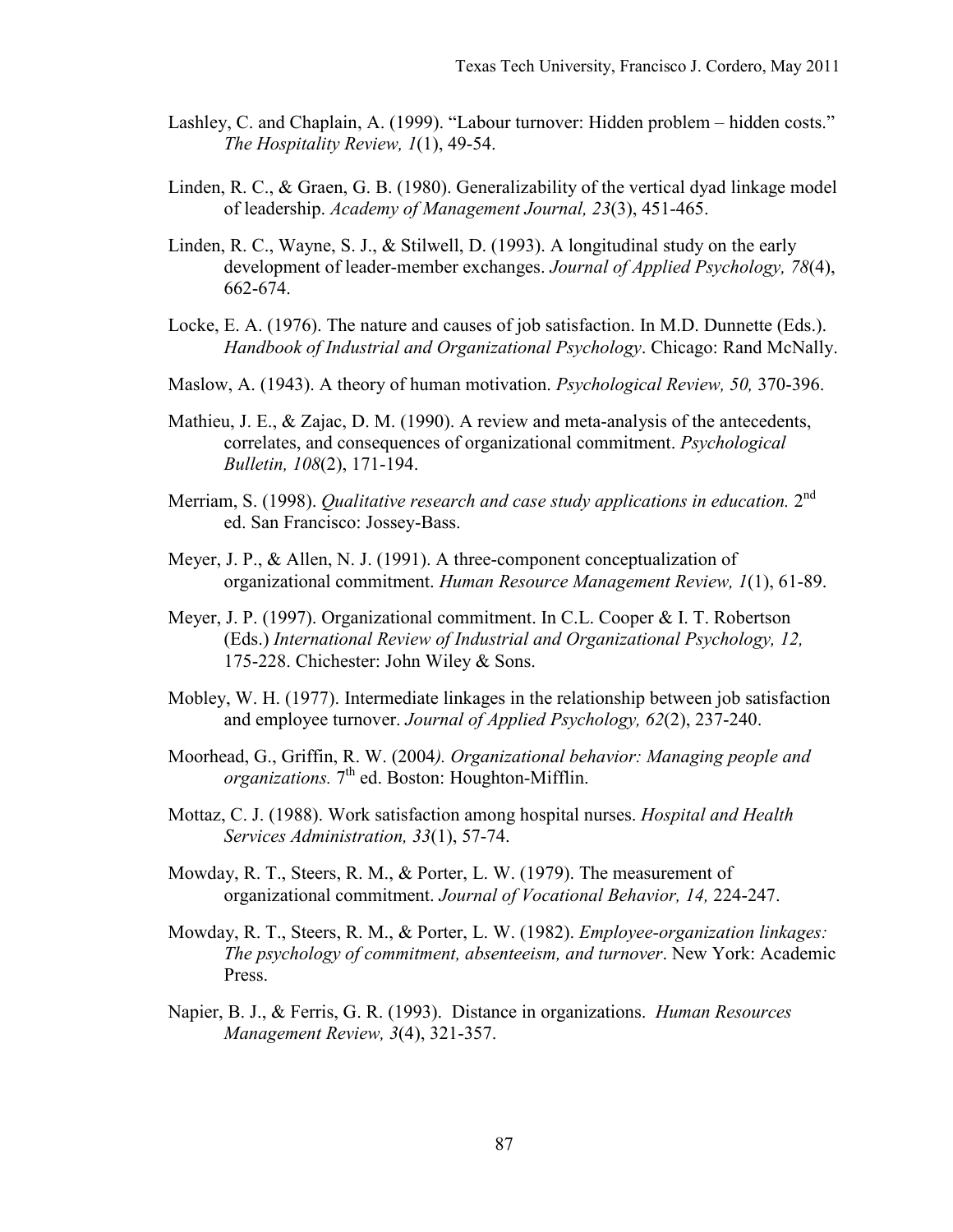- Nelson, A. L. (2007). The antecedents of employee turnover: Theoretical considerations in a case study approach (Doctoral dissertation, North Central University, 2007). Prescott, AZ.
- Nystrom, P. C. (1990). Vertical exchanges and organizational commitments of American business managers. *Group & Organization Studies, 15*(3), 296-312.
- O'Reilly, C. A., & Chatman, J. (1986). Organizational commitment and psychological attachment: The effects of compliance, identification, and internalization on prosocial behavior. *Journal of Applied Psychology, 71* (3), 492-499.
- O'Reilly, C. A., Chatman, J. & Caldwell, D. F., (1991). People and organizational culture: A profile comparison approach to assessing person-organization fit. *Academy of Management Journal, 34*(3), 487-516.
- Parasuraman, A., Zeithaml, V. A., & Berry, L. L. ((1988). SERVQUAL: a multiple-item scale for measuring consumer perceptions of service quality. *Journal of Retailing, 64* (1), 12-40.
- Porter, L. W., Steers, R. M., Mowday, R. T., & Boulian, P. V. (1974). Organizational commitment, job satisfaction, and turnover among psychiatric technicians. *Journal of Applied Psychology, 59,* 603-609.
- Poulston, J.M. (2009). Working conditions in hospitality: Employees' views of the dissatisfactory hygiene factors. *Journal of Quality Assurance in Hospitality & Tourism, 10* (1), 67.
- Robbins, S. P. (1993). *Organizational behavior: Concepts, controversies, and applications*. Englewood Cliffs, NJ: Prentice-Hall.
- Rosse, J. G., & Kraut, A. I. (1983). Reconsidering the vertical dyad linkage model of leadership. *Journal of Occupational Psychology, 56,* 63-71.
- Scandura, T., & Graen, G. B. (1984). Moderating effects of initial leader-member exchange status on the effects of a leadership intervention. *Journal of Applied Psychology, 69*(3), 428-436.
- Sheldon, M. E. (1971). Investments and involvements as mechanism producing commitment to the organization. *Administrative Science Quarterly, 16,* 143-150.
- Sims, W. J. (2007). Antecedents of Labor Turnover in Australian Alpine resorts. *Journal of Human Resources in Hospitality & Tourism*, 6(2), 123-125.
- Smith, P. C. (1992). In pursuit of happiness: Why study general job satisfaction? In C. J. Cranny, P. C. Smith, & E. F. Stone (Eds.), *Job satisfaction: Advances in theory and research*. New York: Free Press.
- Snyder, R. A., & Bruning, N. S. (1985). Quality of vertical dyad linkages: Congruence of supervisor and subordinate competence and role stress as explanatory variables. *Group & Organizational Studies, 10*(1), 81-94.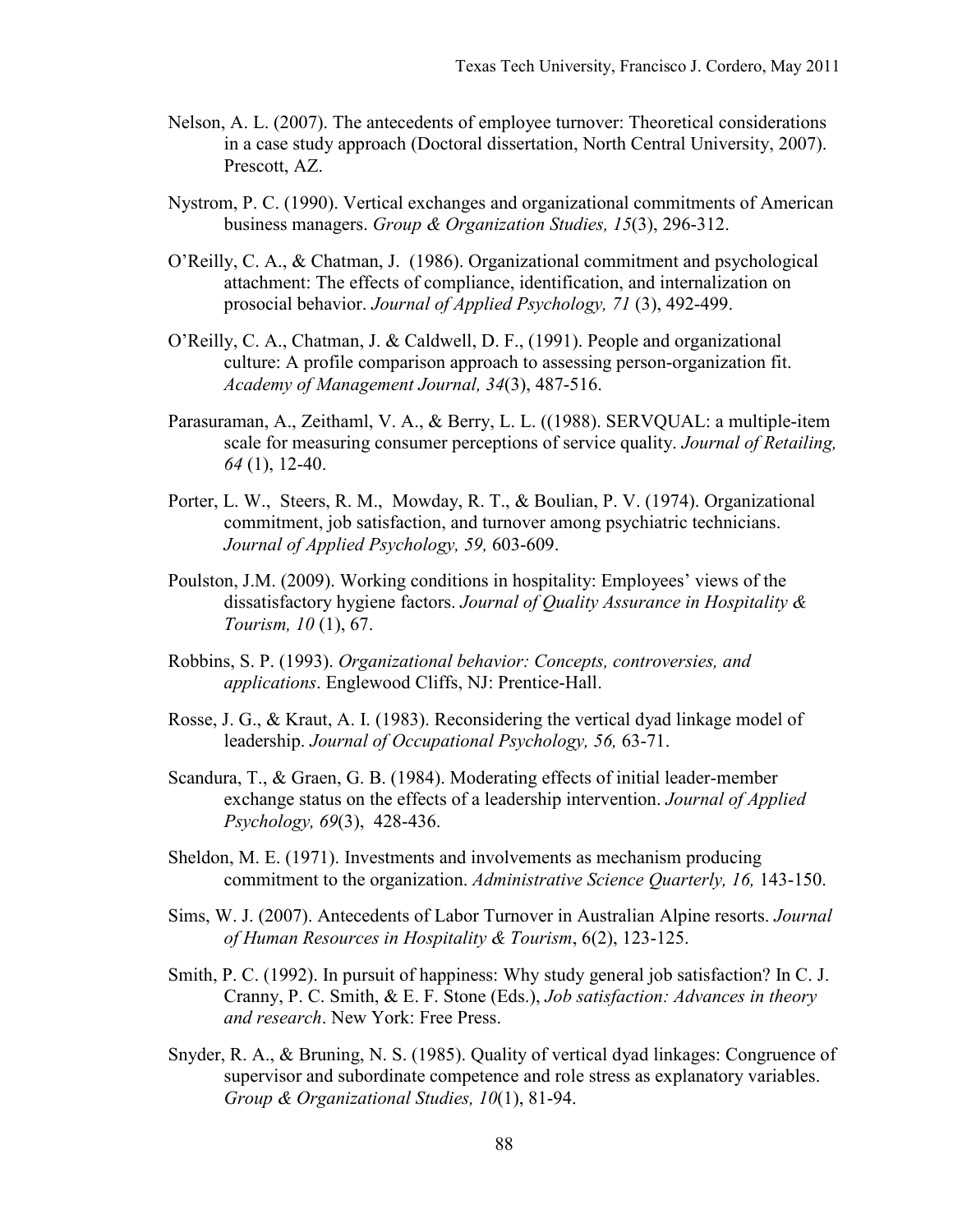- Spector, P. E. (1997). *Job satisfaction: Application, assessment, cause, and consequences.* Thousand Oaks, CA: Sage Publications.
- Stake, R. E. (2000). Case studies. In N.K. Denzin, & Y.S. Lincoln (Eds.), Handbook of qualitative research.  $(2^{nd}$  ed.) (pp. 435-454). Thousand Oaks, CA: Sage Publications.
- Steers, R. M. (1977). Antecedents and outcomes of organizational commitment. *Administrative Science Quarterly, 22,* 46-56.
- Sweet, S. A., & Grace-Martin, K. (2008). Data analysis with SPSS: A first course in applied statistics. 3<sup>rd</sup> ed. Boston: Pearson Education.
- Templeton, J. F. (1994). The focus group. Chicago IL: Probus Publishing Company.
- Texas Workforce Commission (2010). Retrieved from http://www.twc.state.tx.us/news/press/2011/032511epress.pdf.
- U.S. Department of Labor, Bureau of Labor Statistics. (2009). Occupational Employment Statistics Highlights. Retrieved from http://www.bls.gov/oes/.
- Vecchio, R. P. (1982). A further test of leadership effects due to between-group variation and with-group variation. *Journal of Applied Psychology, 67*(2), 200-208.
- Vecchio, R. P., & Gobdel, B. C. (1984). The vertical dyad linkage model of leadership problems and prospects. *Organizational Behavior and Human Performance. 34*, 5-20.
- Vroom, V. (1964). *Work and motivation*. New York: Wiley.
- Webster's New World College Dictionary  $(4<sup>th</sup>$  ed.). (2005). Cleveland, OH: Wiley Publishing, Inc.
- Weiner, Y. (1982). Commitment in organizations: A normative view. *Academy of Management Review*, *7*, 418-428.
- Williams, L. J., & Hazer, J. T. (1986). Antecedents and consequences of satisfaction and commitment in turnover models: a reanalysis using latent variable structural equation methods. *Journal of Applied Psychology, 71,*219-231.
- Woods, R. H., & Macaulay, J. F. (1989). Rx for turnover: Retention programs that work. *Cornell Hotel and Restaurant Administration Quarterly, 30*(1), 225.
- Yin, R. K. (1994). *Case study research: Design and methods*. Newbury Park: NEED CITY CA.
- Yukl, G. A. (1994). *Leadership in organizations*. Englewood Cliffs, NJ: Prentice-Hall.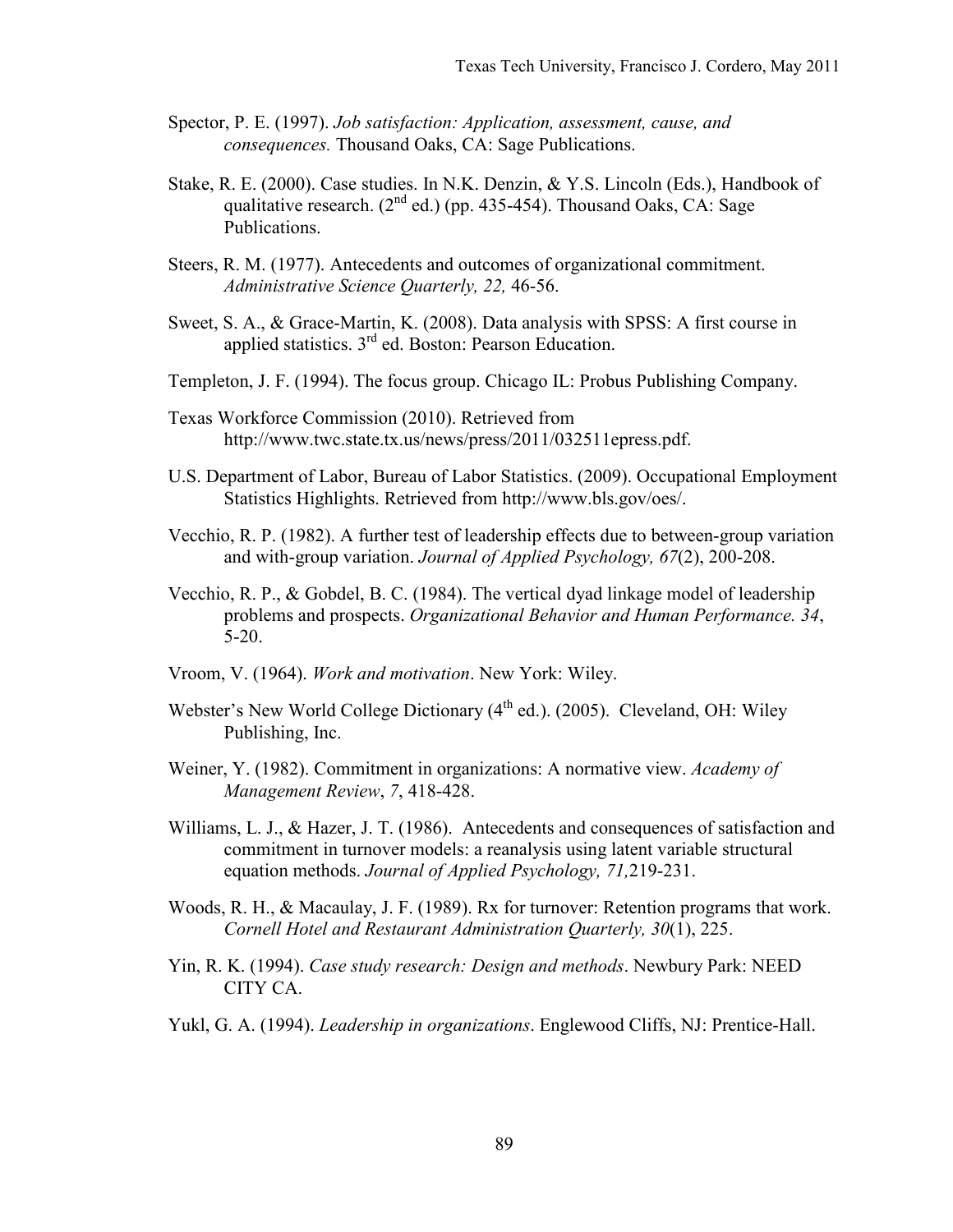## Appendix A

Job Turnover in the Lodging Industry Survey in English and Spanish

We are asking you to be a subject in research project entitled "Job Turnover in the Lodging Industry". The principal investigator for this study is Dr. Lynn Huffman, Associate Dean for the School of the Human Sciences at Texas Tech University. Dr. Huffman is being assisted by Francisco Cordero, who is a doctoral candidate in the Hospitality Administration program.

The purpose of this project is to determine factors that cause employee turnover in the lodging industry through understanding the attitudes of local hotel employees. If you agree to be a subject, you will be asked to complete the following survey questions. It is best for the study if everyone answers all the questions. However, if you do not feel comfortable answering a question, please feel free to skip it and move on to the next. The survey consists of 46 questions and it should take approximately 15 minutes to complete.

Please do not write your name on the survey sheet as all responses are anonymous. If you have already completed a survey, please do not complete a second survey. Your responses will be input into a computer and will at no time be associated with your name.

Participating in this study is completely up to you. No one can force you to participate and you will not lose anything if you do not participate. Also, you can quit at anytime and you will not lose anything.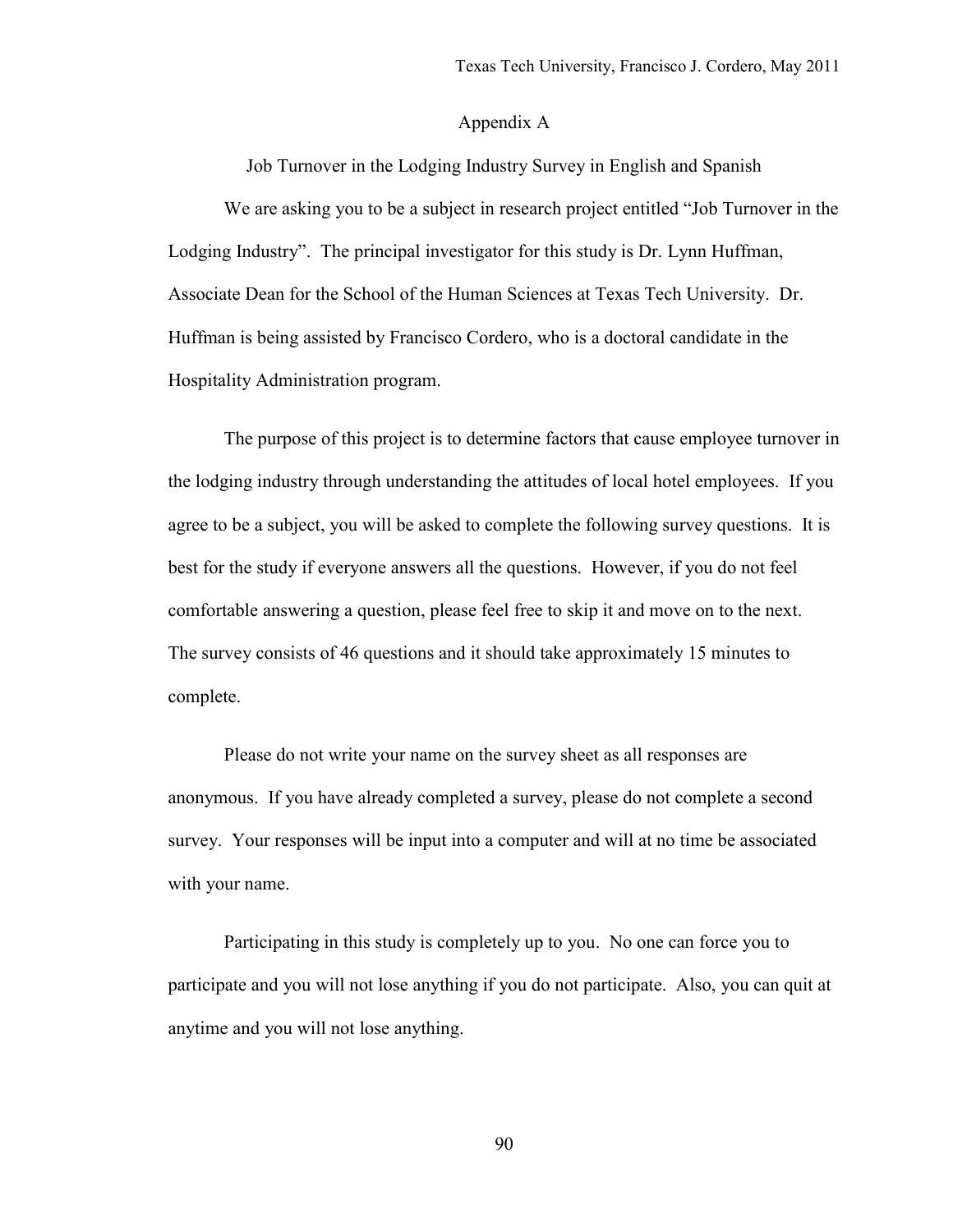Mr. Cordero or Dr. Huffman will answer any questions you have about the study. Mr. Cordero can be contacted at (806) 742-3068. Dr. Huffman may be reached at (806) 742-3031. For questions about your rights as a subject or about potential injuries caused by this research, contact the Texas Tech University Institutional Review Board for the Protection of Human Subjects, Office of Research Services, Texas Tech University, Lubbock, Texas 79409. You can also contact their office at (806) 742-3884.

**Section I.** Following are some items which assess your satisfaction at work. Circle one number per statement: Don't agree

Disagree or disagree Agree

# **Your Present Job**

| 1. Your job gives you a sense of accomplishment 1 2 3 4 5 |                     |  |  |
|-----------------------------------------------------------|---------------------|--|--|
| 2. Your job is challenging                                | $1 \t2 \t3 \t4 \t5$ |  |  |
| 3. Your job is dull                                       | $1 \t2 \t3 \t4 \t5$ |  |  |
| 4. Your job is satisfying                                 | $1 \t2 \t3 \t4 \t5$ |  |  |

|                                                          | or disagree<br>Disagree |  |                          |                | Agree |  |  |
|----------------------------------------------------------|-------------------------|--|--------------------------|----------------|-------|--|--|
|                                                          |                         |  |                          |                |       |  |  |
| <b>Relationships:</b>                                    |                         |  |                          |                |       |  |  |
|                                                          |                         |  |                          |                |       |  |  |
| 5. You have a good relationship with your co-workers 1 2 |                         |  | 3                        | $\overline{4}$ |       |  |  |
| 6. You have a good relationship with your supervisor 1 2 |                         |  | $\overline{\phantom{a}}$ |                |       |  |  |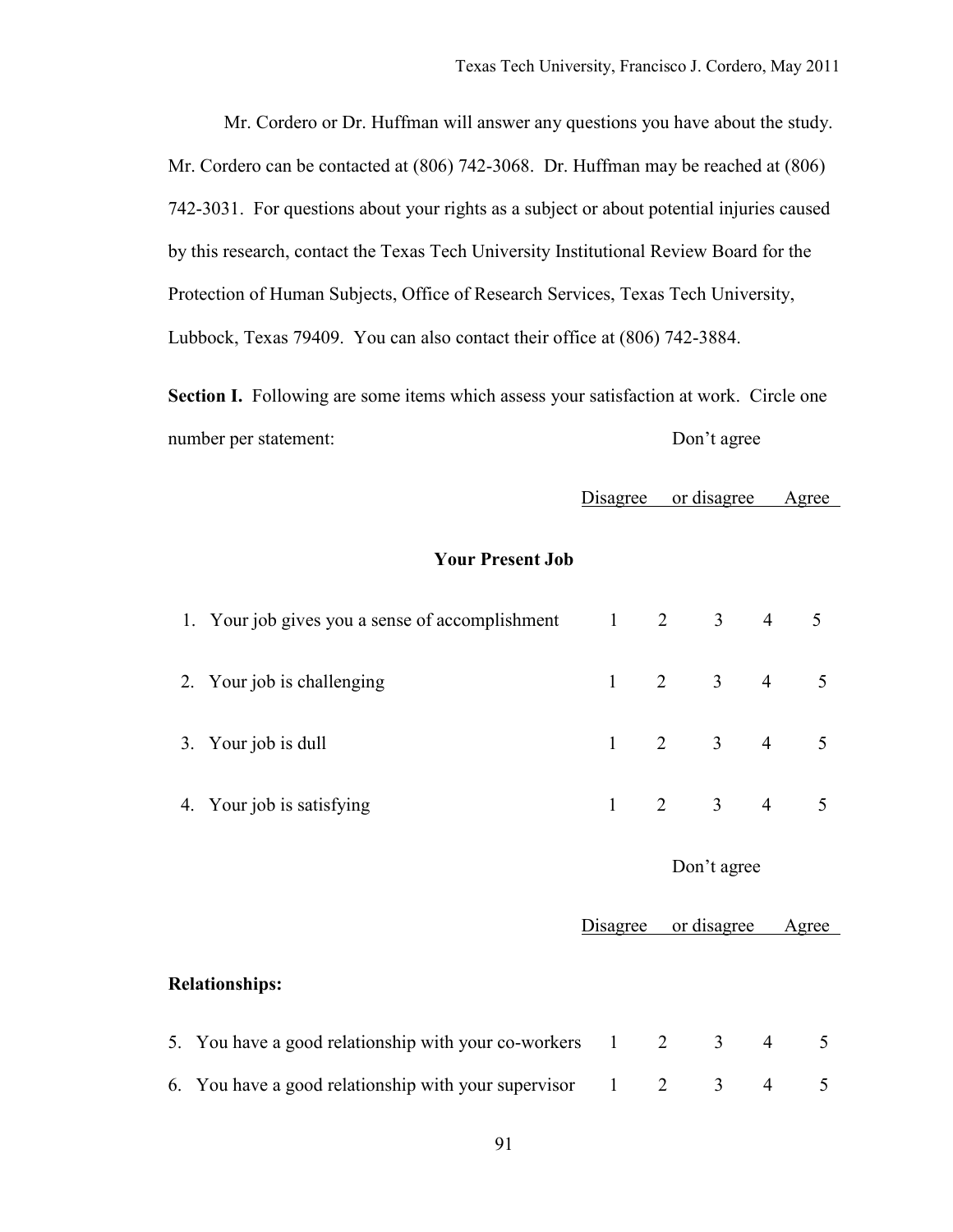|                                                         | Disagree     |                | or disagree    |                | Agree |
|---------------------------------------------------------|--------------|----------------|----------------|----------------|-------|
| 7. Your supervisor is friendly                          | $\mathbf{1}$ | $\overline{2}$ | $\overline{3}$ | $\overline{4}$ | 5     |
| 8. Your supervisor is helpful                           | $\mathbf{1}$ | $\overline{2}$ | $\overline{3}$ | $\overline{4}$ | 5     |
| 9. You would rather work alone                          | $\mathbf{1}$ | $\overline{2}$ | $\overline{3}$ | $\overline{4}$ | 5     |
| 10. You do not have a relationship with your supervisor | $\mathbf{1}$ | $\overline{2}$ | $\overline{3}$ | $\overline{4}$ | 5     |
| 11. Your supervisor is negative about you/your work     | $\mathbf{1}$ | $\overline{2}$ | $\overline{3}$ | $\overline{4}$ | 5     |
|                                                         |              |                | Don't agree    |                |       |
|                                                         | Disagree     |                | or disagree    |                | Agree |
| <b>General Working Conditions</b>                       |              |                |                |                |       |
| 12. You get enough hours to work each week              | $\mathbf{1}$ | 2              | $\overline{3}$ | $\overline{4}$ | 5     |
| 13. Your schedule is flexible                           | $\mathbf{1}$ | $\overline{2}$ | $\overline{3}$ | $\overline{4}$ | 5     |
| 14. This is a pleasant place to work                    | $\mathbf{1}$ | $\overline{2}$ | $\overline{3}$ | $\overline{4}$ | 5     |
| 15. You have a paid vacation                            | $\mathbf{1}$ | $\overline{2}$ | $\overline{3}$ | $\overline{4}$ | 5     |
| 16. You have sick leave                                 | 1            | $\overline{2}$ | $\overline{3}$ | $\overline{4}$ | 5     |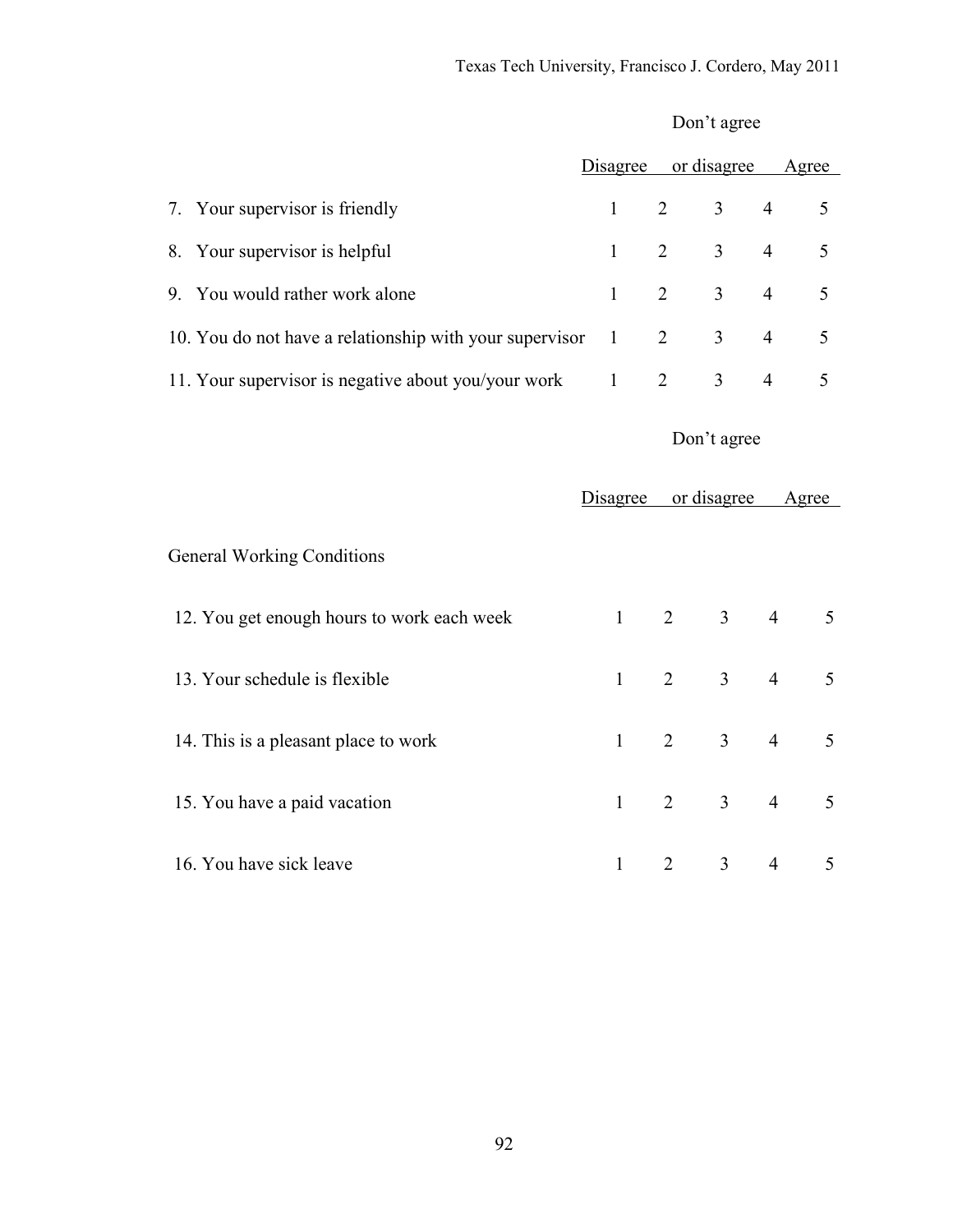|                                            | Disagree             | or disagree         |                | Agree           |                 |
|--------------------------------------------|----------------------|---------------------|----------------|-----------------|-----------------|
| Present Pay                                |                      |                     |                |                 |                 |
| 17. Your pay is fair                       | $\mathbf{1}$         | $2 \qquad \qquad 3$ |                | $\overline{4}$  | $5\overline{)}$ |
| 18. You are well paid                      | $\mathbf{1}$         | $\overline{2}$      | $\overline{3}$ | $\overline{4}$  | 5               |
| 19. You are underpaid                      | $\mathbf{1}$         | $\overline{2}$      | $\overline{3}$ | $\overline{4}$  | 5               |
| 20. This job gives you health insurance    | $\mathbf{1}$         | $\overline{2}$      | $\mathfrak{Z}$ | $4\overline{ }$ | 5               |
|                                            |                      | Don't agree         |                |                 |                 |
|                                            | Disagree or disagree |                     |                | Agree           |                 |
| <b>Opportunity for Promotion</b>           |                      |                     |                |                 |                 |
| 21. I have a good chance for promotion     | 1                    | $2 \qquad \qquad 3$ |                | $\overline{4}$  | $5\overline{)}$ |
| 22. The promotion policy is unfair         | $\mathbf{1}$         | $\overline{2}$      | $\mathfrak{Z}$ | $\overline{4}$  | 5               |
| 23. I have never been promoted at this job | $\mathbf{1}$         | $\overline{2}$      | $\mathfrak{Z}$ | $\overline{4}$  | 5               |
|                                            | Don't agree          |                     |                |                 |                 |
|                                            | Disagree or disagree |                     |                | Agree           |                 |
| Your Job in General                        |                      |                     |                |                 |                 |
| 24. I have a good job                      | $\mathbf{1}$         | $\overline{2}$      | $\mathfrak{Z}$ | $\overline{4}$  | 5               |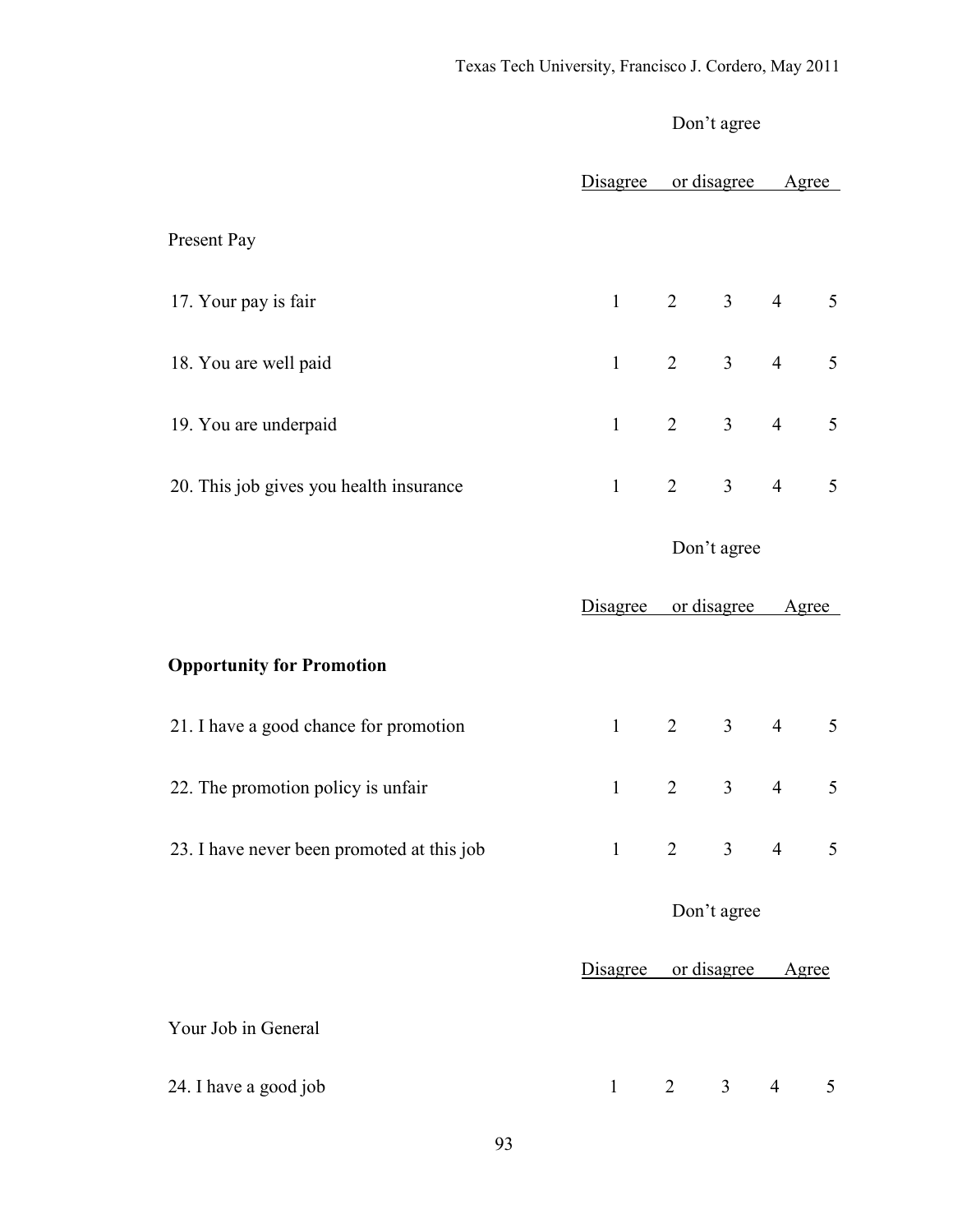| 25. My job is enjoyable                 | $\mathbf{1}$ |                         | $2 \t 3 \t 4$           |                       | $5\overline{)}$ |
|-----------------------------------------|--------------|-------------------------|-------------------------|-----------------------|-----------------|
| 26. I feel like I have job security     | $\mathbf{1}$ |                         |                         | $2 \qquad 3 \qquad 4$ | $\overline{5}$  |
| 27. I am recognized by my supervisor    |              |                         |                         |                       |                 |
| for my good work                        |              | $1 \t 2 \t 3 \t 4 \t 5$ |                         |                       |                 |
| 28. I am willing to work harder         |              |                         |                         |                       |                 |
| so this organization will be successful | 1            | 2 3 4 5                 |                         |                       |                 |
| 29. I tell my friends that this is      |              |                         |                         |                       |                 |
| a great organization to work for        |              | $1 \t 2 \t 3 \t 4 \t 5$ |                         |                       |                 |
| 30. I find that my values and the       |              |                         |                         |                       |                 |
| organization's values are alike         | $\mathbf{1}$ | 2                       | $\overline{\mathbf{3}}$ | $\overline{4}$        | 5               |

|                                                        | Disagree               | or disagree    |                                | Agree          |                 |
|--------------------------------------------------------|------------------------|----------------|--------------------------------|----------------|-----------------|
| 31. I am proud to tell others                          |                        |                |                                |                |                 |
| that I am part of this organization                    |                        |                | $2 \qquad 3 \qquad 4 \qquad 5$ |                |                 |
| 32. This organization really inspires me to do         |                        |                |                                |                |                 |
| my best work                                           | $\mathbf{1}$           |                | $2 \t3 \t4 \t5$                |                |                 |
| 33. I am extremely glad that I chose this organization |                        |                |                                |                |                 |
| to work for over others I was considering              |                        |                | $1 \qquad 2 \qquad 3 \qquad 4$ |                | $5\overline{)}$ |
| 34. I really care about the fate of this organization  | $1 \quad \blacksquare$ |                | $2 \quad 3 \quad 4$            |                | 5               |
| 35. This is the best organization to work for          | 1                      | $\overline{2}$ | 3                              | $\overline{4}$ | 5               |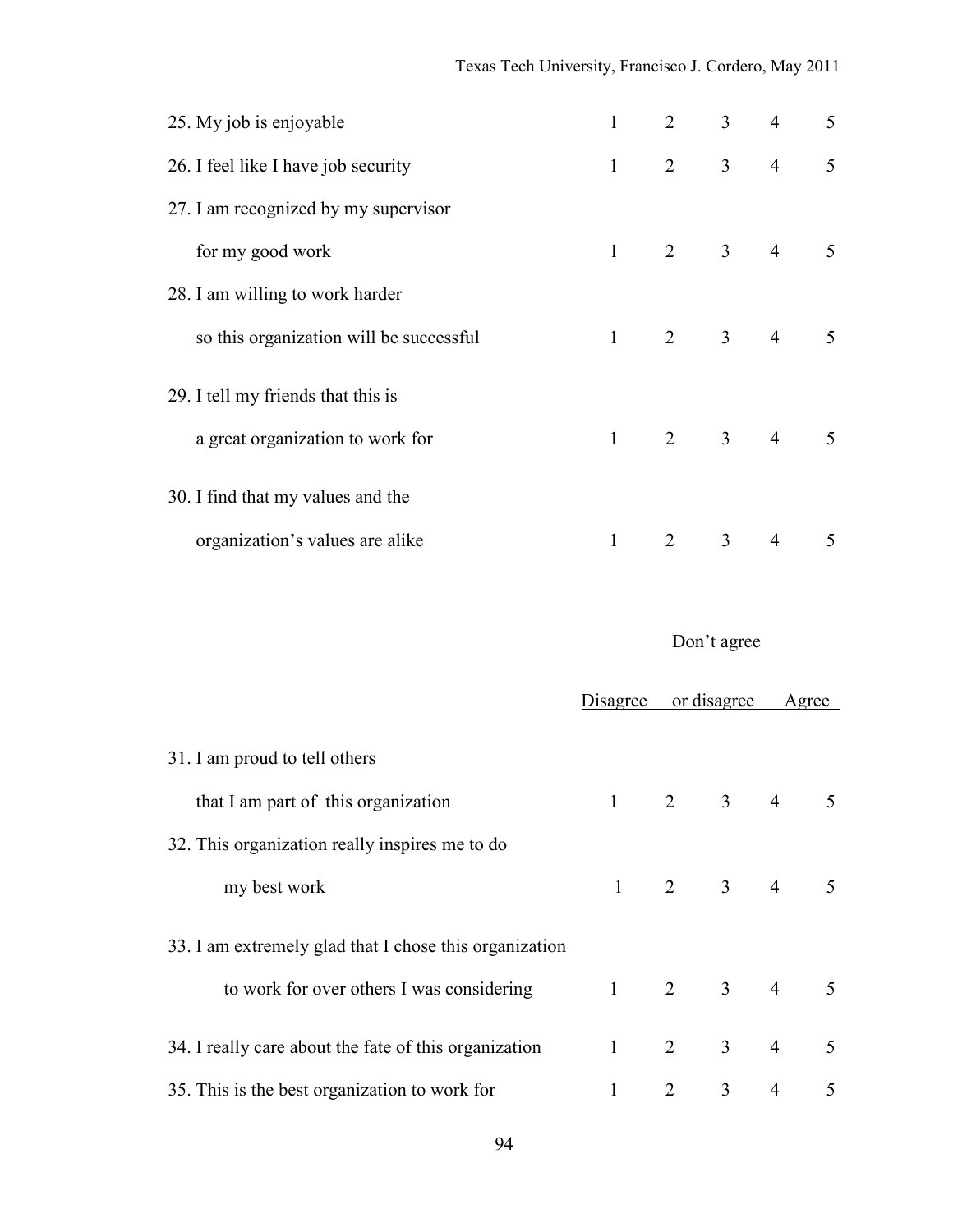| 36. I often think about quitting<br>$\mathbf{1}$                    |                                        |                                                              |            |              |                | $\overline{3}$ | $\overline{4}$ | 5 |
|---------------------------------------------------------------------|----------------------------------------|--------------------------------------------------------------|------------|--------------|----------------|----------------|----------------|---|
|                                                                     | 37. It is very likely that I will      |                                                              |            |              |                |                |                |   |
|                                                                     |                                        | look for a new job in the next year                          |            | 1            | $\overline{2}$ | 3 <sup>7</sup> | $\overline{4}$ | 5 |
|                                                                     |                                        | 38. I will leave this organization in the next year          |            | $\mathbf{1}$ | $\overline{2}$ | 3 <sup>1</sup> | $\overline{4}$ | 5 |
|                                                                     | <b>Section II: General Information</b> |                                                              |            |              |                |                |                |   |
|                                                                     | Please circle your responses.          |                                                              |            |              |                |                |                |   |
| Which department do you work in?<br>Housekeeping Foodservice<br>39. |                                        |                                                              |            |              |                |                |                |   |
| <b>Front Desk</b>                                                   |                                        |                                                              |            |              |                |                |                |   |
| 40. How long have you worked for this company?                      |                                        |                                                              |            |              |                |                |                |   |
|                                                                     |                                        | 1-3 months $4-6$ months $7-9$ months $10-12$ months          |            |              |                |                | more than      |   |
|                                                                     | 1 year                                 |                                                              |            |              |                |                |                |   |
|                                                                     |                                        | 41. Have you held any previous position(s) with the company? |            |              | Yes            |                | N <sub>0</sub> |   |
|                                                                     |                                        | If yes, what position?                                       |            |              |                |                |                |   |
|                                                                     |                                        | 42. How long have you held your current position?            |            |              |                |                |                |   |
|                                                                     | 1-3 months                             | 4-6 months                                                   | 7-9 months |              | $10-12$ months |                | more than      |   |
|                                                                     | 1 year                                 |                                                              |            |              |                |                |                |   |
| 43. Gender:                                                         | Male                                   | Female                                                       |            |              |                |                |                |   |
|                                                                     | 44. Age Range (in years):              |                                                              |            |              |                |                |                |   |
|                                                                     | $16 - 20$                              | $21 - 25$                                                    | $26 - 30$  | $31 - 35$    |                |                | 36-40          |   |
|                                                                     | $41 - 45$                              | $46 - 50$                                                    | $51 - 55$  | 56-60        |                |                | over 60        |   |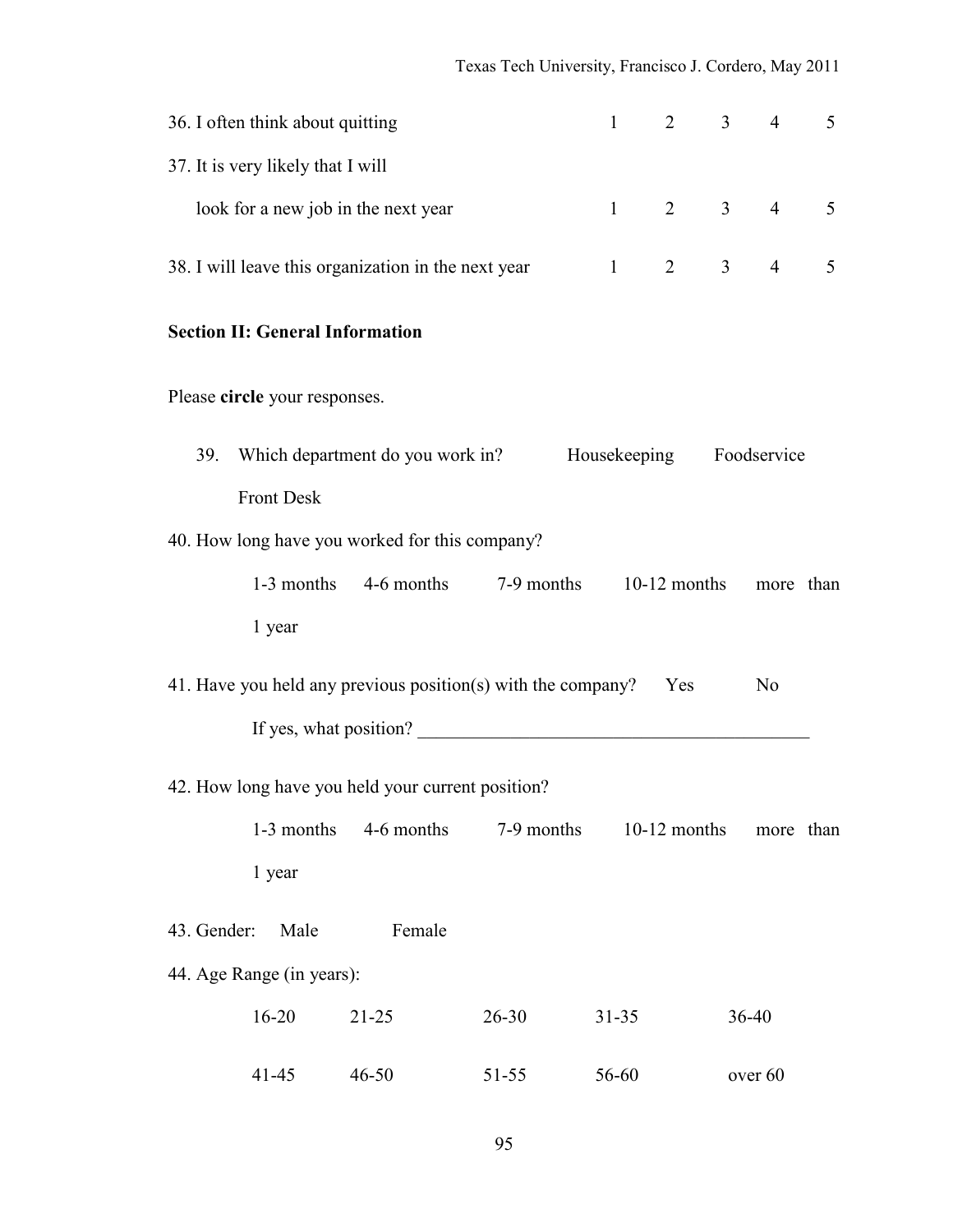| 45. Highest education level completed: |           |                       |                   |       |  |
|----------------------------------------|-----------|-----------------------|-------------------|-------|--|
| Did not graduate high school           |           | Graduated high school |                   |       |  |
| Some college                           |           |                       | Graduated college |       |  |
| 46. What is your ethnicity:            | Caucasian | Hispanic              | African American  | Asian |  |
|                                        | .)ther    |                       |                   |       |  |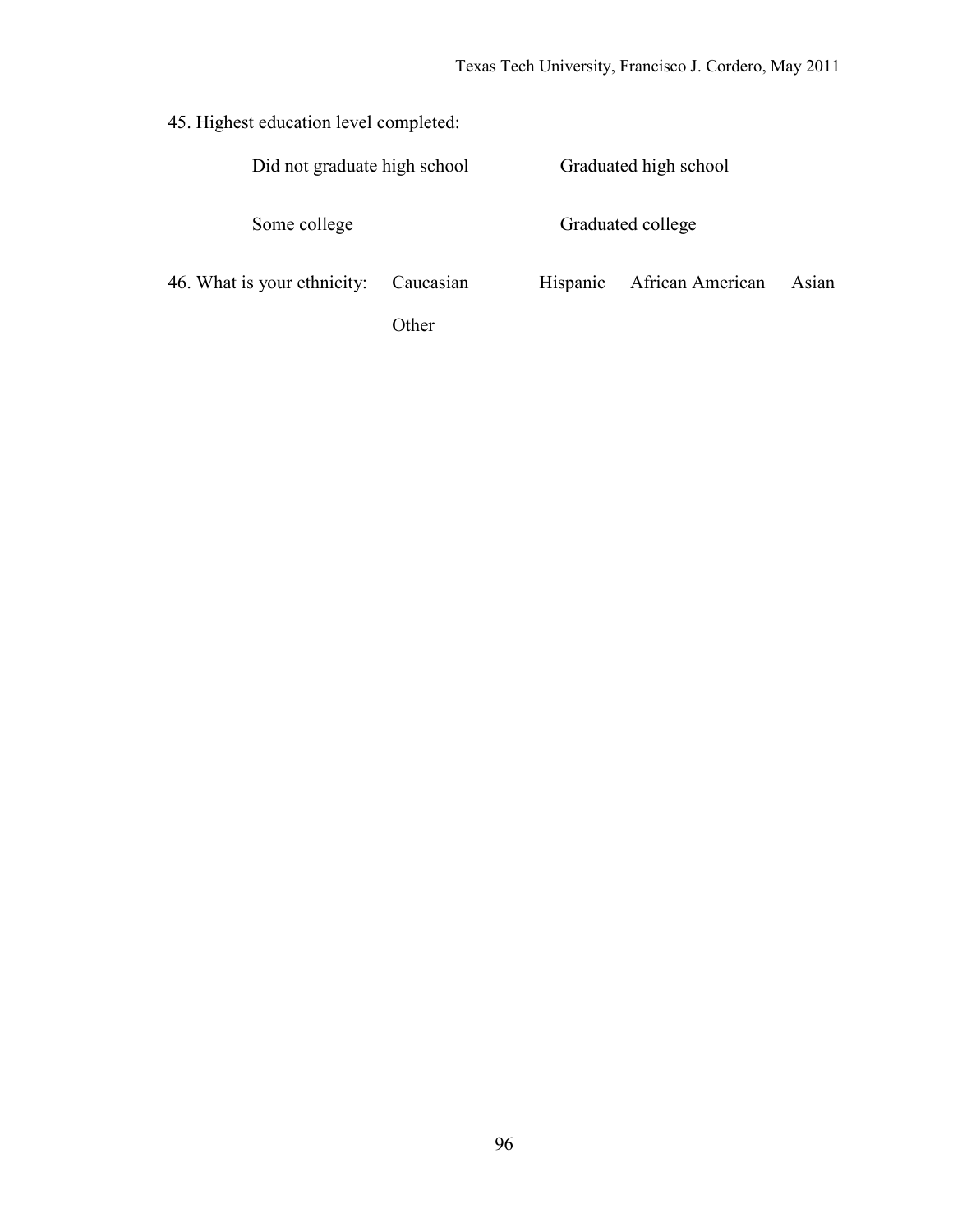Satisfaccion en el Trabajo para Empleados en Hoteles

Estamos pidiendo que ser un tema en el proyecto de investigación titulado "Satisfaccion en el Trabajo para Empleados en Hoteles". El investigador principal de este estudio es la Dr. Lynn Huffman, vicedecano de la Facultad de Ciencias Humanas de la Universidad Tecnológica de Texas. Dr. Huffman es asistido por Francisco Cordero, quien es un candidato doctoral en el programa de Administración de Hospitalidad.

El objetivo de este proyecto es determinar los factores que causan la rotación de los empleados en la industria hotelera a través del entendimiento de las actitudes de los empleados de los hoteles locales. Si usted se compromete a ser un tema, se le pedirá que complete las preguntas del cuestionario siguiente. Es mejor para el estudio si todo el mundo responde a todas las preguntas. Sin embargo, si usted no se siente cómodo respondiendo una pregunta, por favor siéntase libre de saltar y pasar a la siguiente. La encuesta consta de 46 preguntas y debe tener aproximadamente 15 minutos.

Por favor, no escribas tu nombre en la hoja de encuesta como todas las respuestas son anónimas. Si usted ya ha completado una encuesta, por favor no complete una segunda encuesta. Sus respuestas serán de entrada en una computadora y en ningún momento estar asociado con su nombre.

La participación en este estudio es totalmente suya. Nadie te puede obligar a participar y no perderá nada si usted no participa. Además, puede salir en cualquier momento y usted no perderá nada.

El Sr. Cordero o la Dr. Huffman contestará cualquier pregunta que tenga sobre el estudio. Puede contactar Sr. Cordero en su oficina al (806) 742-3068. La Dr. Huffman se puede contactar al (806) 742-3031. Para preguntas acerca de sus derechos como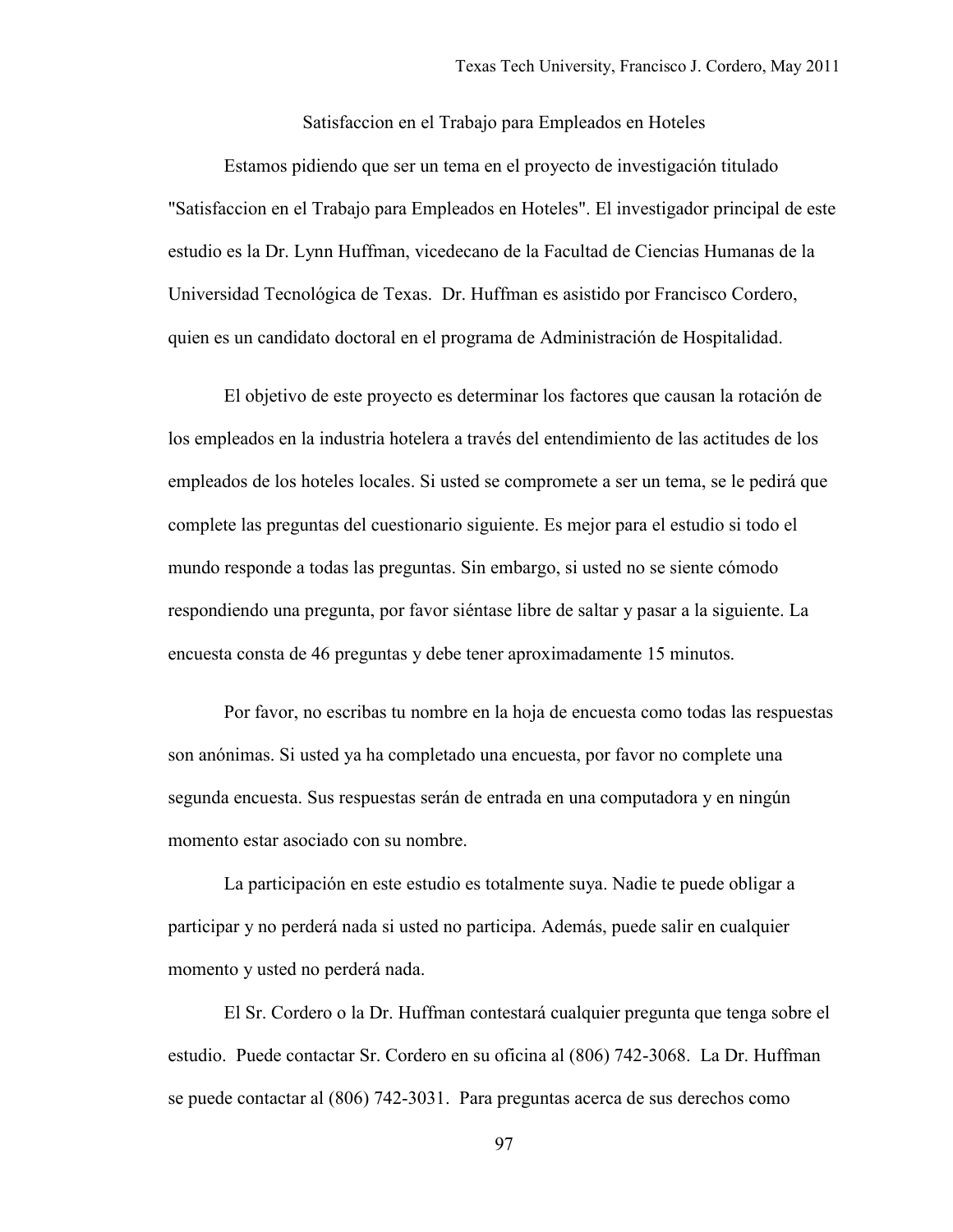lesiones tema o potenciales sobre causada por esta investigación, en contacto con el Texas Tech University Junta de Revisión Institucional para la Protección de Sujetos Humanos, Oficina de Servicios de Investigación, la Universidad Texas Tech en Lubbock, Texas 79409. También puede contactar a su oficina al (806) 742-3884.

**Sección I.** A continuación siguen unas oraciones que evalúan su satisfacción en el trabajo. Encierre dentro de un círculo el numero que refleje su respuesta a cada oración:

|                                                 | No estoy                 |                |                |                | De      |
|-------------------------------------------------|--------------------------|----------------|----------------|----------------|---------|
|                                                 | de acuerdo Indeciso      |                |                |                | acuerdo |
| Tu trabajo actual                               |                          |                |                |                |         |
| 1. Tu trabajo te da un sentido de logro (éxito) | $\mathbf{1}$             | $\overline{2}$ | 3 <sup>7</sup> | $\overline{4}$ | 5       |
| 2. Tu trabajo te reta                           | $\mathbf{1}$             | $\overline{2}$ | $\overline{3}$ | $\overline{4}$ | 5       |
| 3. Tu trabajo es aburrido                       | $\mathbf{1}$             | $\overline{2}$ | $\overline{3}$ | $\overline{4}$ | 5       |
| 4. Tu trabajo te satisface                      | $\mathbf{1}$             | $\overline{2}$ | $\overline{3}$ | $\overline{4}$ | 5       |
|                                                 | No estoy                 |                |                |                | De      |
|                                                 |                          | de acuerdo     | Indeciso       |                | acuerdo |
| <b>Relaciones:</b>                              |                          |                |                |                |         |
| 5. Te llevas bien con tus compañeros de trabajo | $\overline{\phantom{0}}$ | 2              | $\mathfrak{Z}$ | $\overline{4}$ | 5       |
| 6. Te llevas bien con tu supervisor             | $\mathbf{1}$             | $\overline{2}$ | $\mathfrak{Z}$ | $\overline{4}$ | 5       |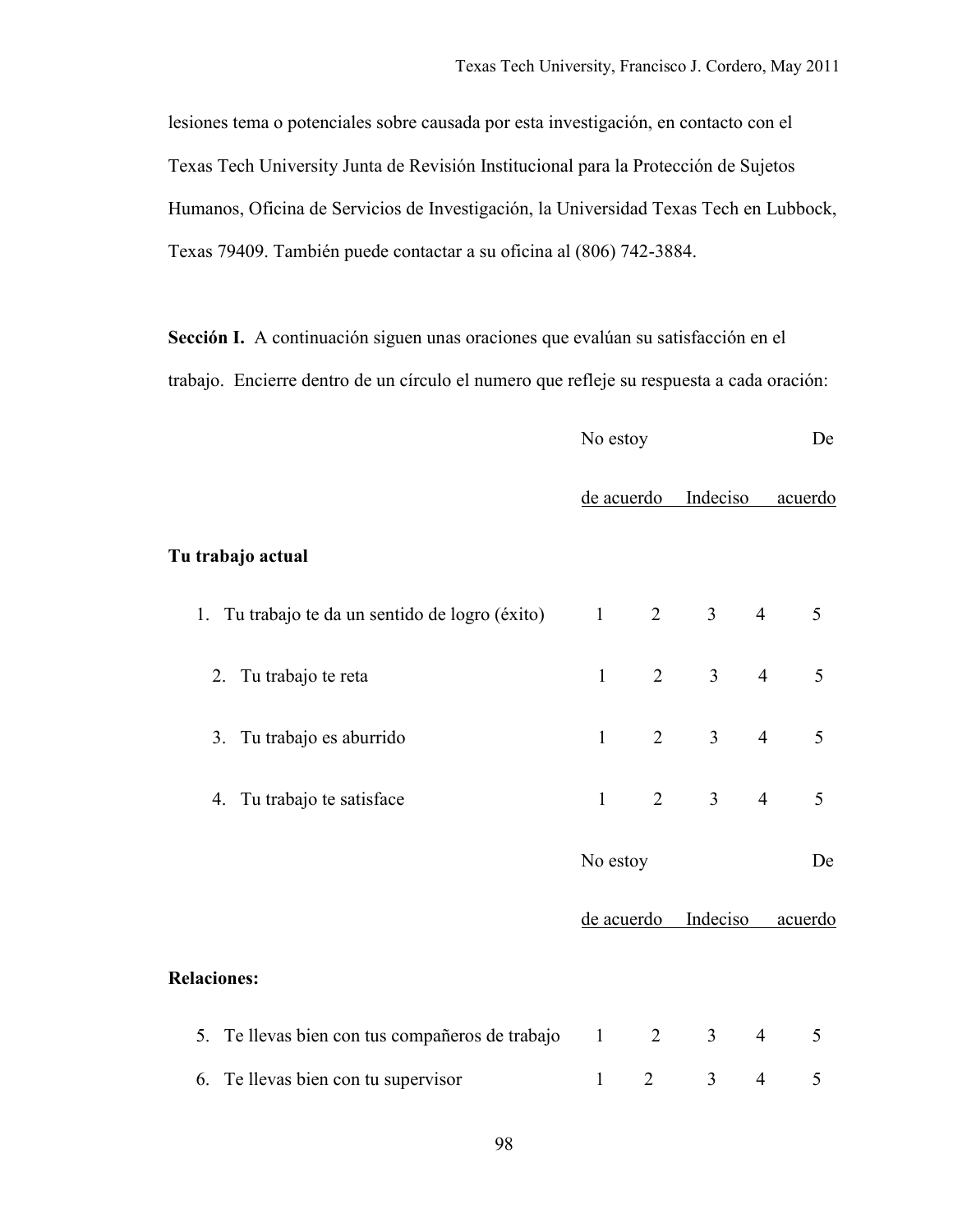| 7. Tu supervisor es amigable                 | $\mathbf{1}$ | 2              | 3                   | $\overline{4}$ | 5       |
|----------------------------------------------|--------------|----------------|---------------------|----------------|---------|
| 8. Tu supervisor es servicial/ayuda          | $\mathbf{1}$ | 2              | $\overline{3}$      | $\overline{4}$ | 5       |
| 9. Preferirías trabajar solo/a               | $\mathbf{1}$ | $\overline{2}$ | 3 <sup>7</sup>      | $\overline{4}$ | 5       |
| 10. No te llevas con tu supervisor           | $\mathbf{1}$ | $\overline{2}$ | $\overline{3}$      | $\overline{4}$ | 5       |
| 11. Tu supervisor tiene una actitud          |              |                |                     |                |         |
| negativa acerca de ti y de tu trabajo        | $\mathbf{1}$ | $\overline{2}$ | 3 <sup>7</sup>      | $\overline{4}$ | 5       |
|                                              | No estoy     |                |                     |                | De      |
|                                              |              |                | de acuerdo Indeciso |                | acuerdo |
| Condiciones generales de trabajo             |              |                |                     |                |         |
| 12. Se te dan suficientes horas de           | $\mathbf{1}$ | $\overline{2}$ | 3 <sup>7</sup>      | $\overline{4}$ | 5       |
| trabajo cada semana                          |              |                |                     |                |         |
| 13. Tu horario de trabajo es flexible        | $\mathbf{1}$ | $\overline{2}$ | 3 <sup>7</sup>      | $\overline{4}$ | 5       |
| 14. Este es un lugar agradable para trabajar | $\mathbf{1}$ | $\overline{2}$ | $\overline{3}$      | $\overline{4}$ | 5       |
| 15. Tienes vacaciones pagadas                | $\mathbf{1}$ | $\overline{2}$ | 3 <sup>7</sup>      | $\overline{4}$ | 5       |
| 16. Tienes derecho a licencia por enfermedad | 1            |                | $2 \qquad \qquad 3$ | $\overline{4}$ | 5       |
| (sick leave)                                 |              |                |                     |                |         |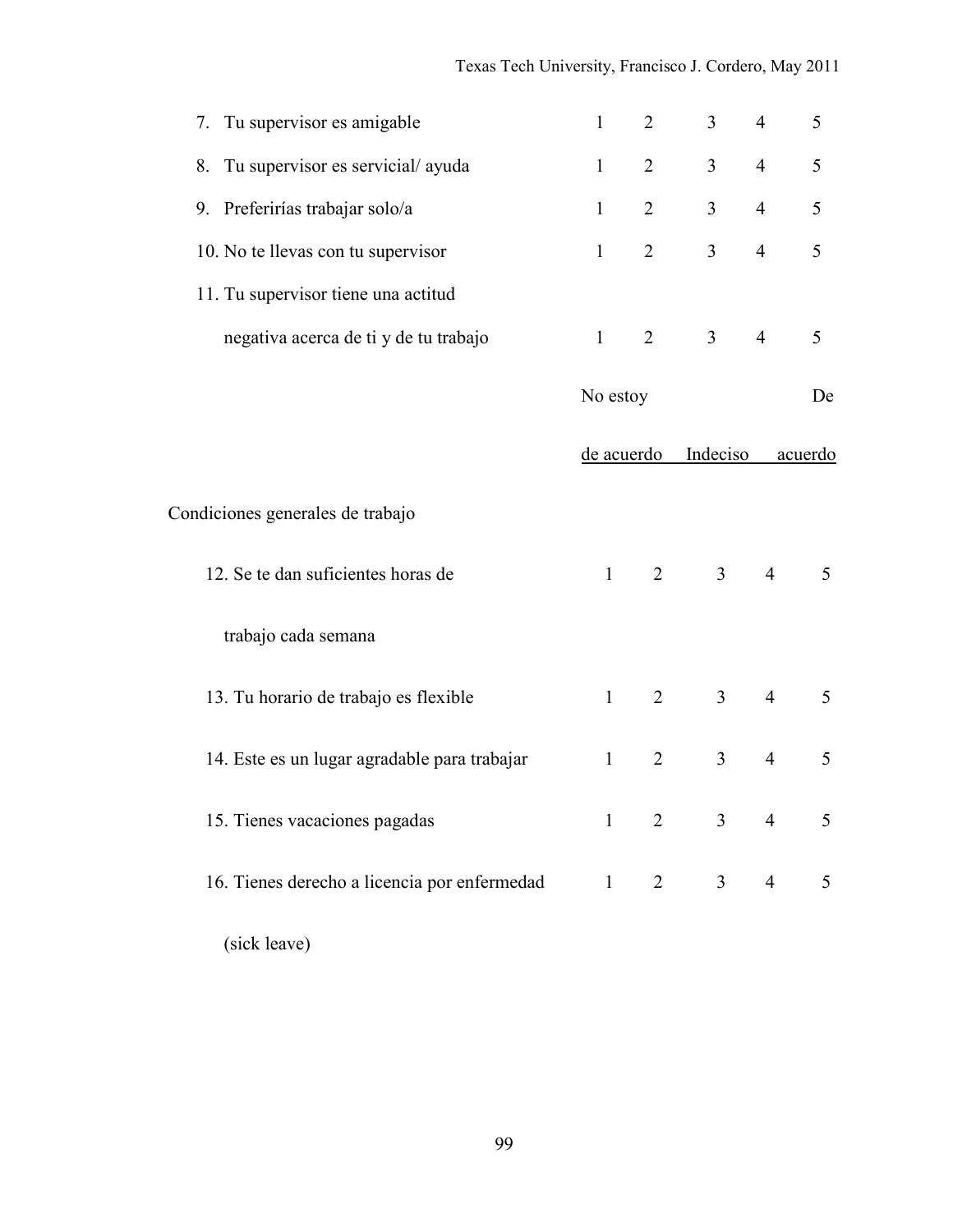|                                         | No estoy               |                |                                  |                 | De             |
|-----------------------------------------|------------------------|----------------|----------------------------------|-----------------|----------------|
|                                         |                        |                | de acuerdo Indeciso              |                 | acuerdo        |
| Salario actual                          |                        |                |                                  |                 |                |
| 17. Tu paga es justa                    | $1 \qquad \qquad$      |                | $2 \qquad 3 \qquad 4$            |                 | 5              |
| 18. Estas bien pagado/a                 | $1 \quad \blacksquare$ |                | 3 <sup>7</sup><br>$\overline{2}$ | $\overline{4}$  | 5              |
| 19. Te pagan de menos                   | $1 \quad \blacksquare$ |                | 3 <sup>1</sup><br>$\overline{2}$ | $\overline{4}$  | 5              |
| 20. Este trabajo te paga seguro         |                        |                |                                  |                 |                |
| por enfermedad (health insurance)       |                        |                | $1 \quad 2 \quad 3$              | $4\overline{ }$ | 5              |
|                                         | No estoy               |                |                                  |                 | De             |
|                                         |                        |                | de acuerdo Indeciso              |                 | <u>acuerdo</u> |
| Oportunidades de ascenso                |                        |                |                                  |                 |                |
| 21. Tengo una Buena oportunidad         |                        |                |                                  |                 |                |
| de obtener un ascenso                   | $\mathbf{1}$           |                | $2 \qquad \qquad 3$              | $\overline{4}$  | 5              |
| 22. La política de promociones/ascensos |                        |                |                                  |                 |                |
| es injusta                              |                        |                | $1 \quad 2 \quad 3$              | $\overline{4}$  | 5              |
| 23. En este trabajo nunca he obtenido   |                        |                |                                  |                 |                |
| una ascenso/promoción                   | $\mathbf{1}$           | $\overline{2}$ | 3 <sup>7</sup>                   | $\overline{4}$  | 5              |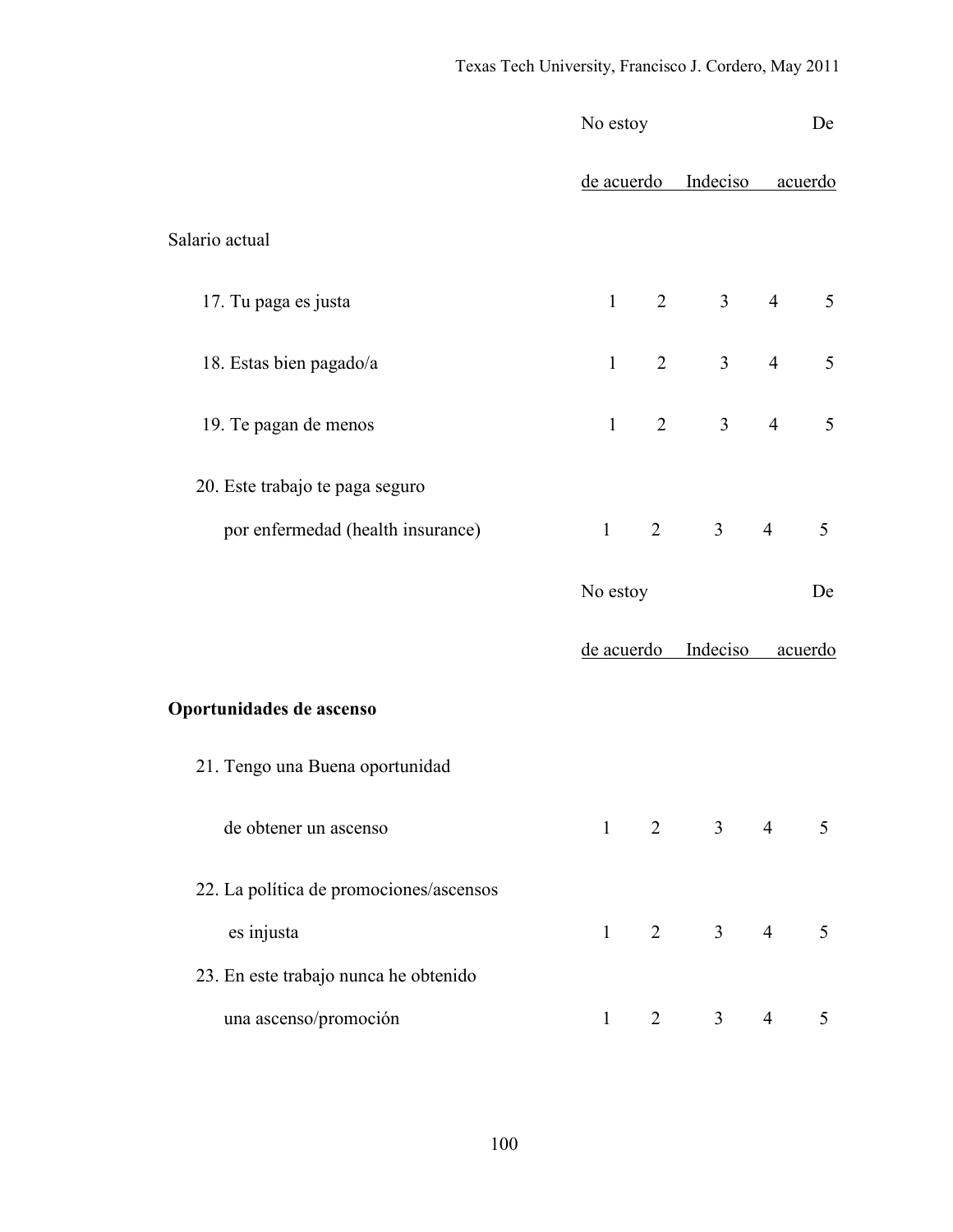|                                                       | No estoy     |                |                                  |                | De             |
|-------------------------------------------------------|--------------|----------------|----------------------------------|----------------|----------------|
|                                                       |              |                | de acuerdo Indeciso              |                | <u>acuerdo</u> |
| Tu trabajo en general                                 |              |                |                                  |                |                |
| 24. Tengo un buen trabajo                             | $\mathbf{1}$ | 2              | 3 <sup>1</sup>                   | $\overline{4}$ | 5              |
| 25. Disfruto mi trabajo                               | $\mathbf{1}$ | $\overline{2}$ | 3 <sup>7</sup>                   | $\overline{4}$ | $\mathfrak s$  |
| 26. Mi trabajo es seguro                              | $\mathbf{1}$ | $\overline{2}$ | $\overline{3}$                   | $\overline{4}$ | 5              |
| 27. Mi supervisor reconoce que hago un buen trabajo 1 |              | 2              | $\mathfrak{Z}$                   | $\overline{4}$ | 5              |
| 28. Estoy dispuesto/a a trabajar más duro             |              |                |                                  |                |                |
| para que esta organización tenga éxito                | $\mathbf{1}$ | 2              | 3 <sup>7</sup>                   | $\overline{4}$ | 5              |
| 29. A mis amigos les digo que este es un              |              |                |                                  |                |                |
| buen lugar de trabajo                                 | $\mathbf{1}$ | 2              | 3 <sup>7</sup>                   | $\overline{4}$ | 5              |
| 30. Encuentro que mis valores y los                   |              |                |                                  |                |                |
| de la organización son semejantes                     | $\mathbf{1}$ | 2              | 3 <sup>7</sup>                   | $\overline{4}$ | 5              |
| 31. Me siento orgulloso de decirle a los              |              |                |                                  |                |                |
| demás que soy parte de esta organización              | $\mathbf{1}$ |                | 3 <sup>7</sup><br>$\overline{2}$ | $\overline{4}$ | 5              |
| 32. Esta organización me inspira a                    |              |                |                                  |                |                |
| hacer mi mejor trabajo                                | $\mathbf{1}$ | $\overline{2}$ | $\mathfrak{Z}$                   | 4              | 5              |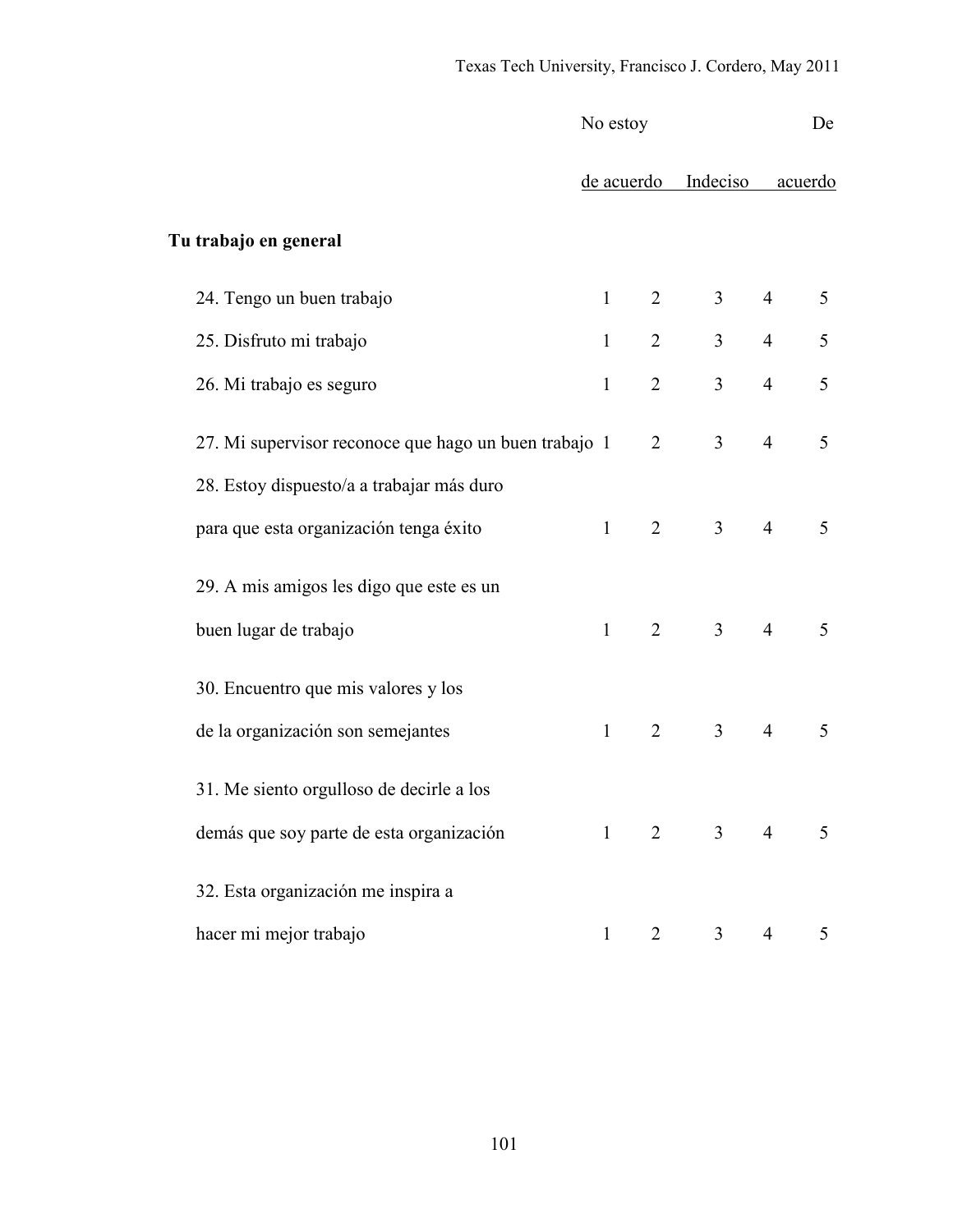| No estoy                                                         |              |   |                                  | De             |          |
|------------------------------------------------------------------|--------------|---|----------------------------------|----------------|----------|
|                                                                  |              |   | de acuerdo Indeciso              |                | acuerdo  |
| Estoy muy contento de haber seleccionado esta                    |              |   |                                  |                |          |
| organización para trabajar dentro de las otras opciones          |              |   |                                  |                |          |
| de trabajo que tenia disponibles                                 | $\mathbf{1}$ |   | $\overline{2}$<br>3 <sup>1</sup> | $\overline{4}$ | 5        |
| 33. Realmente me interesa el destino de                          |              |   |                                  |                |          |
| esta organización                                                | $\mathbf{1}$ | 2 | 3 <sup>7</sup>                   | $\overline{4}$ | 5        |
| 34. Esta es la mejor organización para trabajar                  | $\mathbf{1}$ | 2 | 3 <sup>7</sup>                   | $\overline{4}$ | 5        |
| 35. A veces pienso en renunciar                                  | $\mathbf{1}$ | 2 | 3 <sup>1</sup>                   | $\overline{4}$ | 5        |
| 36. Es muy probable que el próximo año este                      |              |   |                                  |                |          |
| buscando por un nuevo empleo                                     | $\mathbf{1}$ | 2 | $\mathfrak{Z}$                   | $\overline{4}$ | 5        |
| 37. Voy a dejar esta organización el próximo año                 | $\mathbf{1}$ | 2 | $\overline{3}$                   | $\overline{4}$ | 5        |
| Sección II: Información general                                  |              |   |                                  |                |          |
| Por favor encierre su respuesta dentro de un círculo.            |              |   |                                  |                |          |
| 38. ¿En que departamento trabaja?                                | Camarista    |   |                                  | Gastronomía    |          |
| Recepción                                                        |              |   |                                  |                |          |
| 39. ¿Cuánto tiempo tiene trabajando para esta compañía?          |              |   |                                  |                |          |
| 4-6 meses<br>1-3 meses<br>7-9 meses                              |              |   | $10-12$ meses                    |                | mas de 1 |
| año                                                              |              |   |                                  |                |          |
| 40. ¿Anteriormente, ha tenido otros puestos con la compañía? Yes |              |   |                                  | N <sub>0</sub> |          |
| 102                                                              |              |   |                                  |                |          |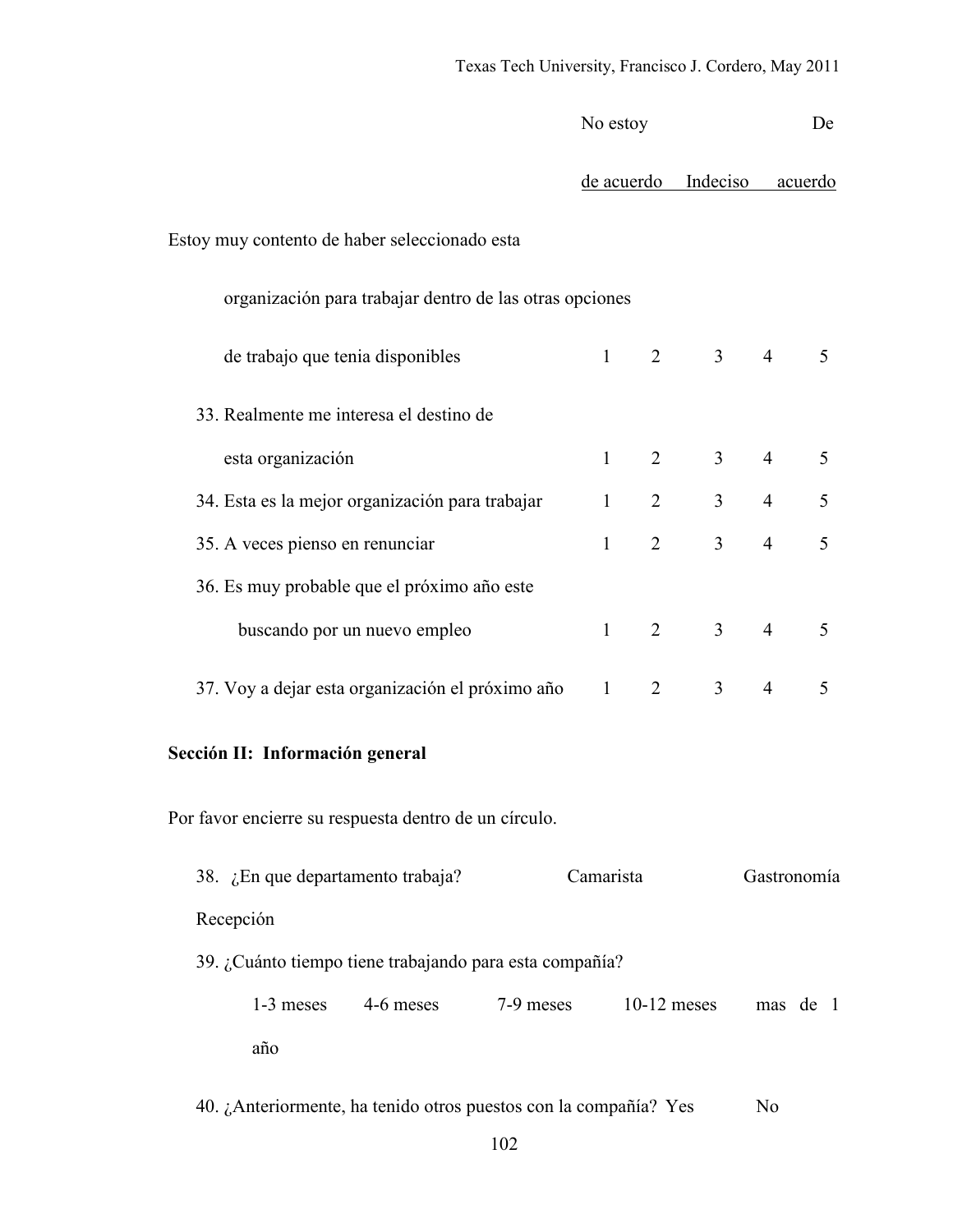| Si                           | la | respuesta                                       | es        | sí,       | $i$ , qué      | posición?    |    |
|------------------------------|----|-------------------------------------------------|-----------|-----------|----------------|--------------|----|
|                              |    | 41. ¿Cuánto tiempo tiene en la posición actual? |           |           |                |              |    |
| 1-3 meses<br>año             |    | 4-6 meses                                       | 7-9 meses |           | $10-12$ meses  | mas de 1     |    |
| 42. Género:                  |    | Masculino                                       | Femenino  |           |                |              |    |
| 43. Rango de edad (en años): |    |                                                 |           |           |                |              |    |
| $16 - 20$                    |    | $21 - 25$                                       | $26 - 30$ | $31 - 35$ |                | 36-40        |    |
| $41 - 45$                    |    | $46 - 50$                                       | $51 - 55$ | 56-60     |                | más de 60    |    |
|                              |    | 44. Nivel más alto de educación terminada:      |           |           |                |              |    |
|                              |    | No terminé preparatoria (high school)           |           |           | Terminé        | preparatoria |    |
| (high school)                |    |                                                 |           |           |                |              |    |
|                              |    | Asistí a la Universidad/college                 |           |           | Me             | gradué<br>de | la |
| Universidad/college          |    |                                                 |           |           |                |              |    |
|                              |    | 45. ¿Cuál es tu origen étnico? Caucásico        | Hispano   |           | Afro-Americano |              |    |
| Asiático                     |    | Otro                                            |           |           |                |              |    |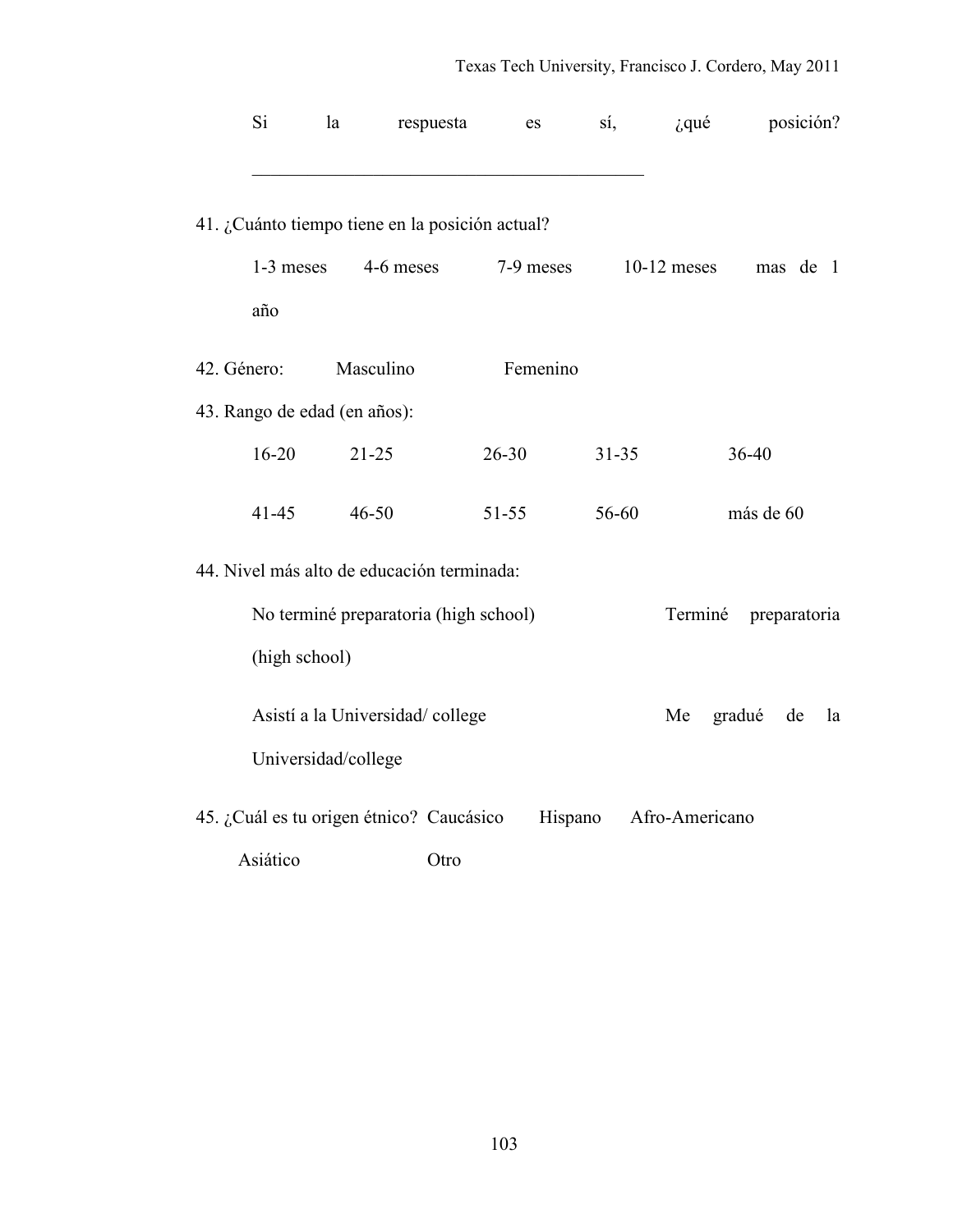#### Appendix B

Interview Questions for Job Turnover in the Lodging Industry in English and Spanish

We are asking you to be a subject in research project entitled "Job Turnover in the Lodging Industry". The principal investigator for this study is Dr. Lynn Huffman, Associate Dean for the School of the Human Sciences at Texas Tech University. Dr. Huffman is being assisted by Francisco Cordero, who is a doctoral candidate in the Hospitality Administration program.

The purpose of this project is to determine factors that cause employee turnover in the lodging industry through understanding the attitudes of local hotel employees. If you agree to be a subject, you will be asked to answer the following questions. It is best for the study if everyone answers all the questions. However, if you do not feel comfortable answering a question, I will skip it and move on to the next question. The interview consists of seven (7) questions and it should take approximately 45 minutes to complete.

The interview will be conducted by the researcher. The interview will be transcribed and recorded. To ensure anonymity, no names will be mentioned during the interview and the researcher will be the only person that will listen to the recording and read the notes. The recordings will be destroyed immediately after they have been transcribed. There will not be any association between the participant and the recorded and written interview. The transcripts will be locked in a file cabinet in Mr. Cordero's office at Texas Tech.

104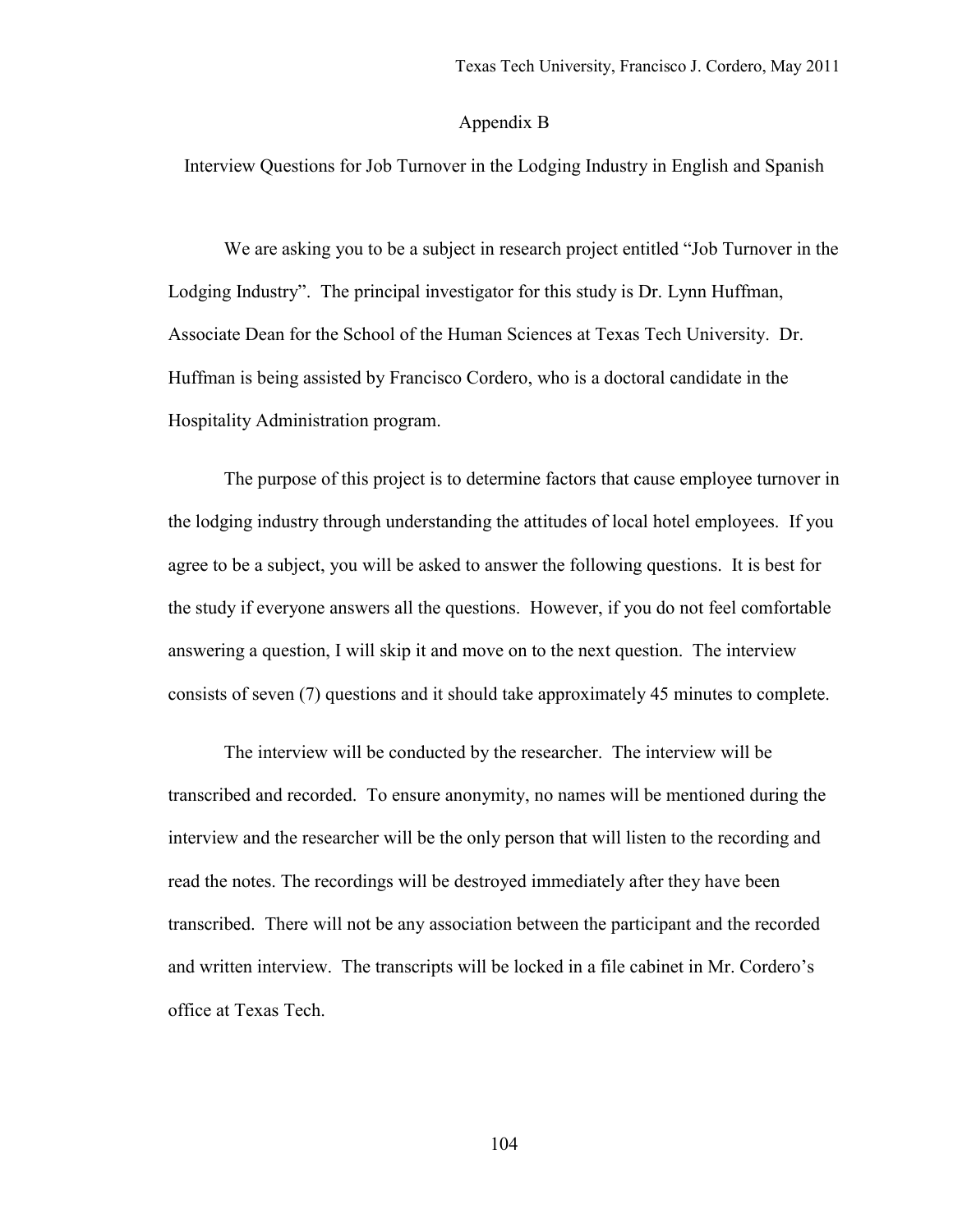Participating in this study is completely up to you. No one can force you to participate and you will not lose anything if you do not participate. Also, you can quit at anytime and you will not lose anything.

Mr. Cordero or Dr. Huffman will answer any questions you have about the study. Mr. Cordero can be contacted at (806) 742-3068. Dr. Huffman may be reached at (806) 742-3031. For questions about your rights as a subject or about potential injuries caused by this research, contact the Texas Tech University Institutional Review Board for the Protection of Human Subjects, Office of Research Services, Texas Tech University, Lubbock, Texas 79409. You can also contact their office at (806) 742-3884.

What department do you work in?

Your Age?

Education level?

Ethnicity?

- 1. Regardless of how much formal organizational authority your supervisor has built into his/her position, what are the chances that he/she would be personally inclined to use his/her power to help you solve problems in your work? (he certainly would, probably would, might or might not, no).
- 2. To what extent can you count on your supervisor to "bail you out," at his/her expense, when you really need him/her? (certainly would, probably, might or might not, no).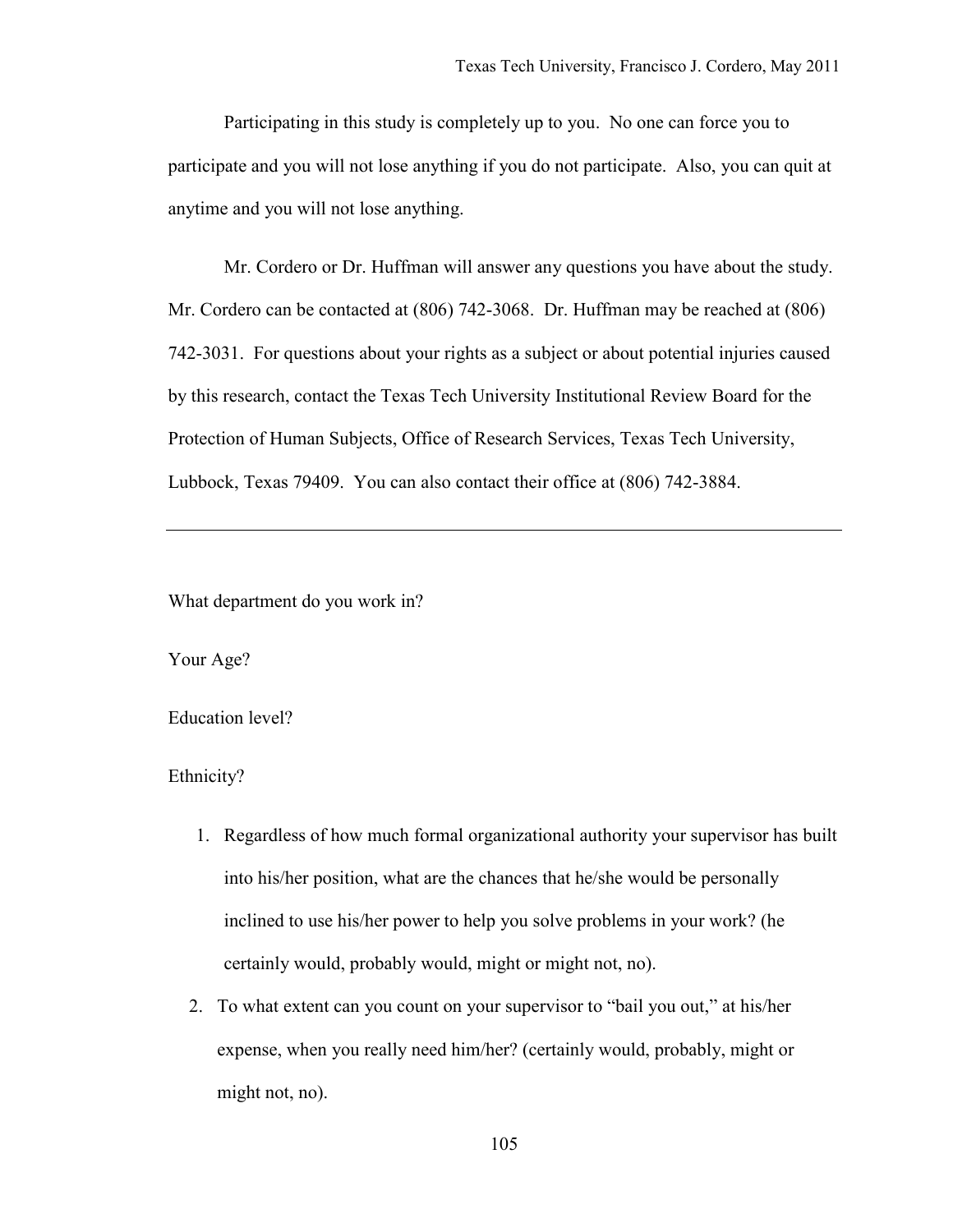- 3. How often do you take suggestions regarding your work to your supervisor? (almost always, usually, seldom, never).
- 4. How would you characterize your working relationship with your supervisor? (extremely effective, better than average, about average, less than average).
- 5. Do you plan on looking for a new job within the next year? (yes, no, maybe)
- 6. How often do you think about quitting this job? (never, occasionally, once a week, once a day)
- 7. Do you plan on leaving this organization within the next year? (yes, no, maybe)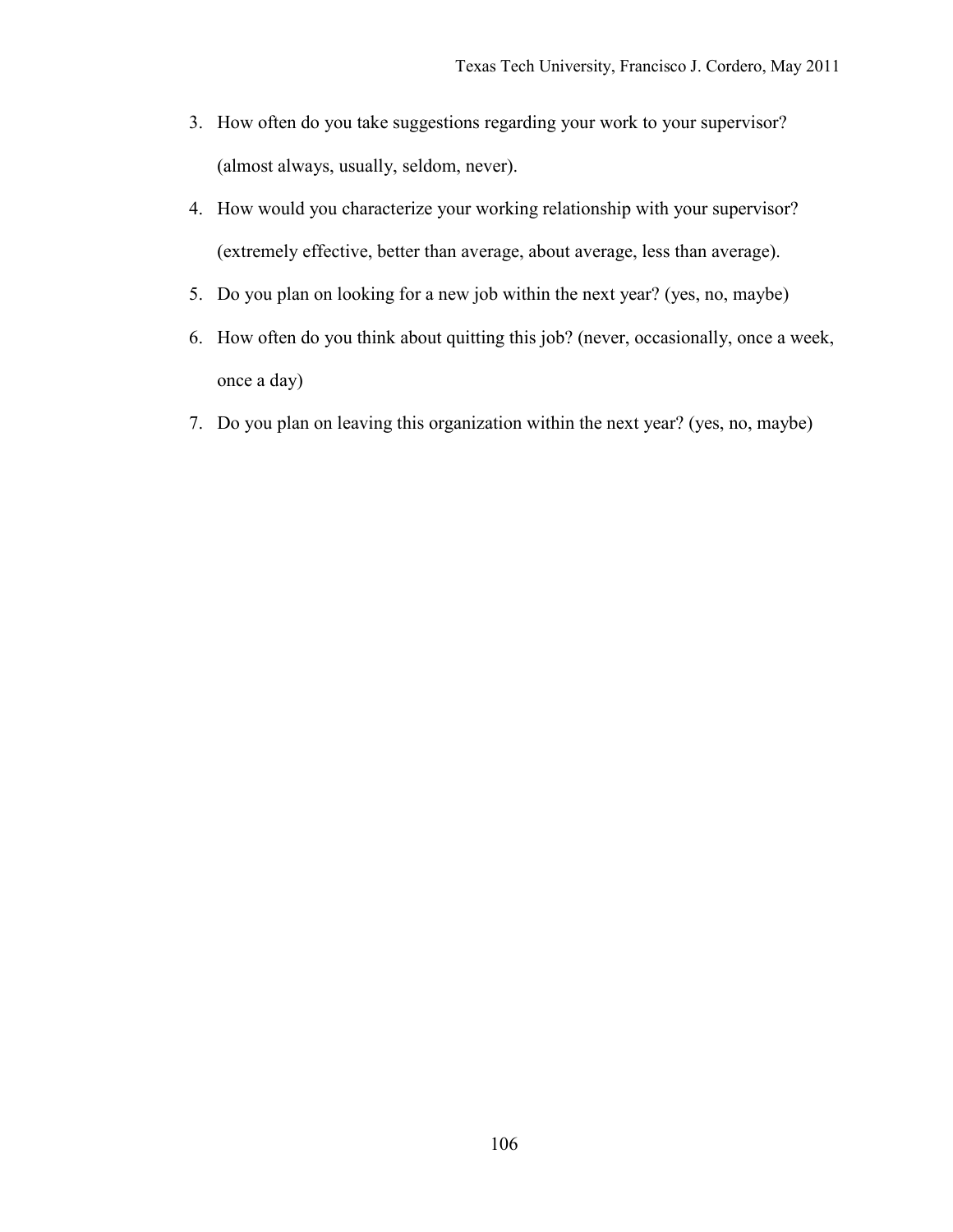Satisfaccion en el Trabajo para Empleados en Hoteles

Estamos pidiendo que ser un tema en el proyecto de investigación titulado "Volumen de negocios de empleo en la industria hotelera". El investigador principal de este estudio es la Dr. Lynn Huffman, vicedecano de la Facultad de Ciencias Humanas de la Universidad Tecnológica de Texas. Dr. Huffman es asistido por Francisco Cordero, quien es un candidato doctoral en el programa de Administración de Hospitalidad.

El objetivo de este proyecto es determinar los factores que causan la rotación de los empleados en la industria hotelera a través del entendimiento de las actitudes de los empleados de los hoteles locales. Si usted se compromete a ser un tema, se le pedirá que conteste las siguientes preguntas. Es mejor para el estudio si todo el mundo responde a todas las preguntas. Sin embargo, si usted no se siente cómodo respondiendo una pregunta, voy a saltar y pasar a la siguiente pregunta. La entrevista se compone de siete (7) preguntas y debe tener aproximadamente 45 minutos.

La entrevista se llevará a cabo por el investigador. La entrevista será grabada y transcrita. Para garantizar el anonimato, sin nombres serán mencionados durante la entrevista y el investigador va a ser la única persona que va a escuchar la grabación y leer las notas. Las grabaciones de audio serán destruidos una vez que se transcriben. No habrá ninguna asociación entre el participante y la entrevista grabada y escrita.

La participación en este estudio es totalmente suya. Nadie te puede obligar a participar y no perderá nada si usted no participa. Además, puede salir en cualquier momento y usted no perderá nada.

107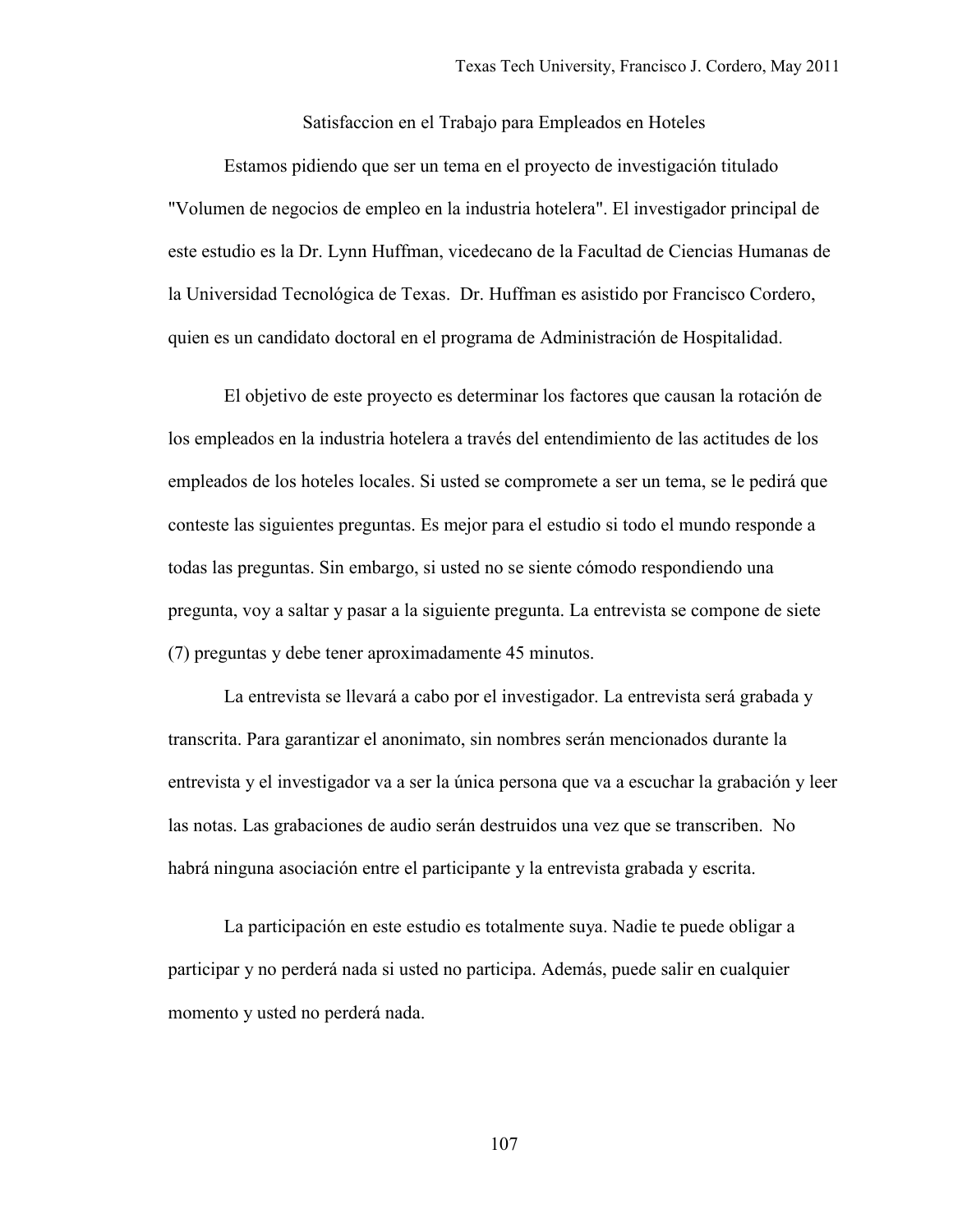El Sr. Cordero o la Dr. Huffman contestará cualquier pregunta que tenga sobre el estudio. Puede contactar Sr. Cordero en su oficina al (806) 742-3068. La Dr. Huffman se puede contactar al (806) 742-3031. Para preguntas acerca de sus derechos como lesiones tema o potenciales sobre causada por esta investigación, en contacto con el Texas Tech University Junta de Revisión Institucional para la Protección de Sujetos Humanos, Oficina de Servicios de Investigación, la Universidad Texas Tech en Lubbock, Texas 79409. También puede contactar a su oficina al (806) 742-3884.

¿Qué departamento trabaja usted en?

¿Sue edad?

¿Nivel de educación?

¿Origen étnico?

- 1. Sin importar la autoridad que le da el puesto a tu supervisor, ¿qué posibilidades hay de que tu supervisor use su poder para ayudarte a resolver tus problemas en el trabajo? (con toda seguridad, probablemente, quizá si o quizá no, no).
- 2. ¿En qué grado puedes confiar en que tu supervisor te saque de un problema cuando lo necesites de verdad? (con toda seguridad, probablemente, quizá si o quizá no, no).
- 3. ¿Con qué frecuencia le presentas sugerencias respecto a tu trabajo a tu supervisor? (Casi siempre, generalmente, rara vez, nunca).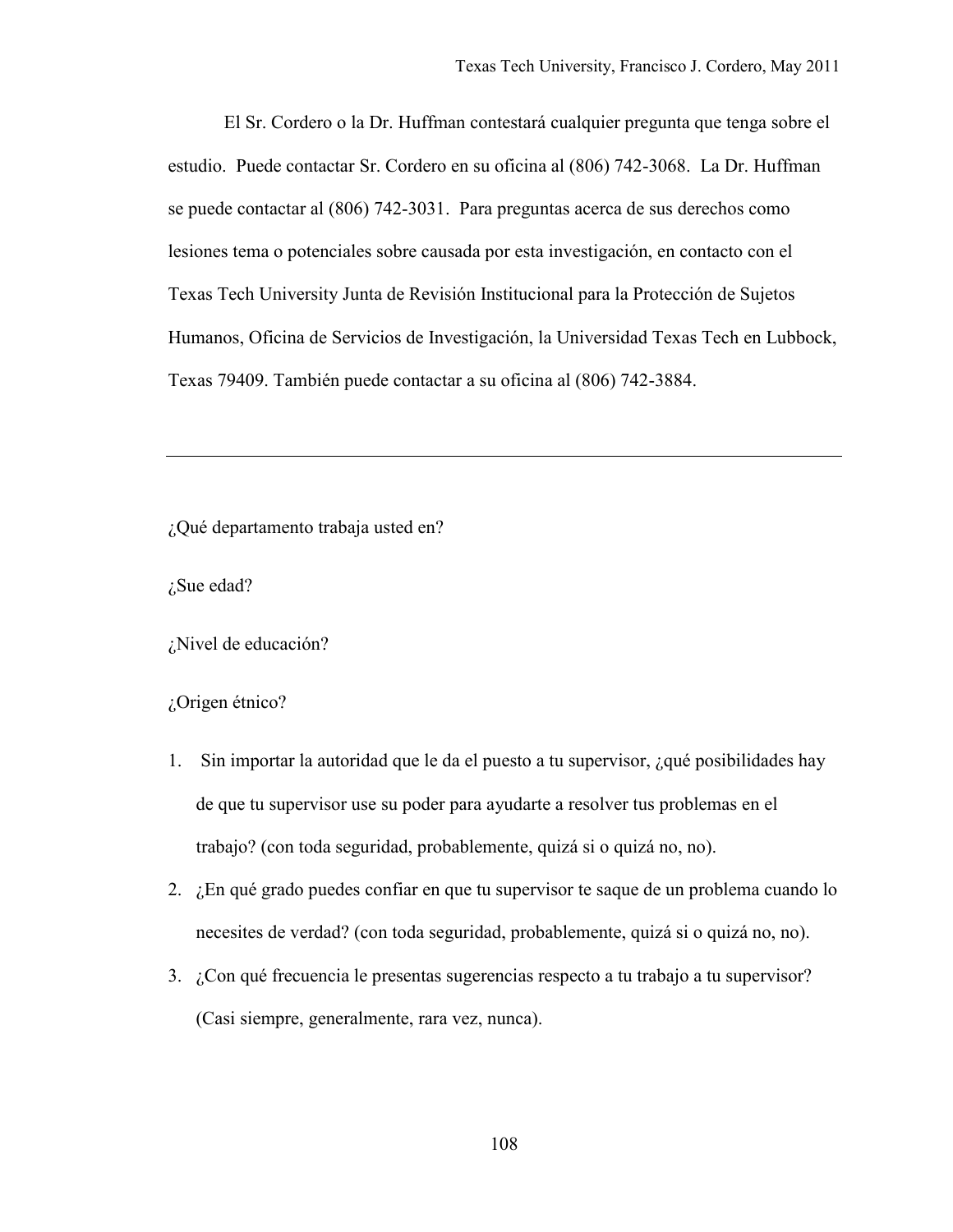- 4. ¿Que calificación le darías a tu relación de trabajo con tu supervisor? (extremadamente efectiva, arriba del promedio, en promedio, menos que el promedio).
- 5. Tienes pensado buscar un trabajo nuevo el año que viene? (si, no, tal vez)
- 6. ¿Con que frecuencia piensas en renunciar a tu trabajo? (nunca, de vez en cuando, una vez a la semana, a diario)
- 7. Tienes pensado abandonar esta organización el año próximo? (si, no, tal vez)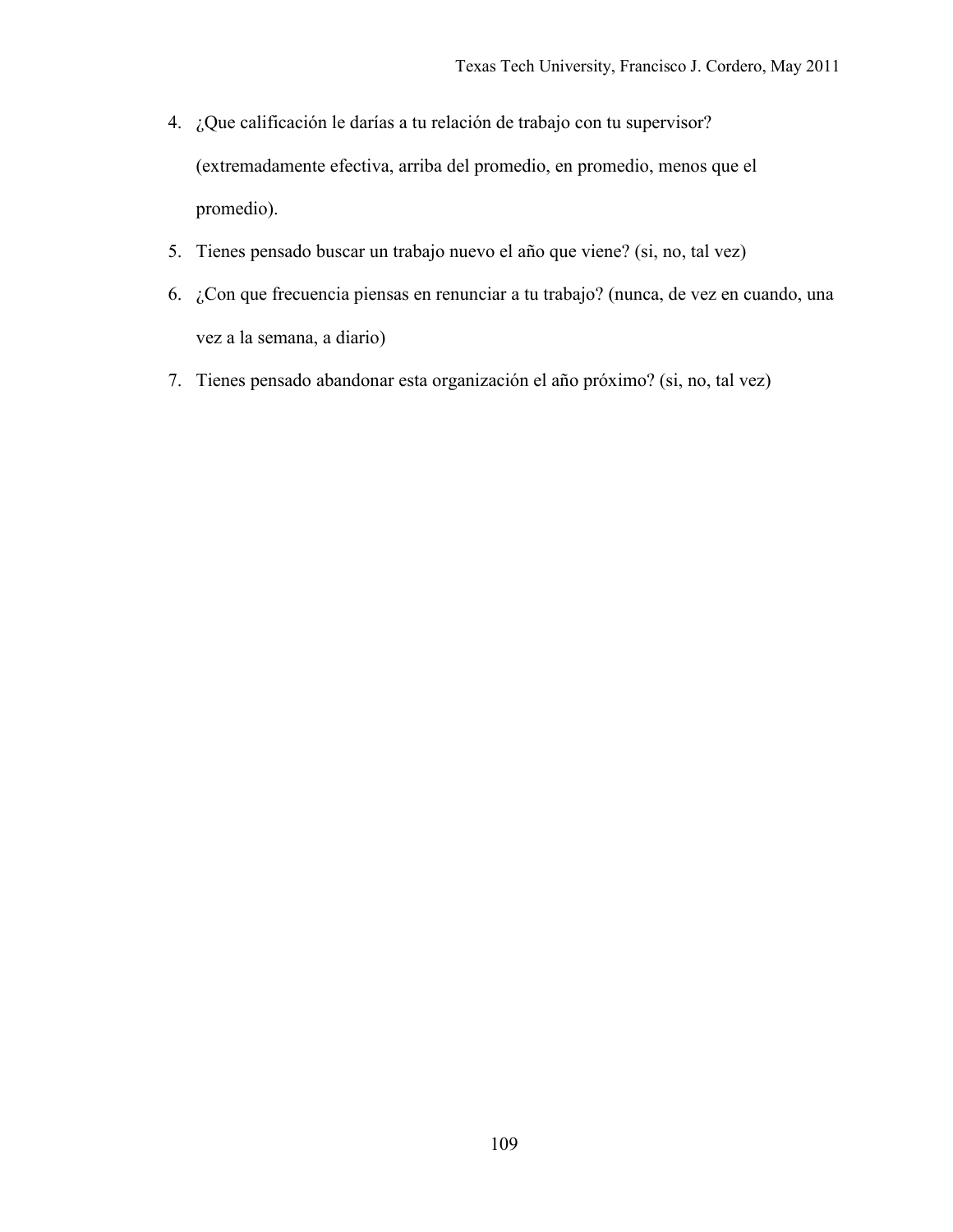## Appendix C

## Hotel Employees by Age Group/Department

|            | Housekeeping | Foodservice Front Desk |               | Other         | Total |
|------------|--------------|------------------------|---------------|---------------|-------|
| Ages 16-20 |              |                        | 3             | $\theta$      | 11    |
| Ages 21-25 |              | 9                      | $\mathcal{D}$ | $\mathbf{c}$  | 27    |
| Ages 26-40 | 17           | 5                      | $\mathcal{R}$ | $\mathcal{D}$ | 21    |
| Total      | 25           | 21                     | 8             |               | 59    |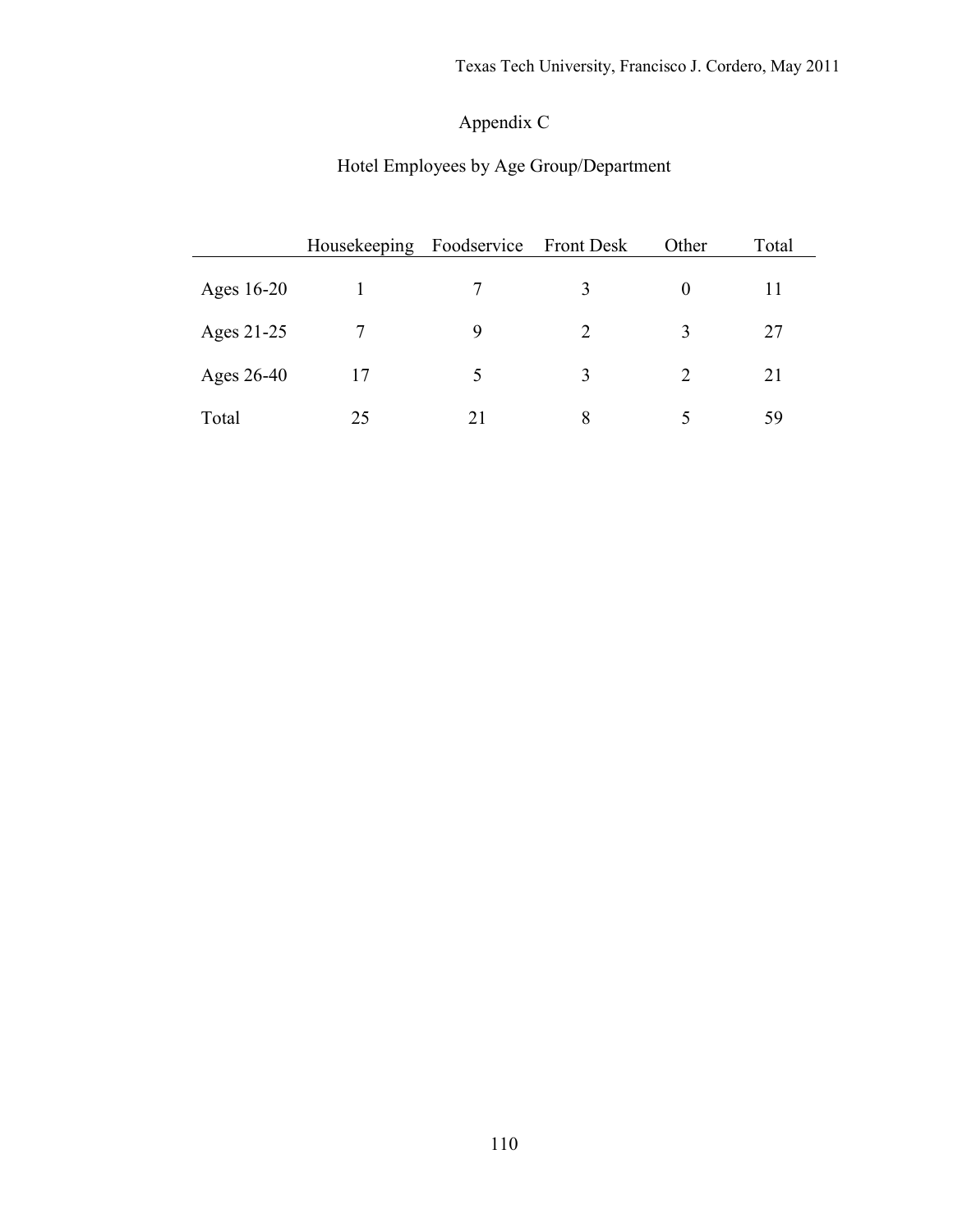### Appendix D

### Exit Interview Results

| Categories          | Number                   | Percent |  |
|---------------------|--------------------------|---------|--|
|                     | Job description          |         |  |
| Housekeeping        | 79                       | 50.8    |  |
| Foodservice         | 63                       | 40.7    |  |
| Front desk          | $10\,$                   | 6.8     |  |
| Other               | 3                        | $1.7\,$ |  |
|                     | Mode of termination      |         |  |
| Quit                | 139                      | 89.8    |  |
| Fired               | 16                       | 10.2    |  |
|                     | <b>Employee comments</b> |         |  |
| No show             | 55                       | 35.6    |  |
| Other job           | 11                       | 6.8     |  |
| Bad work conditions | 26                       | 16.9    |  |
| Family              | 16                       | 10.2    |  |
| Other               | 47                       | 30.5    |  |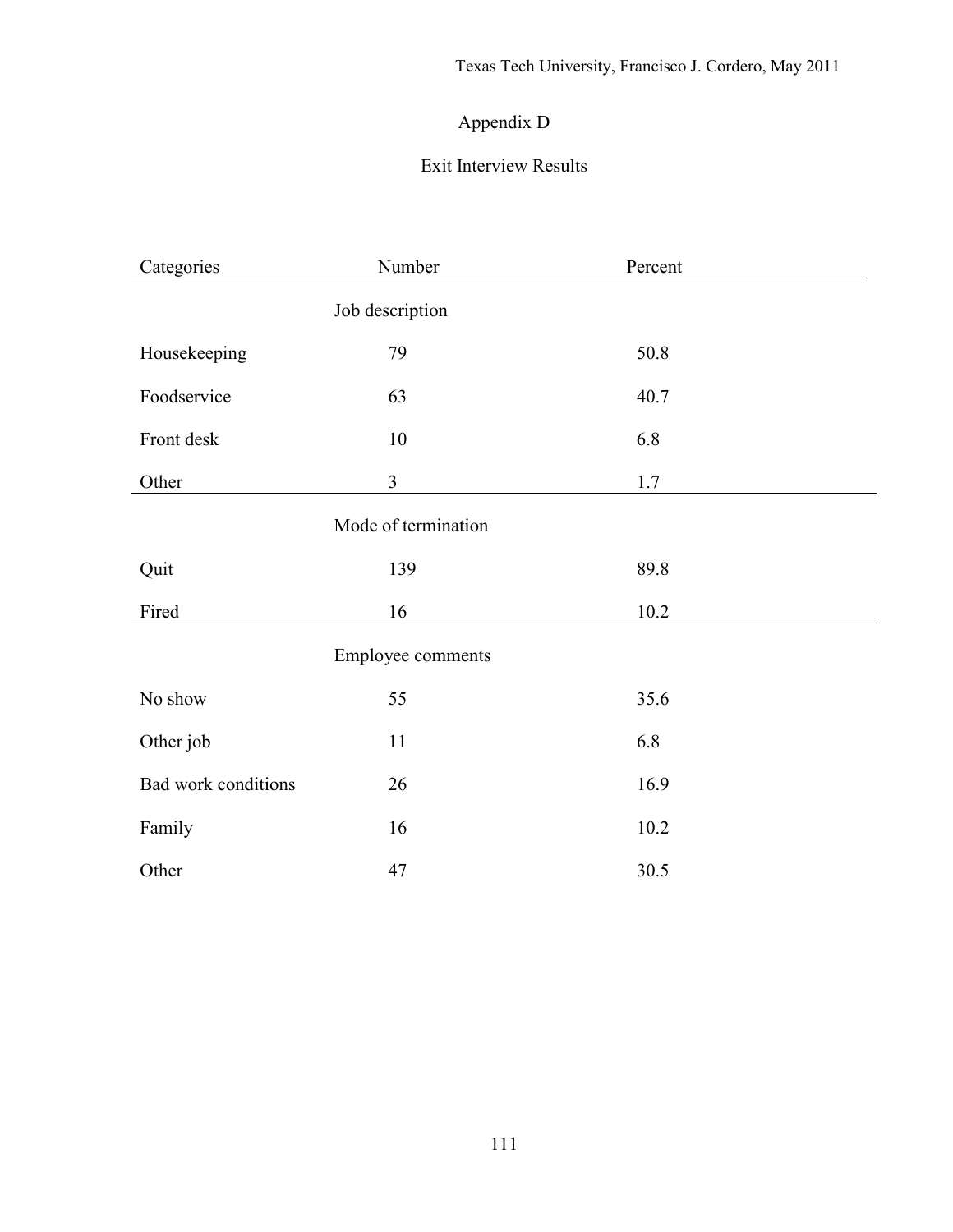### Appendix E

Employee Responses of Job Satisfaction

|                                 | Frequency | Percent |
|---------------------------------|-----------|---------|
| Low satisfaction ( $\leq$ 2.99) | 11        | 18.6    |
| Neutral satisfaction $(= 3)$    | 13        | 22.0    |
| Satisfied $($ > 3)              | 35        | 594     |
| Total                           | 59        | 100     |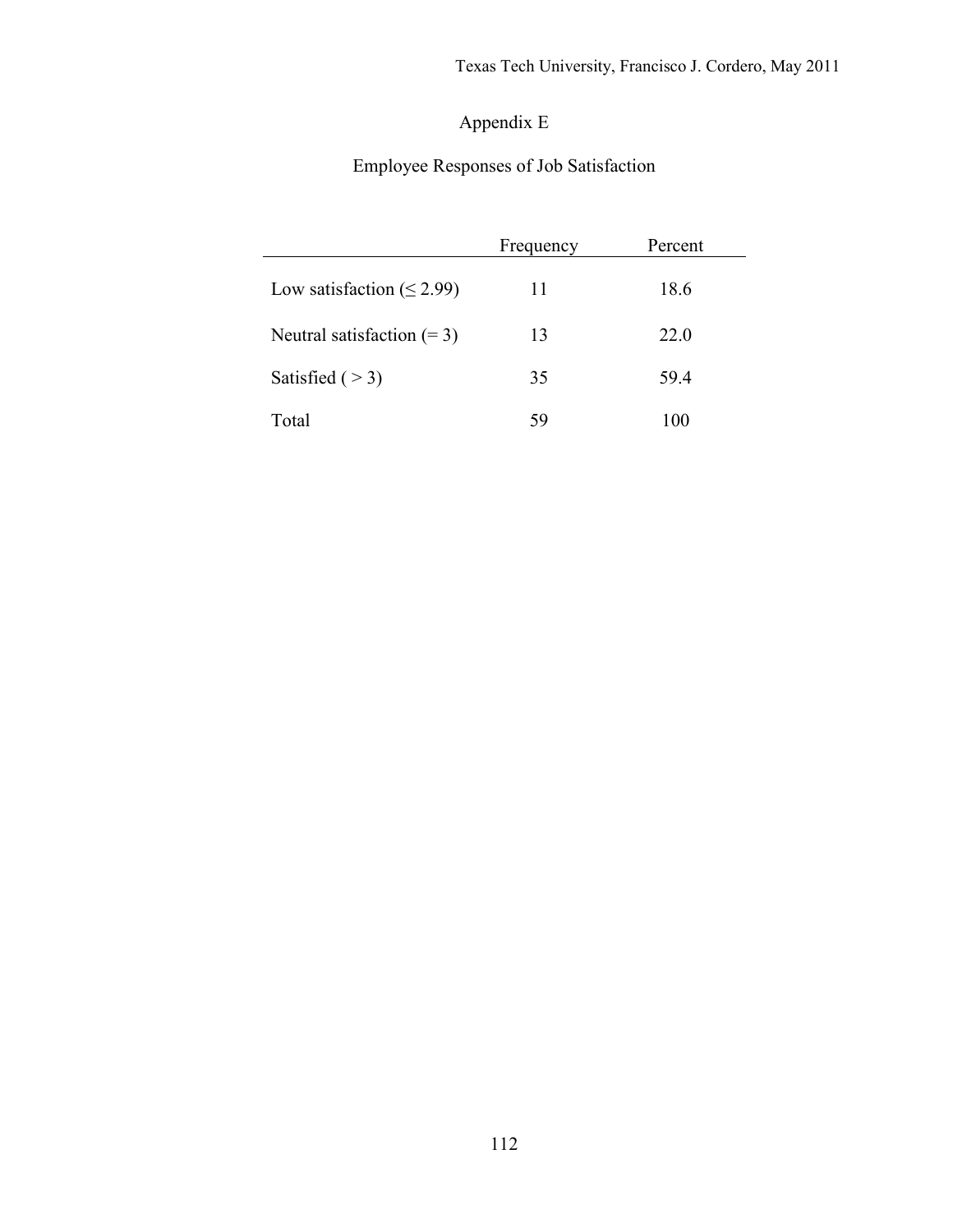## Appendix F

## Factorial Analysis "Job Satisfaction"

| Variable          | Extraction sums of<br>squared loadings | % Variance |
|-------------------|----------------------------------------|------------|
| Flexible schedule | 10.73                                  | 51.39      |
| Job challenging   | 1.754                                  | 8.77       |
| Pay is fair       | 1.382                                  | 6.91       |
| Enough work hours | 1 219                                  | 6 (19      |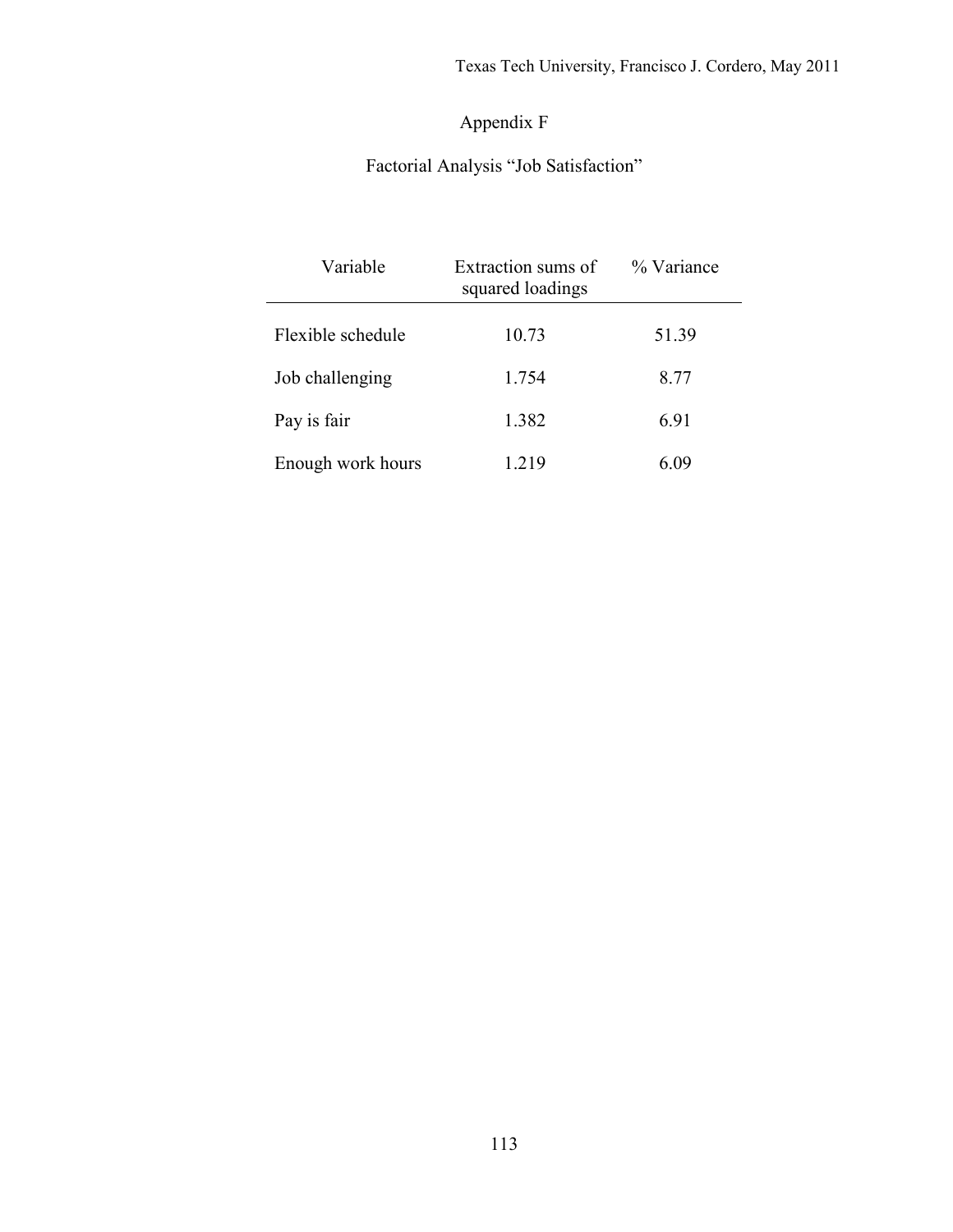#### Appendix G

|               |                 | Job         |            |               |          |
|---------------|-----------------|-------------|------------|---------------|----------|
| Factor        |                 | challenging | Work hours | Flex schedule | Pay fair |
| Job           | Pearson         | 1.0         | $.564*$    | .584*         | $.412*$  |
| challenging   |                 |             |            |               |          |
|               | Correlation     |             |            |               |          |
|               |                 |             |            |               |          |
|               | Sig. (2-tailed) |             | .000       | .000          | .001     |
|               | $\overline{N}$  | 60.0        | 60.0       | 60.0          | 60.0     |
|               |                 |             |            |               |          |
| Work hours    | Pearson         |             |            |               |          |
|               |                 |             |            |               |          |
|               | Correlation     | .564*       | 1.0        | $.854*$       | $.510*$  |
|               |                 |             |            |               |          |
|               | Sig. (2-tailed) | .000        |            | .000          | .000     |
|               |                 |             |            |               |          |
|               | N               | 60.0        |            | 60.0          | 60.0     |
| Flex schedule | Pearson         | .584*       | $.854*$    | 1.0           | .493*    |
|               |                 |             |            |               |          |
|               | Correlation     |             |            |               |          |
|               |                 |             |            |               |          |
|               | Sig. (2-tailed) | .000        | .000       |               | .000     |
|               |                 |             |            |               |          |
|               | $\overline{N}$  | 60.0        | 60.0       | 60.0          | 60.0     |
|               |                 |             |            |               |          |
|               | Pearson         | $.412*$     | $.510*$    | .493*         | 1.0      |
|               |                 |             |            |               |          |
|               | Correlation     |             |            |               |          |
| Pay fair      | Sig. (2-tailed) | .001        | .000       | .000          |          |
|               |                 |             |            |               |          |
|               | $\mathbf N$     | 60.0        | 60.0       | 60.0          | 60.0     |
|               |                 |             |            |               |          |

#### Employee Correlations Job Satisfaction Factorials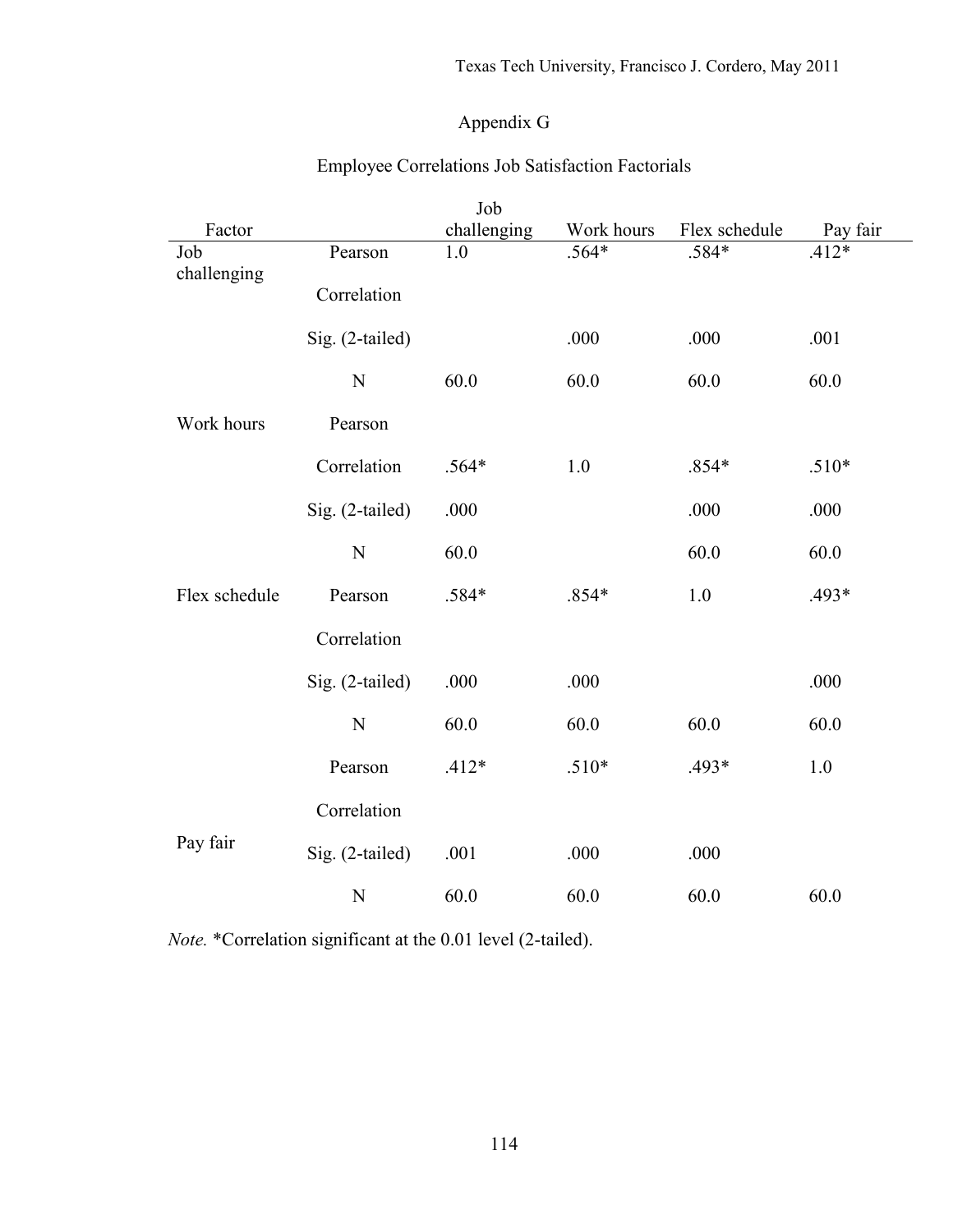## Appendix H

## Level of Overall Organizational Commitment

|                                   | Frequency | Percent |  |
|-----------------------------------|-----------|---------|--|
| Negative commitment $(\leq 2.99)$ | 16        | 27.0    |  |
| Neutral commitment $(= 3)$        | 19        | 32.4    |  |
| Positive commitment $($ > 3)      | 24        | 40.6    |  |
| Total                             | 59        | 100     |  |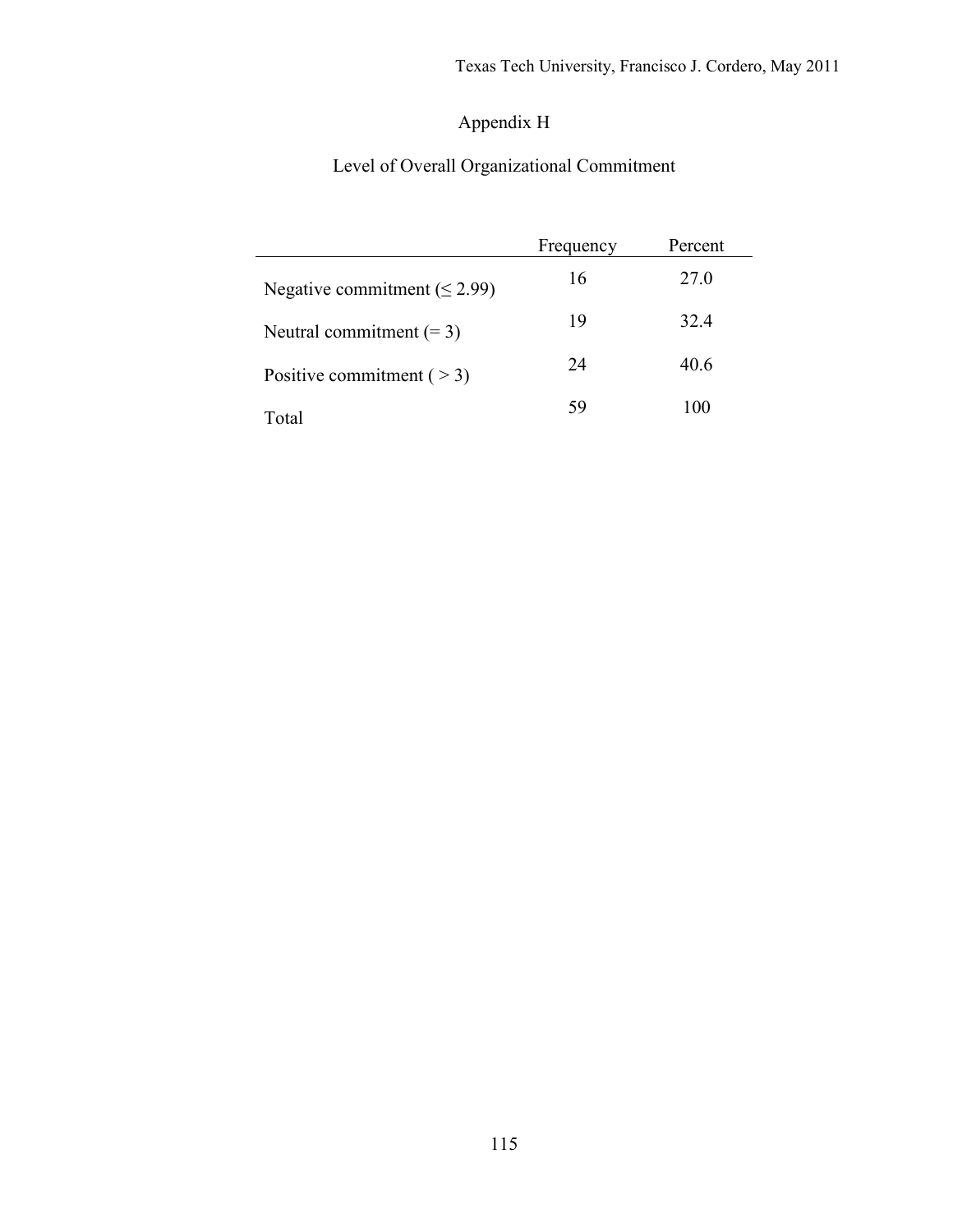### Appendix I

# Factorial Analysis: Organizational Commitment

| Variable                       | Extraction sums of<br>squared loadings | % Variance | Cumulative % |
|--------------------------------|----------------------------------------|------------|--------------|
| Best organization to work for  | 5.702                                  | 71 28      | 71.28        |
| I care about this organization | .830                                   | 10.37      | 81.65        |
| Glad I chose this organization | 494                                    | 6 18       | 87.83        |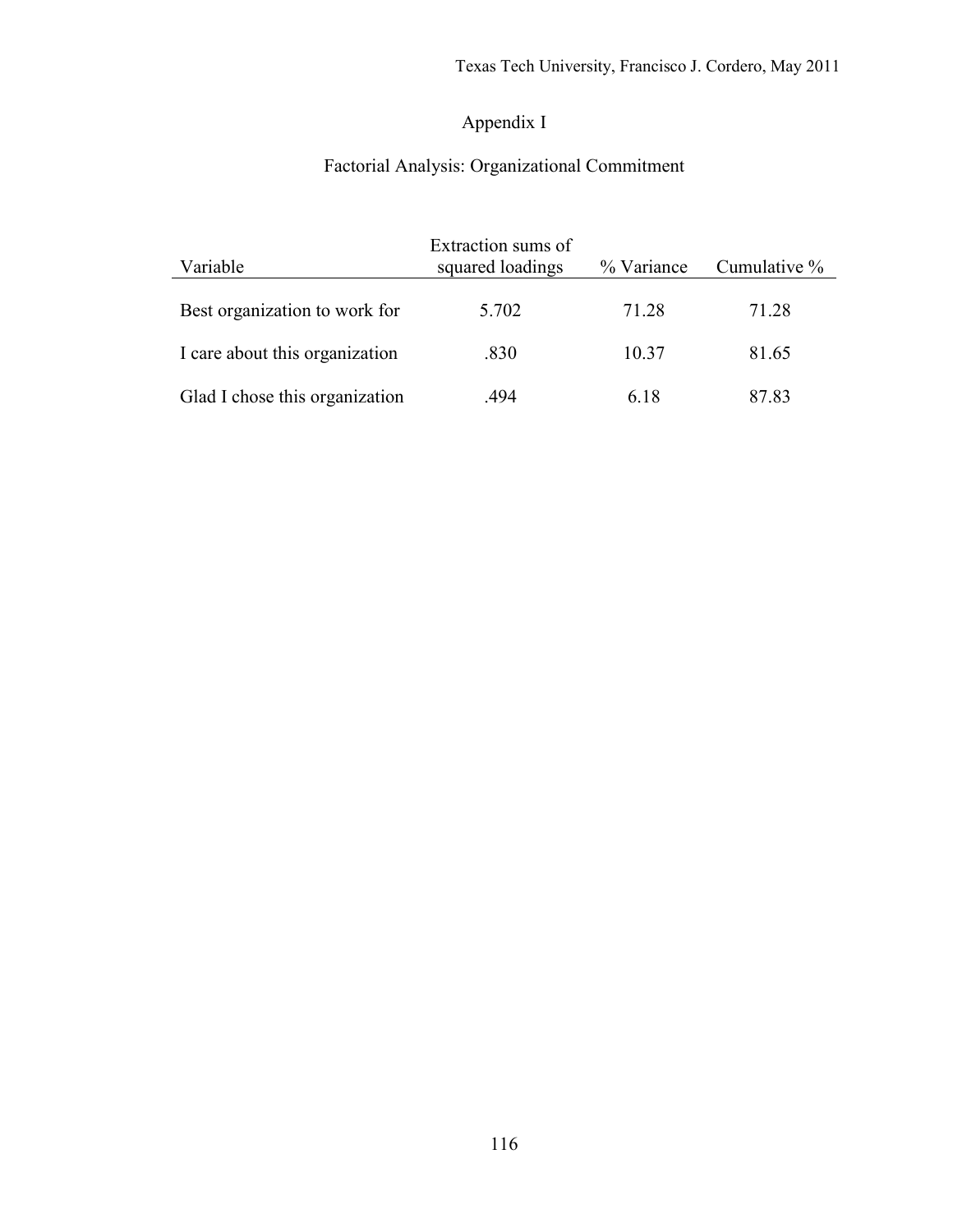#### Appendix J

### Factorial Correlations for Organizational Commitment

| Factor           |                 | Best to work for | Care about | Glad I chose |
|------------------|-----------------|------------------|------------|--------------|
| Best to work for | Pearson         |                  |            |              |
|                  | Correlation     | 1.0              | $.699*$    | $.726*$      |
|                  | Sig. (2-tailed) |                  | .000       | .000         |
|                  | N               | 60.0             | 60.0       | 60.0         |
| Care about       | Pearson         |                  |            |              |
|                  | Correlation     | $.699*$          | 1.0        | $.807*$      |
|                  | Sig. (2-tailed) | .000             |            | .000         |
|                  | $\mathbf N$     | 60.0             | 60.0       | 60.0         |
| Glad I chose     | Pearson         |                  |            |              |
|                  | Correlation     | $.726*$          | $.807*$    | 1.0          |
|                  | Sig. (2-tailed) | .000             | .000       |              |
|                  | N               | 60.0             | 60.0       | 60.0         |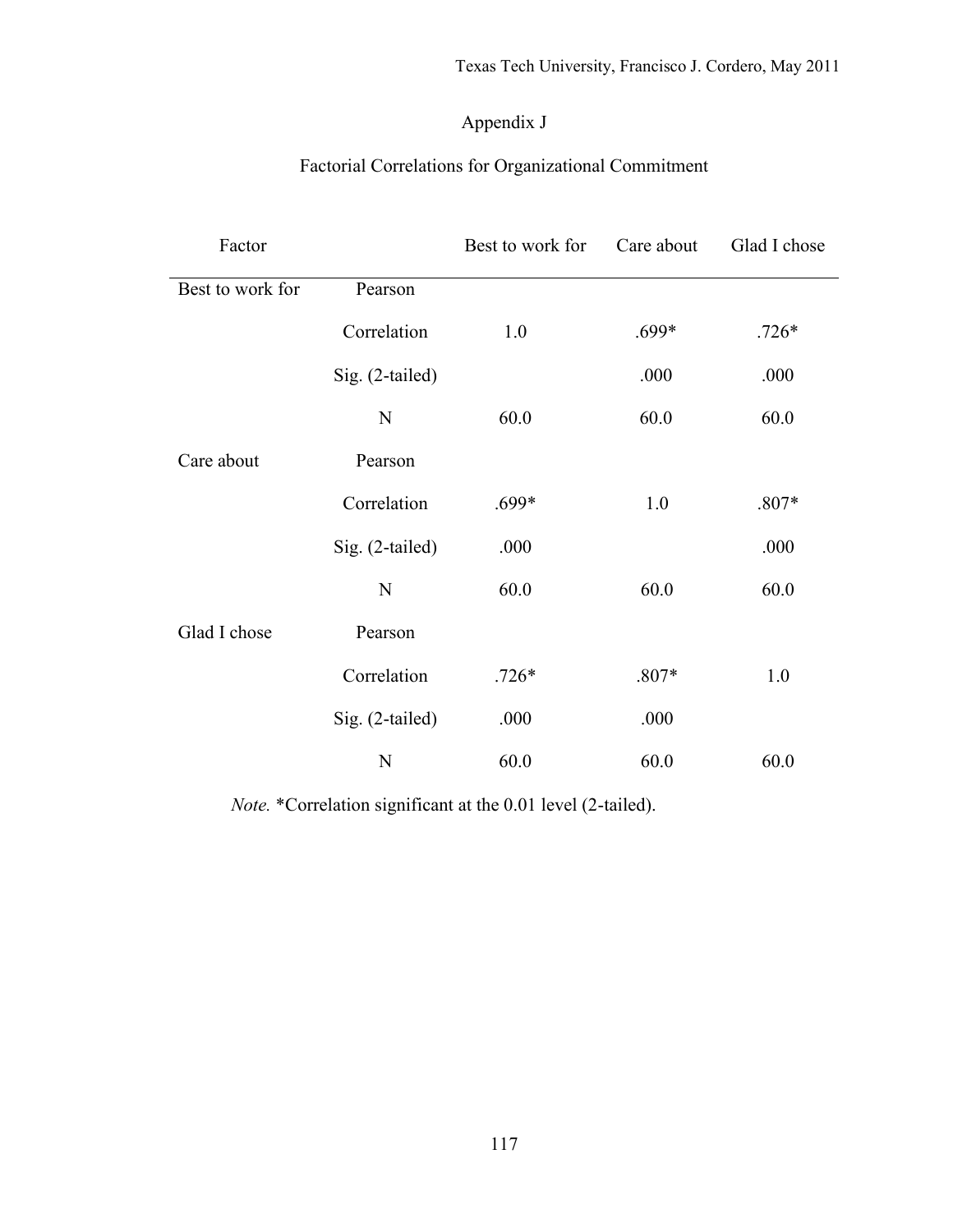### Appendix K

|                            | Frequency | Percent | Cumulative percent |
|----------------------------|-----------|---------|--------------------|
| Low quality ( $\leq$ 2.99) | 20        | 33.9    | 33.9               |
| Neutral $(= 3)$            | 5         | 8.4     | 42.4               |
| High quality ( $>$ 3)      | 34        | 57.6    | 100                |
| Total                      | 59        | 100     |                    |

#### Leader Member Exchange (LMX) Frequency and Percentage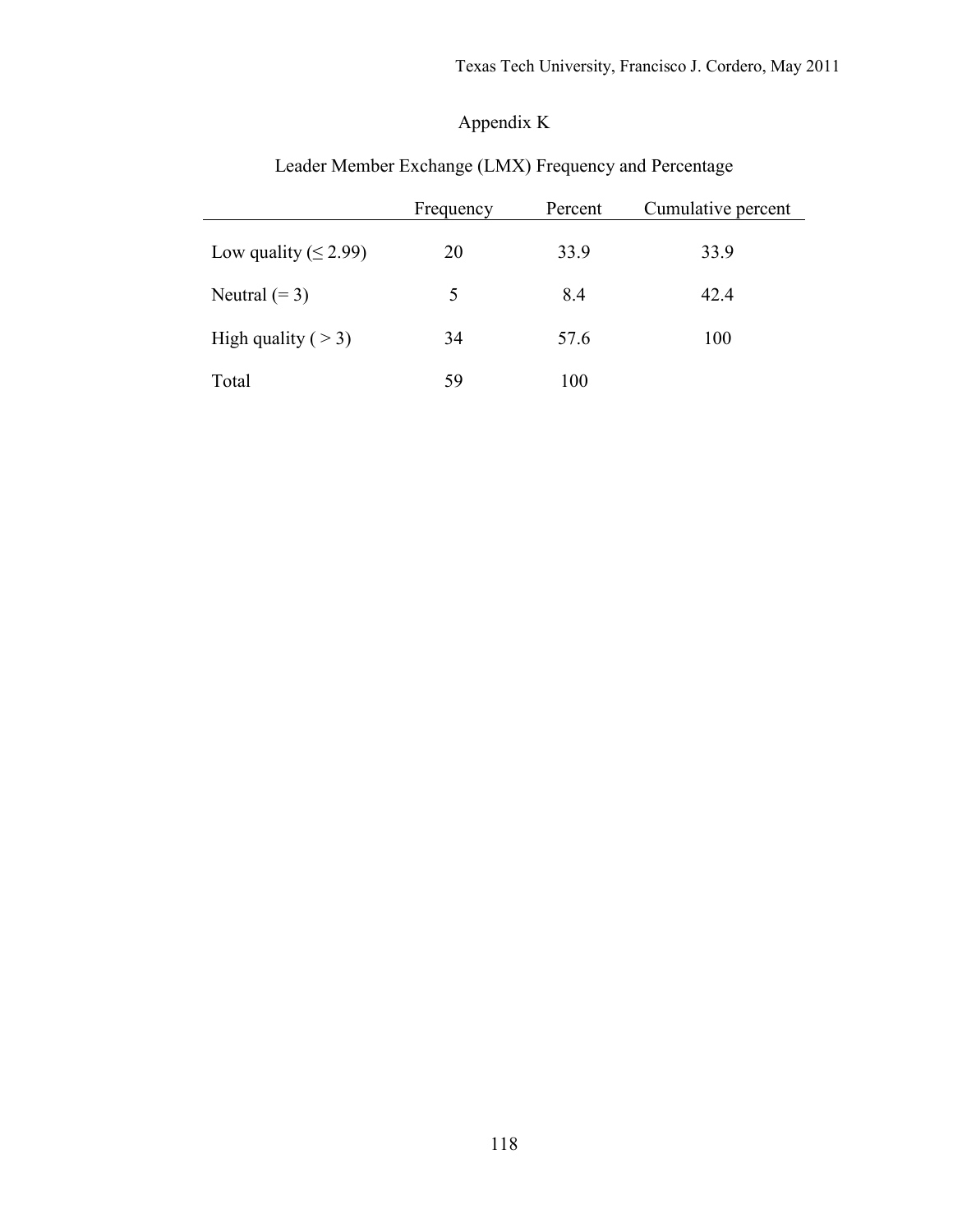### Appendix L

#### Factorial Analysis of LMX

| Variable            | Extraction sums of<br>squared loadings | Cumulative % |       |
|---------------------|----------------------------------------|--------------|-------|
| Leader friendly     | 4.175                                  | 59.63        | 59.63 |
| Good relationship   | 1.067                                  | 15 24        | 74.88 |
| Good work recognize | .714                                   | 10 20        | 85.08 |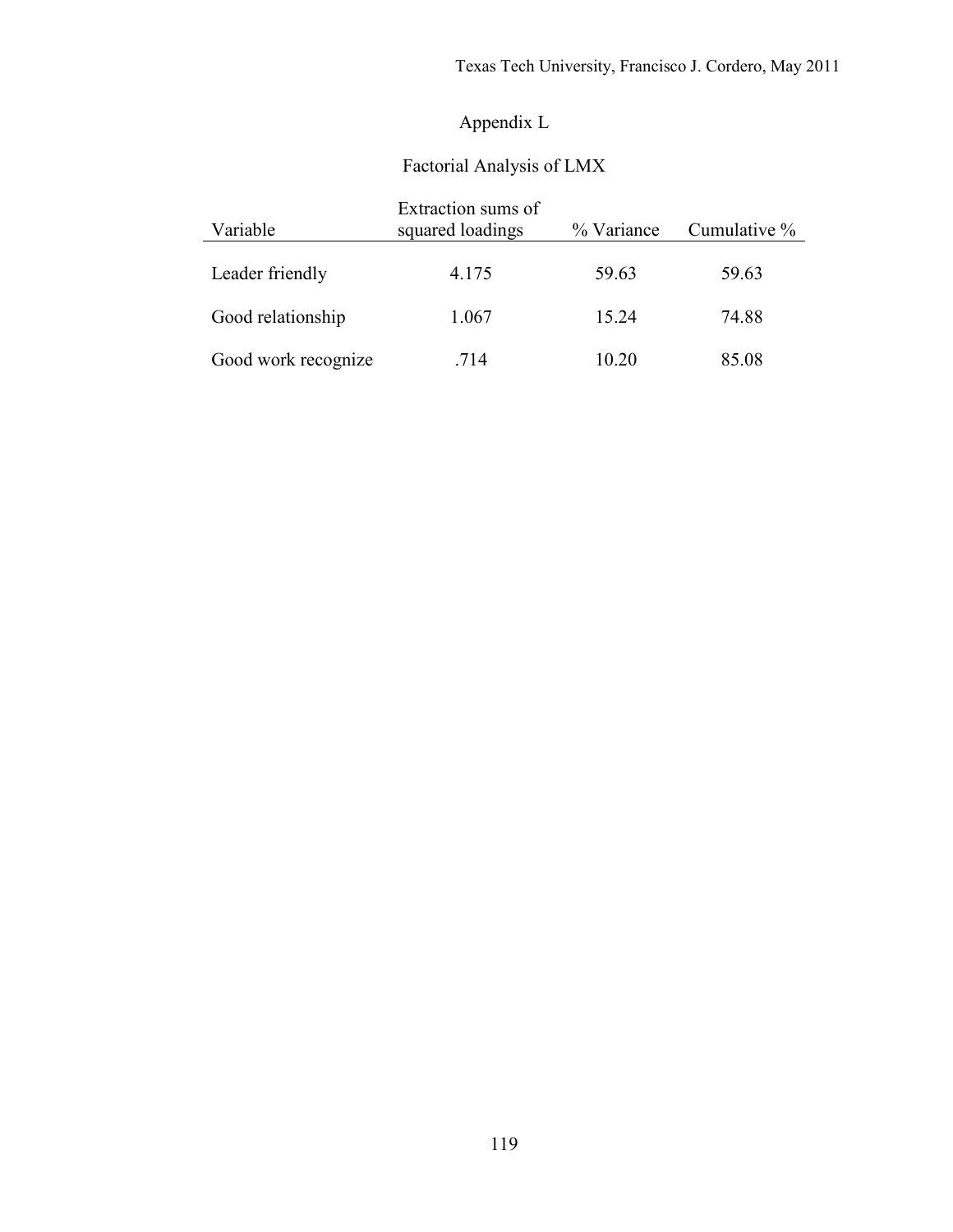#### Appendix M

| Factor                  |                 | Leader<br>friendly | Good<br>relationship | Good work<br>recognized |
|-------------------------|-----------------|--------------------|----------------------|-------------------------|
| Leader friendly         | Pearson         |                    |                      |                         |
|                         | Correlation     | 1.0                | .958*                | $.732*$                 |
|                         | Sig. (2-tailed) |                    | .000                 | .000                    |
|                         | $\mathbf N$     | 60.0               | 60.0                 | 60.0                    |
| Good<br>relationship    | Pearson         |                    |                      |                         |
|                         | Correlation     | .958*              | 1.0                  | $.751*$                 |
|                         | Sig. (2-tailed) | .000               |                      | .000                    |
|                         | $\mathbf N$     | 60.0               | 60.0                 | 60.0                    |
| Good work<br>recognized | Pearson         |                    |                      |                         |
|                         | Correlation     | $.732*$            | $.751*$              | 1.0                     |
|                         | Sig. (2-tailed) | .000               | .000                 |                         |
|                         | N               | 60.0               | 60.0                 | 60.0                    |

#### Factorial Correlations LMX Relationship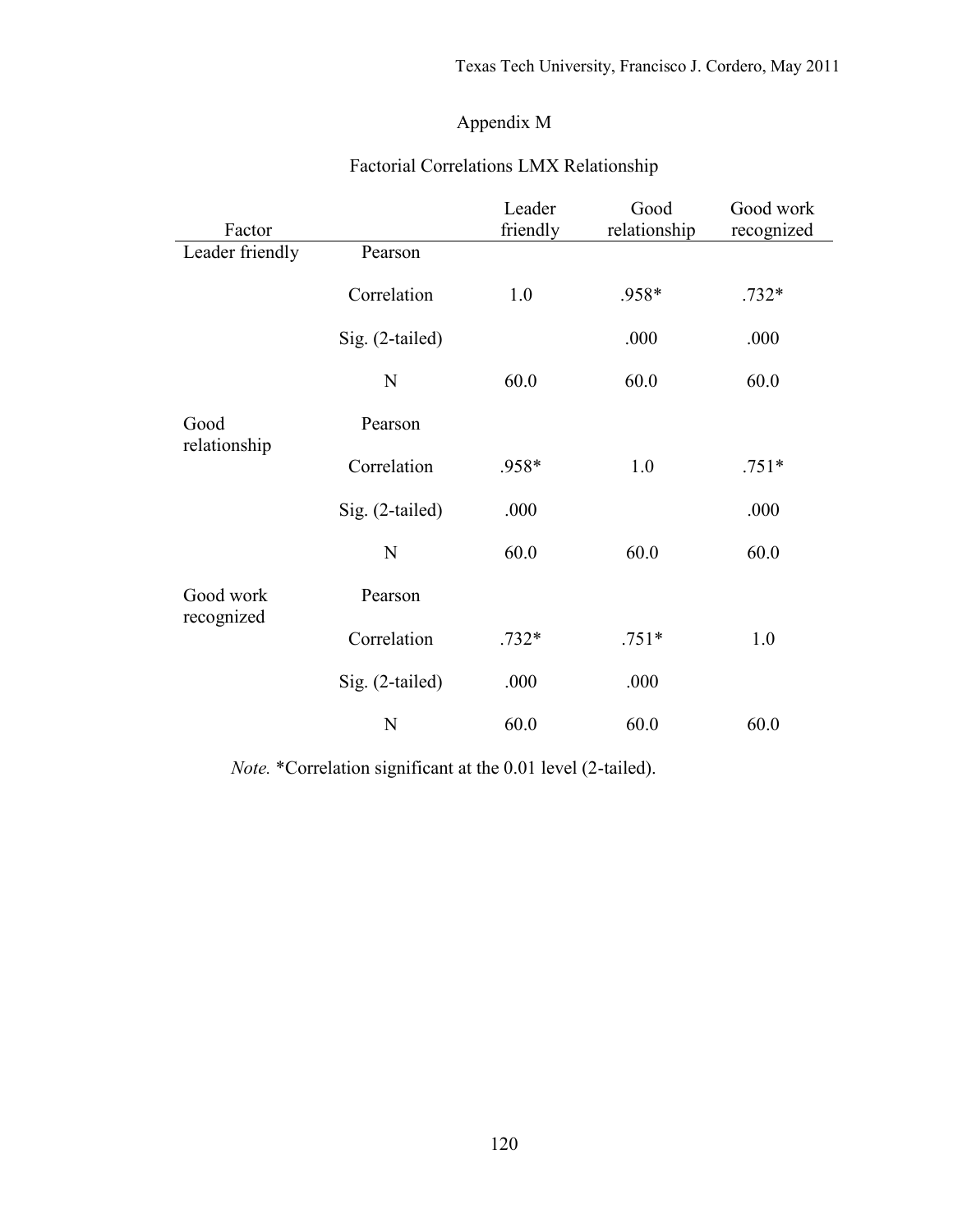## Appendix O

### Factors of Turnover Intent

| Variable                                      | Extraction sums of<br>squared loadings | $\frac{0}{0}$<br>Variance | Cumulative<br>$\%$ |
|-----------------------------------------------|----------------------------------------|---------------------------|--------------------|
| I will leave this organization in next year   | 2.38                                   | 78.28                     | 78.28              |
| Likely I will look for a new job in next year | .451                                   | 15.05                     | 93.37              |
| I often think about quitting                  | .200                                   | 6.66                      | 100                |